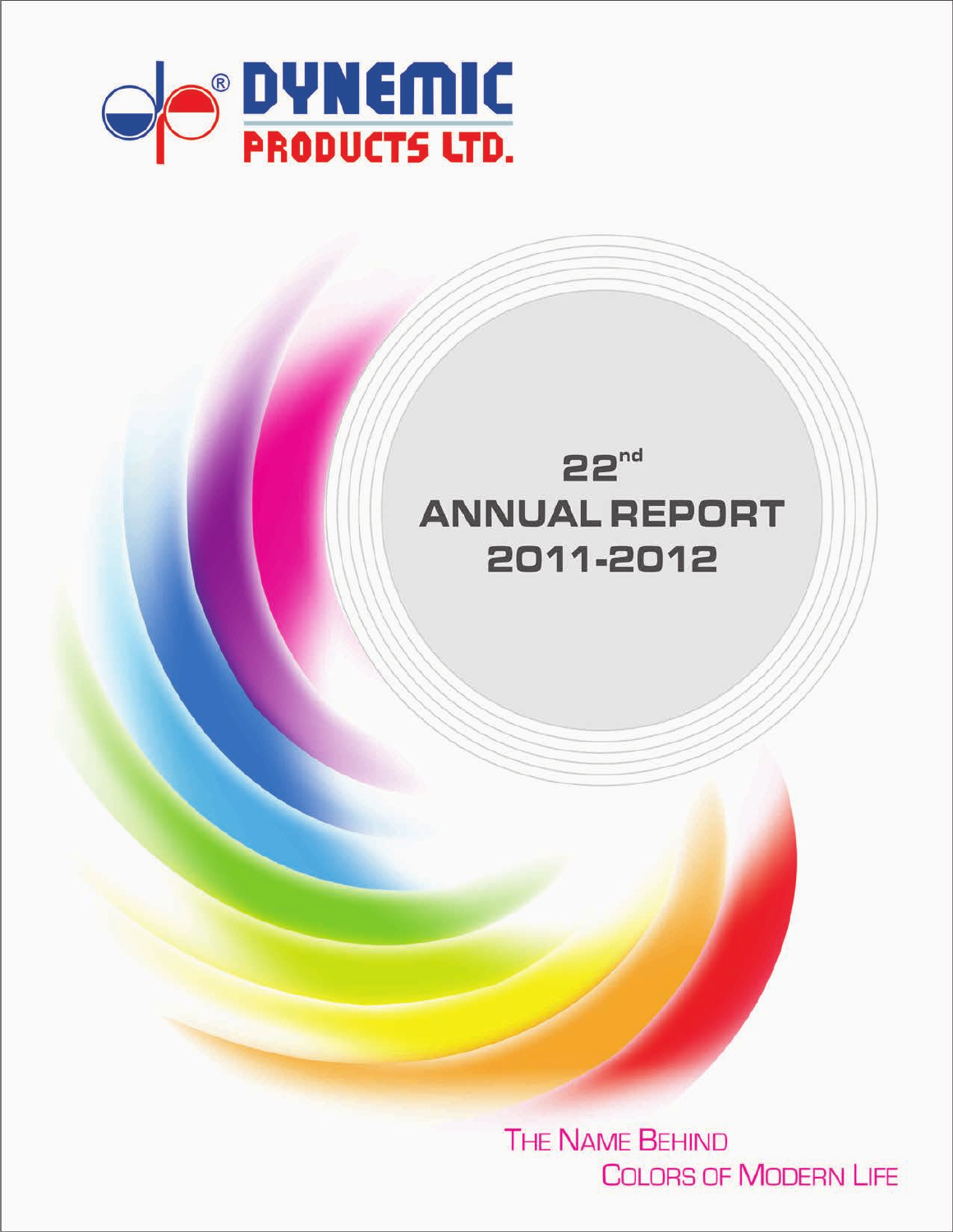

Bhagwandas K. Patel Chairman & Managing Director



# **CHAIRMAN'S STATEMENT**

#### **Dear Members,**

I am delighted to report another year in which we have managed a satisfactory performance against a backdrop of continuing economic uncertainty, high cost, inflation and growing expenses day by day. I am immensely proud of the hard work and commitment to achieving these goals shown by my colleagues around the Group.

FY 2011-12 has been a challenging year where Indian economy had registered a growth of 6.9%, which is much lower when compared to previous years. Even under these tough times, Dynemic had delivered a sustained growth in generating total revenue with an increase by Rs. 18 crores, a growth by 27% in comparison to previous year. But in comparison, Net Profit has been negatively impacted by Rs. 42 Lacs, a decrease by 7% than previous year. This negative impact on net profits is largely attributable to MEE plant, which has incurred Rs. 4.50 crores on working capital and Rs. 3.80 crores on fixed assets which is a step ahead for pollution control.

Our consistent focus on our growth strategy has enabled us to meet economic and operational strategy and come away a better business. Our strategy is unchanged and we are on growth phase of our journey, a phase in which our core aim is sustainable and disciplined growth. The economic backdrop is still very volatile and is likely to remain so for some time.

The Board of Directors has recommended a dividend of Rs. 1.30 per equity share of Rs. 10 for the year  $2011 - 12$ .

#### Outlook

Out of total revenue generated, 26% was derived from domestic market and rest 74% from export market. Your Company exports major in Latin and North America, Far East & Asia Pacific, Europe and Gulf countries. This year we have more than doubled sale i.e. 62% in Latin and North America than previous year. Sale in Far East had increased by 22% whereas in South African countries there is back drop by 31%. In Europe our sale had increased by 29% whereas in Gulf countries by 9%.

The opportunities and challenges that face us around the world differ from region to region. We are therefore adapting our management structure to give each area the required focus. Our Group is splitted into these regions accordingly.

I thank all our stakeholders for partnering in our growth and we look forward to your continued support and patronage.

Bhagwandas K. Patel Chairman & Managing Director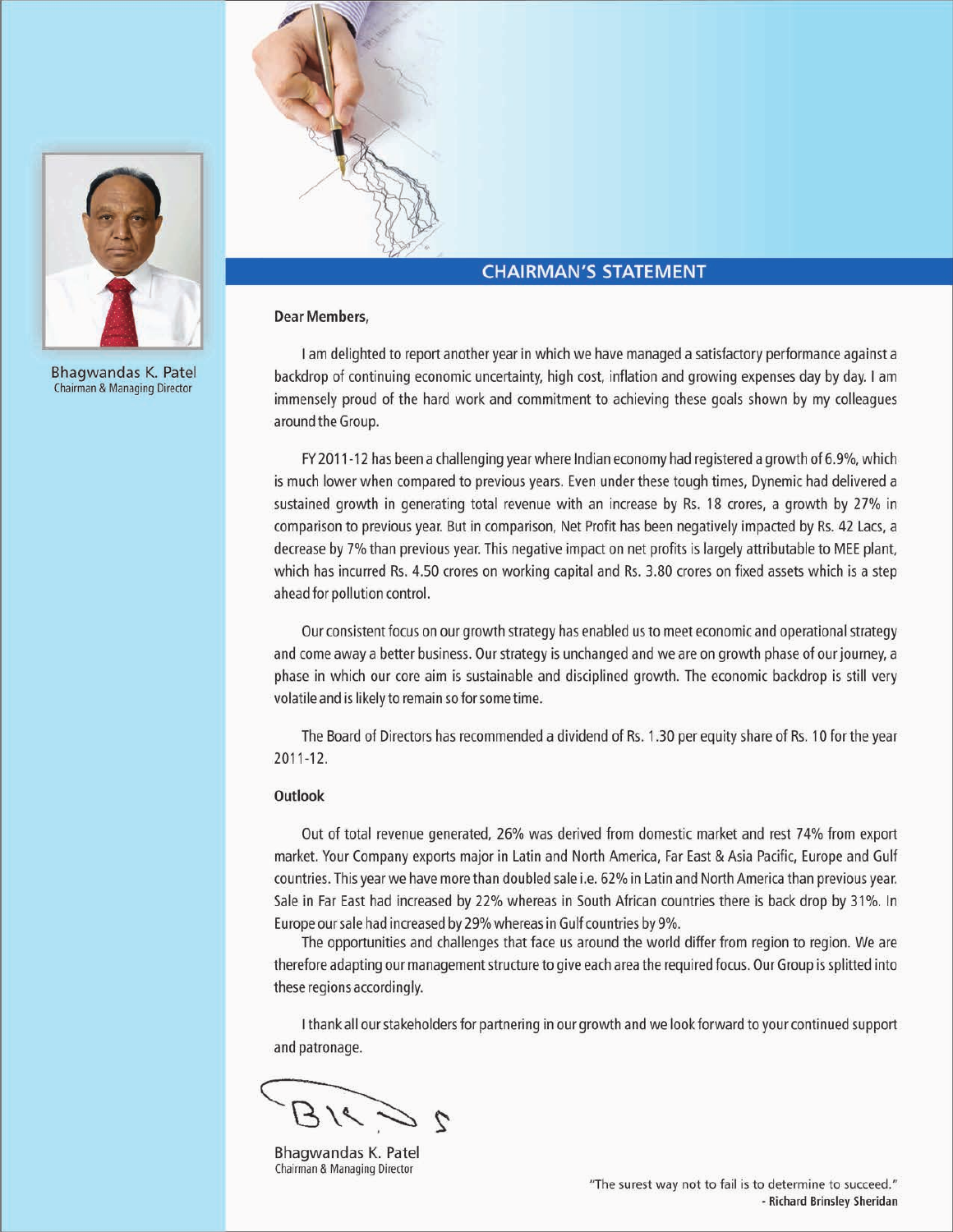

# **CORPORATE INFORMATION**

# **BOARD OF DIRECTORS**

|                       | Bhagwandas K. Patel Chairman & Managing Director |
|-----------------------|--------------------------------------------------|
| Dashrathbhai P. Patel | Whole Time Director                              |
| Rameshbhai B. Patel   | Whole Time Director                              |
| Dixit B. Patel        | Whole Time Director                              |
| Jagdishbhai S. Shah   | Independent Director                             |
| Vishnubhai G. Patel   | Independent Director                             |
| Shankarlal B. Mundra  | Independent Director                             |
| Ashishbhai R. Joshi   | Independent Director                             |
| Hitendra H. Sheth     | Independent Director (upto 26.12.2011)           |

#### **COMMITTEES OF DIRECTORS**

#### **Audit Committee**

Ashish R. Joshi Jagdishbhai S. Shah Bhagwandas K. Patel (w.e.f 27.12.2011) Hitendra H. Sheth (upto 26.12.2011)

#### **Remuneration Committee**

Shankarlal B. Mundra Jagdishbhai S. Shah Vishnubhai G. Patel (w.e.f. 27.12.2011) Hitendra H. Sheth (upto 26.12.2011)

#### **Investors Grievance Committee**

Shankarlal B. Mundra (w.e.f. 27.12.2011) Bhagwandas K. Patel Hitendra H. Sheth (upto 26.12.2011)

#### **Company Secretary**

Varsha Mehta

#### **Plant Location**

Unit-1 : 6401/15/16 GIDC Estate, Ankleshwar. Unit-2 : 3709/6, 3710/1, 3710/3, GIDC Estate, Ankleshwar.

# **Important Communication to Members**

The Ministry of Corporate Affairs has taken a "Green Initiative in the Corporate Governance" by allowing paperless compliances by the Companies and has issued circulars stating that service of notice / documents including Annual Report can be sent by e-mail to its members. To support this green initiative of the Government in full measure, members who have not registered their email addresses, so far, are requested to register their e-mail addresses, in respect of electronic holdings with the Depository through their concerned Depository Participants. Members who hold shares in physical form are requested to register the same with the Company's Share Transfer Agent, Bigshare Services Private Limited.

#### **CONTENTS**

| Annexure B - Management Discussion and Analysis  9      |
|---------------------------------------------------------|
|                                                         |
|                                                         |
|                                                         |
|                                                         |
| Auditors' Report on Consolidated Financial Statement 42 |
|                                                         |
|                                                         |

#### **TWENTYSECOND ANNUAL GENERAL MEETING**

| DATE   |   | September 21, 2012                                                                                                                                                                                                                                                                                                                                                 |
|--------|---|--------------------------------------------------------------------------------------------------------------------------------------------------------------------------------------------------------------------------------------------------------------------------------------------------------------------------------------------------------------------|
| DAY    |   | Friday                                                                                                                                                                                                                                                                                                                                                             |
| TIME   | ÷ | 3.00 P.M.                                                                                                                                                                                                                                                                                                                                                          |
| PLACE  | t | Highland Park, The Restaurant,                                                                                                                                                                                                                                                                                                                                     |
|        |   | 1st Floor, Vrundavan Complex,                                                                                                                                                                                                                                                                                                                                      |
|        |   | Opp. Chinmay Tower, Gurukul Road,                                                                                                                                                                                                                                                                                                                                  |
|        |   | Memnagar, Ahmedabad - 380052.                                                                                                                                                                                                                                                                                                                                      |
| NOTE : |   | 1. Shareholders are requested to bring their copy of<br>the Annual Report with them to the Annual General<br>Meeting.                                                                                                                                                                                                                                              |
|        |   | 2. No gifts or coupons would be given to the<br>shareholders for attending the Annual General<br>Meeting.                                                                                                                                                                                                                                                          |
|        |   | 3. Members desirous of getting any information on any<br>items of business of this Meeting are requested to<br>address their queries to Ms. Varsha Mehta,<br>Company Secretary at the Registered Office of the<br>Company at least ten days prior to the date of the<br>Meeting, so that the information required can be<br>made readily available at the Meeting. |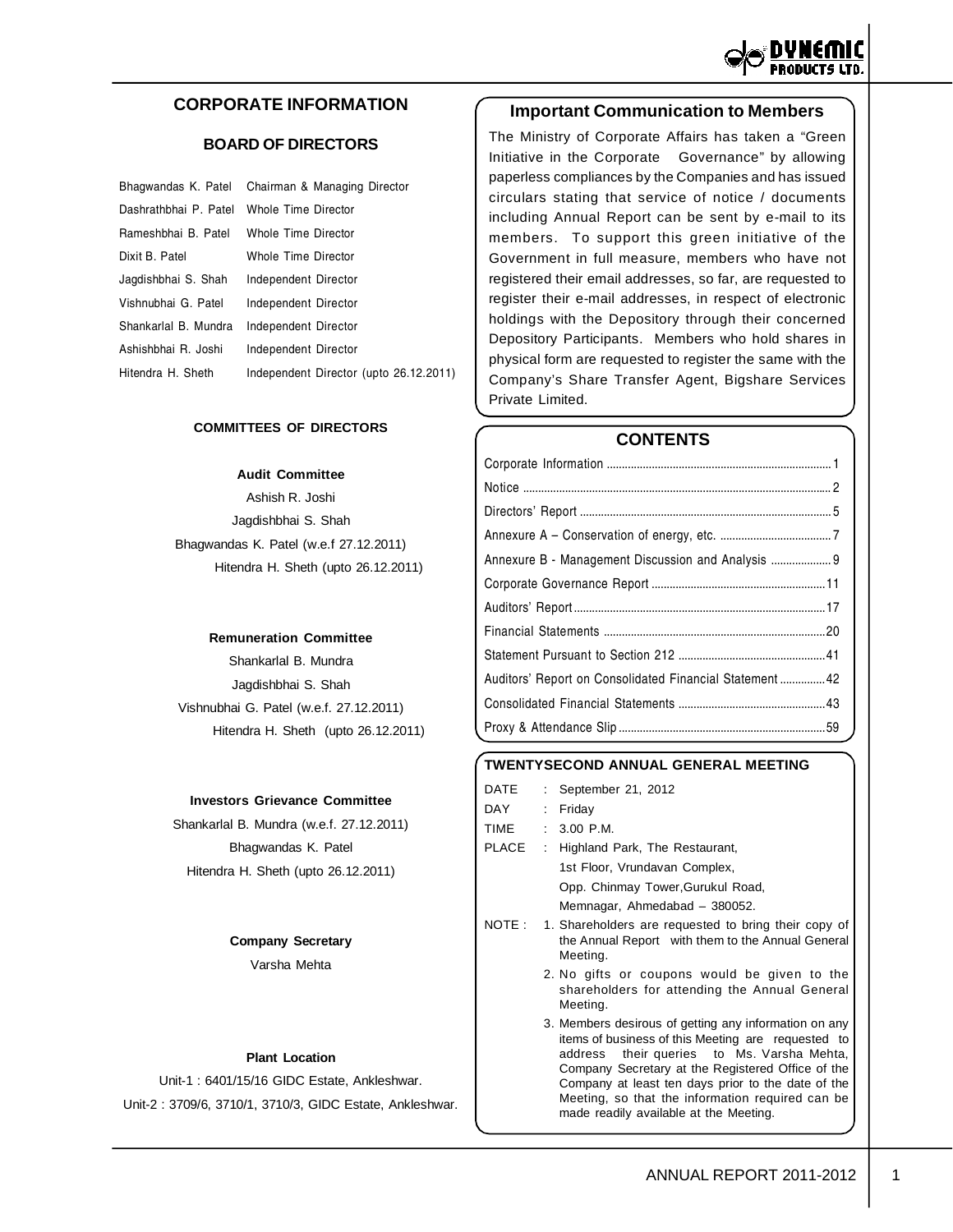

# **NOTICE**

Notice is hereby given that the 22nd Annual General Meeting of the Company will be held at Highland Park, The Restaurant, 1st Floor, Vrundavan Complex, Opposite Chinmay Tower, Gurukul Road, Memnagar, Ahmedabad - 380 052 on Friday, 21st September, 2012, at 3.00 p.m. to transact the following business :

#### **Ordinary Business :**

- 1. To receive, consider and adopt the audited Statement of Profit and Loss for the year ended 31st March, 2012, Balance Sheet as at that date together with the Reports of the Directors and Auditors thereon.
- 2. To declare dividend of Rs. 1.30 per Equity Share i.e. 13% per Equity Share for the year ended 31st March, 2012.
- 3. To appoint a Director in place of Shri Shankarlal B. Mundra, who retires by rotation and being eligible, offers himself for re-appointment.
- 4. To appoint a Director in place of Shri Vishnubhai G. Patel, who retires by rotation and being eligible, offers himself for re-appointment.
- 5. To re appoint M/s Shah Rajesh & Associates, Chartered Accountants, as Statutory Auditors of the Company to hold office from the conclusion of the 22nd Annual General Meeting upto the conclusion of the next i.e. 23rd Annual General Meeting of the Company and to authorize the Board of Directors of the Company to fix their remuneration.

# **Special Business :**

6. To re - appoint Shri Dixitbhai B. Patel as a Wholetime Director and in this regard to consider and if thought fit, to pass, with or without modification(s), the following resolution as an Ordinary Resolution :

"RESOLVED THAT pursuant to the provisions of Sections 198, 269 and 309 read with Schedule XIII and all other applicable provisions, if any, of the Companies Act, 1956, the relevant provisions of the Articles of Association of the Company and all applicable guidelines as applicable from time to time, approval be and is hereby accorded to the re-appointment of Shri Dixitbhai B. Patel as a Whole Time Director of the Company, for a period of 5 (five) years with effect from January 1, 2013, on the terms and conditions including remuneration as set out in the Explanatory Statement annexed to the Notice convening this Meeting, with liberty to the Board of Directors (hereinafter referred to as "the Board" which term shall be deemed to include any Committee of the Board constituted to exercise its powers, including the powers conferred by this Resolution) to alter and vary the terms and conditions of appointment and / or remuneration, subject to the same not exceeding the limits specified under Schedule XIII to the Companies Act, 1956 or any statutory modification(s) or reenactment there of.

RESOLVED FURTHER THAT the Board be and is hereby authorized to do all acts and take all such steps as may be necessary proper or expedient to give effect to this Resolution."

**By Order of the Board**

Ahmedabad

**Notes**

23rd June, 2012 **Varsha R. Mehta Company Secretary**

# 1. A MEMBER ENTITLED TO ATTEND AND VOTE AT THIS MEETING IS ENTITLED TO APPOINT A PROXY TO ATTEND AND VOTE INSTEAD OF HIMSELF

AND THE PROXY NEED NOT BE A MEMBER OF THE COMPANY. Proxies, in order to be effective, must be received at the Company's Registered Office not later than 48 hours before the commencement of the meeting.

- 2. The Register of Members and Share Transfer Books will remain closed from 11th September, 2012 to 21st September, 2012 (both days inclusive), for the purpose of payment of Dividend, if declared.
- 3. Members are requested to note that as a measure of austerity, copies of Annual Report will not be distributed at the Annual General Meeting.
- 4. The Dividend, as recommended by the Board of Directors, if declared at the 22nd Annual General Meeting, will be paid within the prescribed statutory period to those Members who hold Shares in physical form and whose name appears on the Company's Register of Members as holders of Equity Shares on 10th September, 2012.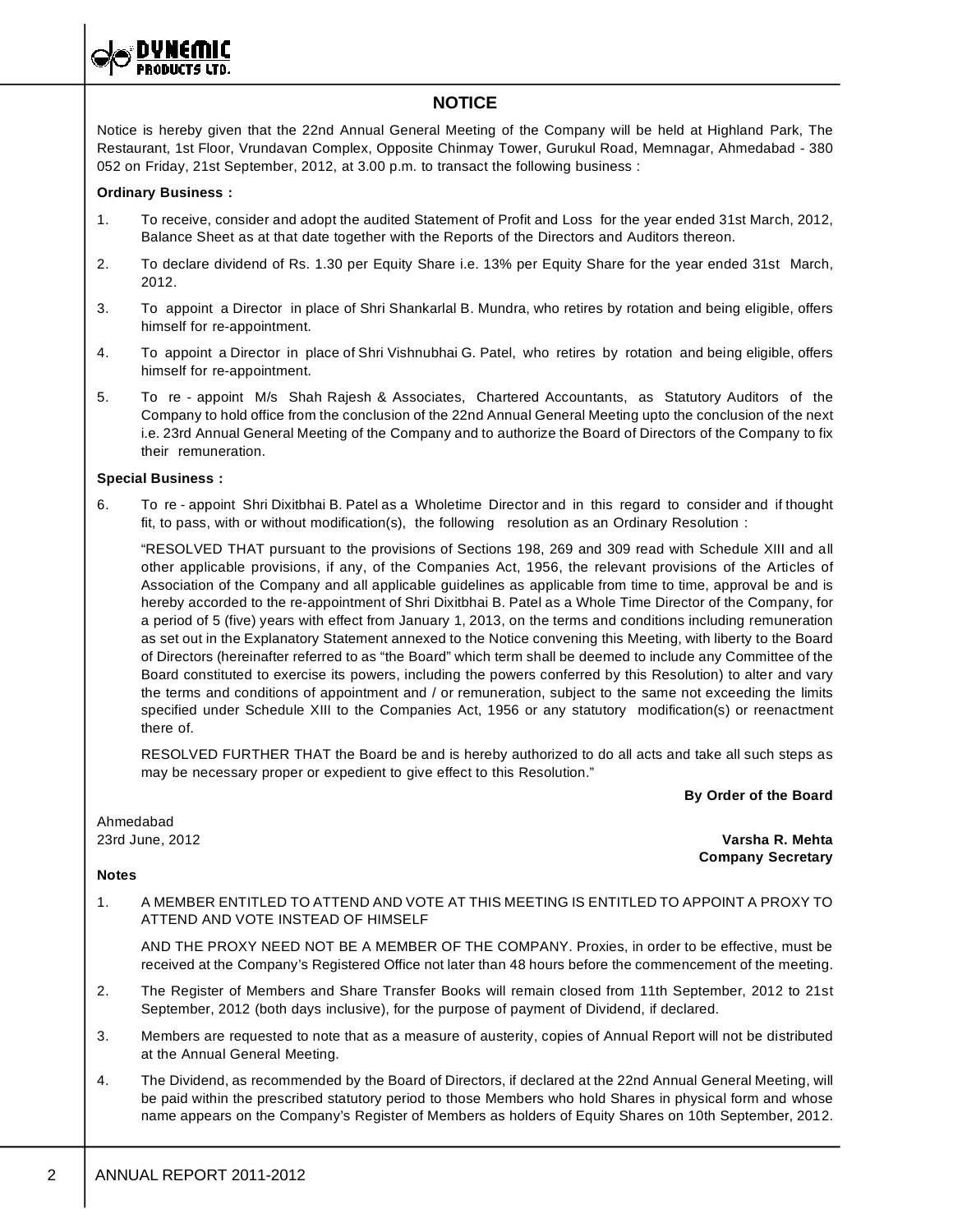

In respect of Shares held in electronic form, to the Beneficial Owners of the Shares as at the close of business hours on 10th September, 2012, as per details to be furnished by National Securities Depository Limited and Central Depository Services (India) Limited.

- 5. All documents referred to in the notice and annexures thereto along with other mandatory registers / documents are open for inspection at the registered office of the Company on all working days (except Sundays and Holidays) between 2.00 p.m. to 4.00 p.m. prior to the date of Annual General Meeting.
- 6. Directors retiring by rotation :

Shri Shankarlal B. Mundra, Professional Director, aged 51 years is a bachelor of commerce and LLB. He is practicing as tax consultant since 22 years. He joined the Company on 29.09.2005. He does not hold any directorships in other companies nor is member or chairman of committees in other public Company. He does not hold any shares in the Company.

Shri Vishnubhai G. Patel, Professional Director, aged 58 years is a doctor by profession holding a degree of M.B.B.S (DGO). He is having experience of 25 years as a Gynecologist in Ahmedabad. He joined the Company on 08.09.2005. He does not hold any directorships in other companies nor is member or chairman of committees in other public Company. He does not hold any shares in the Company.

7. An Explanatory Statement pursuant to Section 173 (2) of the Companies Act, 1956, in respect of Special Business in the Notice is annexed hereto.

#### **EXPLANATORY STATEMENTS UNDER SECTION 173(2) OF THE COMPANIES ACT, 1956 IN RESPECT OF SPECIAL BUSINESS TO BE TRANSACTED AT THE MEETING**

#### **ITEM No. 6**

As the existing tenure of Shri Dixit B. Patel will be expiring on 31st December 2012, Board of Directors of the Company in its meeting held on 23.06.2012 has re-appointed him as a Whole-time Director of the company for a further period of five years with effect from 01.01.2013, subject to the approval of Members.

On re-appointment his office shall not be held to be liable to retire by rotation on the remuneration determined by the Remuneration Committee of the Board and approved by the Board.

A brief profile of Shri Dixitbhai B. Patel is setout hereunder as required under Clause 49 of the Listing Agreement :-

Shri Dixit B. Patel aged 31 years is Bachelor of Science and had done Diploma in Export Management. He is young and enthusiastic Director, mainly looking after exports which contributes nearly about 75% of Company's turnover. He was appointed as Whole Time Director of the Company for a period of 5 years with effect from 01.01.2008 which was approved by the shareholders in the 17th Annual General Meeting held on 20.08.2007.

It is proposed to seek Members' approval for the re-appointment of and remuneration payable to Shri Dixitbhai B. Patel, as Whole Time Director, in terms of the applicable provisions of the Act.

Broad particulars of the terms of re-appointment of and remuneration payable to Shri Dixitbhai B. Patel are as under :

**(A) Salary :**

Basic Salary Rs. 40000/- (Rupees Forty Thousand only) per month each (in the scale of Rs. 40000/- to Rs. 200000/-) Perquisites :

- (a) Bonus, Medical Allowance, HRA, Children Education Allowance, Entertainment Expenses, Conveyance, LTC etc. as per company's rule.
- (b) Company's contribution to Provident Fund, Superannuation Fund or Annuity Fund where the said contributions are upto the limits which are not taxable under the income-tax Act, 1961.
- (c) Gratuity as per company's rule. Encashment of leave at the end of the term will not also be included in the monetary value of perquisites.

#### **Period :**

From 01.01.2013 to 31.12.2017

The remuneration proposed to be paid to the Whole Time Director is comparable with the remuneration being paid for similar assignments in the industry.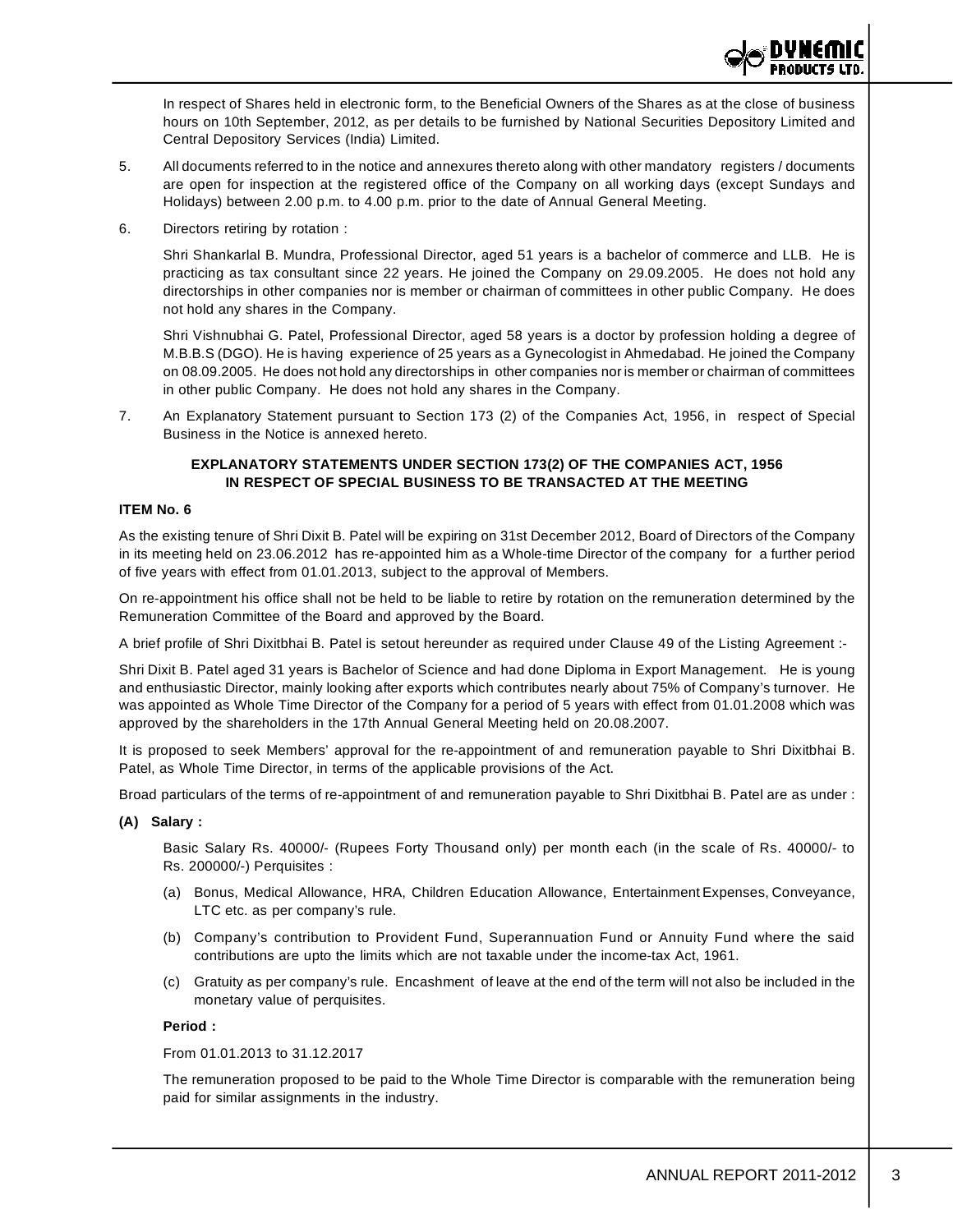

#### **(B) General :**

- (i) Shri Dixit B. Patel satisfy all the conditions set out in Part-I of Schedule XIII to the Act for being eligible for the re-appointment.
- (ii) The office of Whole Time Director may be terminated by the Company or the concerned Director by giving the other 1 (one) month prior notice in writing.
- (iii) The employment of Whole Time Director may be terminated by the Company without notice or payment in lieu of notice :
	- if the Director is found guilty of any gross negligence, default or misconduct in connection with or affecting the business of the Company or any subsidiary or associate company to which he is required to render services; or
	- in the event of any serious repeated or continuing breach or non-observance by the Director of any of the stipulations contained in the terms of employment with the Company; or
	- in the event the Board expresses its loss of confidence in the Director.
- (iv) Upon termination by whatever means of the Whole Time Director's employment :
	- The Director shall immediately tender his resignation from the office as Director of the Company and from such other offices held by him in the Company, in any subsidiary and associate company and other entities without claim for compensation for loss of office,
	- The Director shall not without the consent of the Company at any time thereafter represent himself as connected with the Company or any of its subsidiary or associate company.
- (v) The Whole Time Director will perform his duties as such with regard to all work of the Company and he will manage and attend to such business and carry out the orders and directions given by the Board from time to time in all respects and confirm to and comply with all such directions and regulations as may from time to time be given and made by the Board and his functions will be under the overall authority of the Chairman & Managing Director.
- (vi) The Whole Time Director shall adhere to the Company's Code of Business Conduct and Ethics for Directors and Management personnel.

The above may be treated as an abstract of the terms of re-appointment of Shri Dixit B. Patel under Section 302 of the Act.

Mr. Bhagwandas K. Patel, Managing Director of the Company may be considered as concerned and interested as being relative of Mr. Dixit B. Patel and Mr. Dixit B. Patel may be considered as concerned and interested as the resolution pertains to himself. None of the other Directors is interested or concerned in the resolution.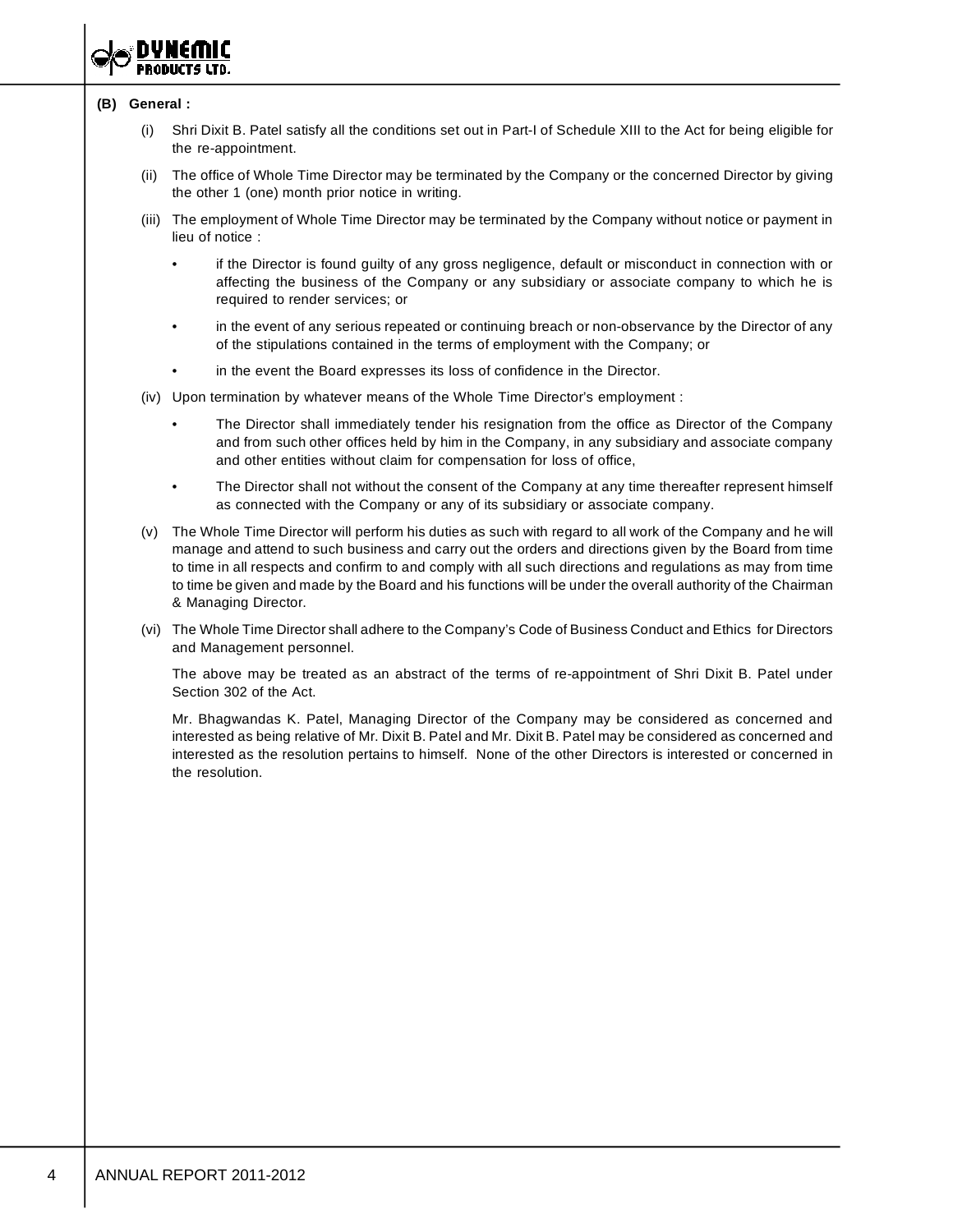# **DIRECTORS' REPORT**

Dear Shareholders,

Your Directors have pleasure in presenting the 22nd Annual Report together with the audited accounts of the Company for the year ended March 31, 2012.

#### **FINANCIAL RESULTS**

| <b>PARTICULARS</b>                                   | <b>YEAR ENDED ON</b>  | <b>YEAR ENDED ON</b>  |  |
|------------------------------------------------------|-----------------------|-----------------------|--|
|                                                      | <b>MARCH 31, 2012</b> | <b>MARCH 31, 2011</b> |  |
| Sales And Other Operating Income                     | 82,93,53,122          | 64, 95, 77, 225       |  |
| Other Income                                         | 29,60,299             | 43,02,683             |  |
| (a) Total Income:                                    | 83,23,13,421          | 65,38,79,909          |  |
| (b) Total Expenditure :                              | 72,01,01,751          | 54, 17, 11, 713       |  |
| (c) Gross Profit:                                    |                       |                       |  |
| Before Interest, Depreciation & Amortisation         |                       |                       |  |
| Charges : $(c) = (a) - (b)$                          | 11,22,11,670          | 11,21,68,196          |  |
| Less: Interest                                       | 1,59,85,968           | 1,24,14,444           |  |
| Gross Profit after Interest but before Depreciation  |                       |                       |  |
| and Amortisation Charges                             | 9,62,25,702           | 9,97,53,752           |  |
| Less: Depreciation & Amortisation Charges            | 1,63,28,691           | 1,49,62,241           |  |
| Operational Profit / Profit Before Tax               | 7,98,97,011           | 8,47,91,511           |  |
| Less: Current Tax                                    | 1,72,80,000           | 2,10,39,000           |  |
| Deferred Tax                                         | 95,44,760             | 72,13,685             |  |
| (Excess)/Short provision for taxes for earlier years | 1,09,312              | (5,79,508)            |  |
| Profit After Tax                                     | 5,29,62,939           | 5,71,18,334           |  |
| Add : Profit brought forward from previous year      | 11,23,42,564          | 8,00,39,175           |  |
| Profit available for appropriation                   | 16,53,05,503          | 13,71,57,509          |  |
| <b>Transfer to General Reserve</b>                   | 50,00,000             | 50,00,000             |  |
| Proposed Dividend                                    | 1,47,26,984           | 1,69,92,674           |  |
| Tax on Dividend                                      | 23,89,085             | 28,22,271             |  |
| <b>Balance Carried to Balance Sheet</b>              | 14,31,89,434          | 11,23,42,564          |  |

#### **DIVIDEND & RESERVES**

Your Directors are pleased to recommend dividend of 13% i.e. Rs. 1.30 each on 11328449 equity shares of Rs. 10/ each, for your final approval. The total outflow on dividend will be Rs. 1,47,26,984 and tax on dividend Rs. 23,89,085. The proposed dividend is tax free in the hands of shareholders. Appx. 9% of the Net Profit Rs. 50,00,000 has been transferred to General Reserves.

#### **COMPANY'S OPERATIONS**

Information on operational and financial performance, etc. of the Company for the financial year is given in the Management Discussion and Analysis which is setout as Annexure B to the directors' Report.

#### **DIRECTORS**

During the year, Shri Hitendrabhai H. Sheth, Director, resigned to act as director of the Company w.e.f. 26.12.2011.

The Board wishes to place on record its appreciation for the guidance and valuable services rendered by Shri Hitendrabhai H. Sheth during his tenure as member of the Board.

Shri Shankarlal B. Mundra and Shri Vishnubhai G. Patel, Directors of the Company, retire by rotation at the ensuing Annual General Meeting and being eligible, offer themselves for reappointment. Particulars of the directors being appointed/re-appointed, as required under clause 49 of the listing agreement with the Stock Exchange, are given in Notice / Explanatory Statement convening the ensuing 22nd Annual General Meeting, forming part of the Annual Report.

#### **DIRECTORS RESPONSIBILITY STATEMENT**

Pursuant to the provisions of Section 217 (2AA) of the Companies Act, 1956 it is hereby confirmed :

• that in the preparation of the annual accounts for the financial year ended 31st March 2012, the applicable accounting standards have been followed and that there are no material departures;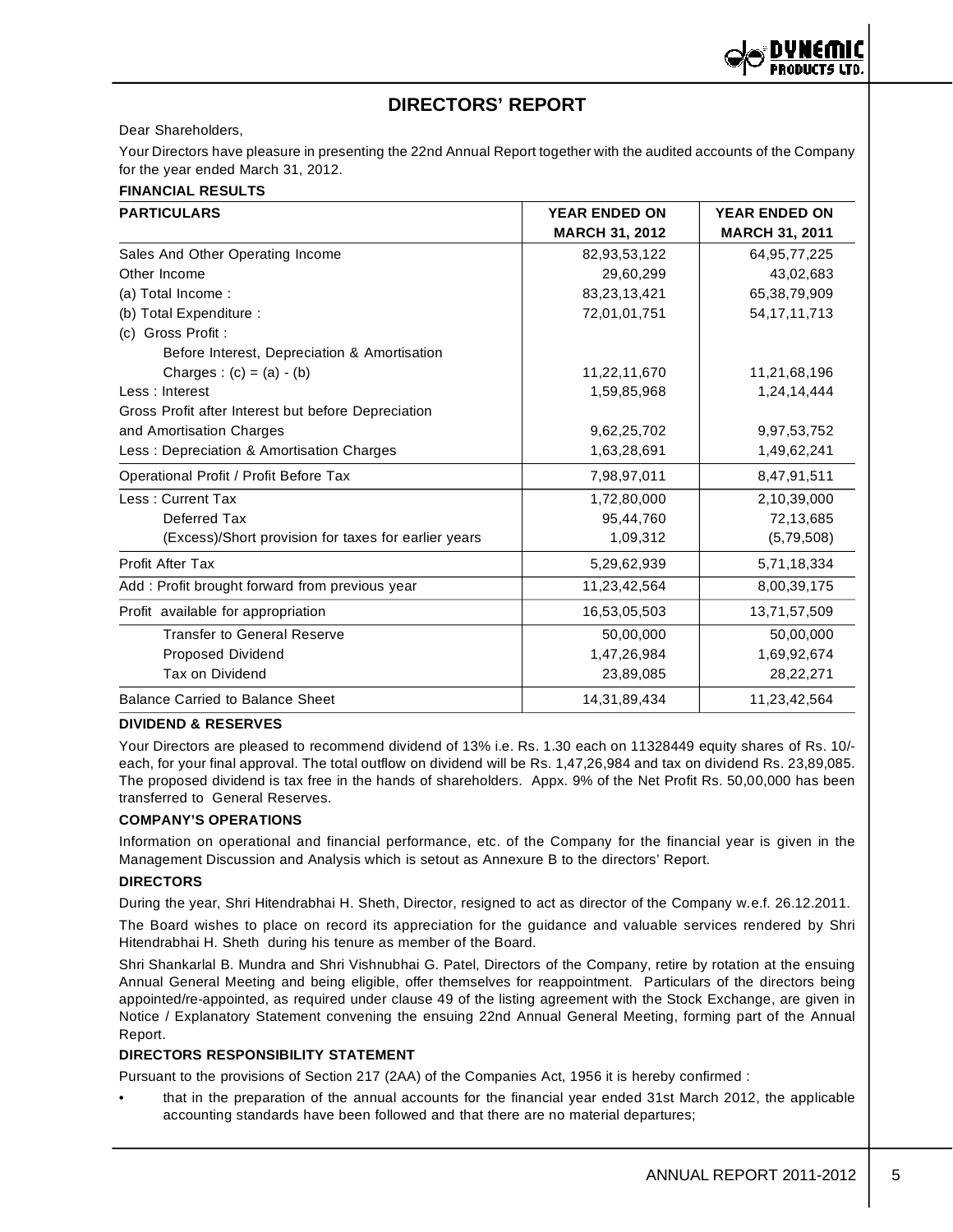

- that the Directors have taken proper and sufficient care for the maintenance of adequate accounting records in accordance with the provisions of the Companies Act, 1956 for safeguarding the assets of the Company and for preventing and detecting fraud and other irregularities; and
- that the Directors have prepared the accounts for the financial year ended 31st March, 2012 on a going concern basis.

#### **CORPORATE GOVERNANCE**

In terms of clause 49 of listing agreement with the Stock Exchange, a certificate from Auditors of the Company on compliance of conditions of Corporate Governance is annexed to the Annual Report. A report on Corporate Governance as provided in clause 49 of the Listing Agreement is included in the Annual Report.

#### **PARTICULARS OF EMPLOYEES**

There was no employee drawing salary in excess of limits described under Section 217(2A) of the Companies Act, 1956 read with the Companies (Particulars of Employees) Rules, 1975.

#### **ENERGY, TECHNOLOGY ABSORPTION AND FOREIGN EXCHANGE**

The information to be disclosed under Section 217 (1) (e) of the Companies Act, 1956 read with Companies (Disclosure of Particulars in The Report of Board of Directors) Rules, 1988, are set out in Annexure A to this Report.

#### **FIXED DEPOSITS**

The company has complied with the provisions of Section 58A of the Companies Act, 1956 read with Companies (Acceptance of Deposits) Rules, 1975.

#### **INSURANCE**

The Company has made necessary arrangements for adequately insuring its insurable interests.

#### **SUBSIDIARY COMPANIES & CONSOLIDATED FINANCIAL STATEMENT**

The Ministry of Corporate Affairs, Government of India vide its General Circular No. 2/2011 dated 8th February, 2011 has granted a general exemption under Section 212(8) of the Companies Act, 1956 from attaching the accounts along with the report of the Board of Directors and Auditors as required by section 212(1) of the Companies Act, 1956 and as such the accounts of its Subsidiary, Dynamic Overseas (India) Pvt. Limited are not annexed herewith. The Board has reviewed the affairs of the said subsidiary.

The Company will provide the annual accounts of its subsidiary companies and the related detailed information on the specific request made by the shareholders and the said accounts are open for the inspection at the registered office of the Company during office hours on all working days, except Sundays and holidays, between 2.00 p.m. to 4.00 p.m.

As required under Clause 32 of Listing Agreement with the Bombay Stock Exchange Limited and in accordance with the requirements of Accounting

Standard AS-21, 23 & 27 issued by the ICAI, the Company has prepared Consolidated Financial Statements of the Company. The audited

consolidated financial results include results of its subsidiary company Dynamic Overseas (India) Pvt. Ltd. and are included in Annual Report.

#### **AUDITORS AND AUDITORS REPORT**

Your Company's auditors M/s Shah Rajesh & Associates, Chartered Accountants, are due to retire at the ensuing Annual General Meeting and are eligible for re-appointment.

The Company has received letter from M/s Shah Rajesh & Associates, Chartered Accountants, to the effect that their reappointment, if made, would be within the prescribed limits under Section 224(1B) of the Companies Act, 1956 and that they are not disqualified for reappointment within the meaning of Section 226 of the said Act.

The Notes on Accounts referred to in the Auditors' report are self-explanatory and do not call for any further comments.

#### **ACKNOWLEDGEMENT**

The Board wishes to express appreciation and place on record its gratitude for the faith reposed in and co-operation extended to the Company by all customers, vendors, investors, bankers, insurance companies, consultants and advisors of the Company. Your Directors place on record their appreciation of the dedicated and sincere services rendered by the employees of the company.

**For and on Behalf of the Board of Directors**

Ahmedabad Sd/-

23rd June, 2012 Bhagwandas K. Patel Chairman & Managing Director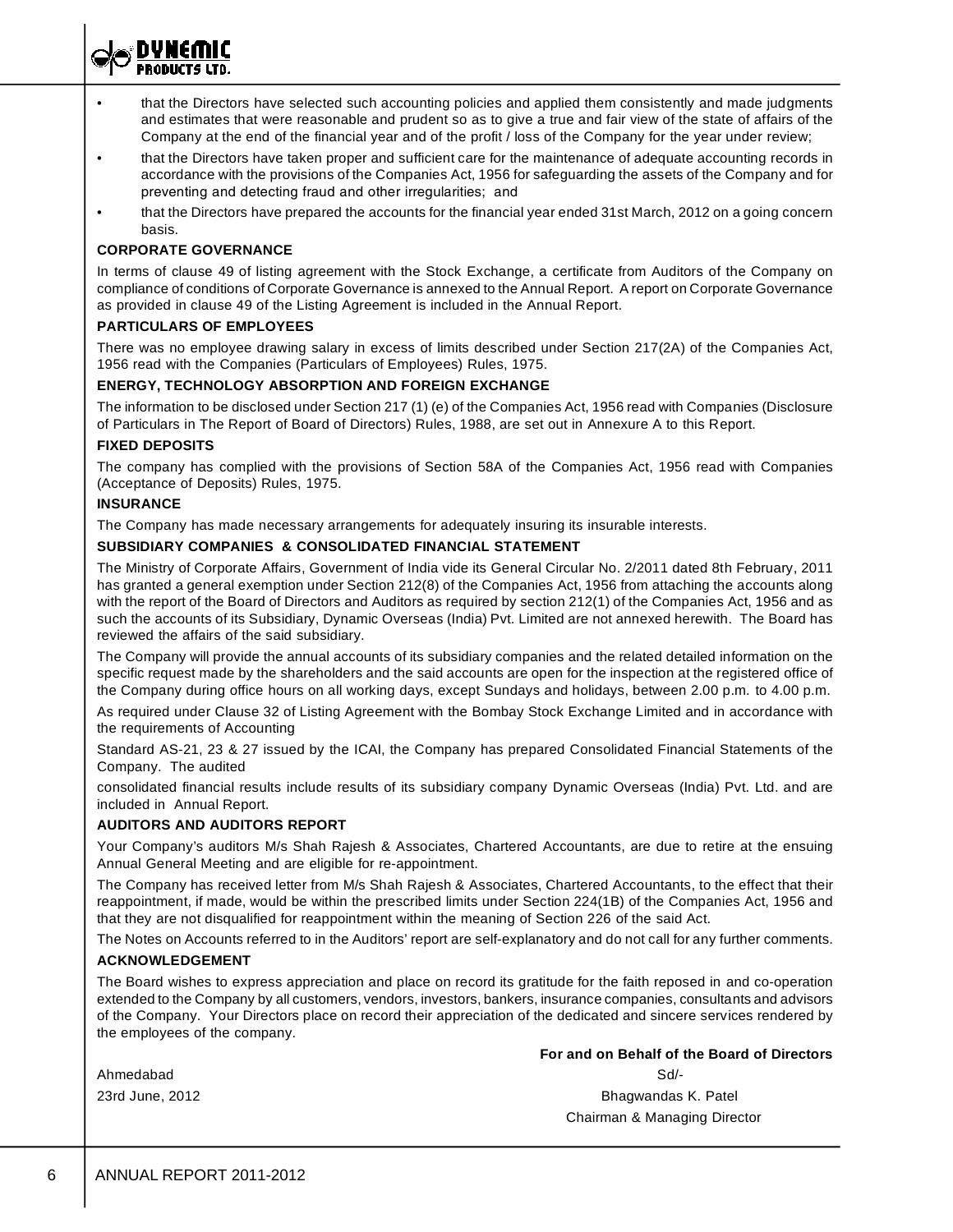

# **ANNEXURE A - TO THE DIRECTORS' REPORT**

Statement of particulars as per Section 217(1) (e) read with Companies (Disclosure of Particulars in the Report of Board of Directors) Rules, 1988 and forming part of the Directors' Report for the year ended 31st March, 2012.

#### **I. CONSERVATION OF ENERGY :**

(a) Energy conservation measures taken :

The Company has adopted several energy conservation measures besides what had been carried out earlier. Periodical testing is being taken for each unit of power supply to verify that the energy consumed is minimized.

- (b) Additional Investments and Proposals, if any being implemented for reduction of consumption of energy : Not Planned at this stage.
- (c) Impact of the measures at (a) and (b) above :

Energy consumption has been optimized and cost of production to that extent is under control.

(d) Total energy consumption and energy consumption per unit of production as per Form : A of the Annexure to the Rules in respect of Industries specified in the schedule thereto

#### **II. TECHNOLOGY ABSORPTION :**

Information on Technology absorption is given in the annexed Form : B.

#### **III. FOREIGN EXCHANGE EARNING AND OUTGO :**

|                           | <b>Current Year Rs.</b> | <b>Previous Year Rs.</b> |
|---------------------------|-------------------------|--------------------------|
| » Foreign Exchange earned | 45,05,45,789            | 33,77,81,914             |
| » Foreign Exchange used   | 6.54.59.413             | 3,86,85,449              |

#### **FORM - A**

#### **DISCLOSURE OF PARTICULARS WITH RESPECT TO CONSERVATION OF ENERGY :**

#### **1] Power and Fuel Consumption :**

|    |      |                                             |            | 2011-12       | 2010-11       |
|----|------|---------------------------------------------|------------|---------------|---------------|
|    | i]   | Electricity:                                |            |               |               |
|    |      | Purchase Units:                             | Units:     | 43,55,144     | 32,08,488     |
|    |      | Total Amount:                               | Rs.        | 2,63,01,125   | 1,76,36,857   |
|    |      | Rate / Unit:                                | Rs.        | 6.04          | 5.50          |
|    | ii]  | Own (Diesel) Generator:                     |            |               |               |
|    |      | Total Ltrs.:                                | Ltrs.      | 15,066        | 45,436        |
|    |      | Total Amount:                               | Rs.        | 6,81,936      | 18,76,236     |
|    |      | Rate / Ltrs.:                               | Rs.        | 45.26         | 41.29         |
|    | iii] | Gas:                                        |            |               |               |
|    |      | Total SCM:                                  | <b>SCM</b> | 27,02,689     | 21,08,038     |
|    |      | Total Amount:                               | Rs.        | 6,19,51,628   | 3,73,67,231   |
|    |      | Rate / SCM:                                 | Rs.        | 22.92         | 17.73         |
| 2] |      | Consumption per unit of production :        |            |               |               |
|    | 1    | Production : Dyes, Chemicals & Food Colours | Kgs.       | 64,79,578.870 | 56,26,129.650 |
|    | 2    | Electricity                                 | Units      | 0.672         | 0.570         |
|    | 3    | Diesel                                      | Ltrs.      | 0.002         | 0.008         |
|    | 4    | Gas                                         | <b>SCM</b> | 0.417         | 0.375         |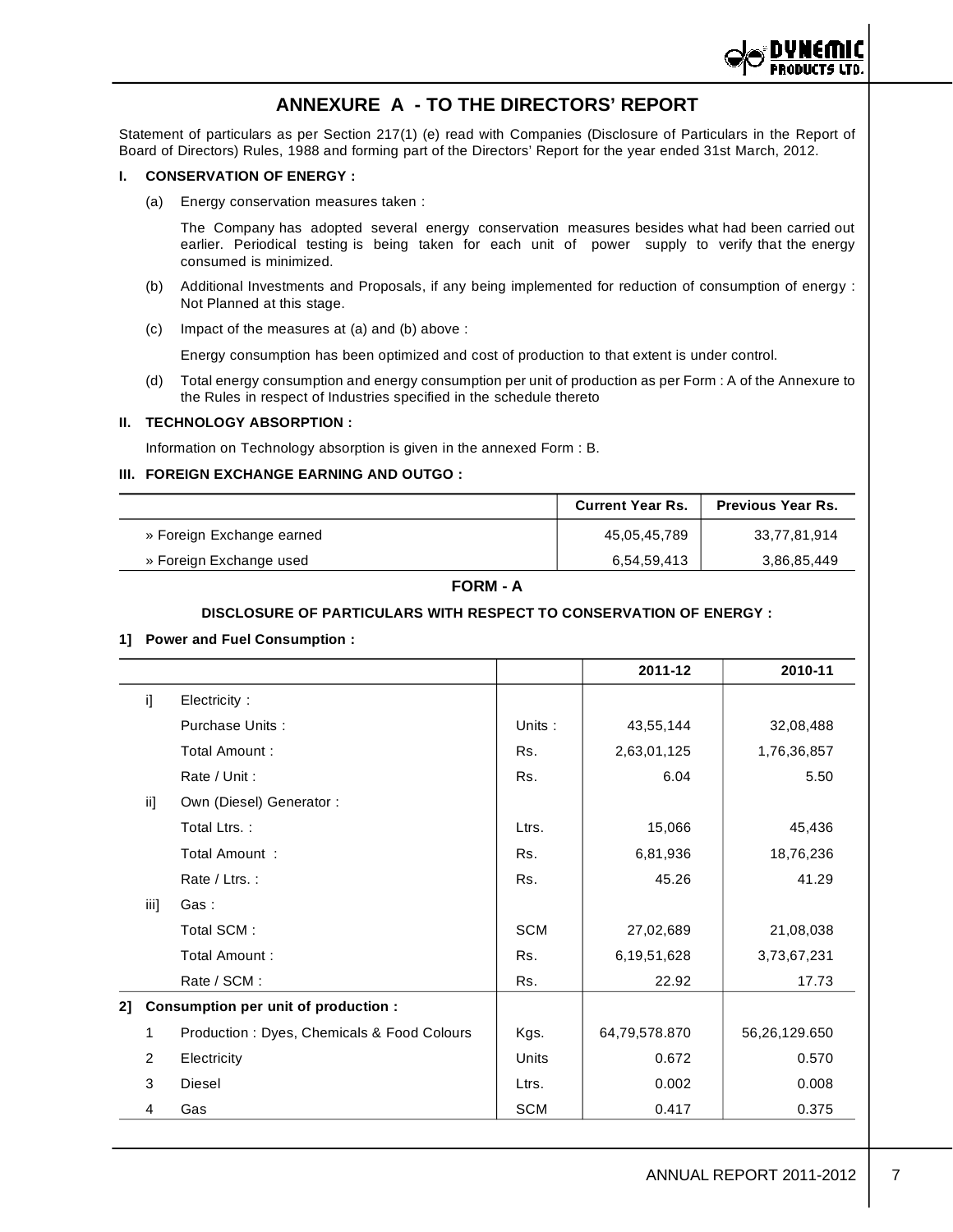

# **FORM - B TECHNOLOGY ABSORPTION 1. RESEARCH AND DEVELOPMENT (R & D) 1. Specific areas in which R & D carried out by the Company** The company is fully equipped with the research and development facilities and is constantly engaged in developing products as per specification of the customers. The Company is updating manufacturing process of the existing products leading to reduction in process time and cost of production and also in developing new products. **2. Benefit derived as a result of R & D 3. Future Plan of Action** Not Planned at this stage **2. TECHNOLOGY ABSORPTION, ADAPTATION AND INNOVATION :** (a) Efforts, in brief, made towards technology absorption, adaptation and innovation : Dynemic Products Limited, produces LAKE colours and FOOD colours which are used in several Food, Pharma & cosmetic industries. Lakes are basically used in final application in dispersed form, its Particle size has to be as minimum as possible. Hence, Company installed JET MILL, at Unit 2, which helps in reducing Particle size of Lake colours. (b) Benefits derived as a result of the above efforts :- (i) Deriving Small Particle size (ii) Increase in market potential (iii) Boost in Exports due to good quality product (iv) Increased customer satisfaction (c) Import of technology (i) Technology imported and a new Not applicable (ii) Year of import  $\qquad \qquad \qquad$  Not applicable (iii) Has technology been fully absorbed? The Contract that the Not applicable (iv) If not absorbed, areas where this has not taken place. - Not applicable Reasons there of and future plan of action **For and on Behalf of the Board of Directors** Ahmedabad Sd/-23rd June, 2012 **Bhagwandas K. Patel** Chairman & Managing Director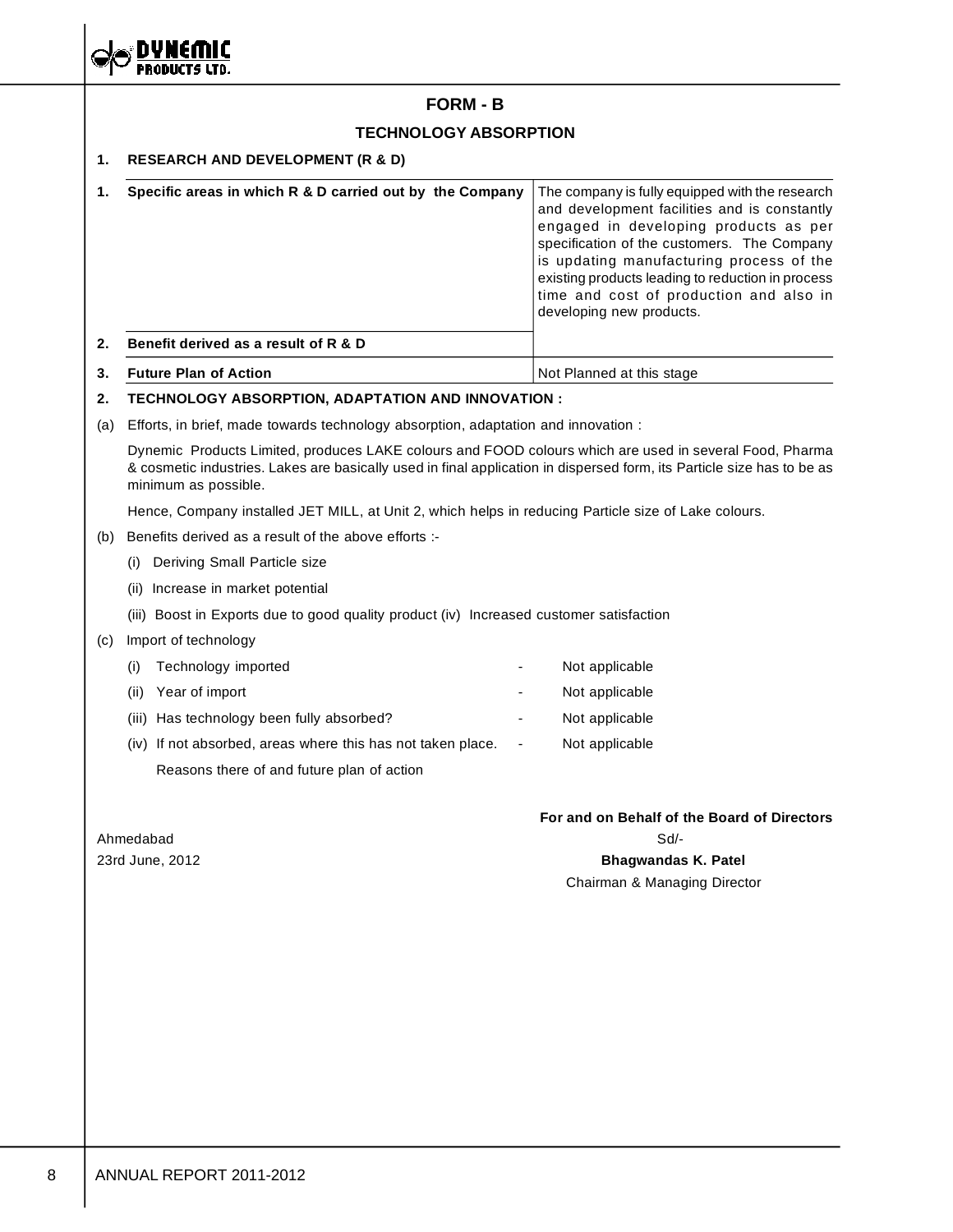

# **ANNEXURE B - MANAGEMENT DISCUSSION AND ANALYSIS REPORT**

#### **Industry Structure & Development**

"Dynemic" is into manufacture of food colours and as known to all Colour in one form or another, has been added to our foods for centuries. Colour affects every moment of our lives, strongly influencing the clothes we wear, the furnishings in our homes and gardens, and the appeal of foods. The food colours manufactured by us are used as ingredient for foodstuffs, pharmaceuticals, confectionary, pet foods, healthcare, dairy, soft drinks and cosmetic industries.

FY 2011-12 has been a challenging one for each industry. Economic pressures have dominated with high interest rates, inflation and uncertainty in the global scenario. Dynemic has taken this operating environment as a challenge and focused on sustainable growth.

Current Status : Dyestuff Industry has gone into a tremendous change during last ten years as manufacturing activities in European countries have been stopped due to environmental & pollution problems. Today the global market of dyestuffs, pigments and intermediates is around USD 25.85 Billion with dyestuffs and pigments market is approximately around USD 17.88 Billion and the intermediates is about USD 7.98 Billion. India's share in the global market is about 8 to 9%.

#### **Opportunities**

Global dyes industry would grow at around 4%. As far as food colour industry is concerned, we as per our study and knowledge can assure that the growth rate would be 5-9% per annum for entire world and that of USA alone would stand for 8-9%.

Presently India, China, Korea, Taiwan and Indonesia are the main Producer for the Dyestuffs and Pigments. Manufacturers in Europe & USA have almost shifter the production base to these Asian Countries. Main reason for this is the low cost of production and ample manpower within Asian Country.

#### **Threats, Risks and Concerns**

While the size of the global chemical industry is in the region of USD 3 Trillion, the Indian chemical industry has an output of around USD 80 Billion and ranks 12th in the world.

While the overall industrialization and economic growth in India provides major opportunities for growth of chemical industry in India, there are some sever constraints and stumbling blocks like,

- Surge of imports from Asian and Middle East countries.
- Producers from Middle East (with feedstock cost advantage) and China aggressively pursuing Indian Markets due to very low tariff levels.
- Growing menace of dumping.
- High cost of Power, Energy, Finance and Capital Equipment.
- Adverse Dollar / Rupee exchange rate could also impact revenues as well as costs in the foreseeable future.
- Internal transaction costs being one of the highest in India -

Internal taxes - VAT rates substantially higher than other Asian countries.

High logistics cost due to poor infrastructure.

State levies, entry taxes add to the local transaction cost. Financial Highlights

#### **(a) Net Sales and Other Income**

Sales during the year ended 31st March, 2012 were Rs. 8066.44 Lacs as against Rs. 6369.34 Lacs in the previous year, an increase of Rs. 1697.10 Lacs in comparison over the previous year. There was increase in other income from Rs. 169.46 Lacs to Rs. 256.70 Lacs during the year.

#### **(b) Expenditure**

The total expenditure increased from Rs. 5690.88 Lacs to Rs. 7524.16 Lacs for the year under review showing a increase of Rs. 1833.28 Lacs over the previous financial year.

#### **(c) Profit**

Profit before tax decreased from Rs. 847.91 Lacs to Rs. 798.97 Lacs this year. The Company's net profit after tax is Rs. 529.63 Lacs as compared to previous year Rs. 571.18 Lacs.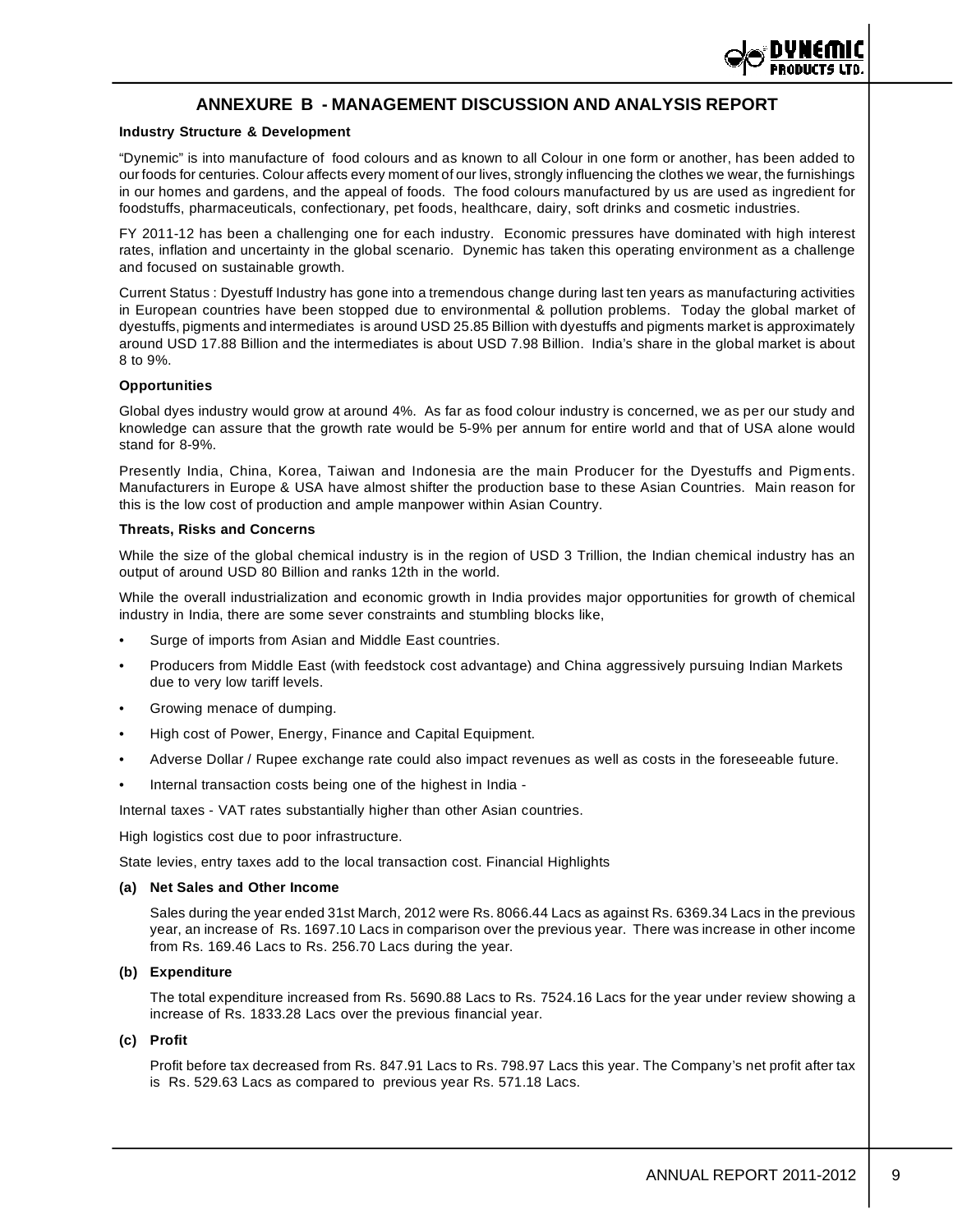

#### **Segment wise or Product wise performance as per Sect Standards and AS-17, Sec. 211**

The Company is engaged in manufacturing and marketing of Dyes & Intermediates. There is only one reportable segment i.e. "Dyes & Dyes Intermediates". So the segment wise or product wise performance report is not given in the report.

#### **Environmental & Hazardous Safety And Quality Assurance**

In pursuit of excellence towards sustainable development and to go beyond compliance, your Company continued to integrate its ISO:14001:2004, HACCP Code : 2003, ISO 9001:2008. Your Company is committed to ensuring the highest standards of environment management and strict compliance with regulatory requirements at all times.

Dynemic had installed MEE water effluent plant in both the units which had incurred capital cost of around Rs. 3.80 crores upto now. This plant recycles maximum water waste which could be used again in process. The working cost of this plant for both the units, for whole year had incurred Rs. 4.50 crores.

#### **Internal Control Systems And its Adequacy**

Your Company has a comprehensive system of internal controls to safeguard the Company's assets against loss from unauthorized use and ensure proper authorization of financial transactions. The Company has an exhaustive budgetary control system to monitor all expenditures against approved budgets on an ongoing basis. The Company maintains a system of internal controls designed to provide assurance regarding the effectiveness and efficiency of operations, the reliability of financial controls and compliance with applicable laws and regulations as applicable in the various jurisdictions in which the Company operates.

#### **Human Resources**

Our employees are our most precious assets and we value their commitment. Relations with the employees at all levels remained cordial during the year. Your Company has 140 permanent employees as on 31st March, 2012.

#### **Cautionary Statement**

*Certain statements under "Management Discussion & Analysis" may be forward looking statement within the meaning of applicable securities laws and regulations. The forward looking statements are based on certain assumptions and expectations of future events. Actual results may differ materially from those expressed or implied from the statement since the Company's operations are influenced by many external and internal factors beyond the control of the Company.*

**For and on Behalf of the Board of Directors**

Ahmedabad Sd/- 23rd June, 2012 **Bhagwandas K. Patel** Chairman & Managing Director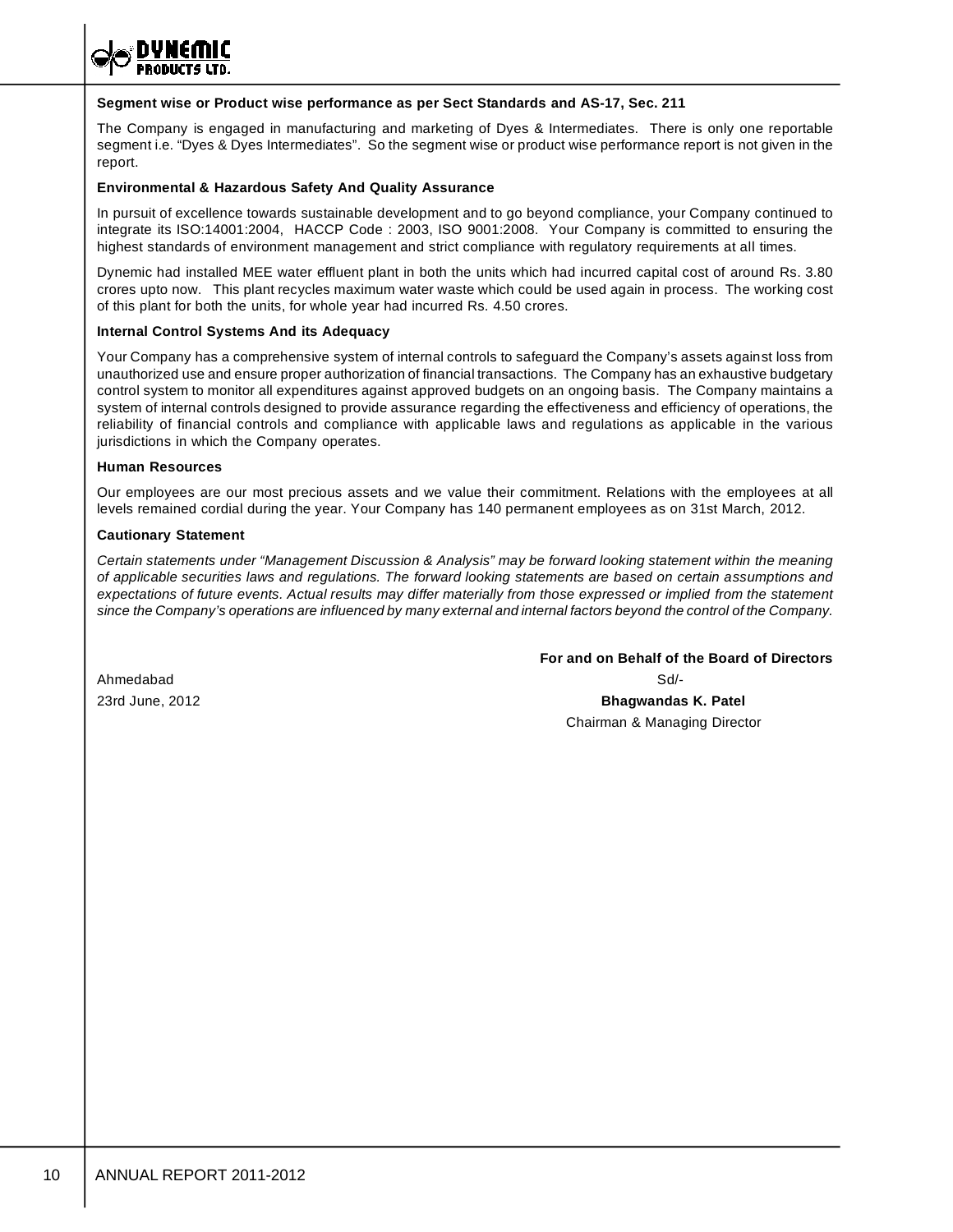

# **CORPORATE GOVERNANCE REPORT**

#### **1. Company's Philosophy on Corporate Governance**

Your Company believes that adhering to global standards of Corporate Governance is essential to enhance shareholder value and achieve long term corporate goals. The Company's philosophy on Corporate Governance stresses the importance of transparency, accountability and protection of shareholder interests. The Board conducts periodic review of business plans, monitors performance and compliance to regulatory requirements.

# **2. Board of Directors**

The composition of the Board of Directors is as per Clause 49(I)(A) of BSE Listing Agreement and other required details are given below :

| Name                 | Category                       | No. of Board<br>Meetings<br>attended |          | Attendance<br>at the<br>last AGM | Directorships<br>in other<br>Indian Public<br>Companies*<br>as at 31st March<br>2012 | Other<br>Mandatory<br>Committee**<br>membership as at<br>31st March 2012 |            |
|----------------------|--------------------------------|--------------------------------------|----------|----------------------------------|--------------------------------------------------------------------------------------|--------------------------------------------------------------------------|------------|
|                      |                                | Held                                 | Attended |                                  |                                                                                      | Chairman                                                                 | Member     |
| Bhagwandas K. Patel  | <b>CMD-Executive(Promoter)</b> | 8                                    | 8        | Yes                              | nil                                                                                  | NIL                                                                      | <b>NIL</b> |
| Dashrath P. Patel    | WTD-Executive(Promoter)        | 8                                    | 8        | Yes                              | NIL                                                                                  | NIL                                                                      | <b>NIL</b> |
| Ramesh B. Patel      | WTD-Executive(Promoter)        | 8                                    | 8        | Yes                              | NIL                                                                                  | NIL                                                                      | <b>NIL</b> |
| Dixit B. Patel       | WTD-Executive(Promoter)        | 8                                    | 8        | Yes                              | NIL                                                                                  | NIL                                                                      | <b>NIL</b> |
| Hitendra H. Sheth    | NE-Independent                 | 8                                    | 3        | Yes                              | NIL                                                                                  | NIL                                                                      | NIL        |
| (upto $26.12.2011$ ) |                                |                                      |          |                                  |                                                                                      |                                                                          |            |
| Jagdish S. Shah      | NE-Independent                 | 8                                    | 4        | Yes                              | NIL                                                                                  | <b>NIL</b>                                                               | <b>NIL</b> |
| Vishnu G. Patel      | NE-Independent                 | 8                                    | 3        | Yes                              | NIL                                                                                  | NIL                                                                      | <b>NIL</b> |
| Shankarlal B. Mundra | NE-Independent                 | 8                                    | 3        | Yes                              | NIL                                                                                  | <b>NIL</b>                                                               | <b>NIL</b> |
| Ashish R. Joshi      | NE-Independent                 | 8                                    | 4        | No                               | NIL                                                                                  | NIL                                                                      | NIL        |

Excludes Directorships in private/foreign companies and companies incorporated under Section 25 of the Companies Act, 1956.

Represents Membership/Chairmanship of the Audit Committee, Shareholders / Investors Grievance Committee and Remuneration Committee of other Companies.

Þ CMD - Chairman & Managing Director, WTD - Whole Time Director, NE - Non Executive.

Minimum four Board meetings are held in each year. Apart from the four prescheduled Board meetings, the meetings are also convened by giving appropriate notice to address the specific needs of the Company.

During the Financial Year ended on 31st March, 2012, 8 (Eight) meetings of the Board of Directors were held on the following dates :-

28th May, 2011, 29th July, 2011, 6th August, 2011, 17th September, 2011, 14th October, 2011, 12th November, 2011, 27th December, 2011 and 11th February, 2012.

The time gap between any two board meetings was not more than 4 months.

#### **3. Audit Committee**

The Audit Committee comprised of 3 members viz : Shri Hitendra H. Sheth upto 26.12.2011, Shri Ashish R. Joshi, Shri Jagdish S. Shah and Shri Bhagwandas K. Patel w.e.f. 27.12.2011. The Committee was reconstituted on 27.12.2011 with the induction of Shri Bhagwandas K. Patel and resignation of Shri Hitendra H. Sheth. Generally Shri Ashish R. Joshi, chairs the meetings of the Committee. The constitution and terms of reference of the Committee are set out in compliance with the requirements of Section 292A of the Companies Act, 1956 and clause 49 of the listing agreement.

During the financial year 2011-12, the Committee met four times on 28-05-2011, 06-08-2011, 12-11-2011 and 11-02-2012. Shri Ashish R. Joshi and Shri Jagdish S. Shah attended all meetings, Shri Hitendra H. Sheth attended three meetings and Shri Bhagwandas K. Patel attended one meeting. The Statutory Auditor is invited to attend the meetings of the Committee. The Company Secretary of the Company acts as the Secretary of the Committee.

#### **4. Investors Grievance Committee**

The Shareholders' / Investors' Grievance Committee comprised of 2 members viz : Shri Shankarlal B. Mundra (w.e.f. 27.12.2011), Shri Hitendra H. Sheth (upto 26.12.2011) and Shri Bhagwandas K. Patel. The Committee was reconstituted on 27.12.2011 with the induction of Shri Shankarlal B. Mundra in the Committee and resignation of Shri Hitendra H. Sheth. The constitution and terms of reference of the Committee are set out in compliance with the requirements of clause 49 of the listing agreement.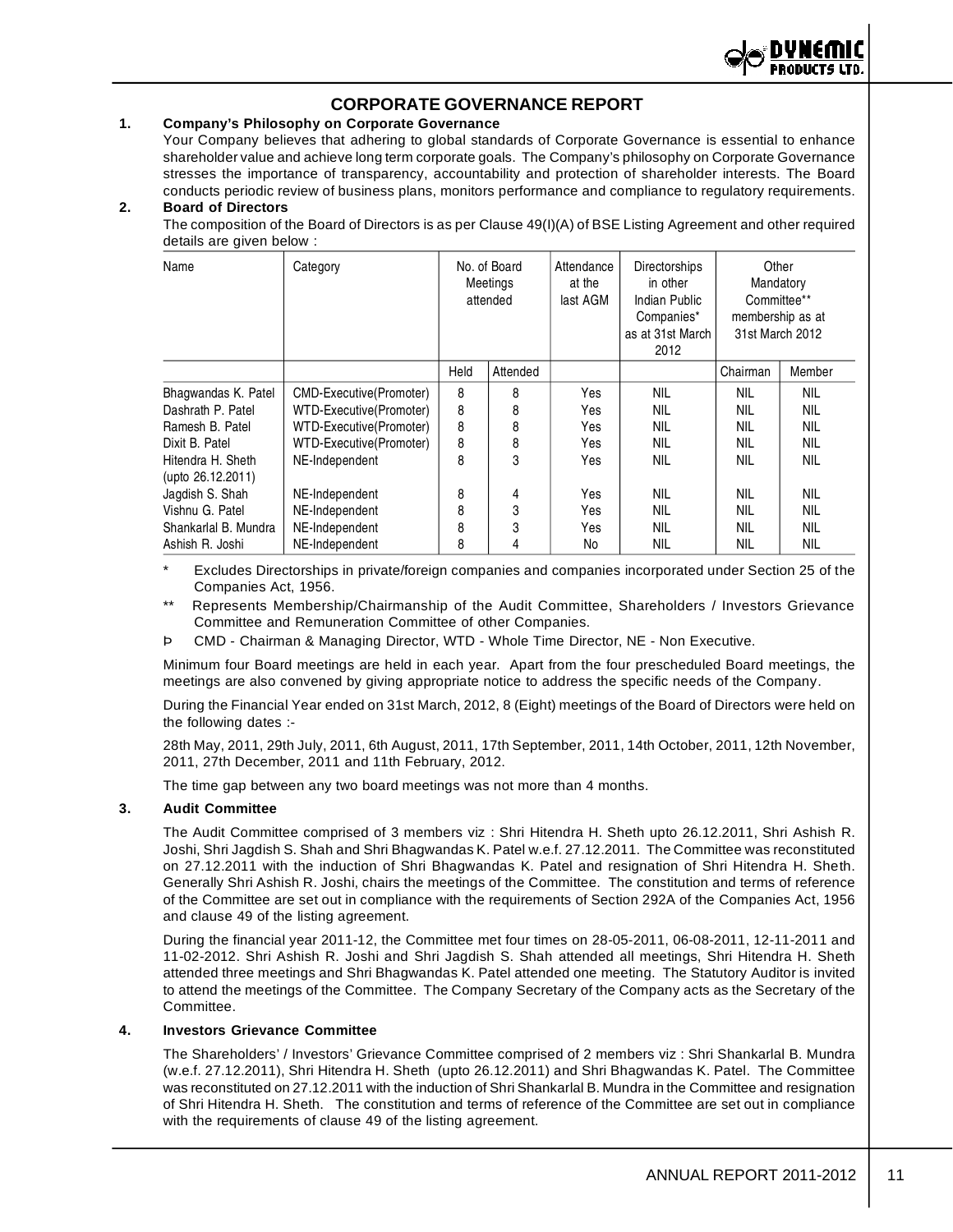

During the financial year 2011-12, the Committee met Seven times on 10.06.2011, 17.06.2011, 30.06.2011, 15.07.2011, 09.09.2011, 16.09.2011, and 22.12.2011 at registered office of the Company. All the Committee members attended all the meetings The Company Secretary, Ms. Varsha Mehta, is the Compliance Officer.

During the financial year, 5 complaints were received and all complaints were resolved. As of 31st March, 2012, NIL complaints were pending, which were replied to / resolved within a period of one month.

#### **5. Remuneration Committee**

The remuneration committee has 3 non-executive, Independent Directors as members viz : Shri Shankarlal B. Mundra, Shri Hitendra H. Sheth (upto 26.12.2011), Shri Jagdish S. Shah and Shri Vishnubhai G. Patel (w.e.f. 27.12.2011).

One meeting was held during the year 2011-12 on 02.05.2011 and attended by all members. Shri Shankarlal B. Mundra chairs the meetings. The terms of reference of Remuneration Committee include review, determination, increase / decrease and approval of remuneration, determination of terms of appointment, Company's policy for specific remuneration packages, etc. for the Executive and other Directors.

#### **Remuneration to Directors**

#### Non-Executive Directors

The Non-Executive Directors do not draw any remuneration from the Company except for sitting fees. The Non-Executive Directors are paid sitting fees at the rate of Rs. 4,000/- for attending each meeting of the Board of Directors. The sitting fees paid to the Directors for the year ended on 31st March 2012 are as follows : Shri Hitendra H. Sheth Rs. 12000/-; Shri Jagdish S. Shah Rs. 16000/-; Shri Shankarlal Mundra Rs. 12000/-; Shri Vishnubhai G. Patel Rs. 12000/-; Shri Ashishbhai R. Joshi Rs. 16000/-.

#### Executive Directors

The salary, perquisites and allowances paid for the year ended March 31, 2012 to Executive Directors are :

| <b>Name of Director</b> | <b>Salary</b> | <b>Perquisites &amp;</b><br><b>Allowances</b> | Total     |
|-------------------------|---------------|-----------------------------------------------|-----------|
| Mr. Bhagwandas K. Patel | 16,20,000     | 1,17,453                                      | 17,37,453 |
| Mr. Dashrath P. Patel   | 12,00,000     | 97.461                                        | 12,97,461 |
| Mr. Ramesh B. Patel     | 15,00,000     | 1,09,956                                      | 16,09,956 |
| Mr. Shashikant P. Patel | 2000          |                                               | 2000      |
| Mr. Dixit B. Patel      | 9,00,000      | 64.974                                        | 9,64,974  |

Apart above, during the year Shri Shashikant P. Patel was paid compensation of Rs. 29,04,985/- after deducting TDS, the resolution which was passed by shareholders in previous year's annual general meeting.

There is no other pecuniary relationship or transaction by the Company with Non Executive Directors. The Company does not have any scheme for grant of stock option to its Directors or Employees.

#### **6. General Body Meeting**

#### (a) Annual General Meetings

The date, time and venue of the last three Annual General Meetings and special resolutions passed at the meetings are given below :

| Year    | Category - Date and Time                                   | Venue                                                                                                               | <b>Special Resolutions passed</b>                                                                                                                                     |
|---------|------------------------------------------------------------|---------------------------------------------------------------------------------------------------------------------|-----------------------------------------------------------------------------------------------------------------------------------------------------------------------|
| 2010-11 | Annual General Meeting<br>18th August, 2011at 4.00 p.m.    | Dinner Bell - II, Atlantis Enclave,<br>Nr. IDBI Bank, Subhash Chowk, Gurukul.<br>Memnagar Road, Ahmedabad - 380052. | Increase in Remuneration of<br>(1)<br>Mr. Mukesh Patel, Export Manager.                                                                                               |
| 2009-10 | Annual General Meeting<br>13th August, 2010at 3.00 p.m.    | Dinner Bell - II, Atlantis Enclave,<br>Nr. IDBI Bank, Subhash Chowk, Gurukul,<br>Memnagar Road, Ahmedabad - 380052. | To carry on the business activities as<br>(1)<br>covered under the Other Objects<br>Clause No. III (C) 2 and 3 of the<br>Memorandum of association of the company.    |
| 2008-09 | Annual General Meeting<br>22nd September, 2009at 3.00 p.m. | Flash Banquet at First Floor, Shailly<br>Complex, Surdhara Circle, Nr. Sal<br>Hospital, Ahmedabad - 380054.         | Increase in Remuneration of<br>(1)<br>Mr. Mukesh Patel, Export Manager.<br>Increase in Remuneration of<br>(2)<br>M r. Natvarbhai Patel.<br>Sales Executive (Domestic) |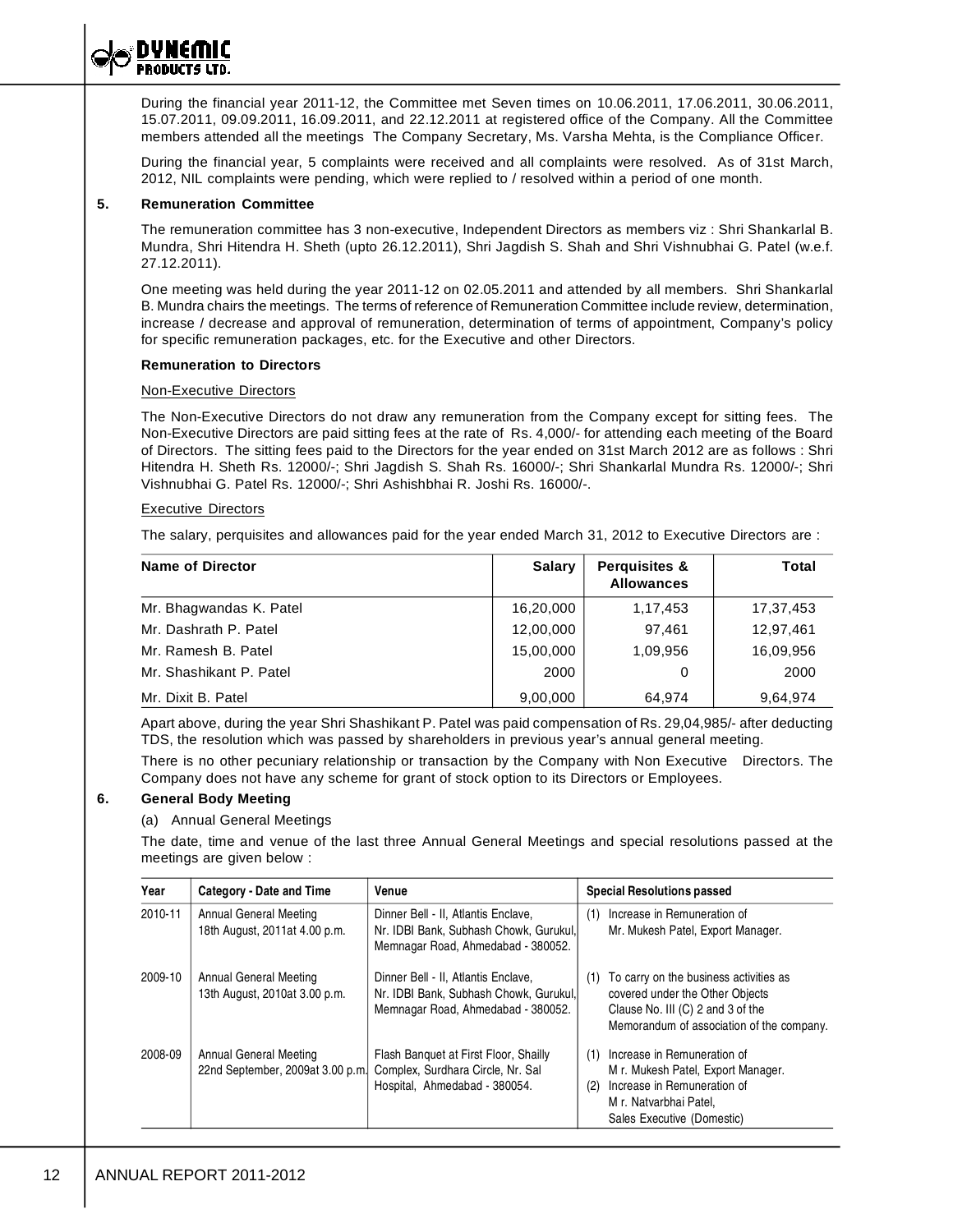During the year under review no resolution(s) were transacted through Postal Ballot. At the ensuing annual general meeting there are no resolutions proposed to be put through postal ballot.

#### **7. Disclosures :**

- i. The Managing Director have certified to the Board of full compliances as per clause 49(V) of the listing agreement for the financial year ended 31st March, 2012.
- ii. There were no instances of non-compliance on any matter related to the capital markets, during the last three years.
- iii. There were no materially significant transactions with promoters, directors or the management, their subsidiaries or relatives that may have potential conflict with the interest of the Company at large. A disclosure of all related party transactions has been presented in the Note No. 28.3, Notes to the accounts of this Annual Report.
- iv. The Company has adopted accounting treatments which are prescribed by the Accounting Standards.
- v. In respect of compliance with the non-mandatory requirements, the Company has constituted a Remuneration Committee, details whereof are given under the heading, Remuneration Committee. The quarterly / half yearly financial statements are available on Company's and BSE's website and being published in Financial Express and Indian Express.

#### **8. Means of communication**

- i. The quarterly/half yearly financial statements are announced within 45 days of the end of the quarter and are regularly submitted / published to Stock Exchange in accordance with the Listing agreement.
- ii. The Company has its official website namely www.dynemic.com which is providing all the product related and general information about the Company. The Company is regular in submitting all the relevant information with BSE and updating in website as per clause 54 of Listing Agreement.
- iii. Management Discussion and Analysis Report, in compliance with the requirements of clause 49 of the listing agreement with Stock Exchange, is annexed to the Directors' Report which forms part of the Annual Report being sent to all the members of the Company.
- iv. The Company has not issued any ADR/GDR.

#### **9. General Shareholders' Information**

#### **i. Date of Book Closure :-**

From 11th September, 2012 to 21st September, 2012 (both days inclusive) for Annual General Meeting and payment of final dividend.

#### **ii. Financial Calendar 2012-2013 :- (tentative schedule)**

| Financial year                                   | ٠<br>$\blacksquare$ | 1st April 2012 to 31st March 2013.                     |
|--------------------------------------------------|---------------------|--------------------------------------------------------|
| Board meetings for approval of quarterly results |                     |                                                        |
| Quarter ended on June 30, 2012                   | ÷                   | On or before 15th August, 2012                         |
| Quarter ended on September 30, 2012              | ÷                   | On or before 15th November, 2012                       |
| Quarter ended on December 31, 2012               | ÷                   | On or before 15th February, 2013                       |
| Quarter ended on March 31, 2013                  | ÷                   | On or before 31st May, 2013 (Audited)                  |
| Annual General Meeting for the year 2012-13      | ÷                   | In accordance with Section 166 of Companies Act, 1956. |

#### **iii. Dividend payment :-**

The Board of Directors at their meeting held on 23/06/2012 recommended a final dividend of Rs. 1.30 per equity share on the face value of Rs. 10/- each for the financial year 2011-2012, subject to approval of the shareholders. Final dividend, if approved by the shareholders will be paid on or after 26th September, 2012.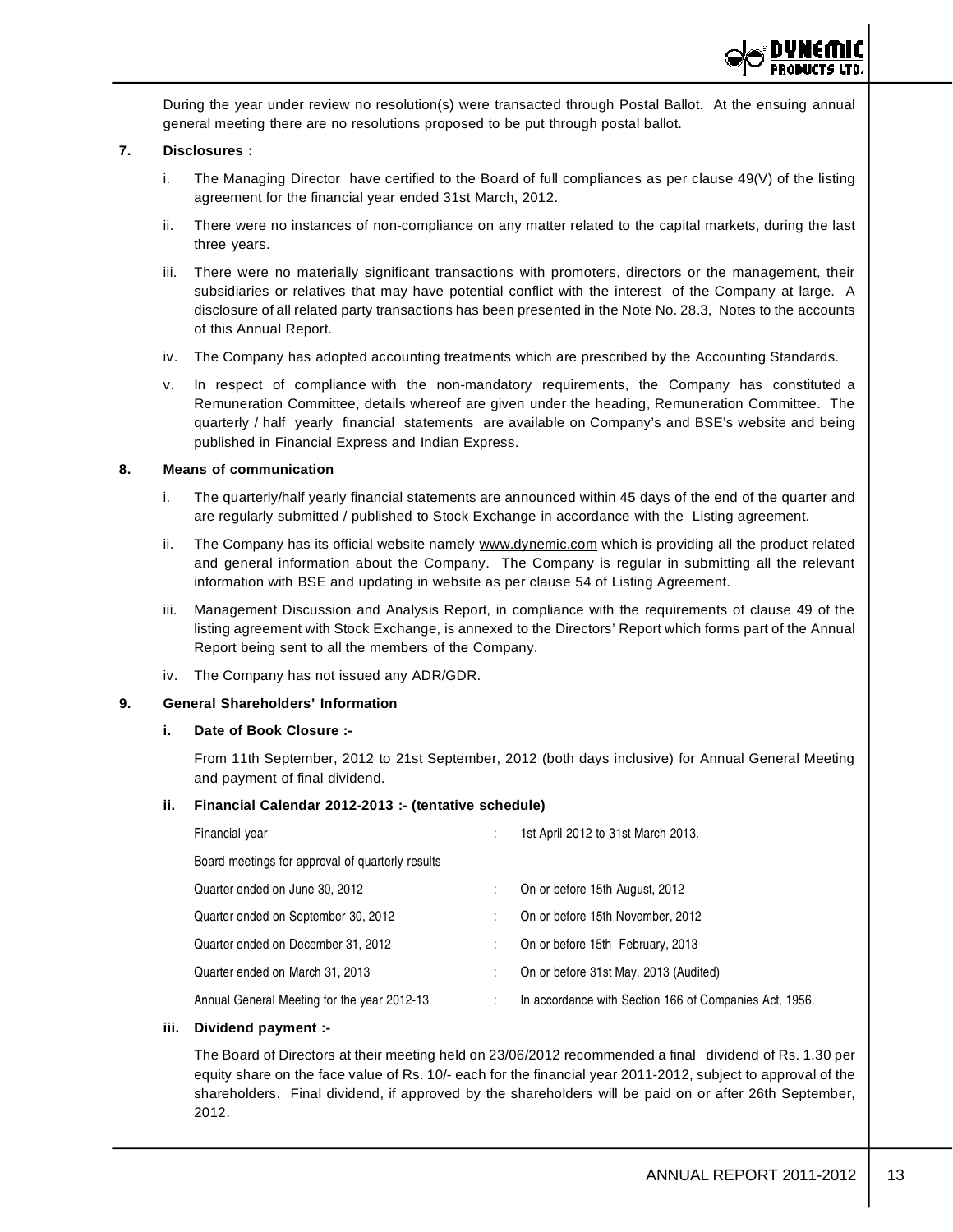

#### **iv. Listing of equity shares on Stock Exchanges :-**

The equity shares of the Company are listed at Bombay Stock Exchange Limited. The Company has paid the annual listing fees for the financial year 2012-13.

#### **v. Stock code :-**

BSE : 532707 ISIN : INE256H01015

#### **vi. Dematerializational Information :-**

As on 31st March 2012, 95.70 % of the Company's total shares, i.e. 10841038 no. of shares were held in demater ialized form and 4.30 % i.e. 487411 shares were held in physical form.

#### **vii. Custodial Fees to Depositories :-**

The annual custodial fees for the Financial Year 2012-13 has been paid to National Securities Depository Ltd. (NSDL) and Central Depository Services (India) Ltd. (CDSL).

#### **viii. Registrar & Share Transfer Agent :-**

The Company has appointed Bigshare Services Pvt. Ltd. as the Share Transfer Agent. For any assistance, request or instruction regarding transfer or transmission of shares, dematerialization of shares, change of address, non-receipt of annual report and any other query relating to the shares of the Company, please write to the following address :

#### **Bigshare Services Pvt. Ltd.**

E-2 & 3, Ansa Industrial Estate, Saki-Vihar Road, Sakinaka, Andheri(E), Mumbai - 400 072. Tel: 91-022-40430200, Fax: 91-22-2847 5207, E-mail : investor@bigshareonline.com

#### **ix. Share Transfer System :-**

The Company's shares are traded on the Stock Exchange compulsorily in dematerialized mode. Physical shares, which are lodged for transfer with the Transfer Agent are processed and returned to the shareholders within stipulated time.

#### **x. Share Market Price data :-**

The Monthly High and Low prices and volumes of Dynemic Products Limited at Bombay Stock Exchange imited for the year ended on 31st March, 2012 are as under :-

| <b>Month</b> | <b>Monthly High</b> | <b>Monthly Low</b> | <b>No. of Shares Traded</b> |
|--------------|---------------------|--------------------|-----------------------------|
| April'11     | 27.15               | 22.50              | 1,17,963                    |
| May'11       | 27.35               | 22.05              | 1,59,123                    |
| June'11      | 25.20               | 21.30              | 91.059                      |
| July'11      | 27.30               | 22.30              | 1,32,336                    |
| August'11    | 26.25               | 15.55              | 2,91,080                    |
| September'11 | 22.75               | 18.55              | 1,14,260                    |
| October'11   | 20.25               | 17.00              | 42.881                      |
| November'11  | 20.00               | 15.75              | 70.104                      |
| December'11  | 18.50               | 15.15              | 98.137                      |
| January'12   | 19.30               | 16.80              | 89,862                      |
| February'12  | 24.35               | 17.80              | 1,86,255                    |
| March'12     | 22.95               | 19.25              | 1,29,736                    |

#### **xi. Distribution of Shareholding as on 31st March, 2012**

| No. of Equity shares held | No. of share holders | % of shareholders | No. of shares held | % of holding |
|---------------------------|----------------------|-------------------|--------------------|--------------|
| $1 - 500$                 | 7654                 | 84.89             | 13,95,474          | 12.32        |
| $501 - 1000$              | 540                  | 5.99              | 4,53,918           | 4.01         |
| 1001 - 2000               | 349                  | 3.87              | 5,46,523           | 4.82         |
| $2001 - 3000$             | 145                  | 1.61              | 3,85,843           | 3.41         |
| $3001 - 4000$             | 58                   | 0.64              | 2,11,280           | 1.86         |
| $4001 - 5000$             | 77                   | 0.85              | 3,59,533           | 3.17         |
| 5001 - 10000              | 97                   | 1.08              | 7,30,376           | 6.45         |
| 10001 & above             | 96                   | 1.07              | 72,45,502          | 63.96        |
| <b>TOTAL</b>              | 9016                 |                   | 1,13,28,449        |              |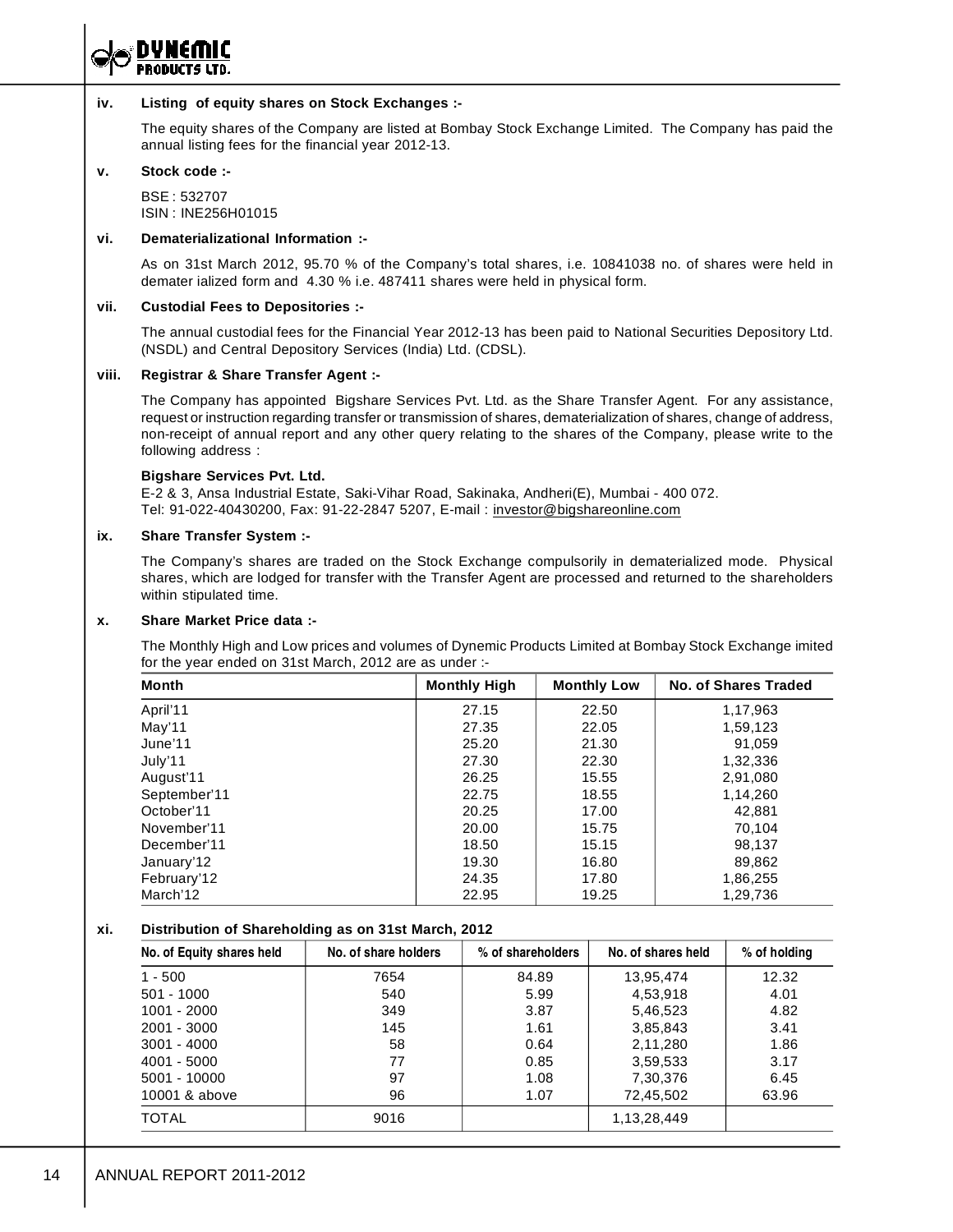

|   | Category                                                                 | No. of Shares | % of Shares        |  |  |  |  |
|---|--------------------------------------------------------------------------|---------------|--------------------|--|--|--|--|
|   | A Promoter's Holding                                                     |               |                    |  |  |  |  |
|   | Indian Promoters<br>1                                                    | 46,75,566     | 41.27              |  |  |  |  |
|   | <b>Foreign Promoters</b><br>2                                            |               |                    |  |  |  |  |
|   | <b>Sub Total</b>                                                         | 46,75,566     | 41.27              |  |  |  |  |
| в | <b>Public Shareholding</b>                                               |               |                    |  |  |  |  |
|   | Institutions<br>1                                                        |               |                    |  |  |  |  |
|   | Non-Institutions<br>2                                                    |               |                    |  |  |  |  |
|   | Private Corporate Bodies                                                 | 3,73,019      | 3.29               |  |  |  |  |
|   | Indian Public                                                            | 61,92,875     | 54.67              |  |  |  |  |
|   | NRIs / OCBs                                                              | 82,420        | 0.73               |  |  |  |  |
|   | <b>Directors</b>                                                         | 0             | 0                  |  |  |  |  |
|   | <b>Clearing Members</b>                                                  | 3,234         | 0.03               |  |  |  |  |
|   | Trust                                                                    | 1,335         | 0.01               |  |  |  |  |
|   | <b>Sub Total</b>                                                         | 66,52,883     | 58.73              |  |  |  |  |
|   | <b>GRAND TOTAL</b>                                                       | 1,13,28,449   | 100.0000           |  |  |  |  |
|   | Details of Shares held by Non-Executive Directors as on 31st March, 2012 |               |                    |  |  |  |  |
|   | Name of the Non-Executive Director                                       |               | <b>Shares Held</b> |  |  |  |  |
|   | Mr. Hitendra H. Sheth (upto 26.12.2011)                                  |               | 1,500              |  |  |  |  |
|   | Mr. Jagdish S. Shah                                                      |               | Nil                |  |  |  |  |
|   | Mr. Vishnubhai G. Patel                                                  |               | Nil                |  |  |  |  |
|   | Mr. Shankarlal B. Mundra                                                 |               | Nil                |  |  |  |  |
|   | Mr. Ashish R. Joshi                                                      |               |                    |  |  |  |  |

#### **xiii. Details of unclaimed shares in terms of Clause 5A(I) of listing agreement as on 31st March, 2012**

| <b>Particulars</b>                                                                                                        | <b>No. of Shareholders</b> | No. of shares |
|---------------------------------------------------------------------------------------------------------------------------|----------------------------|---------------|
| Aggregate number of shareholders and the outstanding shares<br>in the suspense account lying at the beginning of the year |                            |               |
| i.e. as on April 1, 2011                                                                                                  | 6                          | 900           |
| Number of shareholders who approached to Issuer / Registrar for                                                           |                            |               |
| transfer of shares from suspense account during the year 2011-12                                                          |                            | 300           |
| Number of shareholders to whom shares were transferred from                                                               |                            |               |
| suspense account during the year 2011-12                                                                                  |                            | 300           |
| Aggregate number of shareholders and the outstanding shares in the                                                        |                            |               |
| suspense account lying at the end of the year i.e. as on March 31, 2012                                                   | Δ                          | 600           |

that the voting rights on these shares shall remain frozen till the rightful owner of such shares claims the shares.

#### **xiv. Plant Location**

Unit-1 : 6401/15/16 GIDC Estate, Ankleshwar.

Unit-2 : 3709/6, 3710/1, 3710/3, GIDC Estate, Ankleshwar.

#### **xv. Information pursuant to Clause 32 of the Listing Agreement :-**

Loans and Advances in the nature of loan to subsidiaries :

| Name of the Company | <b>Balance as at</b><br>31st March, 2012 | Maximum outstanding<br>during the year |
|---------------------|------------------------------------------|----------------------------------------|
|                     | <b>NIL</b>                               | <b>NIL</b>                             |

# **xvi. Investor Correspondence :-**

All enquiries, clarification and correspondence should be addressed to the Company Secretary and Compliance Officer at the registered office of the Company :-

# **Ms. Varsha Mehta**

Dynemic Products Limited

B-301, Satyamev Complex-1, Opp. New Gujarat High Court, S.G. Road, Ahmedabad - 380060. Tel. Nos. : 079-27663071/76, 65233073, Fax No. : 079-27662176, Email : cs@dynemic.com

**For and on Behalf of the Board of Directors**

Ahmedabad Sd/- 23rd June, 2012 **Bhagwandas K. Patel**

Chairman & Managing Director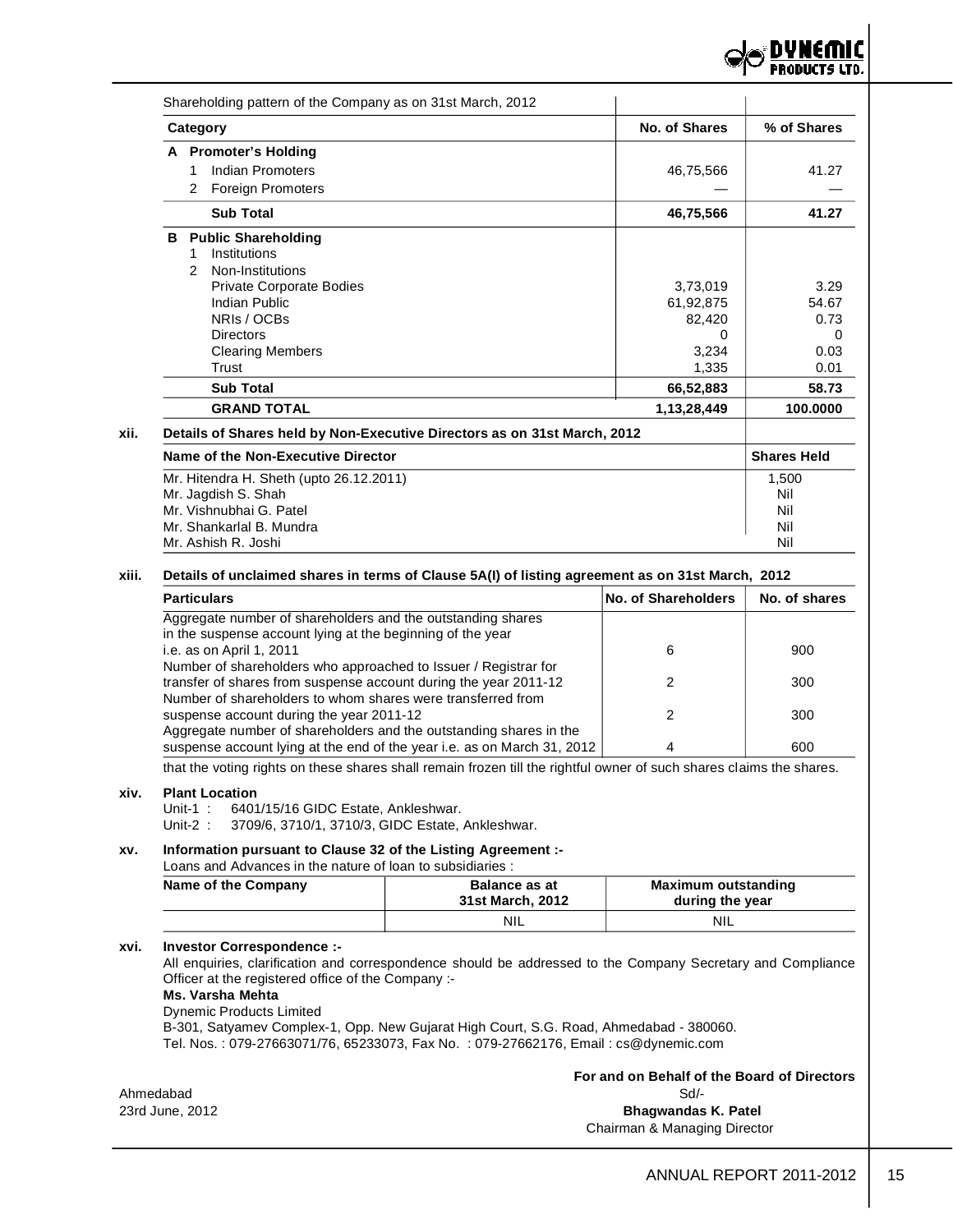**CONFIRMATION ON CODE OF CONDUCT** This is to confirm that the Board has laid down a code of conduct for all Board members and senior management of the Company. It is further confirmed that all directors and senior management personnel of the Company have affirmed compliance with the code of conduct of the Company as at March 31, 2012, as envisaged in Clause 49(I)(D) of the Listing Agreement. **For and on Behalf of the Board of Directors** Ahmedabad Sd/- 23rd June, 2012 **Bhagwandas K. Patel** Chairman & Managing Director **CERTIFICATION BY THE CHIEF EXECUTIVE OFFICER (CEO) UNDER CLAUSE 49 OF THE LISTING AGREEMENT** To the Board of Directors of Dynemic Products Ltd., Dear Sirs, (a) We have reviewed financial statements and the cash flow statement for the year ended on 31.03.2012 and that to the best of their knowledge and belief; (i) These statements do not contain any materially untrue statement or omit any material fact or contain statements that might be misleading; (ii) These statements together present a true and fair view of the company's affairs and are in compliance with existing accounting standards, applicable laws and regulations. (b) There are, to the best of our knowledge and belief, no transactions entered into by the company during the year which are fraudulent, illegal or violative of the company's code of conduct. (c) We accept responsibility for establishing and maintaining internal controls and that we have evaluated the effectiveness of the internal control systems of the company and we have disclosed to the auditors and the Audit Committee, deficiencies in the design or operation of internal controls, if any, of which we are aware and the steps they have taken or propose to take to rectify these deficiencies. (d) We have indicated to the auditors and the Audit committee. (i) significant changes in internal control during the year. (ii) significant changes in accounting policies during the year and that the same have been disclosed in the notes to the financial statements;and (iii) instances of significant fraud of which they have become aware and the involvement therein, if any, of the management or an employee having a significant role in the company's internal control system. Ahmedabad **Bhagwandas K. Patel** 23rd June, 2012 Chairman & Managing Director **ANNEXURE TO DIRECTORS' REPORT CERTIFICATE ON COMPLIANCE WITH THE CONDITIONS OF CORPORATE GOVERNANCE UNDER CLAUSE 49 OF THE LISTING AGREEMENT(S)** 1] We have examined the Compliance of conditions of Corporate Governance by Dynemic Products Limited (" the Company") for the year ended 31st March,2012 as stipulated in Clause 49 of the Listing Agreement of the said Company with the stock exchange. 2] The compliance of conditions of corporate governance is the responsibility of the management .Our examination has been limited to a review of the procedures and implementation thereof, adopted by the Company for ensuring the compliance of the conditions of Corporate Governance . It is neither an audit nor an expression of opinion on the financial statements of the Company. 3] In our opinion and to the best of our information and according to the explanations given to us, and the representations made by the Directors and the Management, we certify that the Company has complied with the conditions of Corporate Governance as stipulated in the above mentioned Listing Agreement. 4] As required by the Guidance Note issued by the Institute of Chartered Accountant of India we have to state that based on the report given by the Registrar of the Company to the Investor's Grievance Committee , as on 31st March , 2012, there were no investor grivence matter against the Company remaining unattended /pending for more than 30days. 5] We further state that such compliance is neither an assurance as to the future viability of the Company nor the efficiency or effectiveness with which the management has conducted the affairs of the Company. **For, SHAH RAJESH & ASSOCIATES**

Date : 23/6/2012 **PROPRIETOR** 

Place : Ahmedabad **[RAJESH D. SHAH]** FRN. 109767W

CHARTERED ACCOUNTS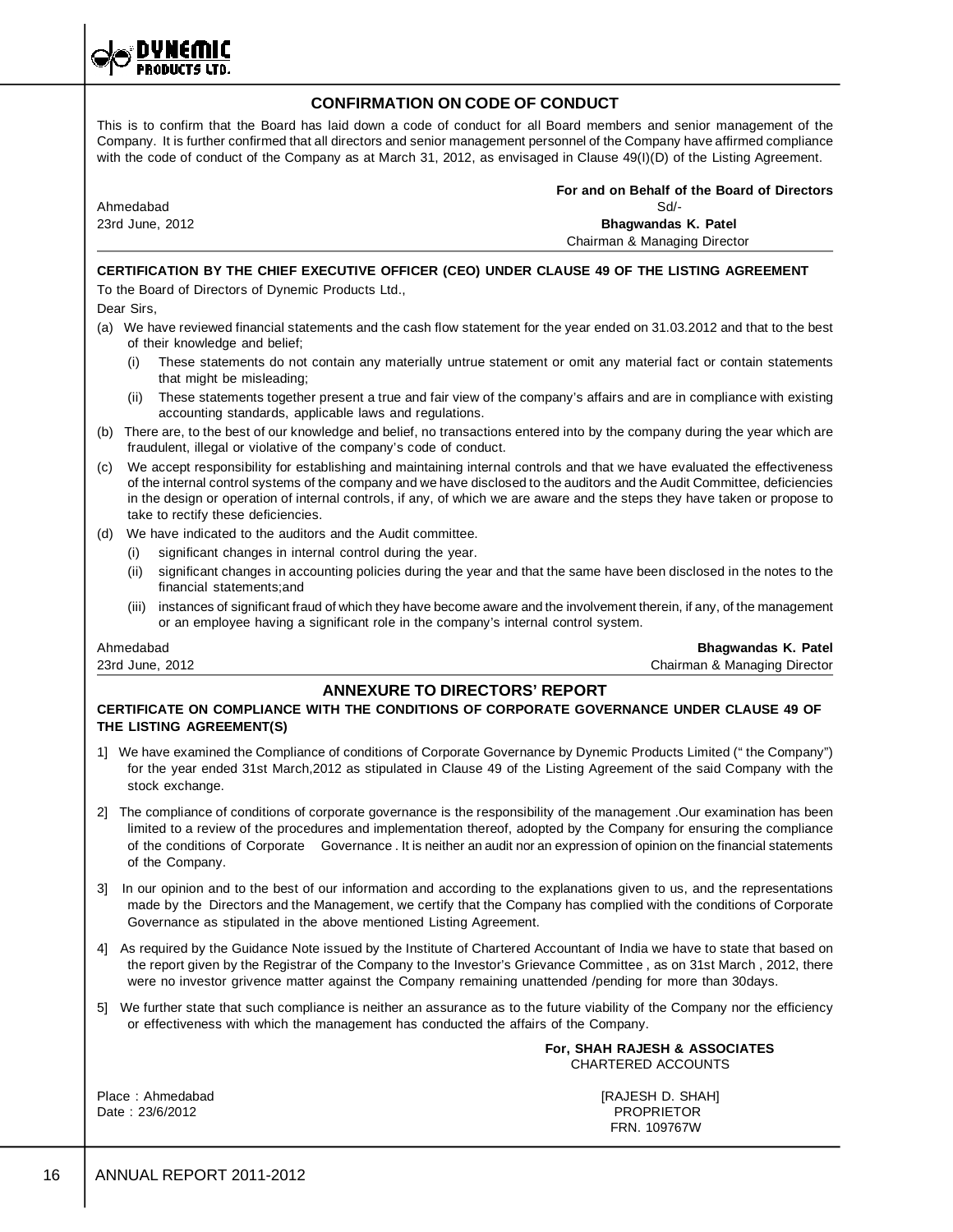

# **AUDITOR'S REPORT**

To The Shareholders, Dynemic Products Limited

We have audited the attached Balance Sheet of DYNEMIC PRODUCTS LIMITED as at 31st March 2012, the annexed Statement of Profit and Loss, and the Cash Flow Statement of the Company for the year ended on that date. These financial statements are the responsibility of the company's management. Our responsibility is to express an opinion on these financial statement based on our audit.

We have conducted our audit in accordance with the accounting standards generally accepted in India. These standards require that we plan and perform the audit to obtain reasonable assurance about whether the financial statements are free from any material misstatement. An audit also includes, examining on test basis, evidence supporting the amounts and disclosures in financial statement. An audit also includes assessing the accounting principles used and significant estimates made by the management, as well as evaluating the overall presentation of financial statement .We believe that our audit provides reasonable basis for our opinion.

As required by the Companies ( Auditor's report ) Order, 2003 issued by the Central Government of India in terms of sub- section 227 of the Companies Act, 1956, we enclose as Annexure, a statement on the matters specified in the paragraph 4 and 5 of the said order. Further to our comments in the Annexure referred above, we report that :

- 1 We have obtained all the information and explanation which to the best of our knowledge and belief were necessary for the purpose of our Audit.
- 2 In our opinion, proper books of accounts as required by law have been kept by the company, so far as appears from the examination of those books.
- 3 The said Balance Sheet, Statement of Profit and Loss, and Cash Flow Statement dealt with by this report are in agreement with the books of account.
- 4 In our opinion, the Balance Sheet, Statement of Profit and Loss, and Cash Flow Statement dealt with by this report, comply in all material respect with applicable Accounting Standards issued by the Institute of Chartered Accountants of India referred to in subsection (3C) of section 211of the Companies Act, 1956.
- 5 On the basis of written representations received from the directors and taken on record by the Board of Directors, we report that none of the directors prima facie disqualified as on 31st March, 2012 from being appointed as directors in terms of section 274(1)(g) of the Companies Act,1956.
- 6 In our opinion and to the best of our information and according to the explanation given to us, the aforesaid financial statements read with the statements on Significant Accounting Policies and Notes on the Accounts, give the information required by the Companies Act, 1956 ( " the Act " ) in the manner so required and also give true and fair view, in confirmity with the accounting principles generally accepted in India.:
	- (a) in the case of the Balance sheet of the state of affairs of the company as at 31st March, 2012,
	- (b) in the case of the Statement of Profit and Loss, of the profit for the year ended on that date ; and
	- (c) in case of the Cash Flow Statement, of the cash flows for the year ended on that date.

**For, SHAH RAJESH & ASSOCIATES** CHARTERED ACCOUNTS

Place : Ahmedabad [RAJESH D. SHAH] Date : 23/6/2012 PROPRIETOR

FRN. 109767W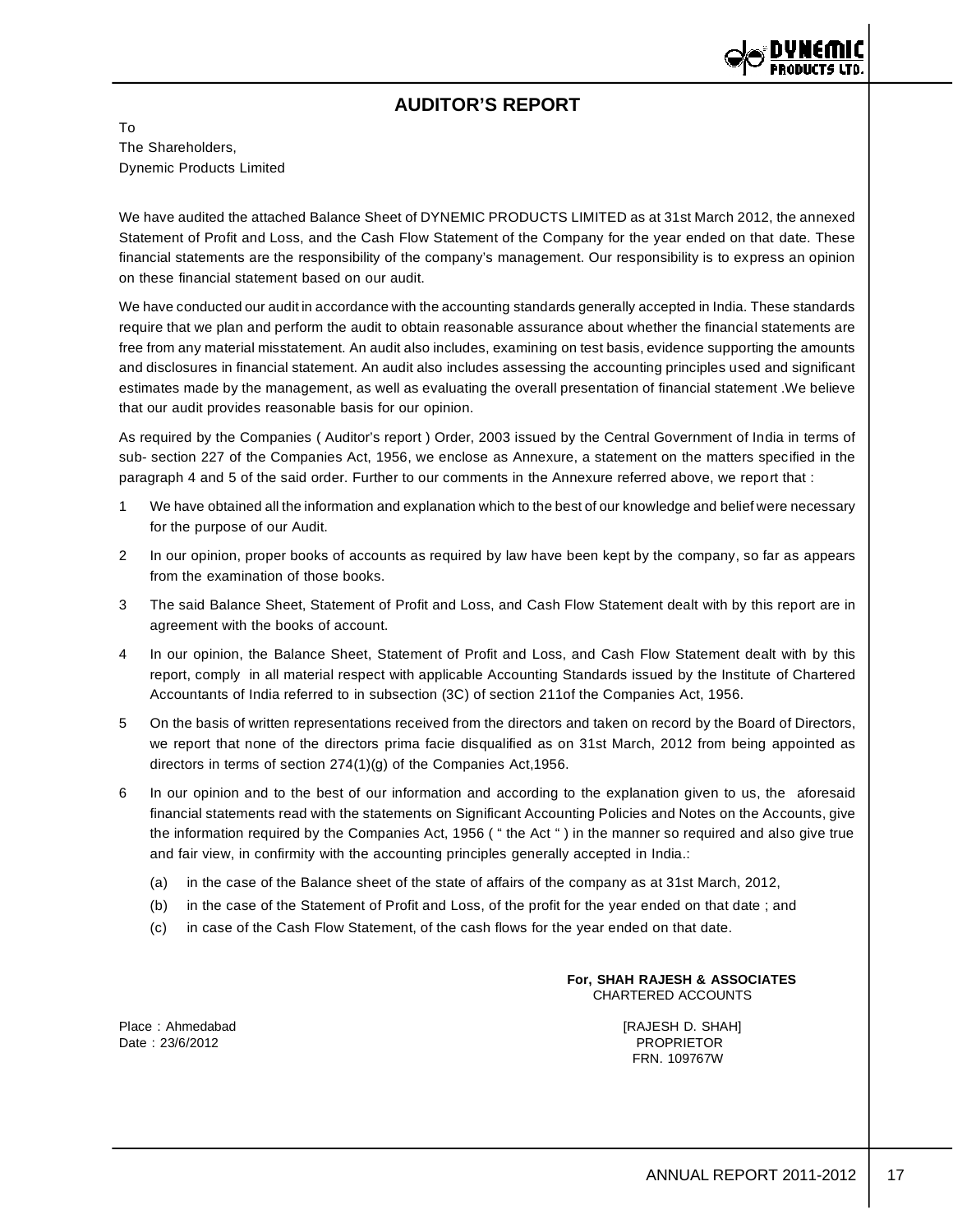

# **ANNEXURE TO THE AUDITOR'S REPORT**

- 1 (a) The Company has maintained proper records showing full particulars including quantitative details and situation of Fixed Assets;
	- (b) Fixed Assets have been physically verified by the management periodically in a phased manner and no material discrepancies have been noticed on physical verification as confirmed by the management;
	- (c) The Company has not disposed off any substantial part of its fixed assets so as to affect its going concern.
- 2 (a) As explained to us, inventories have been physically verified by the management, except for minor items and the inventories lying with outside parties which have been confirmed by them;
	- (b) The procedures as explained to us, which are followed by the management for physical verification of the inventories, are, in our opinion, reasonable and adequate in relation to the size of the company and the nature of business;
	- (c) The company has maintained proper records of inventories. No material discrepancies were noticed on physical verification.
- 3 (a) The Company has not granted any loans, secured or unsecured from companies,firms or othe parties covered in the register maintained under section 301 of the Companies Act, 1956. Consequently clauses 4 (iii) (e ) to 4(iii) (g) of the Companies ( Auditor's Report) Order ,2003 are not applicable to the Company.
- (b) The Company has taken unsecured loan from the concern in which directors are interested as listed in register maintained under section 301 of the Companies Act ,1956 as under :

| Sr. | Name of the Unit                                | <b>Amount involved</b> | <b>Closing Bal As</b> |
|-----|-------------------------------------------------|------------------------|-----------------------|
| No. |                                                 | (Max.balance) Rs.      | on 31-3-12 Rs         |
|     | Subsidiaries:-<br>Dynamic Overseas (1) Pvt.Ltd. | 40.00.000              |                       |

- (c) According to the information and explanation given to us, interest is paid on the advances / loans taken, however other terms and conditions of the loans taken from the concerns in which directors are interested as listed in the register maintained under section 301 of the Companies Act, 1956 are primafacie not prejudicial to the interest of the company.
- (d) According to information and explanation given to us and on the basis of the examination of the books of accounts, the loans have been fully repaid within the year to the concern in which Directors are interested as listed in the register maintained under Section 301 of the Companies Act, 1956, so other terms and conditions regarding the repayments are not applicable.
- 4 In our opinion and according to the information and explanation given to us, there are generally adequate internal control procedures commensurate with the size of the company and the nature of the business, for the purchase of inventory and fixed assets and for sale of goods and services. During the course of our audit no major weakness has been noticed in the internal control system.
- 5 (a) On the basis of the audit procedure performed by us and according to the information, explanation and representation given to us, we are of the opinion that the particulars of contracts or arrangements referred to in Section 301 of the Act, have been entered in the register required to be maintained under that section.
	- (b) In our opinion and according to the information and explanation given to us, the transaction made in pursuance of such contracts or arrangements have been made at prices which are reasonable having regard to the prevailing market prices at the relevant time as per the information available with the company.
- 6 In our opinion and according to the information and explanation given to us, the company has complied with the provisions of Section 58A, 58AA or any relevant provisions of the Companies Act and its Rules and also the directives of Reserve Bank of India with regard to acceptance of deposits from the public. Since the company has not defaulted in repayments of deposits, compliance of Section 58AA or obtaining any order from Company Law Tribunal or National Company Law Tribunal or Reserve Bank of India or any other Court or any other Tribunal does not arise.
- 7 The Company has an Internal Audit System, which in our opinion is commensurate with the size and the nature of the business.
- 8 We have broadly reviewed the accounts and records maintained by the company pursuant to the Rules made by the Government for the maintenance of the cost records under section 209 (1) (d) of the Companies Act, and we are of the opinion that prima facie the prescribed accounts and records have been maintained. We have not however, made detailed examination of the records with a view to determine whether they are accurate and complete. The company has obtained the Cost Compliance Report from the Cost Accountants.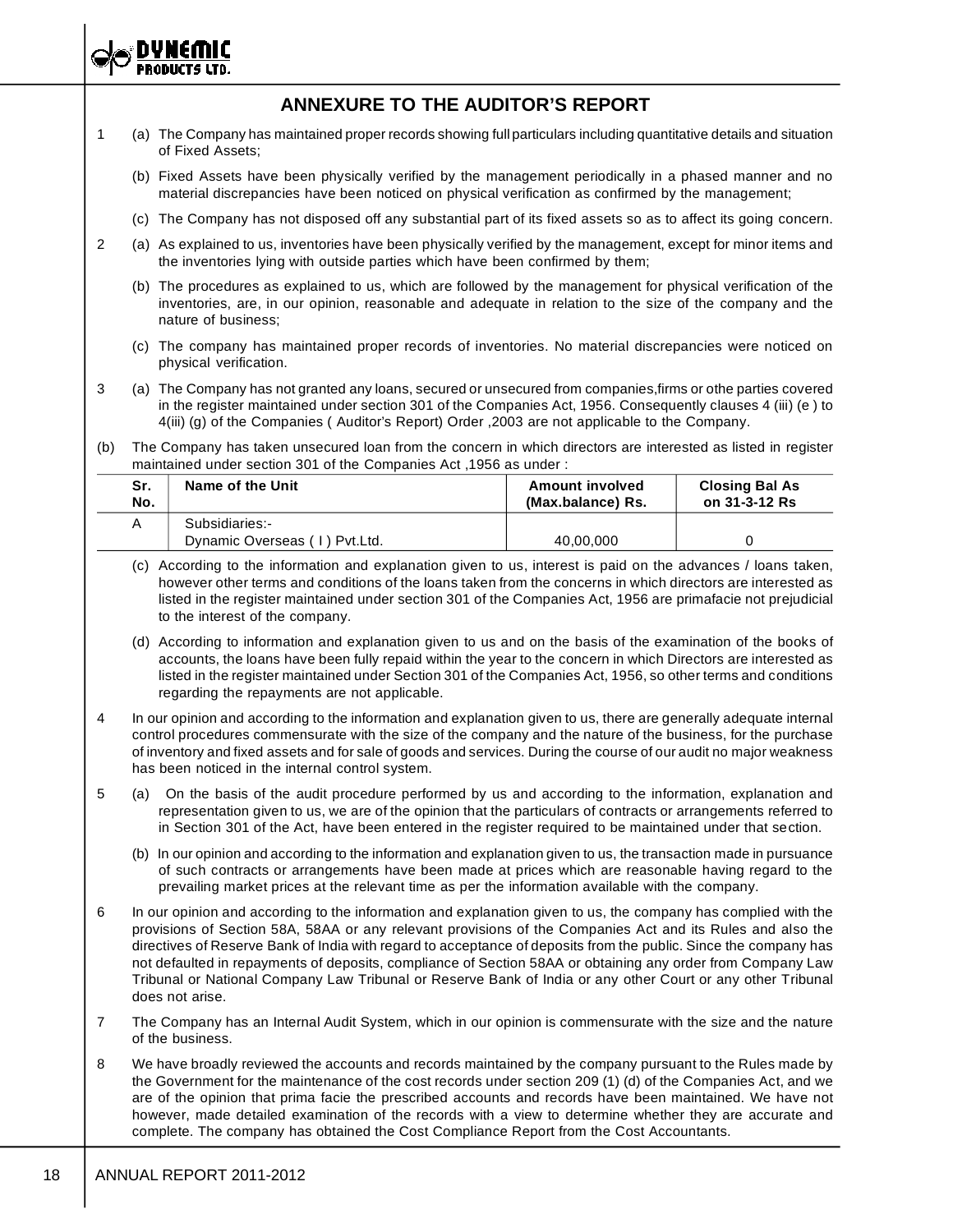

- 9 (a) According to the information and explanation given to us and on the basis of our examination of books of accounts, the Company is regular in depositing undisputed statutory dues including Provident Fund, Employees' State Insurance, Sales Tax, Income Tax, Custom Duty, Excise Duty, Wealth tax, Service tax and other statutory dues with the appropriate authorities ;
	- (b) According to the information and explanation given to us, there are no dues of Sales tax, Custom tax, Wealth tax, cess which have not been deposited on account of any dispute. However, as per explanation given to us, the dues to Income tax, which have been deposited but still the demands have been disputed and the forum where the dispute is pending are as under :-

| Name of the Statute  | Amount<br>$(Rs. in lacs)$ | Nature of<br>the Dues | Asstt.vear | Relating to $\vert$ Forum where dispute is pending |
|----------------------|---------------------------|-----------------------|------------|----------------------------------------------------|
| Income Tax Act, 1961 | 4.27                      | Tax                   | 2009-10    | CIT (A)- VI Ahmedabad                              |

<sup>10</sup> The Company does not have any accumulated losses and has not incurred cash losses in the current financial year and in the immediately preceeding financial year.

- 11 According to the information and explanation given to us , the company has not defaulted in repayment of dues to financial institutions and banks.
- 12 According to the information and explanation given to us, the company has not granted any loans or advances on the basis of security by way of pledge of Shares, Debentures and other Securities.
- 13 The company is not a chit fund or a nidhi /mutual benefit fund/society.
- 14 The company is not in business of dealing or trading in shares. Accordingly , clause 4(xiv) of the Order is not applicable to the company.
- 15 According to the information and explanation given to us, the company has not given any guarantee for loans taken by others from bank or financial institutions.
- 16 Based on the information and explanation given to us by the management, term loans were applied for the purpose for which the loans were taken.
- 17 On the basis of our overall examination of the Financial Statements of the Company and after placing reliance on the reasonable assumptions made by the company for classification of long term and short term usages of funds, the funds raised on short-term basis have not been used for long-term investment.
- 18 According to the information and explanation given to us, the company has not made any preferential allotment of shares, during the year under Audit, to parties or companies covered in the register maintained under Section 301 of the Companies Act, 1956.
- 19 The Company has not issued any Debenture and has not created any security or charge in respect of Debenture.
- 20 The company has not raised any monies by way of public issue during the year.
- 21 According to the information and explanation given to us and to the best of our knowledge and belief, no fraud on or by the company has been noticed or reported by the company during the year.

#### **For, SHAH RAJESH & ASSOCIATES** CHARTERED ACCOUNTS

Place : Ahmedabad [RAJESH D. SHAH] FRN. 109767W

Date : 23/6/2012 PROPRIETOR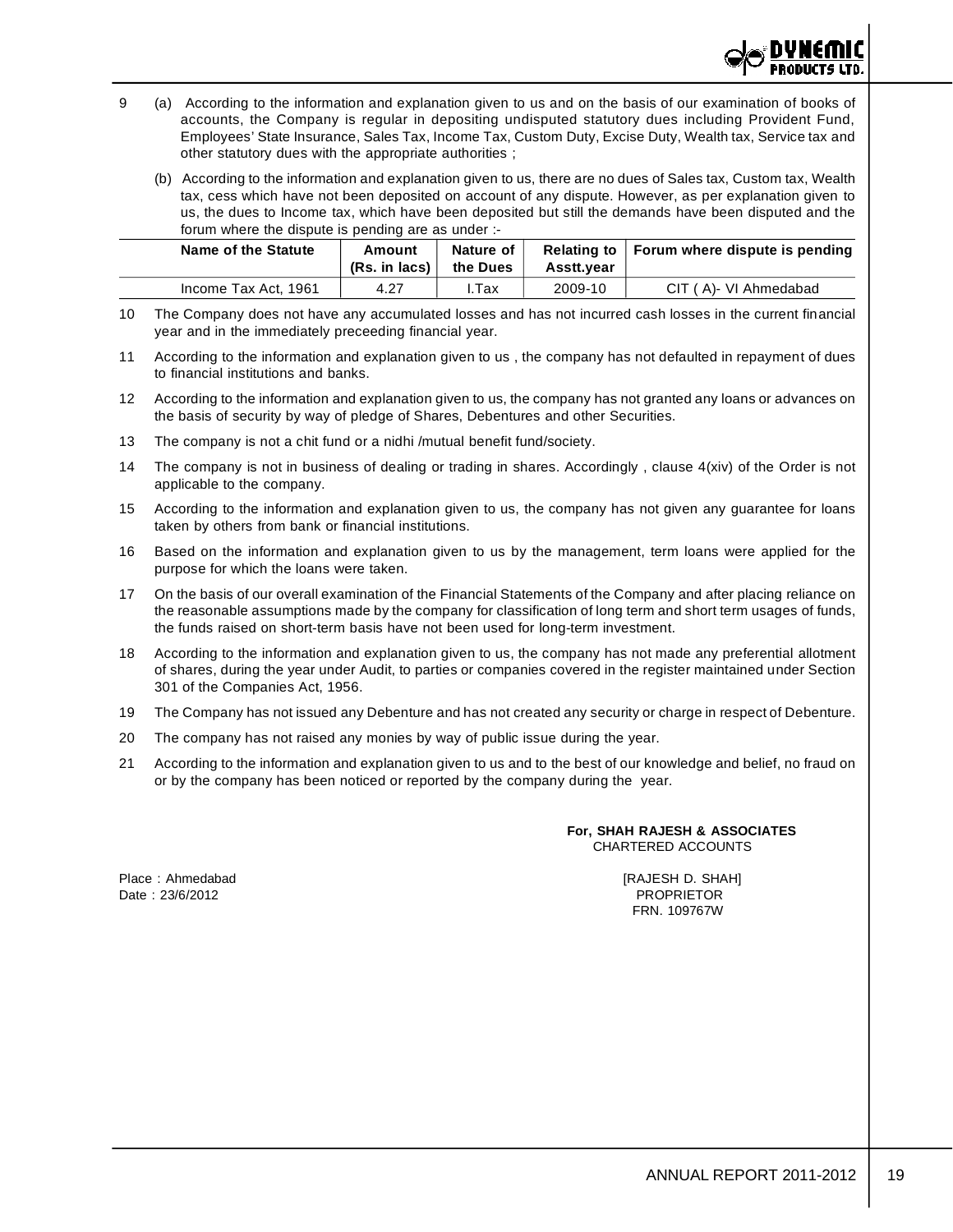

| $\overline{\mathsf{Sr.}}$ | No.                                                                                                                                                                                                                                                                                                                                                                                                                                                                                                                                                                         | <b>BALANCE SHEET AS AT 31 ST MARCH 2012</b><br><b>Particulars</b> | <b>NOTE</b> |               | 31/3/2012     | 31/3/2012       |               |
|---------------------------|-----------------------------------------------------------------------------------------------------------------------------------------------------------------------------------------------------------------------------------------------------------------------------------------------------------------------------------------------------------------------------------------------------------------------------------------------------------------------------------------------------------------------------------------------------------------------------|-------------------------------------------------------------------|-------------|---------------|---------------|-----------------|---------------|
|                           |                                                                                                                                                                                                                                                                                                                                                                                                                                                                                                                                                                             |                                                                   | NO.         | <b>Rupees</b> | <b>Rupees</b> | <b>Rupees</b>   | <b>Rupees</b> |
| А.                        |                                                                                                                                                                                                                                                                                                                                                                                                                                                                                                                                                                             | <b>EQUITIES AND LIABILITIES:</b>                                  |             |               |               |                 |               |
| $\mathbf{1}$              |                                                                                                                                                                                                                                                                                                                                                                                                                                                                                                                                                                             | <b>SHAREHOLDER'S FUNDS:</b>                                       |             |               |               |                 |               |
|                           | [a]                                                                                                                                                                                                                                                                                                                                                                                                                                                                                                                                                                         | Share Capital                                                     | 1           | 11,32,84,490  |               | 11,32,84,490    |               |
|                           | [b]                                                                                                                                                                                                                                                                                                                                                                                                                                                                                                                                                                         | Reserves and surplus                                              | 2           | 26,70,87,455  | 38,03,71,945  | 23, 12, 40, 585 | 34,45,25,075  |
| $\overline{2}$            |                                                                                                                                                                                                                                                                                                                                                                                                                                                                                                                                                                             | <b>NON CURRENT LIABILITIES :</b>                                  |             |               |               |                 |               |
|                           | [a]                                                                                                                                                                                                                                                                                                                                                                                                                                                                                                                                                                         | Long-term borrowings                                              | 3           | 1,02,36,968   |               | 1,66,13,077     |               |
|                           | $[b] \centering% \includegraphics[width=1.0\textwidth]{figs/fig_0a}% \includegraphics[width=1.0\textwidth]{figs/fig_0b}% \includegraphics[width=1.0\textwidth]{figs/fig_0b}% \includegraphics[width=1.0\textwidth]{figs/fig_0b}% \includegraphics[width=1.0\textwidth]{figs/fig_0b}% \includegraphics[width=1.0\textwidth]{figs/fig_0b}% \includegraphics[width=1.0\textwidth]{figs/fig_0b}% \includegraphics[width=1.0\textwidth]{figs/fig_0b}% \includegraphics[width=1.0\textwidth]{figs/fig_0b}% \includegraphics[width=1.0\textwidth]{figs/fig_0b}% \includegraphics[$ | Deferred tax liabilities (net)                                    |             | 4,40,43,352   |               | 3,44,98,593     |               |
|                           |                                                                                                                                                                                                                                                                                                                                                                                                                                                                                                                                                                             | Refer Note No. 28.5                                               |             |               |               |                 |               |
|                           | [c]                                                                                                                                                                                                                                                                                                                                                                                                                                                                                                                                                                         | Other long-term liabilities                                       | 4           | 22,65,182     |               | 0               |               |
|                           | [d]                                                                                                                                                                                                                                                                                                                                                                                                                                                                                                                                                                         | Long Term Provisions                                              |             | 0             | 5,65,45,502   | 0               | 5,11,11,670   |
| 3                         |                                                                                                                                                                                                                                                                                                                                                                                                                                                                                                                                                                             | <b>CURRENT LIABILITIES:</b>                                       |             |               |               |                 |               |
|                           | [a]                                                                                                                                                                                                                                                                                                                                                                                                                                                                                                                                                                         | Short Term Borrowings                                             | 5           | 19,78,82,400  |               | 13,56,53,968    |               |
|                           | [b]                                                                                                                                                                                                                                                                                                                                                                                                                                                                                                                                                                         | <b>Trade Payables</b>                                             | 6           | 6,65,83,297   |               | 4,36,44,639     |               |
|                           | [c]                                                                                                                                                                                                                                                                                                                                                                                                                                                                                                                                                                         | Other current liabilities                                         | 7           | 1,56,44,849   |               | 2,66,44,711     |               |
|                           | [d]                                                                                                                                                                                                                                                                                                                                                                                                                                                                                                                                                                         | Short Term Provisions                                             | 8           | 3,52,36,684   | 31,53,47,229  | 4, 14, 26, 077  | 24,73,69,395  |
|                           |                                                                                                                                                                                                                                                                                                                                                                                                                                                                                                                                                                             | <b>TOTAL - EQUITY AND LIABILITIES</b>                             |             |               | 75,22,64,676  |                 | 64,30,06,140  |
| <b>B.</b>                 |                                                                                                                                                                                                                                                                                                                                                                                                                                                                                                                                                                             | <b>ASSETS:</b>                                                    |             |               |               |                 |               |
| 1                         |                                                                                                                                                                                                                                                                                                                                                                                                                                                                                                                                                                             | <b>NON CURRENT ASSETS:</b>                                        |             |               |               |                 |               |
|                           | [a]                                                                                                                                                                                                                                                                                                                                                                                                                                                                                                                                                                         | <b>Fixed Assets</b>                                               | 9           |               |               |                 |               |
|                           |                                                                                                                                                                                                                                                                                                                                                                                                                                                                                                                                                                             | (i) Tangible Assets                                               |             | 31,63,04,101  |               | 30, 39, 39, 884 |               |
|                           |                                                                                                                                                                                                                                                                                                                                                                                                                                                                                                                                                                             | (ii) Intangible Assets                                            |             | 14,82,719     |               | 18,44,779       |               |
|                           |                                                                                                                                                                                                                                                                                                                                                                                                                                                                                                                                                                             | Net Block                                                         |             | 31,77,86,821  |               | 30,57,84,664    |               |
|                           |                                                                                                                                                                                                                                                                                                                                                                                                                                                                                                                                                                             | Capital Work in Progress                                          |             | 0             |               | 0               |               |
|                           |                                                                                                                                                                                                                                                                                                                                                                                                                                                                                                                                                                             |                                                                   |             | 31,77,86,821  |               | 30,57,84,664    |               |
|                           | [b]                                                                                                                                                                                                                                                                                                                                                                                                                                                                                                                                                                         | Non Current Investments                                           | 10          | 3,54,21,038   |               | 3,88,30,585     |               |
|                           | [c]                                                                                                                                                                                                                                                                                                                                                                                                                                                                                                                                                                         | Long-term loans and advances                                      | 11          | 1,28,60,834   |               | 1,20,51,381     |               |
|                           | [d]                                                                                                                                                                                                                                                                                                                                                                                                                                                                                                                                                                         | Other non-current assets                                          |             | $\mathbf 0$   | 36,60,68,692  | 0               | 35,66,66,629  |
| 2                         |                                                                                                                                                                                                                                                                                                                                                                                                                                                                                                                                                                             | <b>CURRENT ASSETS:</b>                                            |             |               |               |                 |               |
|                           | [a]                                                                                                                                                                                                                                                                                                                                                                                                                                                                                                                                                                         | Current investments                                               | 12          | 14,95,586     |               | 30,43,996       |               |
|                           |                                                                                                                                                                                                                                                                                                                                                                                                                                                                                                                                                                             | Inventories                                                       | 13          | 14,60,47,056  |               | 7,32,97,913     |               |
|                           | [c]                                                                                                                                                                                                                                                                                                                                                                                                                                                                                                                                                                         | Trade receivables                                                 | 14          | 13,94,66,628  |               | 12,48,21,620    |               |
|                           | [d]                                                                                                                                                                                                                                                                                                                                                                                                                                                                                                                                                                         | Cash and cash equivalents                                         | 15          | 39,49,953     |               | 67,83,674       |               |
|                           | [e]                                                                                                                                                                                                                                                                                                                                                                                                                                                                                                                                                                         | Short-term loans and advances                                     | 16          | 8,71,92,636   |               | 7,14,22,256     |               |
|                           | $[{\mathsf f}]$                                                                                                                                                                                                                                                                                                                                                                                                                                                                                                                                                             | Other current assets                                              | 17          | 80,44,125     | 38,61,95,984  | 69,70,053       | 28,63,39,511  |
|                           |                                                                                                                                                                                                                                                                                                                                                                                                                                                                                                                                                                             | TOTAL - ASSETS                                                    |             |               | 75,22,64,676  |                 | 64,30,06,140  |

**As per our Report of even date For : DYNEMIC PRODUCTS LIMITED CHARTERED ACCOUNTANTS.** (D. P. PATEL)

**(Rajesh D. Shah) (D. B. PATEL) DIRECTOR** FRN. 109767W Place : Ahmedabad. Date : 23/06/2012

**For : SHAH RAJESH & ASSOCIATES (B. K. PATEL) Chairman & M. D. (R. B. PATEL) DIRECTOR PROPRIETOR. (Varsha Mehta) COMPANY SECRETARY**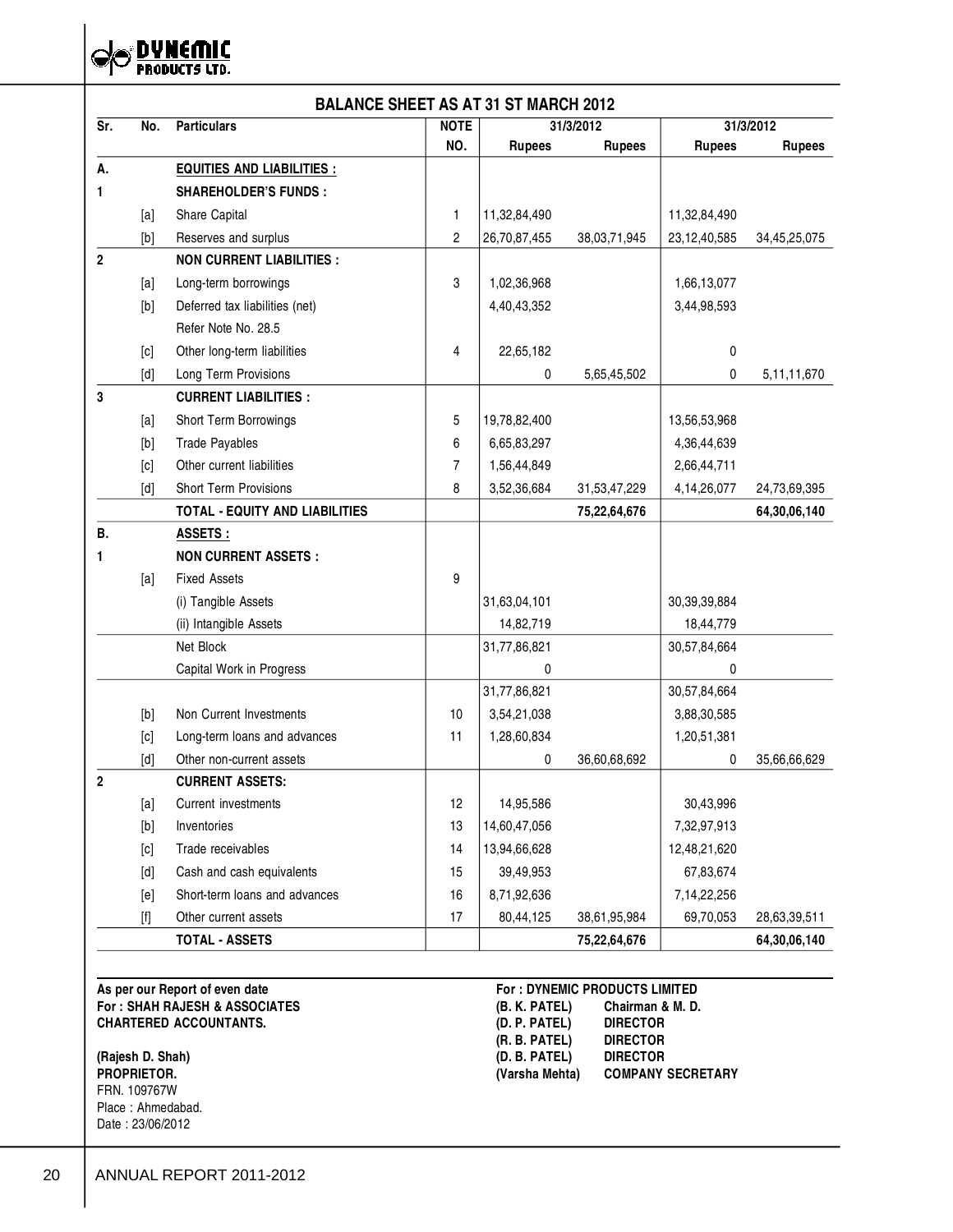

|                                                                             |      |                                                                                                  | STATEMENT OF PROFIT & LOSS FOR THE YEAR ENDED 31-3-2012 |                                                                  |                                                                                                                   |                          |               |  |  |  |
|-----------------------------------------------------------------------------|------|--------------------------------------------------------------------------------------------------|---------------------------------------------------------|------------------------------------------------------------------|-------------------------------------------------------------------------------------------------------------------|--------------------------|---------------|--|--|--|
| Sr.No.                                                                      |      | <b>Particulars</b>                                                                               | <b>NOTE</b>                                             |                                                                  | 31/3/2012                                                                                                         |                          | 31/3/2011     |  |  |  |
|                                                                             |      |                                                                                                  | NO.                                                     | <b>Rupees</b>                                                    | <b>Rupees</b>                                                                                                     | <b>Rupees</b>            | <b>Rupees</b> |  |  |  |
|                                                                             |      | <b>REVENUE</b>                                                                                   |                                                         |                                                                  |                                                                                                                   |                          |               |  |  |  |
| <u>A.</u>                                                                   | [a ] | SALES OF PRODUCTS                                                                                |                                                         | 87, 32, 41, 594                                                  |                                                                                                                   | 67,58,81,011             |               |  |  |  |
|                                                                             | [b]  | OTHER OPERATING INCOME                                                                           | 18                                                      | 2,27,09,452                                                      |                                                                                                                   | 1,26,43,597              |               |  |  |  |
|                                                                             |      |                                                                                                  |                                                         | 89,59,51,046                                                     |                                                                                                                   | 68,85,24,608             |               |  |  |  |
|                                                                             |      | LESS:- EXCISE DUTY                                                                               |                                                         | 6,65,97,924                                                      |                                                                                                                   | 3,89,47,383              |               |  |  |  |
|                                                                             |      | <b>INCOME FROM OPERATIONS</b>                                                                    |                                                         |                                                                  | 82,93,53,122                                                                                                      |                          | 64,95,77,225  |  |  |  |
|                                                                             | [c]  | OTHER INCOME                                                                                     | 19                                                      |                                                                  | 29,60,299                                                                                                         |                          | 43,02,683     |  |  |  |
|                                                                             |      | TOTAL REVENUE Rs.                                                                                |                                                         |                                                                  | 83,23,13,421                                                                                                      |                          | 65,38,79,909  |  |  |  |
| <u>B.</u>                                                                   |      | EXPENSES :                                                                                       |                                                         |                                                                  |                                                                                                                   |                          |               |  |  |  |
|                                                                             | [a]  | Cost of Materials Consumed                                                                       | 20                                                      |                                                                  | 51,24,81,087                                                                                                      |                          | 33,30,70,855  |  |  |  |
|                                                                             | [b]  | Purchases of Stock-in-Trade                                                                      |                                                         |                                                                  | 4,43,18,800                                                                                                       |                          | 2,14,81,542   |  |  |  |
|                                                                             | [c]  | Changes in Inventories                                                                           | 21                                                      |                                                                  | (7, 44, 20, 234)                                                                                                  |                          | 1,15,55,969   |  |  |  |
|                                                                             | [d]  | <b>Employee Benefits Expenses</b>                                                                | 22                                                      |                                                                  | 3,29,22,187                                                                                                       |                          | 24,58,3977    |  |  |  |
|                                                                             | [e]  | <b>Finance Costs</b>                                                                             | 23                                                      |                                                                  | 1,59,85,968                                                                                                       |                          | 1,24,14,444   |  |  |  |
|                                                                             | [1]  | Depreciation & Amortisations                                                                     |                                                         |                                                                  | 1,63,28,691                                                                                                       |                          | 1,49,62,241   |  |  |  |
|                                                                             | [g]  | <b>Other Expenses:</b>                                                                           |                                                         |                                                                  |                                                                                                                   |                          |               |  |  |  |
|                                                                             |      | Other Manufacturing Expenses                                                                     | 24                                                      | 16, 37, 26, 161                                                  |                                                                                                                   | 11,67,40,755             |               |  |  |  |
|                                                                             |      | Repairs & Maintenance                                                                            | 25                                                      | 1,82,46,434                                                      |                                                                                                                   | 1,35,93,261              |               |  |  |  |
|                                                                             |      | Administrative, Selling & Other Expenses                                                         | 26                                                      | 2,28,27,315                                                      | 20,47,99,911                                                                                                      | 2,06,85,354              | 15,10,19,370  |  |  |  |
|                                                                             |      | <b>TOTAL EXPENSES Rs.</b>                                                                        |                                                         |                                                                  | 75,24,16,410                                                                                                      |                          | 56,90,88,398  |  |  |  |
|                                                                             |      | Profit before Taxation                                                                           |                                                         |                                                                  | 7,98,97,011                                                                                                       |                          | 8,47,91,511   |  |  |  |
|                                                                             |      | Less: Provision for Taxation                                                                     |                                                         |                                                                  |                                                                                                                   |                          |               |  |  |  |
|                                                                             |      | <b>Current Tax</b>                                                                               |                                                         |                                                                  | 1,72,80,000                                                                                                       |                          | 2,10,39,000   |  |  |  |
|                                                                             |      | Deferred Tax                                                                                     |                                                         |                                                                  | 95,44,759                                                                                                         |                          | 72,13,685     |  |  |  |
|                                                                             |      | Add/ (Less):- Taxation of earlier years                                                          |                                                         |                                                                  |                                                                                                                   |                          |               |  |  |  |
|                                                                             |      | (Refunds/Paid)                                                                                   |                                                         |                                                                  | 1,09,312                                                                                                          |                          | (5,79,508)    |  |  |  |
|                                                                             | 16   | Net Profit for the Year                                                                          |                                                         |                                                                  | 5,29,62,939                                                                                                       |                          | 5,71,18,334   |  |  |  |
|                                                                             |      | <b>Earning Per Share</b>                                                                         |                                                         |                                                                  |                                                                                                                   |                          |               |  |  |  |
|                                                                             |      | <b>Basic</b>                                                                                     |                                                         |                                                                  | 4.68                                                                                                              |                          | 5.04          |  |  |  |
|                                                                             |      | Diluted                                                                                          |                                                         |                                                                  | 4.68                                                                                                              |                          | 5.04          |  |  |  |
| (Rajesh D. Shah)                                                            |      | As per our Report of even date<br>For: SHAH RAJESH & ASSOCIATES<br><b>CHARTERED ACCOUNTANTS.</b> |                                                         | (B. K. PATEL)<br>(D. P. PATEL)<br>(R. B. PATEL)<br>(D. B. PATEL) | <b>For: DYNEMIC PRODUCTS LIMITED</b><br>Chairman & M. D.<br><b>DIRECTOR</b><br><b>DIRECTOR</b><br><b>DIRECTOR</b> |                          |               |  |  |  |
| <b>PROPRIETOR.</b><br>FRN. 109767W<br>Place: Ahmedabad.<br>Date: 23/06/2012 |      |                                                                                                  |                                                         | (Varsha Mehta)                                                   |                                                                                                                   | <b>COMPANY SECRETARY</b> |               |  |  |  |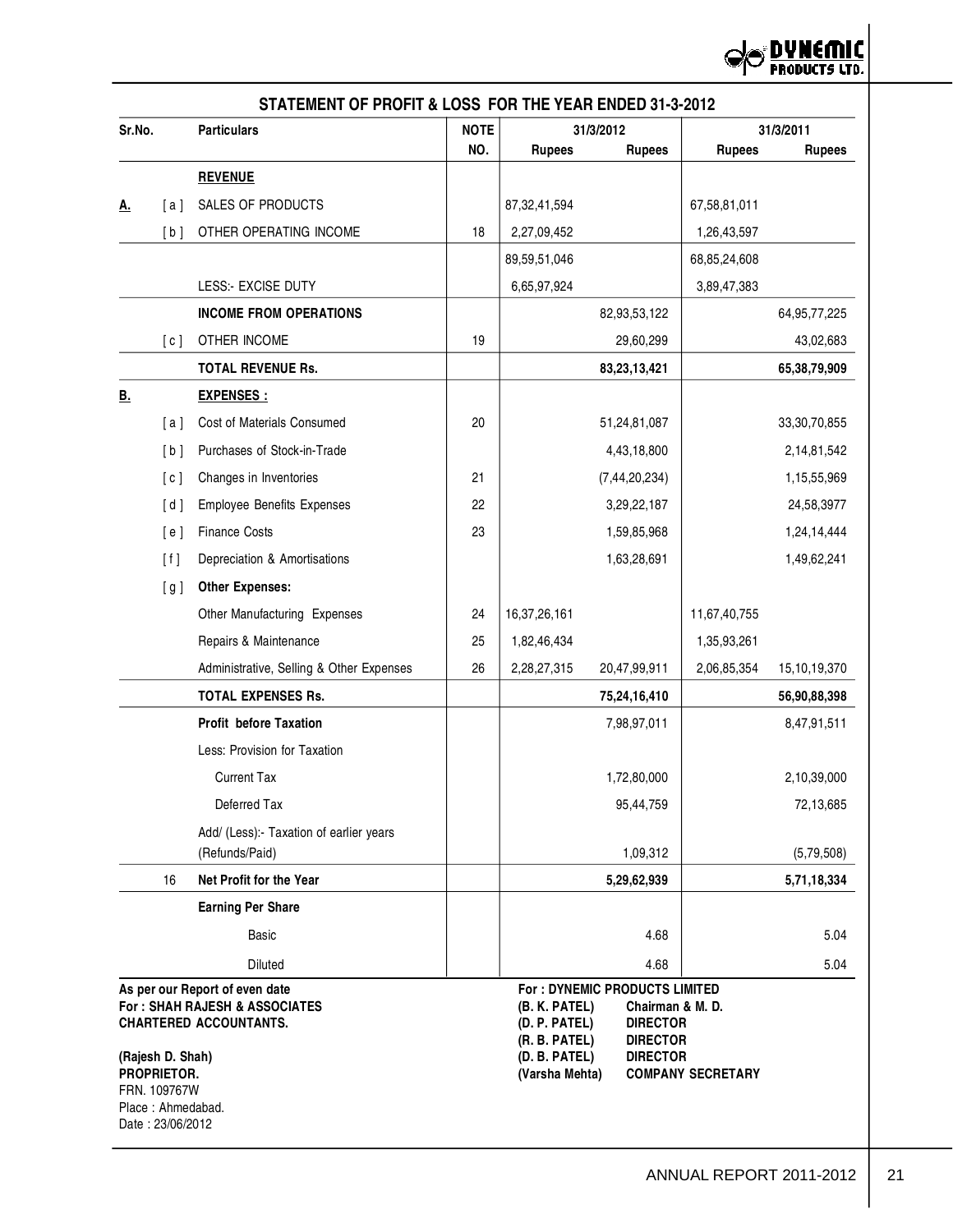**OO DYNEMIC** 

|       | CASH FLOW STATEMENT OF DYNEMIC PRODUCTS LTD. FOR THE YEAR ENDED 31/03/2012 |                                |                                      |                  |  |
|-------|----------------------------------------------------------------------------|--------------------------------|--------------------------------------|------------------|--|
| Sr.   | <b>PARTICULARS</b>                                                         |                                | 31/3/2012                            | 31/3/2011        |  |
| A]    | <b>Cash Flow From Operating Activities</b>                                 |                                |                                      |                  |  |
|       | Net Profit Before Tax & Extra                                              |                                |                                      |                  |  |
|       | Ordinary Items                                                             |                                | 7,98,97,011                          | 8,47,91,511      |  |
|       | Adjustments for :-                                                         |                                |                                      |                  |  |
|       | Depreciation & Amortisations                                               |                                | 1,63,28,691                          | 1,49,62,241      |  |
|       | <b>Depreciation Written Back</b>                                           |                                | (28, 10, 078)                        | (27, 90, 270)    |  |
|       | Diminution in the Value of Investments                                     |                                | 15,05,087                            | (6,07,099)       |  |
|       | <b>Finance Costs</b>                                                       |                                | 1,59,85,968                          | 1,24,14,444      |  |
|       | Profit/Loss on Sale/Replacement of Fixed Assets                            |                                | 8,11,796                             | 2,35,813         |  |
|       | Interest/ Dividend/Capital Gains Income                                    |                                | (29, 60, 299)                        | (10, 72, 298)    |  |
|       | <b>Operating Profit Before Working</b>                                     |                                |                                      |                  |  |
|       | <b>Capital Changes</b>                                                     |                                | 10,87,58,175                         | 10,79,34,343     |  |
|       | Adjustments for :-                                                         |                                |                                      |                  |  |
|       | <b>Trade Receivables</b>                                                   |                                | (1,46,45,008)                        | 36,01,922        |  |
|       | Inventories                                                                |                                | (7, 27, 49, 143)                     | (35, 76, 782)    |  |
|       | <b>Trade Payables</b>                                                      |                                | 2,29,38,658                          | 98,07,869        |  |
|       | Loans, Advances & Other Receivables                                        |                                | (1,35,31,892)                        | (2,36,59,713)    |  |
|       | <b>Cash Generated From Operations</b>                                      |                                | 3,07,70,790                          | 9,41,07,640      |  |
|       | <b>Direct Taxes Paid</b>                                                   |                                | (1,81,86,503)                        | (2,21,00,000)    |  |
|       | <b>Net Cash From Operating Activities</b>                                  |                                | 1,25,84,287                          | 7,20,07,640      |  |
| $B$ ] | <b>Cash Flow From Investing Activities</b>                                 |                                |                                      |                  |  |
|       | <b>Purchase of Fixed Assets</b>                                            |                                | (3, 15, 14, 754)                     | (2,64,67,864)    |  |
|       | Sale of Fixed Assets                                                       |                                | 21,64,616                            | 5,45,693         |  |
|       | Sales of Investments                                                       |                                | 34,52,870                            | (1,74,04,258)    |  |
|       | Income Tax Refund/ Paid for Earlier Years                                  |                                | (1,09,312)                           | 5,79,508         |  |
|       | Interest/Dividend/Capital Gains Income Received                            |                                | 29,60,299                            | 10,72,298        |  |
|       | Net Cash Used In Investing Activities                                      |                                | (2,30,46,281)                        | (4, 16, 74, 623) |  |
| $C_1$ | <b>Cash Flow From Financing Activities</b>                                 |                                |                                      |                  |  |
|       | Proceeds from Borrowings                                                   |                                | 4,34,29,185                          | (4,63,823)       |  |
|       | Interest & Financial Charges Paid                                          |                                | (1,59,85,968)                        | (1, 24, 14, 444) |  |
|       | Dividend & Dividend Tax Paid                                               |                                | (1,98,14,945)                        | (1,72,29,835)    |  |
|       | <b>Net Cash Used From Financing Activites</b>                              |                                | 76,28,273                            | (3,01,08,102)    |  |
| D]    | Net Increase In Cash And Cash Equivalents (A+B+C)                          |                                | (28, 33, 721)                        | 2,24,915         |  |
| E]    | <b>Cash and Cash Equivalents (opening)</b>                                 |                                | 67,83,674                            | 65,58,758        |  |
| F]    | <b>Cash and Cash Equivalents (closing)</b>                                 | $(D+E)$                        | 39,49,953                            | 67,83,674        |  |
|       | As per our Report of even date                                             |                                | <b>For: DYNEMIC PRODUCTS LIMITED</b> |                  |  |
|       | For: SHAH RAJESH & ASSOCIATES                                              | (B. K. PATEL)                  | Chairman & M.D.                      |                  |  |
|       | <b>CHARTERED ACCOUNTANTS.</b>                                              | (D. P. PATEL)<br>(R. B. PATEL) | <b>DIRECTOR</b><br><b>DIRECTOR</b>   |                  |  |
|       | (Rajesh D. Shah)                                                           | (D. B. PATEL)                  | <b>DIRECTOR</b>                      |                  |  |
|       | PROPRIETOR.                                                                | (Varsha Mehta)                 | <b>COMPANY SECRETARY</b>             |                  |  |
|       | FRN. 109767W<br>Place: Ahmedabad.                                          |                                |                                      |                  |  |
|       | Date: 23/06/2012                                                           |                                |                                      |                  |  |
|       |                                                                            |                                |                                      |                  |  |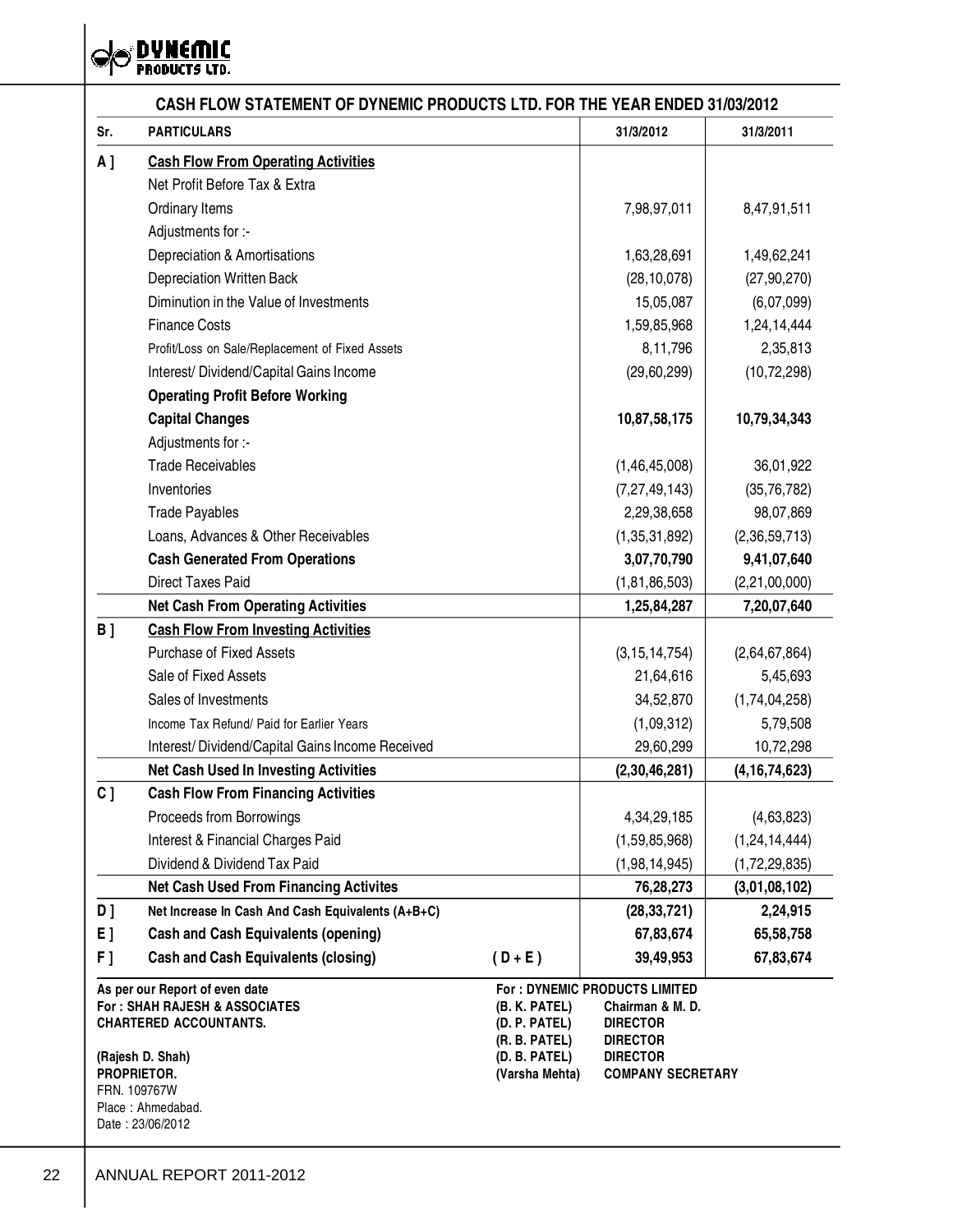

# **SIGNIFICANT ACCOUNTING POLICIES :**

#### **1 ] BASIS OF PREPARATION OF FINANCIAL STATEMENT & ACCOUNTING :-**

- (i) The Annual Accounts have been prepared on the Historical cost basis and confirms to the statutory provisions of Companies Act , 1956 and General Accounting practices prevailing in the country, and the Accounting Standards issued by the Institute of Chartered Accountants of India and the guidelines issued by the Securities and Exchange Board of India.
- (ii) The Accounts have been prepared on accrual basis.

#### **2] FIXED ASSETS, DEPRECIATION AND CAPITAL WORK IN PROGRESS:-**

- (i) Fixed Assets have been accounted for at their Historical Cost.
- (ii) During the year, the company has provided the depreciation on straight line method at rates for single shift specified in Schedule XIV of the Companies Act,1956 on the prorata basis for the additions from Fixed Assets.
- (iii) All Fixed Assets are valued at Cost Less Accumulated depreciation ( Other than land where no depreciation is charged). All costs relating to the acquisition and installations and initial financing costs relating to the borrowed funds attributable to acquisition of Fixed Assets up to date, the assets is put to use, have been capitalised.

#### **3 ] INVESTMENTS :-**

Long-term investments are stated at cost less provision for other than temporary diminution in value in the opinion of the management.Current investments comprising, investments in mutual funds, equities, and other instruments are stated at the lower of cost and fair market value, detemined on a portfolio basis. Gain/Loss arising on disposal of investments are recognised as income/ expenditure in the year of disposal.

#### **4 ] RETIREMENT BENEFITS :-**

Repayment for present liability of future payment of gratuity is being made to Approved Gratuity which fully cover the same under Group Gratuity Policy or Cash Accumulation Policy with Life Insurance Corporation of India.

The Gratuity trusts are covered with Life Insurance Corporation of India (LIC) and premiums are paid on advise from LIC, which determines the same on the basis of actuarial valuation.

Provision for Leave Encashments is made as at the year end as per the financial figures and other details provided and certified by the Actuaries M/s. K. A. PANDIT, as per their report dtd. 03/05/2012.

The disclosures as per AS 15 is annexed seperately.

#### **5 ] INVENTORIES :-**

All Inventories are valued at lower of Cost or Net realisable value and the cost is ascertained on First in First Out basis wherever applicable.

#### **6 ] SALES & REVENUE RECOGNITION :-**

Sales are exclusive of Excise Duties and Sales tax. Revenue( Income) is recognised when no significant uncertainty as to determination / realization exists.

#### **7 ] TREATMENT OF EXCISE DUTY :-**

Excise Modvate credit on purchase have been transferred to Excise Modvate Receivable a/c. which has been transferred or set off against Excise duties payable on sales and balance have been shown as Excise Modvate Receivable A/c. under the head Current Assets, Loans and Advances in Balance sheet.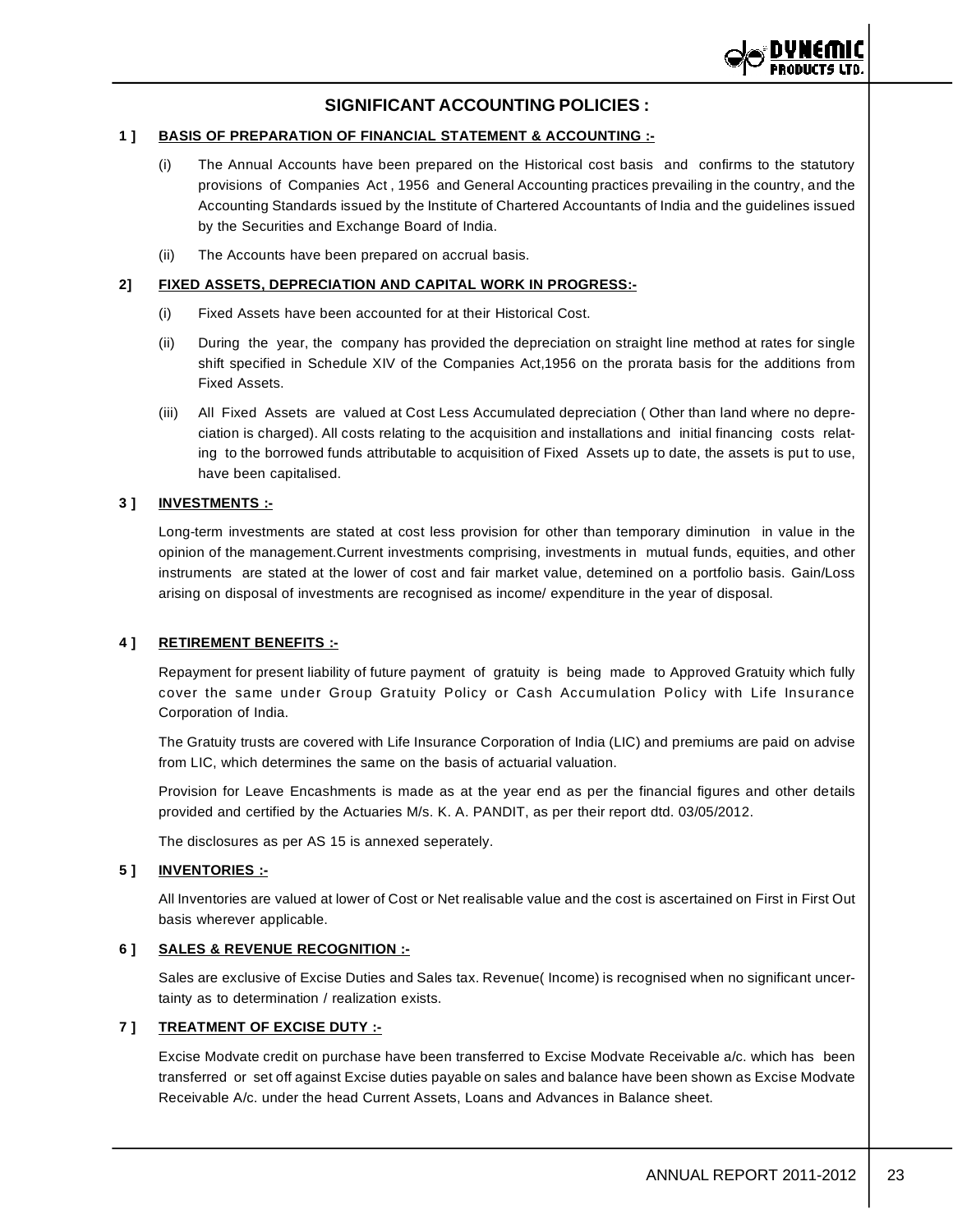#### **8 ] TREATMENT OF SERVICE TAX PAYABLE ON TRANSPORTATION EXPENSES :-**

Service tax payable on Transportation exps.has been credited to Service tax payable a/c. which has been set off agaist Modvate receivable for service tax paid on various exps.and balance of modvate receivable for Service tax paid on various exps. has been shown under the head Loans & Advances in Current Assets side of Balance Sheet.

#### **9] FOREIGN CURRENCY TRANSACTIONS :-**

Transactions in foreign currencies are recorded at the original rates of exchange in force at the time the transactions are effected.

Balance in form of current assets and current liabilities in foreign currency, outstanding at the close of the year, are converted in Indian Currency at the appropriate rate of exchange prevailing on the date of the Balance Sheet .The resultant gain or loss is accounted during the year.

#### **10] INTER DIVISIONAL TRANSFER :-**

Interdivisional transfer of goods of Rs. 60829325/- ( PYF 6528611/-) of independent marketable products for further processing are being included in respective heads of account at market value to reflect the true working of the respective unit. Any un- realised profit on stock is being eliminated while valuing the inventories. The Conversion Charges of Rs. Nil (PYF Rs.263250/-), has been included in other income and also show as expenditure under the head "other manufacturing exps" for the conversion or manufacturing process carried out by Unit-1 for the materials of Unit-2.

#### **11] TAXES ON INCOME :-**

- (i) Current tax is determined as tax payable in respect of taxable income of current year.
- (ii) Deferred tax for the year is recognised on timing difference,being the difference between taxable income and accounting income that originate in one period and are capable of reversal in one or more subsequent periods.
- (iii) Deferred tax assets and liabilities are measured using tax rates and tax laws that have been enacted or subsequently enacted by the Balance sheet date.Deferred tax assets / liabilities arising on account of unabsorbed depreciation under tax laws are recognised on to the extent there is virtual certainity of its realisation supported by convincing evidence. Deferred tax assets on account of other timing differences are recognised only to the extent there is reasonable certainity of its realisation. At each Balance sheet date, the carrying amount of Deferred Tax are revived to reassure realisation.
- (iv) Tax on distributed profits payable in accordance with the provisions of the Income Tax Act, 1961 is disclosed in accordance with the Guidance Note on Accounting for Corporate Dividend Tax issued by ICAI.

#### **12] IMPAIRMENT LOSS:-**

As required by the Accounting Standards (AS 28) " Impairment of Assets " issued by ICAI, as informed to us, the company has carried out the assessment of impairment of assets. There has been no impairment loss during the year.

#### **13] Contigent Liability :-**

These, if any, are disclosed in the notes on accounts. Provision is made in accounts if it becomes probable that an out flow of resources embodying economic benefits will be required to settle the obligation.

The Revised Schedule VI has become effective from 1 April, 2011 for the preparation of financial statements. This has significantly impacted the disclosure and presentation made in the financial statements. Previous year's figures have been regrouped / reclassified wherever necessary to correspond with the current year's classification / disclosure.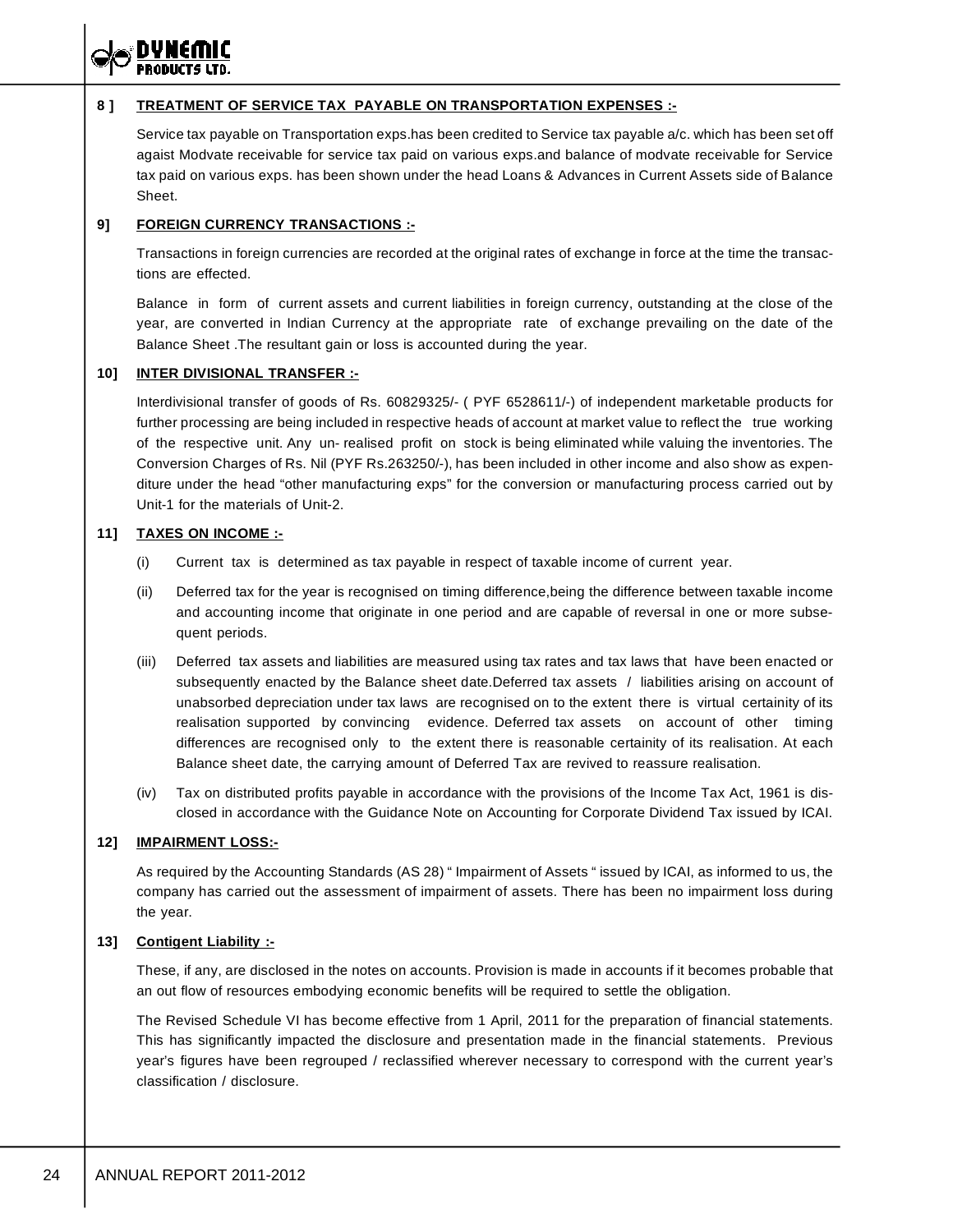

|              | <b>Particulars</b>                                                         |                                          | 31/3/2012       |                                          | 31/3/2011       |
|--------------|----------------------------------------------------------------------------|------------------------------------------|-----------------|------------------------------------------|-----------------|
|              | <b>NOTE: 1: SHARE CAPITAL:</b>                                             |                                          |                 |                                          |                 |
| [a]          | <b>Authorised Share Capital</b>                                            |                                          | 13,00,00,000    |                                          | 13,00,00,000    |
|              | [13000000 Equity Share of Rs. 10/- each]                                   |                                          |                 |                                          |                 |
|              | [PYF 13000000 Equity Shares]                                               | 13,00,00,000                             |                 | 13,00,00,000                             |                 |
| [b]          | Issued, Subscribed and paid up:                                            |                                          |                 |                                          |                 |
|              | [11328449 Equity Shares of Rs. 10/- each fully<br>paid up (PYF 11328449)]. |                                          | 11,32,84,490    |                                          | 11,32,84,490    |
|              |                                                                            |                                          |                 |                                          |                 |
|              | <b>Total Rs.</b>                                                           |                                          | 11,32,84,490    |                                          | 11,32,84,490    |
| 1.1          | Details of shareholders holding more than 5% shares                        |                                          |                 |                                          |                 |
|              |                                                                            | As at 31-03-2012                         |                 | As at 31-03-2011                         |                 |
|              | <b>Name of Shareholder</b>                                                 | <b>Nos of Shares</b>                     | % held          | <b>Nos of Shares</b>                     | $%$ held        |
|              | Bhagwandas Kalidas Patel                                                   | 11,14,245                                | 9.84            | 10,34,245                                | 9.13            |
|              | Rameshkumar Bhagwandas Patel                                               | 6,71,018                                 | 5.92            | 6,71,018                                 | 5.92            |
|              | Dashrathbhai Prahladbhai Patel<br>Shashikant P Patel                       | 6,66,330                                 | 5.88            | 6,66,330                                 | 5.88            |
|              |                                                                            | 5,70,127                                 | 5.03            | 5,81,344                                 | 5.13            |
| 1.2          | The reconciliation of the number of share outstanding is set out below     |                                          |                 |                                          |                 |
|              | <b>Particulars</b>                                                         | As at 31-03-2012<br><b>Nos of Shares</b> |                 | As at 31-03-2011<br><b>Nos of Shares</b> |                 |
|              |                                                                            |                                          |                 |                                          |                 |
|              | Equity shares at the beginning of the year<br>Add:- NIL                    | 1,13,28,449<br>0                         |                 | 1,13,28,449<br>0                         |                 |
|              | Less:- NIL                                                                 | 0                                        |                 | 0                                        |                 |
|              | Equity shares at the end of the year                                       | 1,13,28,449                              |                 | 1,13,28,449                              |                 |
|              |                                                                            |                                          |                 |                                          |                 |
|              | <b>NOTE: 2: RESERVES &amp; SURPLUS:</b>                                    |                                          |                 |                                          |                 |
| [a]          | <b>General Reserves :-</b>                                                 |                                          |                 |                                          |                 |
|              | Opening Balance<br>Add: Transferred from Profit & Loss A/c.                | 1,52,17,820<br>50,00,000                 | 2,02,17,820     | 1,02,17,820<br>50,00,000                 | 1,52,17,820     |
|              |                                                                            |                                          |                 |                                          |                 |
| $[b]$<br>[c] | Share Premium on issue of Equity Shares<br>Profit & Loss A/c.              |                                          | 10,36,80,201    |                                          | 10,36,80,201    |
|              | Balance Carried forward from earlier year                                  | 11,23,42,564                             |                 | 8,00,39,175                              |                 |
|              | ADD:- Transferred from Profit & Loss A/c                                   | 5,29,62,939                              |                 | 5,71,18,334                              |                 |
|              |                                                                            | 16,53,05,503                             |                 | 13,71,57,509                             |                 |
|              | LESS:- Appropriations out of Profit & Loss A/c                             |                                          |                 |                                          |                 |
|              | <b>General Reserves</b>                                                    | 50,00,000                                |                 | 50,00,000                                |                 |
|              | Proposed Dividend                                                          | 1,47,26,984                              |                 | 1,69,92,674                              |                 |
|              | Dividend Per Share Rs.1.30 per share (PY Rs. 1.50)                         |                                          |                 |                                          |                 |
|              | Tax on Dividend                                                            | 23,89,085                                |                 | 28,22,271                                |                 |
|              |                                                                            | 2,21,16,069                              | 14, 31, 89, 434 | 2,48,14,945                              | 11,23,42,564    |
|              | <b>Total Rs.</b>                                                           |                                          | 26,70,87,455    |                                          | 23, 12, 40, 585 |
|              |                                                                            |                                          |                 |                                          |                 |
|              | <b>NOTE : 3 : LONG TERM BORROWINGS :</b>                                   |                                          |                 |                                          |                 |
|              | <b>FROM BANKS:- SECURED- TERM LOANS FROM</b><br>* Citi Bank N.A.- FCTL     | 74,18,335                                |                 |                                          |                 |
| [a]<br>[b]   | * Axis Bank Ltd.- TL                                                       | 0                                        |                 | 1,30,14,387<br>0                         |                 |
|              | [HP. C.C. A/c. Secured against pari passu                                  |                                          |                 |                                          |                 |
|              | mortgage/ charge on all immovable properties &                             |                                          |                 |                                          |                 |
|              | stocks of Raw Materials, Stores, Finished                                  |                                          |                 |                                          |                 |
|              | Goods etc. & personal guarantee of Directors. ]                            |                                          |                 |                                          |                 |
|              | Defaults:- NIL                                                             |                                          |                 |                                          |                 |
|              | Principal Amount- USD equivalent to Rs. 200,00,000/-                       |                                          |                 |                                          |                 |
|              | Date of start of repayments- 10/03/2011                                    |                                          |                 |                                          |                 |
|              | Nos of Installments- 12 quarterly installments                             |                                          |                 |                                          |                 |
|              | Due Date of Last Installment- 10/02/2014                                   |                                          |                 |                                          |                 |
|              | Rate of Interest- 3 months USD Libor + 355bps p.a.                         |                                          |                 |                                          |                 |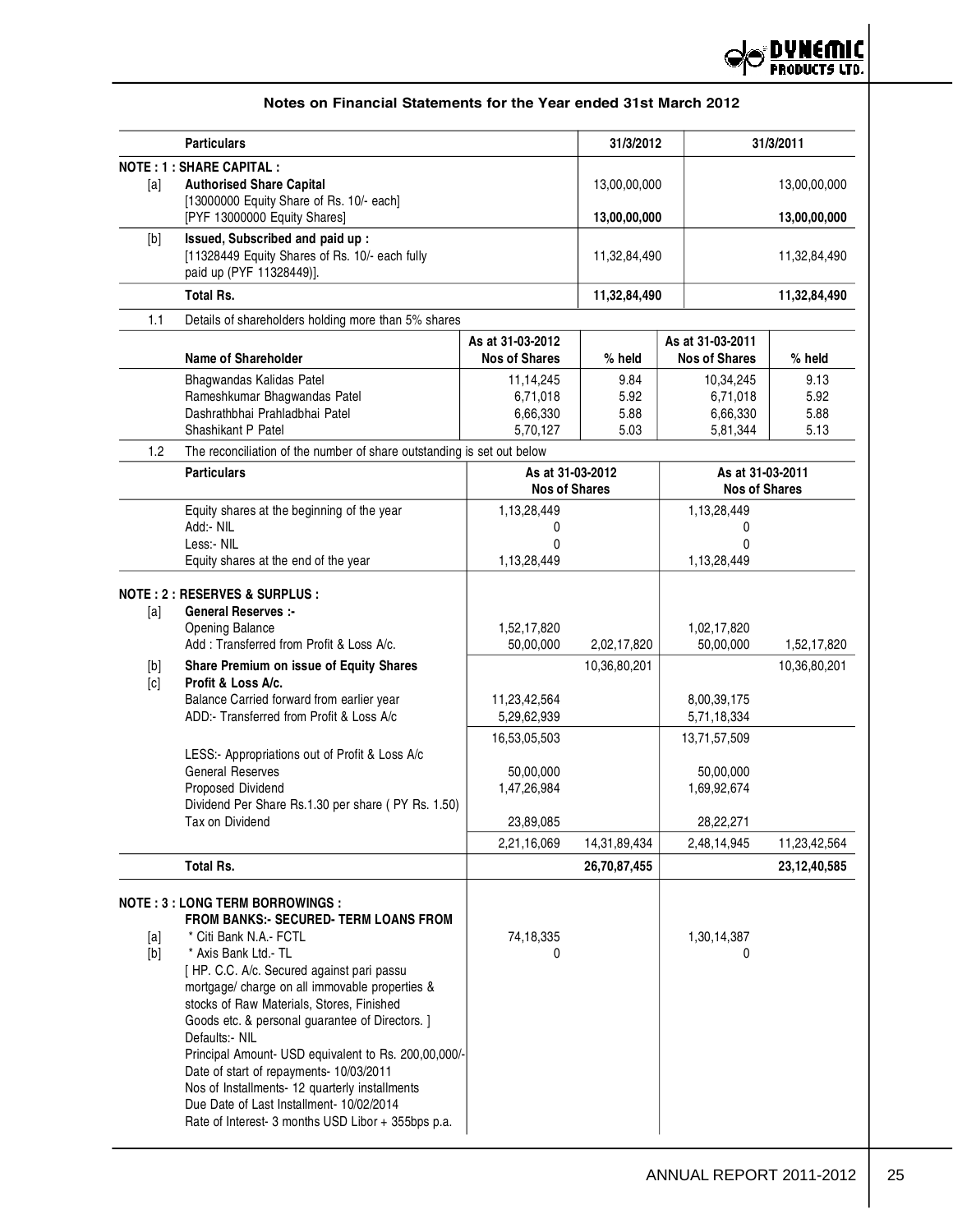

|            | <b>Particulars</b>                                                                                                                                                                                                                                                                                        | 31/3/2012                |              |                          | 31/3/2011       |  |
|------------|-----------------------------------------------------------------------------------------------------------------------------------------------------------------------------------------------------------------------------------------------------------------------------------------------------------|--------------------------|--------------|--------------------------|-----------------|--|
| [c]        | * Axis Bank Ltd.- Car Loans<br>(Secured against the specific cars)<br>Principal Amount- Rs. 15,00,000/-<br>Defaults:- NIL<br>Date of start of repayments- 05/02/2011<br>Nos of Installments-36 monthly installments<br>Due Date of Last Installment- 05/12/2013                                           | 4,08,322                 |              | 9,14,189                 |                 |  |
| [d]        | Rate of Interest- 8.44% p.a.<br>* ICICI Bank Ltd.- Car Loans                                                                                                                                                                                                                                              | 7,62,569                 | 85,89,226    | 0                        | 1,39,28,576     |  |
|            | (Secured against the specific cars)<br>Defaults:- NIL<br>Principal Amount- Rs. 1113140/-<br>Date of start of repayments- 15/04/2012<br>Nos of Installments- 36 monthly installments<br>Due Date of Last Installment- 10/02/2015<br>Rate of Interest- 10.12% p.a.<br><b>FROM OTHER PARTIES:- UNSECURED</b> |                          |              |                          |                 |  |
| [a]        | <b>Fixed Deposits from Directors</b>                                                                                                                                                                                                                                                                      | 0                        |              | $\mathbf{0}$             |                 |  |
| [b]<br>[c] | Fixed Deposits from Share holders<br><b>Fixed Deposits from Public</b>                                                                                                                                                                                                                                    | 9,68,058<br>6,79,684     | 16,47,742    | 12,41,583<br>14,42,918   | 26,84,501       |  |
|            | <b>Total Rs.</b>                                                                                                                                                                                                                                                                                          |                          | 1,02,36,968  |                          | 1,66,13,077     |  |
|            | <b>NOTE : 4 : OTHER LONG TERM LIABILITIES:-</b>                                                                                                                                                                                                                                                           |                          |              |                          |                 |  |
|            | TRADE PAYABLES                                                                                                                                                                                                                                                                                            |                          |              |                          |                 |  |
|            | Sundry Creditors (For Goods- Unsecured)<br>(Outstanging for more than one year)                                                                                                                                                                                                                           | 0                        |              | 0                        |                 |  |
|            | <b>OTHERS- Capital Goods</b>                                                                                                                                                                                                                                                                              | 22,65,182                | 22,65,182    | $\mathbf 0$              | 0               |  |
|            | <b>Total Rs.</b>                                                                                                                                                                                                                                                                                          |                          | 22,65,182    |                          | 0               |  |
|            | <b>NOTE: 5: SHORT TERM BORROWINGS:</b>                                                                                                                                                                                                                                                                    |                          |              |                          |                 |  |
| [a]        | <b>FROM BANKS:- SECURED</b><br>C.C.Hypo A/c.:                                                                                                                                                                                                                                                             |                          |              |                          |                 |  |
|            | * Citi Bank N.A.                                                                                                                                                                                                                                                                                          | 26,40,287                |              | 56,00,347                |                 |  |
|            | * Axis Bank Ltd.<br>[HP. C.C. A/c. Secured against pari passu mortgage/<br>charge on all immovable properties & stocks of Raw<br>Materials, Stores, Finished Goods etc. & personal<br>guarantee of Directors. ]                                                                                           | 6,67,04,653              |              | 4,05,20,939              |                 |  |
| [b]        | $P.C.F.C.A/c.$ :                                                                                                                                                                                                                                                                                          |                          |              |                          |                 |  |
|            | * Citi Bank N.A.<br>* HDFC Bank Ltd.<br>[ P. C. F. C. A/c. Secured against mortgage/ charge<br>on all immovable properties & book debts relating to<br>to mfg. units, office premises & personal guarantee                                                                                                | 12,57,35,082             |              | 8,70,37,419<br>0         |                 |  |
|            | of Directors.]                                                                                                                                                                                                                                                                                            |                          | 19,50,80,022 |                          | 13, 31, 58, 705 |  |
|            | <b>FROM OTHER PARTIES:- UNSECURED</b>                                                                                                                                                                                                                                                                     |                          |              |                          |                 |  |
| [a]        | <b>Fixed Deposits from Directors</b>                                                                                                                                                                                                                                                                      | 0                        |              | 2,60,793                 |                 |  |
| [b]<br>[c] | Fixed Deposits from Share holders<br>Fixed Deposits from Public                                                                                                                                                                                                                                           | 13,34,287<br>14,68,091   | 28,02,378    | 22,15,177<br>19,293      | 24,95,263       |  |
|            | <b>Total Rs.</b>                                                                                                                                                                                                                                                                                          |                          | 19,78,82,400 |                          | 13,56,53,968    |  |
|            | <b>NOTE: 6: TRADE PAYABLES:</b>                                                                                                                                                                                                                                                                           |                          |              |                          |                 |  |
| $\star$    | Micro, Small & Medium Enter. (For Goods- Unsecured)<br>Others (For Goods- Unsecured)                                                                                                                                                                                                                      | 22,70,988<br>6,43,12,309 |              | 24,81,273<br>4,11,63,366 |                 |  |
|            | <b>Total Rs.</b>                                                                                                                                                                                                                                                                                          |                          | 6,65,83,297  |                          | 4,36,44,639     |  |
|            |                                                                                                                                                                                                                                                                                                           |                          |              |                          |                 |  |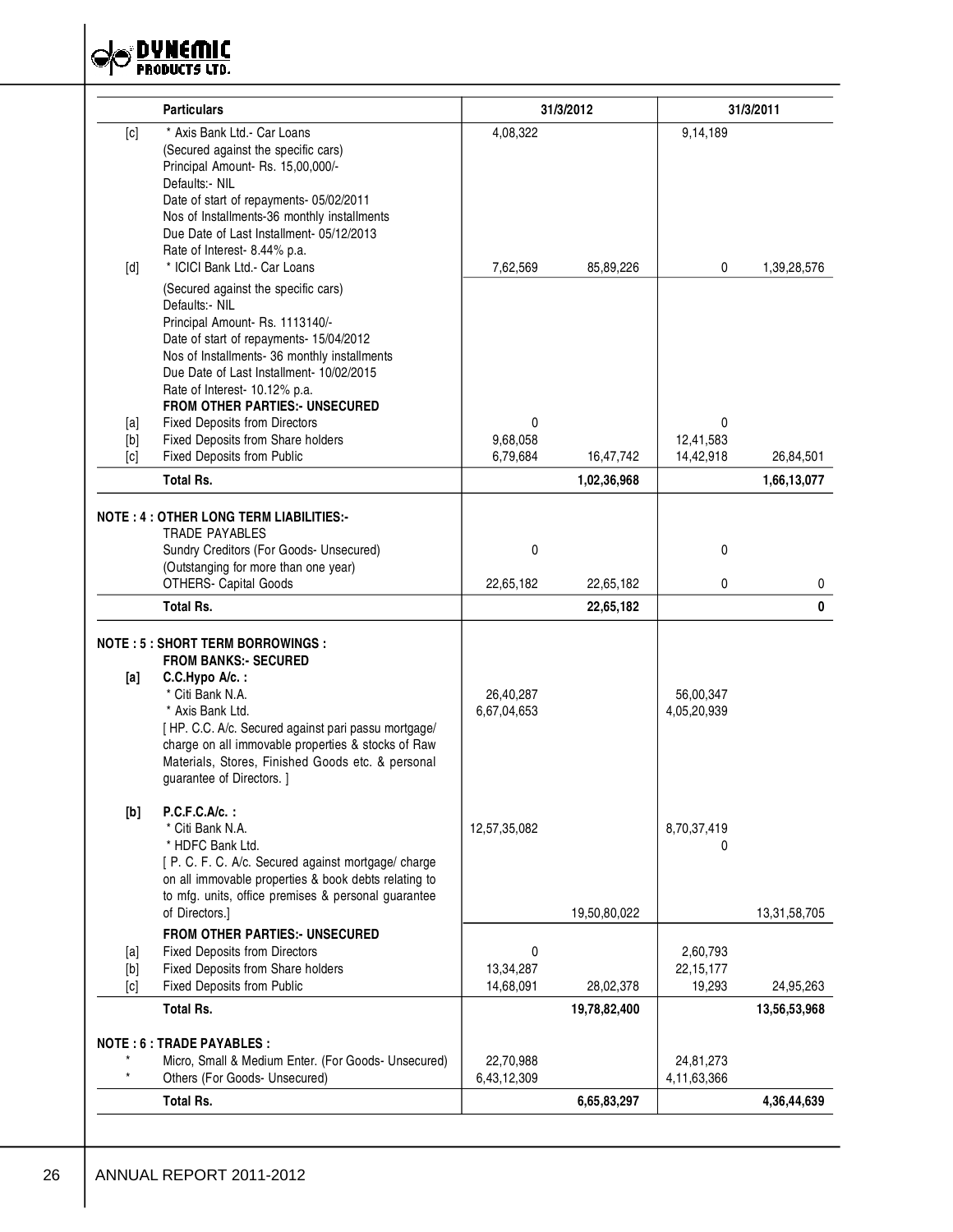

# **Notes on Financial Statements for the Year ended 31st March 2012**

**Disclosures required under Section 22 of the Micro, Small and Medium Enterprises Development Act, 2006** The company is required to make certain disclosures regarding outstanding dues and the payments made to Sundry Creditors under The Micro, Small and Medium Enterprises Development Act, 2006. On the basis of the information and the records available with the Company, the following disclosures are made for the amount due to the Micro Small and Medium enterprises who have registered with the competent authorities:-

| SR NO.  | <b>PARTICULARS</b>                                                                                                                                                                                  |             | 31/3/2012   |             | 31/3/2011   |
|---------|-----------------------------------------------------------------------------------------------------------------------------------------------------------------------------------------------------|-------------|-------------|-------------|-------------|
| 1       | Amount of interest paid by the Company in terms of<br>Section 16 of the MSMED, along with the amount of<br>the payment made to the supplier beyond the appointed<br>day during the accounting year. |             | 0.00        |             | 0.00        |
| 2       | Amount of interest due and payable for the period of delay<br>in making payment (which have been paid but beyond the<br>day during the year) but without adding the interest                        |             |             |             |             |
| 3       | specified under the MSMED.<br>Amount of interest accrued and remaining unpaid at the                                                                                                                |             | 0.00        |             | 0.00        |
|         | year end of the accounting year.                                                                                                                                                                    |             | 0.00        |             | 0.00        |
|         | <b>NOTE: 7: OTHER CURRENT LIABILITIES:</b>                                                                                                                                                          |             |             |             |             |
|         | Other Payables-Sundry Creditors (For Others-Unsecured)                                                                                                                                              | 32,92,633   |             | 42,27,904   |             |
| $\star$ | Share Application Money Refundable                                                                                                                                                                  | 10,62,375   |             | 10,62,375   |             |
| $\star$ | Unclaimed Dividend (2010-11)                                                                                                                                                                        | 1,74,997    |             | 0           |             |
| $\star$ | Unclaimed Dividend (2009-10)                                                                                                                                                                        | 1,25,531    |             | 1,38,856    |             |
|         | Unclaimed Dividend (2008-09)                                                                                                                                                                        | 1,09,504    |             | 1,11,154    |             |
|         | Unclaimed Dividend (2007-08)                                                                                                                                                                        | 96,035      |             | 97,685      |             |
|         | Unclaimed Dividend (2006-07)                                                                                                                                                                        | 66,791      |             | 72,941      |             |
|         | Unclaimed Dividend (2005-06)                                                                                                                                                                        | 78,902      |             | 79,052      |             |
|         | <b>Advance from Customers</b>                                                                                                                                                                       | 23,04,421   |             | 1,56,830    |             |
|         | Current matuirities of Long term loans                                                                                                                                                              | 0           |             |             |             |
|         | Refer Note No. 3                                                                                                                                                                                    |             |             |             |             |
|         | * Citi Bank N.A.- FCTL & INR                                                                                                                                                                        | 74,18,338   |             | 1,32,35,613 |             |
|         | * Axis Bank Ltd.- TL                                                                                                                                                                                | 0           |             | 69,97,247   |             |
|         | * Axis Bank Ltd.- Car Loans                                                                                                                                                                         | 5,05,867    |             | 4,65,054    |             |
|         | * ICICI Bank Ltd.- Car Loans                                                                                                                                                                        | 3,50,571    |             | 0           |             |
|         | Interest accrued but not due on borrowings                                                                                                                                                          | 58,884      |             | 0           |             |
|         | Interest accrued and due on borrowings                                                                                                                                                              | 0           |             | 0           |             |
|         | Unpaid matured deposits & Interest accrued thereon                                                                                                                                                  | 0           |             | 0           |             |
|         | <b>Total Rs.</b>                                                                                                                                                                                    |             | 1,56,44,849 |             | 2,66,44,711 |
|         | <b>NOTE: 8: SHORT TERM PROVISIONS:-</b>                                                                                                                                                             |             |             |             |             |
|         |                                                                                                                                                                                                     |             |             |             |             |
|         | Leave Encashment Salary Provisions                                                                                                                                                                  | 8,40,615    |             | 5,72,132    |             |
|         | Refer Note No. 28.1                                                                                                                                                                                 |             |             |             |             |
|         | Proposed Dividend                                                                                                                                                                                   | 1,47,26,984 |             | 1,69,92,674 |             |
|         | Tax on Proposed Dividend                                                                                                                                                                            | 23,89,085   |             | 28,22,271   |             |
|         | Provision for Taxation for current tax                                                                                                                                                              | 1,72,80,000 |             | 2,10,39,000 |             |
|         | <b>Total Rs.</b>                                                                                                                                                                                    |             | 3,52,36,684 |             | 4,14,26,077 |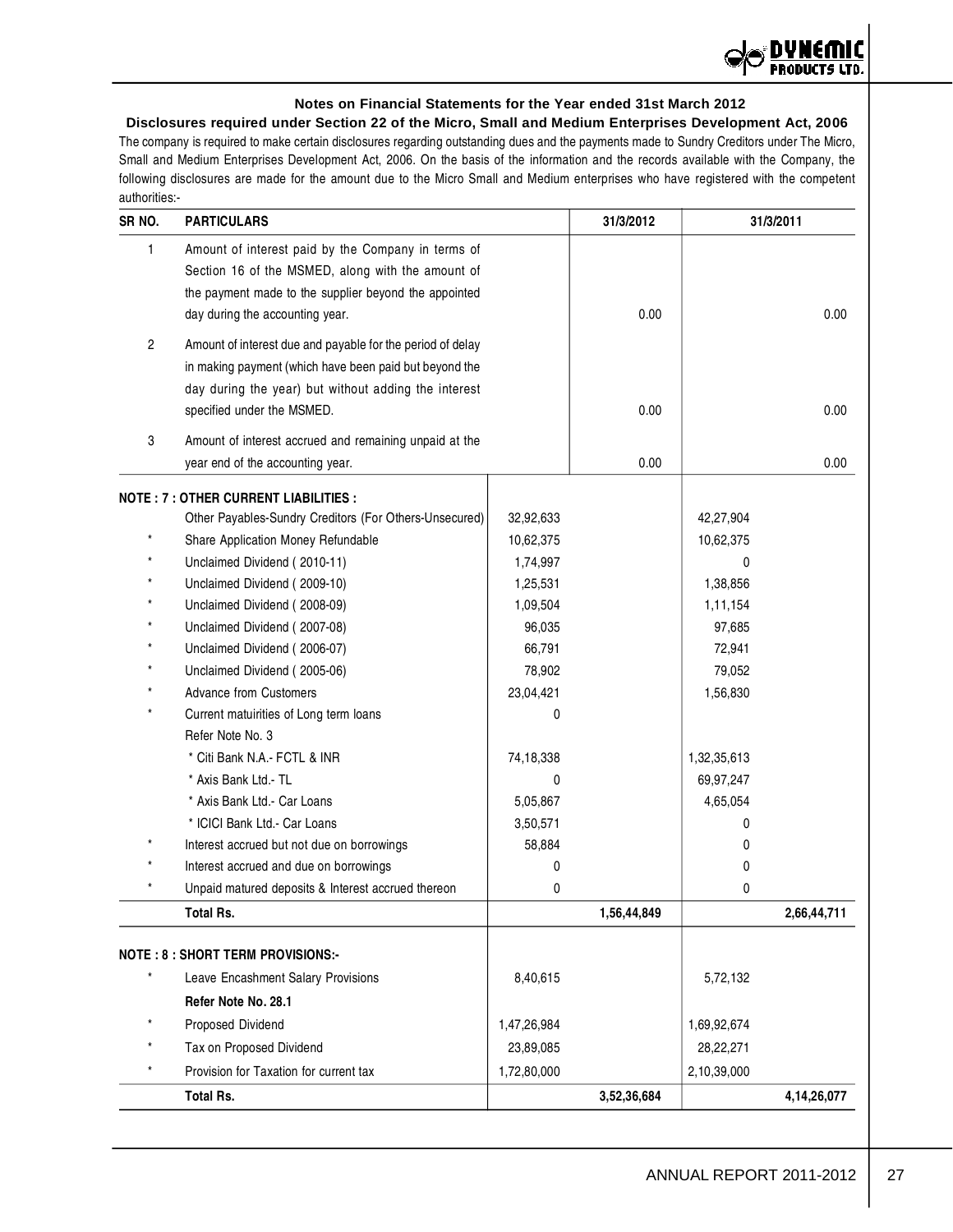

#### **NOTE : 9 FIXED ASSETS.**

| Sr             |                                                               |              | <b>GROSS BLOCK</b> |              |              |             | <b>DEPRECIATION</b> |              |             |              | <b>NET BLOCK</b>          |
|----------------|---------------------------------------------------------------|--------------|--------------------|--------------|--------------|-------------|---------------------|--------------|-------------|--------------|---------------------------|
| No             | <b>NAME OF THE ASSETS</b>                                     | As on        | Addition           | Deduction    | As on        | As on       | Addition            | Deduction    | As on       | As on        | As on                     |
| $\overline{A}$ | <b>TANGIBLES</b>                                              | 01/04/11     | during the         | during the   | 31/03/12     | 01/04/11    | during the          | during the   | 31/03/12    | 31/03/11     | 31/03/12                  |
|                |                                                               | Rs.          | Year Rs.           | Year Rs.     | Rs.          | Rs.         | Year Rs.            | Year Rs.     | Rs.         | Rs.          | Rs.                       |
|                | Lease Hold Land                                               | 1,16,03,723  | 26,62,500          | 0            | 1,42,66,223  | 0           | $\mathbf{0}$        | $\mathbf{0}$ | 0           | 1,16,03,723  | 1,42,66,223               |
|                | <b>OWN ASSETS</b>                                             |              |                    |              |              |             |                     |              |             |              |                           |
| $\overline{c}$ | <b>Building</b>                                               | 12,42,54,636 | 14,69,743          | $\mathbf 0$  | 12,57,24,379 | 1,53,84,420 | 41,82,703           | 0            | 1,95,67,123 |              | 10,88,70,216 10,61,57,256 |
| 3              | <b>Machineries</b>                                            | 14,57,89,752 | 1.48.71.320        | 36,45,262    | 15,70,15,810 | 3.20.46.717 | 71,16,688           | 17.68.822    | 3.73.94.584 |              | 11,37,43,035 11,96,21,226 |
| $\overline{4}$ | Furniture                                                     | 77,02,263    | $\Omega$           | $\Omega$     | 77,02,263    | 43,33,833   | 4,87,553            | $\Omega$     | 48,21,387   | 33,68,430    | 28,80,876                 |
| 5              | Motor Cycle                                                   | 3.60.947     | 1.01.095           | 1,54,251     | 3.07.791     | 82.171      | 15,604              | 50,169       | 47.606      | 2.78.776     | 2,60,185                  |
| 6              | Motor Car                                                     | 55, 11, 103  | 14, 18, 361        | 10,38,310    | 58,91,154    | 19,91,679   | 4,98,895            | 7,88,338     | 17,02,236   | 35, 19, 424  | 41,88,918                 |
| 17             | Office Equipments                                             | 30,25,669    | 1,79,013           | 2,47,350     | 29,57,332    | 16,66,566   | 1,91,138            | 79,591       | 17,78,113   | 13,59,103    | 11,79,219                 |
| 8              | Computer                                                      | 10,00,799    | 1,05,175           | $\mathbf{0}$ | 11,05,974    | 4,44,824    | 1,72,518            | $\mathbf 0$  | 6,17,342    | 5,55,975     | 4,88,632                  |
| 9              | Electric Fitting & Installation                               | 1,22,34,058  | 4,15,137           | 0            | 1,26,49,195  | 28,18,404   | 5,91,026            | $\mathbf 0$  | 34,09,430   | 94, 15, 654  | 92, 39, 765               |
| 10             | Lab Equipments                                                | 58,91,789    | 0                  | 0            | 58,91,789    | 19, 17, 332 | 2,79,860            | $\mathbf 0$  | 21,97,192   | 39,74,457    | 36,94,597                 |
| 11             | <b>Office Premises</b>                                        | 58,86,491    | 0                  | $\Omega$     | 58,86,491    | 5,58,167    | 95,950              | $\mathbf 0$  | 6,54,116    | 53,28,324    | 52, 32, 375               |
| 12             | <b>Pollution Effect Treatment</b>                             | 2,92,39,076  | 84,79,615          | $\Omega$     | 3.77.18.691  | 37,01,890   | 16,27,236           | $\Omega$     | 53,29,127   | 255, 37, 186 | 3,23,89,564               |
| 13             | <b>Residence Premises</b>                                     | 14,23,898    | 3,21,303           | 9,08,811     | 8,36,390     | 2,03,634    | 15,013              | 1,23,158     | ,95,489     | 12,20,264    | 7,40,901                  |
| 14             | Electric Motor & Pumps                                        | 21,28,730    | 2,72,178           | $\Omega$     | 24.00.908    | 7,06,920    | 1,08,583            | 0            | 8,15,503    | 14,21,810    | 15,85,405                 |
| 15             | Fire fighting Equipments                                      | 5,58,645     | $\Omega$           | $\Omega$     | 5,58,645     | 80,916      | 26,536              | 0            | 1,07,452    | 4,77,729     | 4,51,193                  |
| 16             | Gas Installation & Fabrication                                | 22,36,466    | 6,498              | $\Omega$     | 22,42,964    | 4,85,156    | 74,698              | 0            | 5,59,854    | 17,51,310    | 16,83,110                 |
| 17             | Pipes & Valve Fittings                                        | 88,74,582    | 11,06,016          | $\Omega$     | 99,80,598    | 11,82,224   | 3,19,362            | 0            | 15,01,586   | 76,92,358    | 84,79,012                 |
| 18             | Storage Tank                                                  | 42,71,058    | $\Omega$           | $\Omega$     | 42,71,058    | 5,15,383    | 1,42,653            | 0            | 6,58,037    | 37,55,675    | 36, 13, 021               |
| 19             | Dies                                                          | 1.73.360     | 1.06.800           | $\Omega$     | 2,80,160     | 1,06,924    | 20.614              | $\Omega$     | 1.27.537    | 66.436       | 1,52,623                  |
|                | Total Rs. ::::                                                | 37,21,67,045 | 3, 15, 14, 754     | 59,93,984    | 39,76,87,815 | 6,82,27,161 | 1,59,66,631         | 28,10,078    | 8,13,83,714 |              | 30,39,39,884 31,63,04,101 |
|                | Previous Years                                                | 35,02,89,123 | 2.54.49.644        | 35.71.722    | 37.21.67.045 | 5.62.52.143 | 1,47,65,235         | 27,90,217    | 6,82,27,161 |              | 29,40,36,980 30,39,39,884 |
| B              | <b>INTANGIBLES:-</b>                                          |              |                    |              |              |             |                     |              |             |              |                           |
|                | <b>ERP Computer Software</b>                                  | 22,33,554    | 0                  | 0            | 22,33,554    | 3,88,775    | 3,62,060            | 0            | 7,50,835    | 18,44,779    | 14,82,719                 |
| $\overline{2}$ |                                                               | 0            | 0                  | 0            | $\mathbf{0}$ | 0           | 0                   | 0            | 0           | 0            | $\Omega$                  |
|                | <b>TOTAL</b>                                                  | 22,33,554    | $\mathbf{0}$       | $\mathbf{0}$ | 22,33,554    | 3,88,775    | 3,62,060            | $\Omega$     | 7,50,835    | 18,44,779    | 14,82,719                 |
|                | Previous Years                                                | 12, 15, 334  | 10.18.220          | $\mathbf{0}$ | 22,33,554    | 1,91,768    | 1,97,007            | $\mathbf{0}$ | 3,88,775    | 10,23,566    | 18,44,779                 |
|                | Note:- Opening balances have been regrouped wherever required |              |                    |              |              |             |                     |              |             |              |                           |

#### **NOTE : 10 : NON CURRENT INVESTMENTS : 31/3/2012 31/3/2011** [a] **Investment In Property - Residential Flat** 0 24,00,000  $0 | 24,00,000$ [b] **INVESTMENTS IN EQUITY ( At Cost ) Trade Investments:- Unquoted Investments- Equity Shares (i) Investments in Subsidiary** (1) Dynamic Overseas (India) P. Ltd. Shares [20,600 Shares of Rs. 100 each (P.Y.F. 20,600)] 20,60,000 20,60,000 20,60,000 20,60,000 **(ii) Investments in Others** \* Enviro Technology Ltd. Shares 1,50,000 1,50,000 1,50,000 1,50,000 [15,000 Shares of Rs.10 each(P.Y.F.15,000)] Bharuch Enviro Infrastructure Ltd. 12,600 12,600 12,600 [1,260 Shares of Rs.10 each(P.Y.F.1,260)] **Bharuch Eco-Aqua Infra.Ltd**  1 2,84,500 8,93,000 8,93,000 [78,450 Shares of Rs.10 each (P.Y.F.89,300)] Forum (Chandolidia) Aawas Owner's Asso. 100 100 100 100 [1 Share of Rs.100 each (P.Y.F.100)] Navsarjan Industrial Bank Ltd. 12,500 500 Shares Of Rs 25 each (P.Y.F.500)] \*Dynemic Holdings Pvt.Ltd. 1,01,00,000 1,01,00,000 1,01,00,000 1,01,00,000 [10,10,000 Shares Of Rs.10 each (P.Y.F.10,10,000)] Ank.Res. &.Analy.Inf.Ltd. 10,000 10,000 10,000 10,000 [1,000 Shares of Rs.10 each (P.Y.F.1,000)] 1,10,57,200 1,11,78,200 [b] **Investments in Mutual Funds Non-Liquid Dividend Plan (Balance) List for purchases & sales of MF is given seperately** Fidelity India Growth Fund **10,00000** 10,000,000 HDFC AMC PMS (Real Estate Portfolio)  $\begin{array}{|c|c|c|c|c|c|c|c|c|} \hline 59,36,925 \hline \end{array}$ HDFC MID CAP EQUITY FUND **1.8 AU CONTROLLER SUBSET AT A CONTROL** 1 S,00,000 HSBC Unique Opportunities Fund 2,00,000 2,00,000 2,00,000 2,00,000 The list is attached as Annexure-II showing 54,83,501 76,36,925 cost and market value of all MF )  $\overline{54,83,501}$   $\overline{76,36,925}$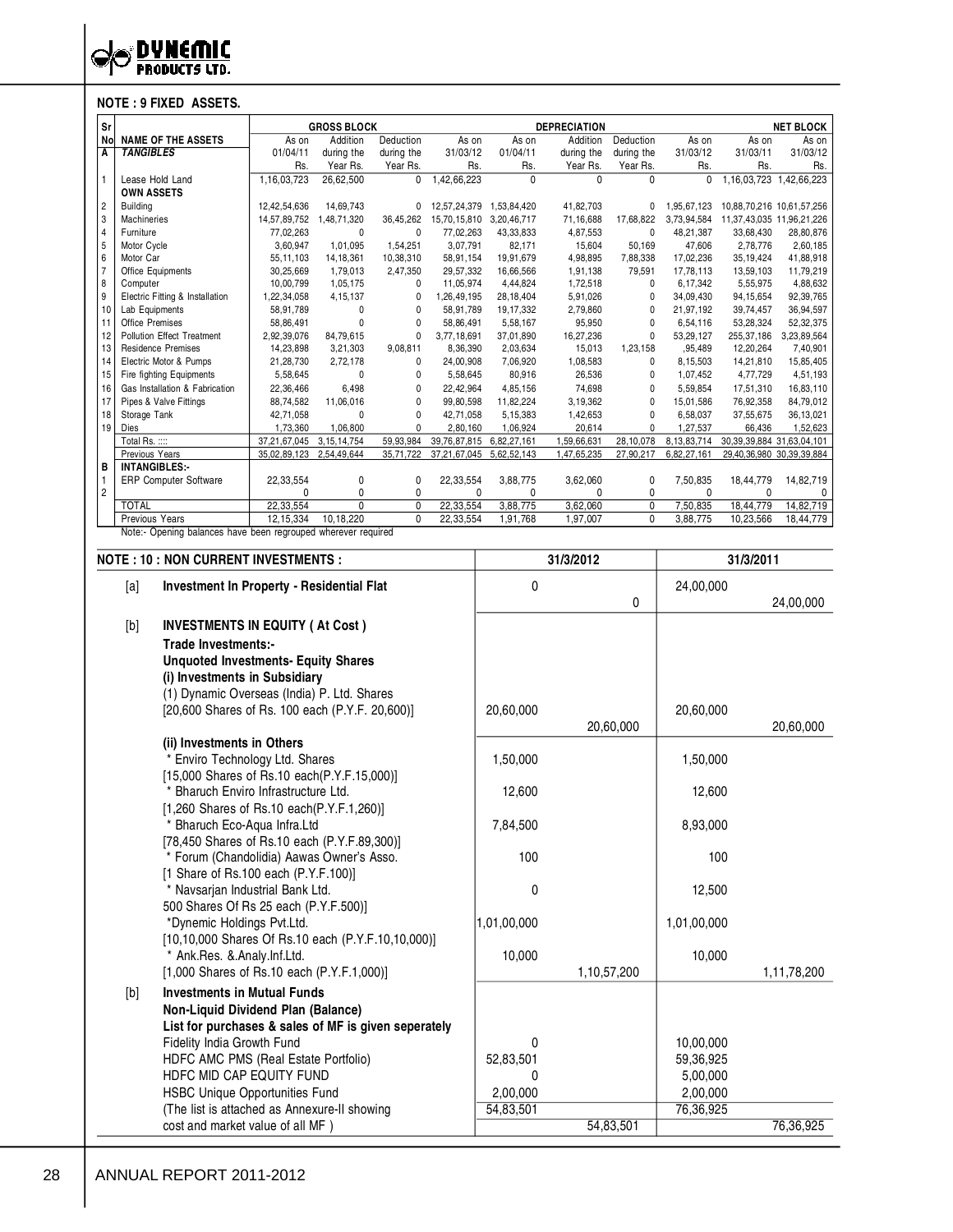

| SR NO.  | <b>PARTICULARS</b>                                                      |              | 31/3/2012    |              | 31/3/2011    |
|---------|-------------------------------------------------------------------------|--------------|--------------|--------------|--------------|
| [c]     | <b>Other Non Current Investments</b>                                    |              |              |              |              |
|         | Vishwas Organisors LLP- Capital Contribution<br>(25% share in LLP Firm) | 2,50,000     |              | 2,50,000     |              |
|         | Interest Accrued on above capital                                       | 31,876       |              | 9,376        |              |
|         | Vishwas Organisors LLP- Loan Contribution                               | 1,47,50,000  |              | 1,47,50,000  |              |
|         | Interest Accrued on above Loans                                         | 17,88,461    | 1,68,20,337  | 5,46,084     | 1,55,55,460  |
|         | <b>Total Rs.</b>                                                        |              | 3,54,21,038  |              | 3,88,30,585  |
|         | <b>NOTE: 11: LONG TERM LOANS &amp; ADVANCES:-</b>                       |              |              |              |              |
| [a]     | Capital Advances- For capital goods                                     | 0            |              | 8,30,250     |              |
| [b]     | Deposits- Deposits with govt bodies &                                   | 1,27,99,214  |              | 1,11,59,511  |              |
|         | others                                                                  |              |              |              |              |
| [c]     | Loans & Advances to Related Parties                                     | 0            |              | 0            |              |
| $[d]$   | Other Loans & Advances                                                  | 0            |              | 0            |              |
|         | <b>Advance Sales Tax</b>                                                | 61,620       |              | 61,620       |              |
|         | (Unsecured, considered good)                                            |              |              |              |              |
|         | <b>Total Rs.</b>                                                        |              | 1,28,60,834  |              | 1,20,51,381  |
|         |                                                                         |              |              |              |              |
|         | <b>NOTE: 12: CURRENT INVESTMENTS:</b>                                   |              |              |              |              |
| [a]     | <b>Investments- Equity Shares- Quoted</b>                               |              |              |              |              |
|         | (1) Gujarat State Financial Corpn.Ltd.                                  | 38,000       |              | 38,000       |              |
|         | [190 Shares of Rs.200 each(P.Y.F.190)]                                  |              |              |              |              |
|         | [Market Price : Not available]                                          |              |              |              |              |
|         | (2) In Equities as per List by Kotak Mahindra Bank Ltd<br>(At Cost)     | 50,13,733    |              | 50,57,056    |              |
|         |                                                                         | 50,51,733    |              | 50,95,056    |              |
|         | Less:- Provision for Diminution in value of                             |              |              |              |              |
|         | Investments (Net)                                                       | 35,56,148    |              | 20,51,060    |              |
|         | (The list is attached as Annexure-I showing                             |              | 14,95,586    |              | 30,43,996    |
|         | cost and market value of all the shares)                                |              |              |              |              |
|         | <b>Total Rs.</b>                                                        |              | 14,95,586    |              | 30,43,996    |
|         | <b>NOTE: 13: INVENTORIES :</b>                                          |              |              |              |              |
|         | Valued at Cost or Net realisable value whichever is lower               |              |              |              |              |
|         | [As per Inventory taken, valued and Certified by]                       |              |              |              |              |
|         | Directors of the Company ]                                              |              |              |              |              |
|         | Raw Materials                                                           | 3,76,54,451  |              | 3,93,85,714  |              |
|         | Packing Material                                                        | 21,17,607    |              | 20,61,500    |              |
|         | ETP stock                                                               | 1,14,271     |              | 1,10,206     |              |
|         | Trading Materials                                                       | 0            |              | 1,42,500     |              |
|         | Work in progress                                                        | 53,59,501    |              | 45,45,143    |              |
|         | Finished Goods                                                          | 10,08,01,226 |              | 2,31,10,214  |              |
|         | Semi Finished Goods                                                     | 0            |              | 39,42,636    |              |
|         | <b>Total Rs.</b>                                                        |              | 14,60,47,056 |              | 7,32,97,913  |
|         |                                                                         |              |              |              |              |
|         | NOTE:14: TRADES RECEIVABLES (Unsecured Considered Good)                 |              |              |              |              |
|         | Due Over Six Months.                                                    | 2,39,999     |              | 2,79,756     |              |
| $\star$ | Others                                                                  | 13,92,26,629 |              | 12,45,41,864 |              |
|         | <b>Total Rs.</b>                                                        |              | 13,94,66,628 |              | 12,48,21,620 |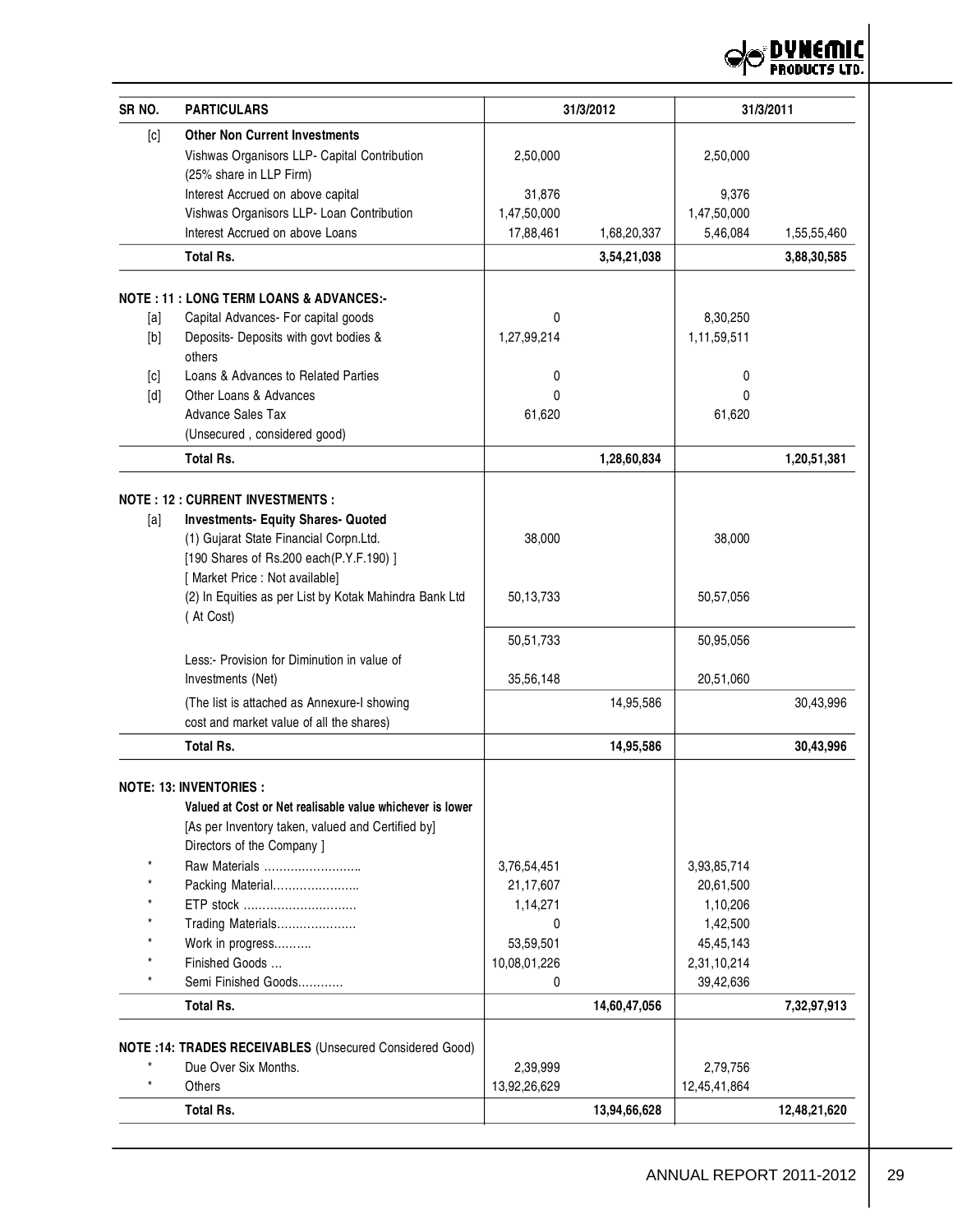**OO DYNEMIC** 

| <b>NOTE: 15 : CASH AND CASH EQUIVALENTS :</b><br>Cash-in-hand<br>1,47,884<br>46,138<br>$^\star$<br>Balance with Schedule Bank in current a/c#<br>17,76,346<br>39,87,215<br># Balance include Unclaimed Dividend of Rs. 397861/-<br>(PY Rs. 420636/-)<br>Balance with Non-Schedule Bank in current a/c<br>1,43,518<br>2,95,227<br>Balance with Non-Schedule Bank in margins a/c<br>461<br>461<br>Fixed Deposits with Banks *<br>18,81,744<br>24,54,632<br>* Fixed deposits include deposits of Rs. 1849791/-<br>(PY Rs. 0) with maturity of more than 12 months<br><b>Total Rs.</b><br>39,49,953<br><b>NOTE : 16: SHORT TERM LOANS AND ADVANCES :</b><br>(Unsecured, Considered Good)<br>With Excise & Vat Authorities<br>6,47,00,398<br>4,08,21,736<br>Other Loans & Advances<br>32,90,769<br>23,59,072<br>Advance Income tax (FY 1112)<br>1,80,00,000<br>$\Omega$<br>Advance Income tax (FY 1011)<br>2,21,00,000<br>0<br>Advances given for expenses<br>6,66,631<br>2,54,637<br>Advances given for goods<br>5,34,838<br>58,86,811<br><b>Total Rs.</b><br>8,71,92,636<br><b>NOTE : 17: OTHER CURRENT ASSETS :</b><br>(Unsecured, Considered Good)<br><b>Other Receivables</b><br>80,44,125<br>69,70,053<br><b>Total Rs.</b><br>80,44,125<br><b>NOTE : 18 : OTHER OPERATING INCOME :</b><br>Cash Discount Received<br>1,57,039<br>2,18,711<br>Conversion Charge Income<br>$\mathbf{0}$<br>2,63,250<br>Foreign Exchange Gain & Loss- Exports & Imports<br>10,73,551<br>7,49,310<br>DEPB Income<br>1,08,88,617<br>86,92,074<br>Focus Market Income<br>28,14,027<br>16,95,032<br>Duty Draw Back Income<br>62,18,958<br>0<br>Profit/loss on Sale of FMS<br>1,612<br>0<br>Kasar Vatav<br>42,308<br>6,367<br>Old Drum Sale Income<br>3,51,524<br>0<br>$\star$<br>Old Machinery Scrap Sale Income<br>2,62,239<br>0<br>Liner Scrap Sale Income<br>65,279<br>0<br><b>Quantity Discount</b><br>1,33,703<br>0<br>Discount Income<br>7,99,591<br>8,49,210<br>VAT Refund Income<br>69,361<br>0<br>Sample Income<br>1,287<br>0<br><b>TOTAL</b><br>2,27,09,452<br><b>NOTE: 19 : OTHER INCOME]</b><br>Interest on Income Tax Refund<br>0<br>5,26,813<br>Office Rent Income<br>1,08,000<br>1,08,000<br>Interest On GEB Deposit<br>1,74,346<br>3,48,694<br>Interest On ETL Deposit<br>1,11,305<br>1,11,000<br>Misc Interest Income<br>$\mathbf{0}$<br>410<br>68,088<br>Creditors W/o<br>0<br>Short Term Capital Gain on Investment<br>2,00,000<br>0<br>Keyman Insurance Premium Income<br>10,38,754<br>0<br>Insurance Claim Received<br>13,270<br>0<br>Misc Income<br>15,099<br>0<br>0 | SR NO.<br><b>PARTICULARS</b> |                | 31/3/2012 | 31/3/2011 |             |  |
|---------------------------------------------------------------------------------------------------------------------------------------------------------------------------------------------------------------------------------------------------------------------------------------------------------------------------------------------------------------------------------------------------------------------------------------------------------------------------------------------------------------------------------------------------------------------------------------------------------------------------------------------------------------------------------------------------------------------------------------------------------------------------------------------------------------------------------------------------------------------------------------------------------------------------------------------------------------------------------------------------------------------------------------------------------------------------------------------------------------------------------------------------------------------------------------------------------------------------------------------------------------------------------------------------------------------------------------------------------------------------------------------------------------------------------------------------------------------------------------------------------------------------------------------------------------------------------------------------------------------------------------------------------------------------------------------------------------------------------------------------------------------------------------------------------------------------------------------------------------------------------------------------------------------------------------------------------------------------------------------------------------------------------------------------------------------------------------------------------------------------------------------------------------------------------------------------------------------------------------------------------------------------------------------------------------------------------------------------------------------------------------------------------------------------------------------------------------------------------------------------------------------------------------------------------------------|------------------------------|----------------|-----------|-----------|-------------|--|
|                                                                                                                                                                                                                                                                                                                                                                                                                                                                                                                                                                                                                                                                                                                                                                                                                                                                                                                                                                                                                                                                                                                                                                                                                                                                                                                                                                                                                                                                                                                                                                                                                                                                                                                                                                                                                                                                                                                                                                                                                                                                                                                                                                                                                                                                                                                                                                                                                                                                                                                                                                     |                              |                |           |           |             |  |
|                                                                                                                                                                                                                                                                                                                                                                                                                                                                                                                                                                                                                                                                                                                                                                                                                                                                                                                                                                                                                                                                                                                                                                                                                                                                                                                                                                                                                                                                                                                                                                                                                                                                                                                                                                                                                                                                                                                                                                                                                                                                                                                                                                                                                                                                                                                                                                                                                                                                                                                                                                     |                              |                |           |           |             |  |
|                                                                                                                                                                                                                                                                                                                                                                                                                                                                                                                                                                                                                                                                                                                                                                                                                                                                                                                                                                                                                                                                                                                                                                                                                                                                                                                                                                                                                                                                                                                                                                                                                                                                                                                                                                                                                                                                                                                                                                                                                                                                                                                                                                                                                                                                                                                                                                                                                                                                                                                                                                     |                              |                |           |           |             |  |
|                                                                                                                                                                                                                                                                                                                                                                                                                                                                                                                                                                                                                                                                                                                                                                                                                                                                                                                                                                                                                                                                                                                                                                                                                                                                                                                                                                                                                                                                                                                                                                                                                                                                                                                                                                                                                                                                                                                                                                                                                                                                                                                                                                                                                                                                                                                                                                                                                                                                                                                                                                     |                              |                |           |           |             |  |
|                                                                                                                                                                                                                                                                                                                                                                                                                                                                                                                                                                                                                                                                                                                                                                                                                                                                                                                                                                                                                                                                                                                                                                                                                                                                                                                                                                                                                                                                                                                                                                                                                                                                                                                                                                                                                                                                                                                                                                                                                                                                                                                                                                                                                                                                                                                                                                                                                                                                                                                                                                     |                              |                |           |           |             |  |
|                                                                                                                                                                                                                                                                                                                                                                                                                                                                                                                                                                                                                                                                                                                                                                                                                                                                                                                                                                                                                                                                                                                                                                                                                                                                                                                                                                                                                                                                                                                                                                                                                                                                                                                                                                                                                                                                                                                                                                                                                                                                                                                                                                                                                                                                                                                                                                                                                                                                                                                                                                     |                              |                |           |           |             |  |
|                                                                                                                                                                                                                                                                                                                                                                                                                                                                                                                                                                                                                                                                                                                                                                                                                                                                                                                                                                                                                                                                                                                                                                                                                                                                                                                                                                                                                                                                                                                                                                                                                                                                                                                                                                                                                                                                                                                                                                                                                                                                                                                                                                                                                                                                                                                                                                                                                                                                                                                                                                     |                              |                |           |           |             |  |
|                                                                                                                                                                                                                                                                                                                                                                                                                                                                                                                                                                                                                                                                                                                                                                                                                                                                                                                                                                                                                                                                                                                                                                                                                                                                                                                                                                                                                                                                                                                                                                                                                                                                                                                                                                                                                                                                                                                                                                                                                                                                                                                                                                                                                                                                                                                                                                                                                                                                                                                                                                     |                              |                |           |           |             |  |
|                                                                                                                                                                                                                                                                                                                                                                                                                                                                                                                                                                                                                                                                                                                                                                                                                                                                                                                                                                                                                                                                                                                                                                                                                                                                                                                                                                                                                                                                                                                                                                                                                                                                                                                                                                                                                                                                                                                                                                                                                                                                                                                                                                                                                                                                                                                                                                                                                                                                                                                                                                     |                              |                |           |           |             |  |
|                                                                                                                                                                                                                                                                                                                                                                                                                                                                                                                                                                                                                                                                                                                                                                                                                                                                                                                                                                                                                                                                                                                                                                                                                                                                                                                                                                                                                                                                                                                                                                                                                                                                                                                                                                                                                                                                                                                                                                                                                                                                                                                                                                                                                                                                                                                                                                                                                                                                                                                                                                     |                              |                |           |           |             |  |
|                                                                                                                                                                                                                                                                                                                                                                                                                                                                                                                                                                                                                                                                                                                                                                                                                                                                                                                                                                                                                                                                                                                                                                                                                                                                                                                                                                                                                                                                                                                                                                                                                                                                                                                                                                                                                                                                                                                                                                                                                                                                                                                                                                                                                                                                                                                                                                                                                                                                                                                                                                     |                              |                |           |           | 67,83,674   |  |
|                                                                                                                                                                                                                                                                                                                                                                                                                                                                                                                                                                                                                                                                                                                                                                                                                                                                                                                                                                                                                                                                                                                                                                                                                                                                                                                                                                                                                                                                                                                                                                                                                                                                                                                                                                                                                                                                                                                                                                                                                                                                                                                                                                                                                                                                                                                                                                                                                                                                                                                                                                     |                              |                |           |           |             |  |
|                                                                                                                                                                                                                                                                                                                                                                                                                                                                                                                                                                                                                                                                                                                                                                                                                                                                                                                                                                                                                                                                                                                                                                                                                                                                                                                                                                                                                                                                                                                                                                                                                                                                                                                                                                                                                                                                                                                                                                                                                                                                                                                                                                                                                                                                                                                                                                                                                                                                                                                                                                     |                              |                |           |           |             |  |
|                                                                                                                                                                                                                                                                                                                                                                                                                                                                                                                                                                                                                                                                                                                                                                                                                                                                                                                                                                                                                                                                                                                                                                                                                                                                                                                                                                                                                                                                                                                                                                                                                                                                                                                                                                                                                                                                                                                                                                                                                                                                                                                                                                                                                                                                                                                                                                                                                                                                                                                                                                     |                              |                |           |           |             |  |
|                                                                                                                                                                                                                                                                                                                                                                                                                                                                                                                                                                                                                                                                                                                                                                                                                                                                                                                                                                                                                                                                                                                                                                                                                                                                                                                                                                                                                                                                                                                                                                                                                                                                                                                                                                                                                                                                                                                                                                                                                                                                                                                                                                                                                                                                                                                                                                                                                                                                                                                                                                     |                              |                |           |           |             |  |
|                                                                                                                                                                                                                                                                                                                                                                                                                                                                                                                                                                                                                                                                                                                                                                                                                                                                                                                                                                                                                                                                                                                                                                                                                                                                                                                                                                                                                                                                                                                                                                                                                                                                                                                                                                                                                                                                                                                                                                                                                                                                                                                                                                                                                                                                                                                                                                                                                                                                                                                                                                     |                              |                |           |           |             |  |
|                                                                                                                                                                                                                                                                                                                                                                                                                                                                                                                                                                                                                                                                                                                                                                                                                                                                                                                                                                                                                                                                                                                                                                                                                                                                                                                                                                                                                                                                                                                                                                                                                                                                                                                                                                                                                                                                                                                                                                                                                                                                                                                                                                                                                                                                                                                                                                                                                                                                                                                                                                     |                              |                |           |           |             |  |
|                                                                                                                                                                                                                                                                                                                                                                                                                                                                                                                                                                                                                                                                                                                                                                                                                                                                                                                                                                                                                                                                                                                                                                                                                                                                                                                                                                                                                                                                                                                                                                                                                                                                                                                                                                                                                                                                                                                                                                                                                                                                                                                                                                                                                                                                                                                                                                                                                                                                                                                                                                     |                              |                |           |           |             |  |
|                                                                                                                                                                                                                                                                                                                                                                                                                                                                                                                                                                                                                                                                                                                                                                                                                                                                                                                                                                                                                                                                                                                                                                                                                                                                                                                                                                                                                                                                                                                                                                                                                                                                                                                                                                                                                                                                                                                                                                                                                                                                                                                                                                                                                                                                                                                                                                                                                                                                                                                                                                     |                              |                |           |           |             |  |
|                                                                                                                                                                                                                                                                                                                                                                                                                                                                                                                                                                                                                                                                                                                                                                                                                                                                                                                                                                                                                                                                                                                                                                                                                                                                                                                                                                                                                                                                                                                                                                                                                                                                                                                                                                                                                                                                                                                                                                                                                                                                                                                                                                                                                                                                                                                                                                                                                                                                                                                                                                     |                              |                |           |           |             |  |
|                                                                                                                                                                                                                                                                                                                                                                                                                                                                                                                                                                                                                                                                                                                                                                                                                                                                                                                                                                                                                                                                                                                                                                                                                                                                                                                                                                                                                                                                                                                                                                                                                                                                                                                                                                                                                                                                                                                                                                                                                                                                                                                                                                                                                                                                                                                                                                                                                                                                                                                                                                     |                              |                |           |           | 7,14,22,256 |  |
|                                                                                                                                                                                                                                                                                                                                                                                                                                                                                                                                                                                                                                                                                                                                                                                                                                                                                                                                                                                                                                                                                                                                                                                                                                                                                                                                                                                                                                                                                                                                                                                                                                                                                                                                                                                                                                                                                                                                                                                                                                                                                                                                                                                                                                                                                                                                                                                                                                                                                                                                                                     |                              |                |           |           |             |  |
|                                                                                                                                                                                                                                                                                                                                                                                                                                                                                                                                                                                                                                                                                                                                                                                                                                                                                                                                                                                                                                                                                                                                                                                                                                                                                                                                                                                                                                                                                                                                                                                                                                                                                                                                                                                                                                                                                                                                                                                                                                                                                                                                                                                                                                                                                                                                                                                                                                                                                                                                                                     |                              |                |           |           |             |  |
|                                                                                                                                                                                                                                                                                                                                                                                                                                                                                                                                                                                                                                                                                                                                                                                                                                                                                                                                                                                                                                                                                                                                                                                                                                                                                                                                                                                                                                                                                                                                                                                                                                                                                                                                                                                                                                                                                                                                                                                                                                                                                                                                                                                                                                                                                                                                                                                                                                                                                                                                                                     |                              |                |           |           |             |  |
|                                                                                                                                                                                                                                                                                                                                                                                                                                                                                                                                                                                                                                                                                                                                                                                                                                                                                                                                                                                                                                                                                                                                                                                                                                                                                                                                                                                                                                                                                                                                                                                                                                                                                                                                                                                                                                                                                                                                                                                                                                                                                                                                                                                                                                                                                                                                                                                                                                                                                                                                                                     |                              |                |           |           | 69,70,053   |  |
|                                                                                                                                                                                                                                                                                                                                                                                                                                                                                                                                                                                                                                                                                                                                                                                                                                                                                                                                                                                                                                                                                                                                                                                                                                                                                                                                                                                                                                                                                                                                                                                                                                                                                                                                                                                                                                                                                                                                                                                                                                                                                                                                                                                                                                                                                                                                                                                                                                                                                                                                                                     |                              |                |           |           |             |  |
|                                                                                                                                                                                                                                                                                                                                                                                                                                                                                                                                                                                                                                                                                                                                                                                                                                                                                                                                                                                                                                                                                                                                                                                                                                                                                                                                                                                                                                                                                                                                                                                                                                                                                                                                                                                                                                                                                                                                                                                                                                                                                                                                                                                                                                                                                                                                                                                                                                                                                                                                                                     |                              |                |           |           |             |  |
|                                                                                                                                                                                                                                                                                                                                                                                                                                                                                                                                                                                                                                                                                                                                                                                                                                                                                                                                                                                                                                                                                                                                                                                                                                                                                                                                                                                                                                                                                                                                                                                                                                                                                                                                                                                                                                                                                                                                                                                                                                                                                                                                                                                                                                                                                                                                                                                                                                                                                                                                                                     |                              |                |           |           |             |  |
|                                                                                                                                                                                                                                                                                                                                                                                                                                                                                                                                                                                                                                                                                                                                                                                                                                                                                                                                                                                                                                                                                                                                                                                                                                                                                                                                                                                                                                                                                                                                                                                                                                                                                                                                                                                                                                                                                                                                                                                                                                                                                                                                                                                                                                                                                                                                                                                                                                                                                                                                                                     |                              |                |           |           |             |  |
|                                                                                                                                                                                                                                                                                                                                                                                                                                                                                                                                                                                                                                                                                                                                                                                                                                                                                                                                                                                                                                                                                                                                                                                                                                                                                                                                                                                                                                                                                                                                                                                                                                                                                                                                                                                                                                                                                                                                                                                                                                                                                                                                                                                                                                                                                                                                                                                                                                                                                                                                                                     |                              |                |           |           |             |  |
|                                                                                                                                                                                                                                                                                                                                                                                                                                                                                                                                                                                                                                                                                                                                                                                                                                                                                                                                                                                                                                                                                                                                                                                                                                                                                                                                                                                                                                                                                                                                                                                                                                                                                                                                                                                                                                                                                                                                                                                                                                                                                                                                                                                                                                                                                                                                                                                                                                                                                                                                                                     |                              |                |           |           |             |  |
|                                                                                                                                                                                                                                                                                                                                                                                                                                                                                                                                                                                                                                                                                                                                                                                                                                                                                                                                                                                                                                                                                                                                                                                                                                                                                                                                                                                                                                                                                                                                                                                                                                                                                                                                                                                                                                                                                                                                                                                                                                                                                                                                                                                                                                                                                                                                                                                                                                                                                                                                                                     |                              |                |           |           |             |  |
|                                                                                                                                                                                                                                                                                                                                                                                                                                                                                                                                                                                                                                                                                                                                                                                                                                                                                                                                                                                                                                                                                                                                                                                                                                                                                                                                                                                                                                                                                                                                                                                                                                                                                                                                                                                                                                                                                                                                                                                                                                                                                                                                                                                                                                                                                                                                                                                                                                                                                                                                                                     |                              |                |           |           |             |  |
|                                                                                                                                                                                                                                                                                                                                                                                                                                                                                                                                                                                                                                                                                                                                                                                                                                                                                                                                                                                                                                                                                                                                                                                                                                                                                                                                                                                                                                                                                                                                                                                                                                                                                                                                                                                                                                                                                                                                                                                                                                                                                                                                                                                                                                                                                                                                                                                                                                                                                                                                                                     |                              |                |           |           |             |  |
|                                                                                                                                                                                                                                                                                                                                                                                                                                                                                                                                                                                                                                                                                                                                                                                                                                                                                                                                                                                                                                                                                                                                                                                                                                                                                                                                                                                                                                                                                                                                                                                                                                                                                                                                                                                                                                                                                                                                                                                                                                                                                                                                                                                                                                                                                                                                                                                                                                                                                                                                                                     |                              |                |           |           |             |  |
|                                                                                                                                                                                                                                                                                                                                                                                                                                                                                                                                                                                                                                                                                                                                                                                                                                                                                                                                                                                                                                                                                                                                                                                                                                                                                                                                                                                                                                                                                                                                                                                                                                                                                                                                                                                                                                                                                                                                                                                                                                                                                                                                                                                                                                                                                                                                                                                                                                                                                                                                                                     |                              |                |           |           |             |  |
|                                                                                                                                                                                                                                                                                                                                                                                                                                                                                                                                                                                                                                                                                                                                                                                                                                                                                                                                                                                                                                                                                                                                                                                                                                                                                                                                                                                                                                                                                                                                                                                                                                                                                                                                                                                                                                                                                                                                                                                                                                                                                                                                                                                                                                                                                                                                                                                                                                                                                                                                                                     |                              |                |           |           |             |  |
|                                                                                                                                                                                                                                                                                                                                                                                                                                                                                                                                                                                                                                                                                                                                                                                                                                                                                                                                                                                                                                                                                                                                                                                                                                                                                                                                                                                                                                                                                                                                                                                                                                                                                                                                                                                                                                                                                                                                                                                                                                                                                                                                                                                                                                                                                                                                                                                                                                                                                                                                                                     |                              |                |           |           |             |  |
|                                                                                                                                                                                                                                                                                                                                                                                                                                                                                                                                                                                                                                                                                                                                                                                                                                                                                                                                                                                                                                                                                                                                                                                                                                                                                                                                                                                                                                                                                                                                                                                                                                                                                                                                                                                                                                                                                                                                                                                                                                                                                                                                                                                                                                                                                                                                                                                                                                                                                                                                                                     |                              |                |           |           |             |  |
|                                                                                                                                                                                                                                                                                                                                                                                                                                                                                                                                                                                                                                                                                                                                                                                                                                                                                                                                                                                                                                                                                                                                                                                                                                                                                                                                                                                                                                                                                                                                                                                                                                                                                                                                                                                                                                                                                                                                                                                                                                                                                                                                                                                                                                                                                                                                                                                                                                                                                                                                                                     |                              |                |           |           |             |  |
|                                                                                                                                                                                                                                                                                                                                                                                                                                                                                                                                                                                                                                                                                                                                                                                                                                                                                                                                                                                                                                                                                                                                                                                                                                                                                                                                                                                                                                                                                                                                                                                                                                                                                                                                                                                                                                                                                                                                                                                                                                                                                                                                                                                                                                                                                                                                                                                                                                                                                                                                                                     |                              |                |           |           |             |  |
|                                                                                                                                                                                                                                                                                                                                                                                                                                                                                                                                                                                                                                                                                                                                                                                                                                                                                                                                                                                                                                                                                                                                                                                                                                                                                                                                                                                                                                                                                                                                                                                                                                                                                                                                                                                                                                                                                                                                                                                                                                                                                                                                                                                                                                                                                                                                                                                                                                                                                                                                                                     |                              |                |           |           |             |  |
|                                                                                                                                                                                                                                                                                                                                                                                                                                                                                                                                                                                                                                                                                                                                                                                                                                                                                                                                                                                                                                                                                                                                                                                                                                                                                                                                                                                                                                                                                                                                                                                                                                                                                                                                                                                                                                                                                                                                                                                                                                                                                                                                                                                                                                                                                                                                                                                                                                                                                                                                                                     |                              |                |           |           | 1,26,43,597 |  |
|                                                                                                                                                                                                                                                                                                                                                                                                                                                                                                                                                                                                                                                                                                                                                                                                                                                                                                                                                                                                                                                                                                                                                                                                                                                                                                                                                                                                                                                                                                                                                                                                                                                                                                                                                                                                                                                                                                                                                                                                                                                                                                                                                                                                                                                                                                                                                                                                                                                                                                                                                                     |                              |                |           |           |             |  |
|                                                                                                                                                                                                                                                                                                                                                                                                                                                                                                                                                                                                                                                                                                                                                                                                                                                                                                                                                                                                                                                                                                                                                                                                                                                                                                                                                                                                                                                                                                                                                                                                                                                                                                                                                                                                                                                                                                                                                                                                                                                                                                                                                                                                                                                                                                                                                                                                                                                                                                                                                                     |                              |                |           |           |             |  |
|                                                                                                                                                                                                                                                                                                                                                                                                                                                                                                                                                                                                                                                                                                                                                                                                                                                                                                                                                                                                                                                                                                                                                                                                                                                                                                                                                                                                                                                                                                                                                                                                                                                                                                                                                                                                                                                                                                                                                                                                                                                                                                                                                                                                                                                                                                                                                                                                                                                                                                                                                                     |                              |                |           |           |             |  |
|                                                                                                                                                                                                                                                                                                                                                                                                                                                                                                                                                                                                                                                                                                                                                                                                                                                                                                                                                                                                                                                                                                                                                                                                                                                                                                                                                                                                                                                                                                                                                                                                                                                                                                                                                                                                                                                                                                                                                                                                                                                                                                                                                                                                                                                                                                                                                                                                                                                                                                                                                                     |                              |                |           |           |             |  |
|                                                                                                                                                                                                                                                                                                                                                                                                                                                                                                                                                                                                                                                                                                                                                                                                                                                                                                                                                                                                                                                                                                                                                                                                                                                                                                                                                                                                                                                                                                                                                                                                                                                                                                                                                                                                                                                                                                                                                                                                                                                                                                                                                                                                                                                                                                                                                                                                                                                                                                                                                                     |                              |                |           |           |             |  |
|                                                                                                                                                                                                                                                                                                                                                                                                                                                                                                                                                                                                                                                                                                                                                                                                                                                                                                                                                                                                                                                                                                                                                                                                                                                                                                                                                                                                                                                                                                                                                                                                                                                                                                                                                                                                                                                                                                                                                                                                                                                                                                                                                                                                                                                                                                                                                                                                                                                                                                                                                                     |                              |                |           |           |             |  |
|                                                                                                                                                                                                                                                                                                                                                                                                                                                                                                                                                                                                                                                                                                                                                                                                                                                                                                                                                                                                                                                                                                                                                                                                                                                                                                                                                                                                                                                                                                                                                                                                                                                                                                                                                                                                                                                                                                                                                                                                                                                                                                                                                                                                                                                                                                                                                                                                                                                                                                                                                                     |                              |                |           |           |             |  |
|                                                                                                                                                                                                                                                                                                                                                                                                                                                                                                                                                                                                                                                                                                                                                                                                                                                                                                                                                                                                                                                                                                                                                                                                                                                                                                                                                                                                                                                                                                                                                                                                                                                                                                                                                                                                                                                                                                                                                                                                                                                                                                                                                                                                                                                                                                                                                                                                                                                                                                                                                                     |                              |                |           |           |             |  |
|                                                                                                                                                                                                                                                                                                                                                                                                                                                                                                                                                                                                                                                                                                                                                                                                                                                                                                                                                                                                                                                                                                                                                                                                                                                                                                                                                                                                                                                                                                                                                                                                                                                                                                                                                                                                                                                                                                                                                                                                                                                                                                                                                                                                                                                                                                                                                                                                                                                                                                                                                                     |                              |                |           |           |             |  |
|                                                                                                                                                                                                                                                                                                                                                                                                                                                                                                                                                                                                                                                                                                                                                                                                                                                                                                                                                                                                                                                                                                                                                                                                                                                                                                                                                                                                                                                                                                                                                                                                                                                                                                                                                                                                                                                                                                                                                                                                                                                                                                                                                                                                                                                                                                                                                                                                                                                                                                                                                                     |                              |                |           |           |             |  |
|                                                                                                                                                                                                                                                                                                                                                                                                                                                                                                                                                                                                                                                                                                                                                                                                                                                                                                                                                                                                                                                                                                                                                                                                                                                                                                                                                                                                                                                                                                                                                                                                                                                                                                                                                                                                                                                                                                                                                                                                                                                                                                                                                                                                                                                                                                                                                                                                                                                                                                                                                                     |                              |                |           |           |             |  |
|                                                                                                                                                                                                                                                                                                                                                                                                                                                                                                                                                                                                                                                                                                                                                                                                                                                                                                                                                                                                                                                                                                                                                                                                                                                                                                                                                                                                                                                                                                                                                                                                                                                                                                                                                                                                                                                                                                                                                                                                                                                                                                                                                                                                                                                                                                                                                                                                                                                                                                                                                                     |                              | Subsidy Income |           | 15,00,000 |             |  |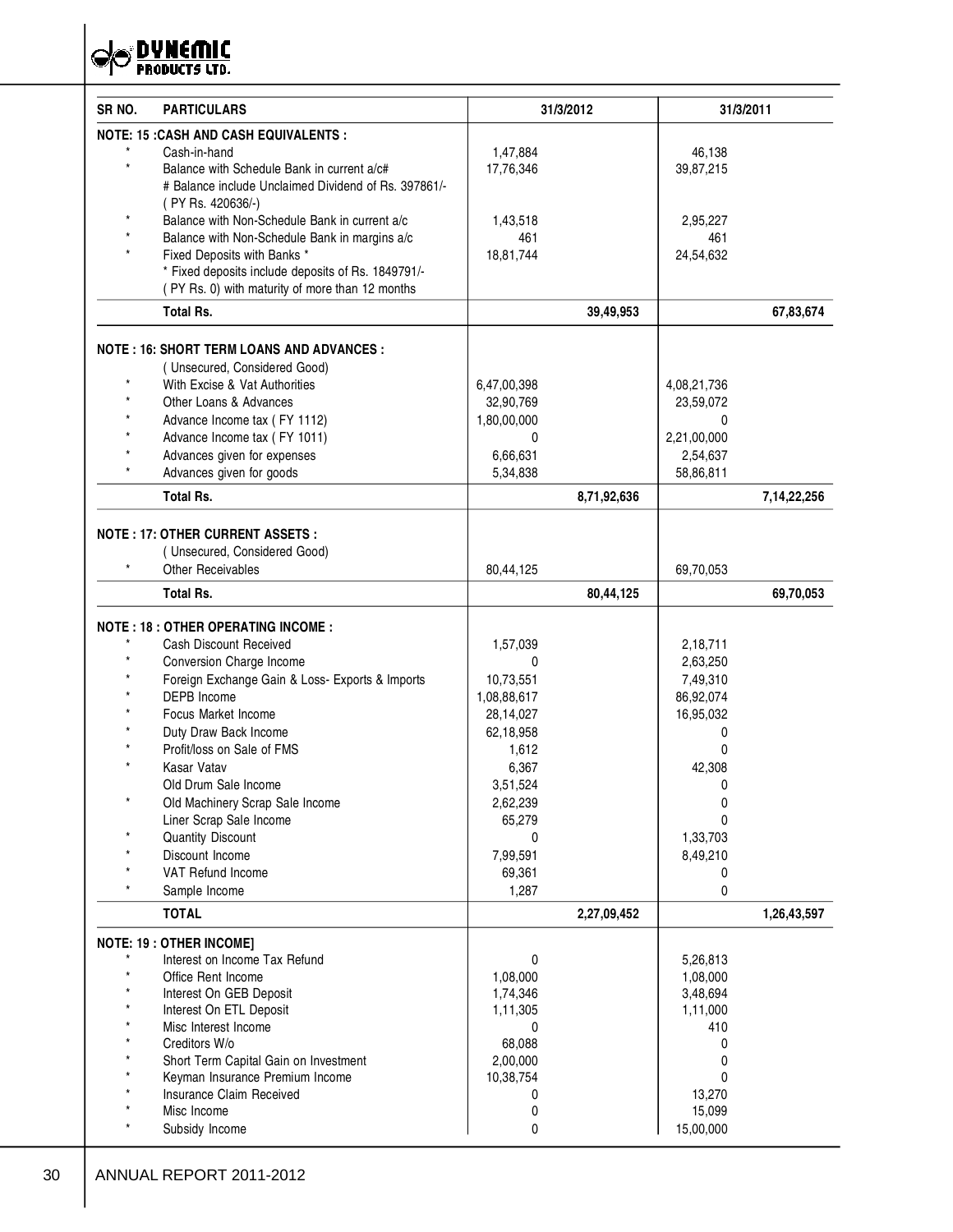

| SR NO.  | <b>PARTICULARS</b>                                         |              | 31/3/2012        |              | 31/3/2011      |
|---------|------------------------------------------------------------|--------------|------------------|--------------|----------------|
| $\star$ | Dividend on Mutual Fund                                    | 5,65,476     |                  | 26,000       |                |
|         | Dividend From Company                                      | 30,423       |                  | 27,675       |                |
|         | Interest on HDFC Real Estate Fund                          | 6,50,011     |                  | 1,95,294     |                |
|         | Interest on FD (Bank)                                      | 98,805       |                  | 1,21,502     |                |
|         | Interest on Staff Loan                                     | 1,29,807     |                  | 1,24,629     |                |
|         | Interest From Partnership-Vishwas LLP                      | 14,02,919    |                  | 6,17,178     |                |
|         | Long Term Capital Gain-KOTAK MAHINDRA MF                   | 13,564       |                  | 49,913       |                |
|         | Short Term Capital Gain-KOTAK MAHINDRA MF                  | 0            |                  | 0            |                |
|         | <b>TOTAL</b>                                               | 45,91,497    |                  | 37,85,477    |                |
|         | LESS:- EXPENDITURE RELATING TO INCOME                      |              |                  |              |                |
|         | ON INVESTMENTS                                             |              |                  |              |                |
|         | Securities Transaction Tax - Kotak                         | 0            |                  | 369          |                |
|         | Securities Transaction Tax - Mutual Fund                   | 4,701        |                  | 0            |                |
|         | Management Cons. Fees & Entry Load                         | 1,21,411     |                  | 89,524       |                |
|         | Provision for Diminution in the Value of Investments (Net) | 15,05,087    |                  | (6,07,099)   |                |
|         | <b>TOTAL</b>                                               | 16,31,199    |                  | (5, 17, 206) |                |
|         |                                                            |              |                  |              |                |
|         | <b>TOTAL OTHER INCOME ( NET)</b>                           |              | 29,60,299        |              | 43,02,683      |
|         | NOTE: 20 : COST OF RAW MATERIALS CONSUMED                  |              |                  |              |                |
|         | <b>Opening Stock</b>                                       | 3,93,85,714  |                  | 2,44,88,965  |                |
|         | Add.: Purchase during the year                             | 51,07,49,824 |                  | 34,79,67,604 |                |
|         |                                                            | 55,01,35,538 |                  | 37,24,56,569 |                |
|         | Less: Closing Stock                                        | 3,76,54,451  |                  | 3,93,85,714  |                |
|         | <b>Total Rs.</b>                                           |              | 51,24,81,087     |              | 33,30,70,855   |
|         | Refer Note No. 27.9 A & B                                  |              |                  |              |                |
|         |                                                            |              |                  |              |                |
|         | <b>NOTE: 21: CHANGES IN INVENTORIES</b>                    |              |                  |              |                |
|         | <b>OPENING INVENTORIES :</b>                               |              |                  |              |                |
| $\star$ | <b>Finished Goods</b>                                      | 2,31,10,214  |                  | 3,19,69,628  |                |
|         | Semi Finished Goods                                        | 39,42,636    |                  | 61,67,452    |                |
|         | <b>Trading Materials</b>                                   | 1,42,500     |                  | 0            |                |
|         | Work-in-Progress                                           | 45,45,143    |                  | 51,59,382    |                |
|         |                                                            |              | 3, 17, 40, 493   |              | 4,32,96,462    |
|         | <b>CLOSING INVENTORIES:</b>                                |              |                  |              |                |
| $\star$ | <b>Finished Goods</b>                                      | 10,08,01,226 |                  | 2,31,10,214  |                |
|         | Semi Finished Goods                                        | 0            |                  | 39,42,636    |                |
|         | <b>Wastes Stocks</b>                                       | 0            |                  | 1,42,500     |                |
|         | Work-in-Progress                                           | 53,59,501    |                  | 45,45,143    |                |
|         |                                                            |              | 10,61,60,727     |              | 3, 17, 40, 493 |
|         | <b>CHANGES IN INVENTORIES</b>                              |              | (7, 44, 20, 234) |              | 1,15,55,969    |
|         | <b>NOTE: 22 : EMPLOYEES BENEFITS EXPS. :-</b>              |              |                  |              |                |
|         | Salary & Wages to Employees                                | 1,72,73,874  |                  | 1,39,85,150  |                |
| $\star$ | Salaries & Bonus to Directors                              | 56,11,844    |                  | 55,45,607    |                |
|         | Compensation paid to Director S P Patel                    | 29,04,985    |                  | 0            |                |
|         | Contribution to PF                                         | 12,92,567    |                  | 8,05,592     |                |
|         | Other Salary & Wages Expense                               | 12,95,210    |                  | 8,89,664     |                |
|         | Leave Salary (Inc. Provisions - unpaid)                    | 11,16,952    |                  | 3,75,646     |                |
|         | Refer Note No. 28.1                                        |              |                  |              |                |
|         | Bonus & other expenses                                     | 34,26,755    |                  | 29,82,318    |                |
|         | Total Rs.                                                  |              | 3,29,22,187      |              | 2,45,83,977    |
|         |                                                            |              |                  |              |                |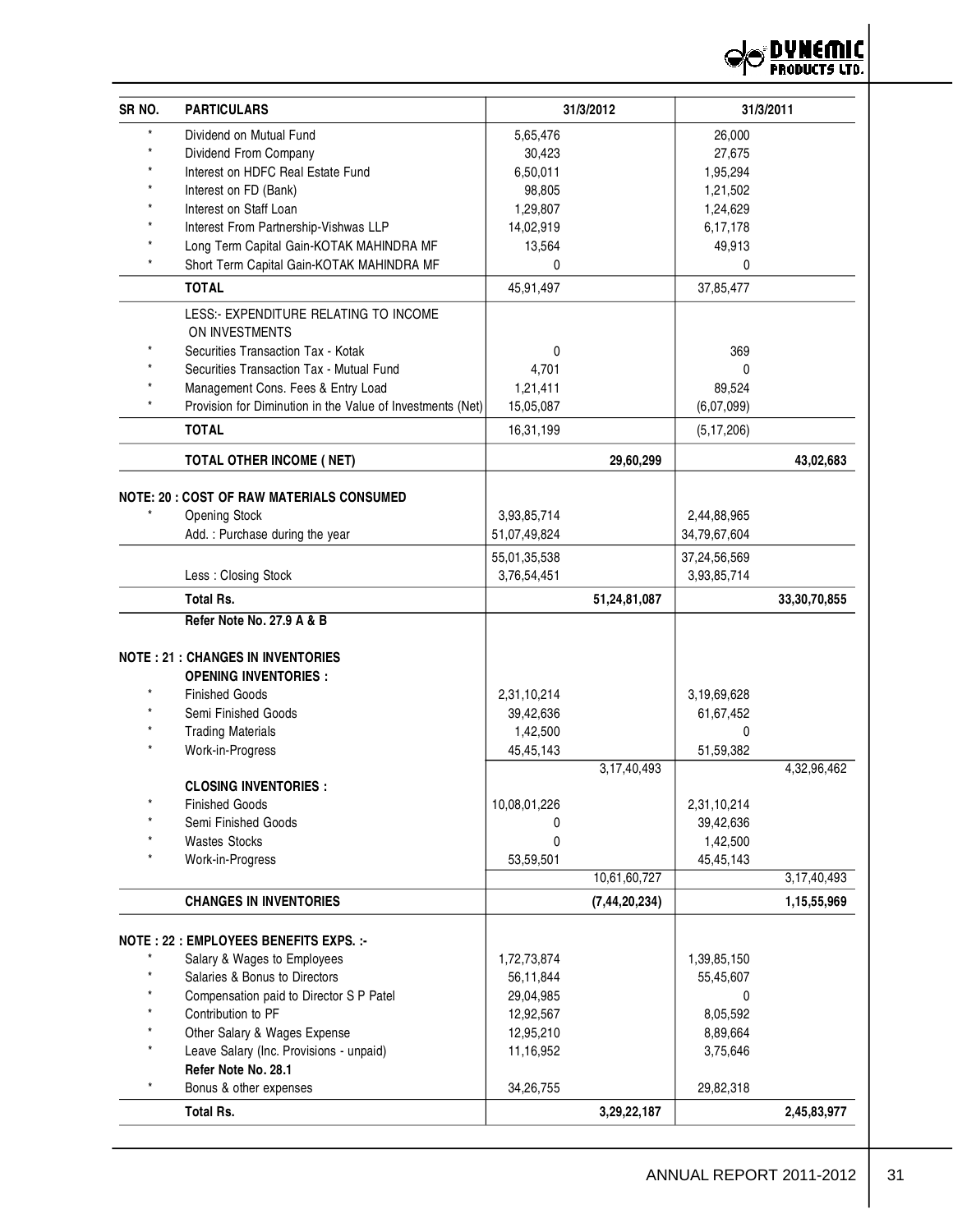**DYNEMIC**<br>PRODUCTS LTD.  $\mathcal{Q}$ 

| SR <sub>NO.</sub> | <b>PARTICULARS</b>                               | 31/3/2012   |              | 31/3/2011           |              |
|-------------------|--------------------------------------------------|-------------|--------------|---------------------|--------------|
|                   | <b>NOTE: 23 : FINANCE COSTS :-</b>               |             |              |                     |              |
| $\star$           | Interest                                         | 1,07,44,906 |              | 91,37,719           |              |
| $\star$           | Forex Gain Loss on FCTL                          | 18,22,286   |              | 0                   |              |
|                   | <b>Other Financial Charges</b>                   | 34, 18, 775 |              | 32,76,725           |              |
|                   | <b>Total Rs.</b>                                 |             | 1,59,85,968  |                     | 1,24,14,444  |
|                   | <b>NOTE: 24 : OTHER MANUFACTURING EXPS:-</b>     |             |              |                     |              |
| Α                 | <b>PACKING MATERIAL CONSUMED</b>                 |             |              |                     |              |
| $\star$           | Op. Stock                                        | 20,61,500   |              | 18,98,092           |              |
|                   | Add: Purchases during the year                   | 1,64,84,154 |              | 1,30,51,109         |              |
|                   |                                                  | 1,85,45,654 |              | 1,49,49,201         |              |
|                   | Less: Closing stock                              | 21,17,607   |              | 20,61,500           |              |
|                   | <b>Total Rs.</b>                                 |             | 1,64,28,047  |                     | 1,28,87,701  |
|                   |                                                  |             |              |                     |              |
| В<br>$\star$      | <b>E.T.P MATERIAL CONSUMED</b>                   |             |              |                     |              |
|                   | Op. Stock<br>Add: Purchases during the year      | 1,10,206    |              | 37,612<br>27,09,320 |              |
|                   |                                                  | 29,31,480   |              |                     |              |
|                   |                                                  | 30,41,686   |              | 27,46,932           |              |
|                   | Less: Closing stock                              | 1,14,271    |              | 1,10,206            |              |
|                   | <b>Total Rs.</b>                                 |             | 29,27,415    |                     | 26,36,726    |
| C                 | <b>POWER &amp; FUEL CONSUMED</b>                 |             |              |                     |              |
|                   | Electric Power & Burning                         | 2,63,01,125 |              | 1,76,36,857         |              |
| $\star$           | Fuel Purchased & Consumed                        | 6,81,936    |              | 18,76,236           |              |
| $^\star$          | <b>Gas Consumption Charges</b>                   | 6,19,51,627 |              | 3,73,67,231         |              |
|                   | <b>Total Rs.</b>                                 |             | 8,89,34,688  |                     | 5,68,80,324  |
| D                 | <b>OTHER MFGS, EXPENSES</b>                      |             |              |                     |              |
| $\star$           | Transportation                                   | 61,82,993   |              | 46,97,734           |              |
|                   | Conversion / Job Charges                         | 56,72,524   |              | 38,17,652           |              |
|                   | <b>Factory Expenses</b>                          | 9,56,044    |              | 8,36,615            |              |
|                   | Labour Charges                                   | 1,41,09,697 |              | 92,66,810           |              |
|                   | Forwarding & Handling Charges                    | 1,40,12,295 |              | 1,36,41,468         |              |
|                   | <b>Pallatisation Charges</b>                     | 5,64,978    |              | 3,95,586            |              |
|                   | ETP Expense                                      | 1,10,78,452 |              | 67,00,594           |              |
|                   | Freight & Cartage Expenses                       | 0           |              | 45,695              |              |
|                   | Colour Expense                                   | 6,54,531    |              | 5,02,339            |              |
|                   | Custom Duty on Debonding                         | 0           |              | 28,17,182           |              |
|                   | <b>Consumable Stores</b>                         | 22,04,497   |              | 16,14,329           |              |
|                   | <b>Total Rs.</b>                                 |             | 5,54,36,011  |                     | 4,43,36,004  |
|                   | <b>TOTAL:- MANUFACTURING COST</b>                |             | 16,37,26,161 |                     | 11,67,40,755 |
|                   | <b>NOTE: 25 : REPAIRS AND MAINTENANCE EXPS:-</b> |             |              |                     |              |
|                   | Electrical Parts & Maintenance                   | 6,54,534    |              | 5,27,200            |              |
|                   | <b>ETP Parts &amp; Maintenances</b>              | 49,52,938   |              | 37,68,154           |              |
|                   | Machinery Parts Repairs & Maintenance            | 42,55,660   |              | 35,02,001           |              |
|                   | A.C. Service Charges                             | 72,483      |              | 83,420              |              |
|                   | <b>Building Repairing</b>                        | 4,54,565    |              | 2,64,509            |              |
|                   | Computer Maintenance & Consumables               | 2,09,711    |              | 1,66,653            |              |
|                   | <b>EPABX Maintenance</b>                         | 6,250       |              | 2,600               |              |
|                   | Lab Equipment Reparing                           | 57,664      |              | 1,03,534            |              |
|                   | Furniture Repairing & Maintenance                | 66,706      |              | 52,438              |              |
|                   | Type, Fax & Zerox Maintenance                    | 5,700       |              | 1,830               |              |
|                   | Vehicle Repairing (Director)                     | 1,58,965    |              | 1,66,600            |              |
|                   | Vehicle Repairing Exp                            | 15,460      |              | 28,485              |              |
| $^\star$          | Consumable Stores (Plant)                        | 66,08,489   |              | 43,87,971           |              |
|                   | Consumable Stores(Electricals)                   | 7,27,310    |              | 5,37,867            |              |
|                   | Total Rs.                                        |             | 1,82,46,434  |                     | 1,35,93,261  |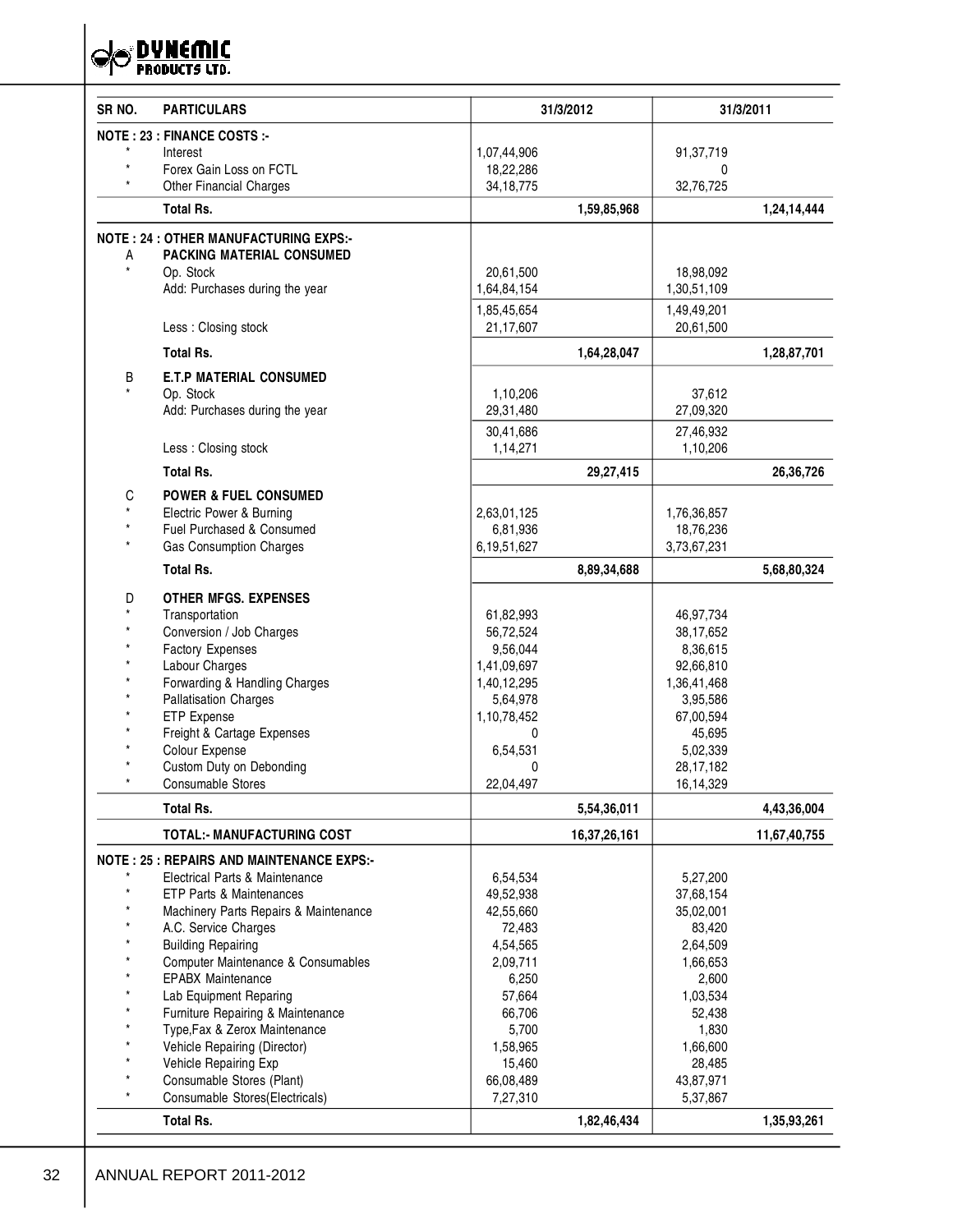

| SR NO.     | <b>PARTICULARS</b>                                    | 31/3/2012   | 31/3/2011   |
|------------|-------------------------------------------------------|-------------|-------------|
|            | <b>NOTE: 26 : ADMINISTRATIVE AND OTHER EXPS:-</b>     |             |             |
|            | Consultancy, Legal & Professional Fees                | 10,64,865   | 13,73,992   |
| $\star$    | <b>Exhibition Expenses</b>                            | 18,13,848   | 11,91,955   |
| $\star$    | Insurance Premium                                     | 24,41,140   | 27,50,731   |
| $^{\star}$ | Petrol Exps-Directors                                 | 3,16,640    | 3,32,590    |
| $\star$    | Sitting Fees to Directors                             | 68.000      | 64,000      |
| $^{\star}$ | Selling Commission                                    | 33,05,258   | 18,80,848   |
| $\star$    | Rates & Quality Differences                           | 4,82,399    | 0           |
| $\star$    | Staff Welfare Expenses                                | 4,98,360    | 2,87,034    |
| $\star$    | Telephone Exps-Others                                 | 2,98,562    | 3,51,834    |
| $\star$    | Travelling & Conveyance (Director)                    | 4,56,817    | 5,03,372    |
| $^{\star}$ | Angadia & Courier Expenses                            | 6,25,009    | 5,16,364    |
| $^{\star}$ | <b>Audit Fees</b>                                     | 3,75,000    | 3,75,000    |
| *          | <b>FDA Approval Fees</b>                              | 29,24,329   | 29,05,037   |
| $\star$    | Lab-Testing Expenses                                  | 4,55,798    | 3,61,659    |
| $\star$    | Misc OfficeExpenses                                   | 2,66,416    | 2,18,105    |
| $\star$    | Office Electric Bill Expenses                         | 2,44,506    | 2,66,370    |
| $\star$    | <b>Security Expenses</b>                              | 8,39,120    | 6,14,834    |
| $\star$    | Stationery & Printing Expenses- Incl (Annual Reports) | 6,95,183    | 8,97,106    |
| $^{\star}$ | <b>Water Charges</b>                                  | 4,36,958    | 3,36,815    |
| $\star$    | Sales Promotion Expenses                              | 1,57,302    | 2,85,326    |
|            | Registration Certification, Renewal & Filing Fees     | 4,83,577    | 6,27,783    |
| $\star$    | <b>Advertisement Expense</b>                          | 53,529      | 2,62,162    |
| $\star$    | Loss/Profits on sale/w/o of assets                    | 8,11,796    | 2,35,813    |
|            | Other Administrative & Establishment Expenses         | 37,12,904   | 40,46,624   |
|            | <b>Total Rs.</b>                                      | 2,28,27,315 | 2,06,85,354 |

**Note 27 Additional information to the financial statements**

| 27.1 |     | <b>Contingent Liabilities and Commitments:-</b>                                                   | As at 31 March, 2012 | As at 31 March, 2011 |
|------|-----|---------------------------------------------------------------------------------------------------|----------------------|----------------------|
|      |     | <b>Contingent Liabilities:-</b>                                                                   |                      |                      |
|      | (a) | Letter of Credits- Citi Bank                                                                      | 68,87,461            | 58,23,265            |
|      | (b) | Letter of Credits- Axis Bank                                                                      | 0                    | 74,99,803            |
|      | Ш   | Commitments:-                                                                                     |                      |                      |
|      | (a) | Estimated amount of contracts remaining to be executed on<br>capital account and not provided for |                      |                      |
|      |     | Tangible assets                                                                                   | 0                    |                      |
|      |     | Intangible assets                                                                                 | 0                    |                      |
|      | (b) | Uncalled liability on shares and other investments partly paid                                    | 0                    |                      |
|      | (c) | Other commitments (specify nature)                                                                | 0                    |                      |

#### **27.2 Disclosure as per Clause 32 of the Listing Agreements with the Stock Exchanges** Loans and advances in the nature of loans given to subsidiaries, associates and others and investment in shares of the Company by such parties:

| ---------------   |              |                      |                      |  |
|-------------------|--------------|----------------------|----------------------|--|
| Name of the party | Relationship | As at 31 March, 2012 | As at 31 March, 2011 |  |
| <b>NIL</b>        |              |                      |                      |  |

#### **27.3 Details of fixed assets held for sale**

| Particulars                                       | As at 31 March, 2012 | As at 31 March, 2011 |
|---------------------------------------------------|----------------------|----------------------|
| Investments in Property - Residential Flats<br>(a |                      | 24,00,000            |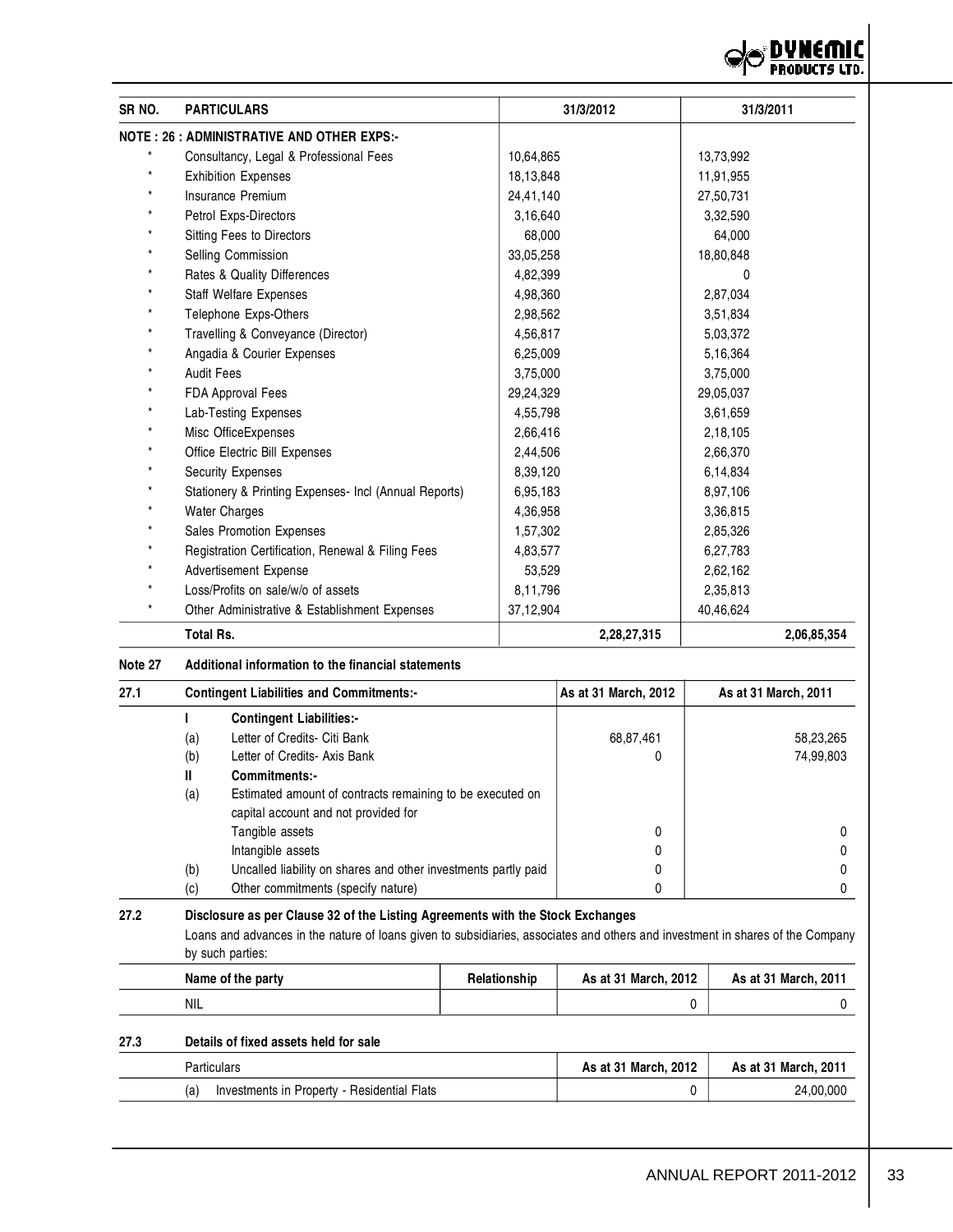

|      | Particulars                                               | Value of imports calculated on CIF basis @:  |              | As at 31 March, 2012 |              | As at 31 March, 2011 |  |  |  |  |  |
|------|-----------------------------------------------------------|----------------------------------------------|--------------|----------------------|--------------|----------------------|--|--|--|--|--|
|      | <b>Raw Materials</b>                                      |                                              |              | 6,84,99,667          |              | 4,79,64,680          |  |  |  |  |  |
|      |                                                           | Stores & Spares                              |              | <b>NIL</b>           |              | <b>NIL</b>           |  |  |  |  |  |
|      | Capital Goods                                             |                                              |              | <b>NIL</b>           |              | NIL                  |  |  |  |  |  |
|      |                                                           |                                              |              |                      |              |                      |  |  |  |  |  |
| 27.5 |                                                           | Expenditure in foreign currency :            |              |                      |              |                      |  |  |  |  |  |
|      | Sr. No                                                    | Particulars                                  |              | As at 31 March, 2012 |              | As at 31 March, 2011 |  |  |  |  |  |
|      | $\mathbf{1}$                                              | Exibition Expenses- Foreign                  |              | 8,96,196             |              | 9,30,283             |  |  |  |  |  |
|      | 2                                                         | FDA Approval Fees                            |              | 29,24,329            |              | 0                    |  |  |  |  |  |
|      | 3                                                         | Foreign Travelling Exps                      |              | 77,152               |              | 4,12,809             |  |  |  |  |  |
|      | 4                                                         | Selling Commission                           |              | 4,10,541             |              | 5,78,563             |  |  |  |  |  |
|      |                                                           | <b>TOTAL</b>                                 |              | 43,08,218            |              | 19,21,655            |  |  |  |  |  |
|      | 2                                                         | <b>TOTAL</b>                                 |              | 0                    |              | 0                    |  |  |  |  |  |
| 27.7 |                                                           | Earnings in foreign exchange:                |              |                      |              |                      |  |  |  |  |  |
|      | Sr. No                                                    | Particulars                                  |              | As at 31 March, 2012 |              | As at 31 March, 2011 |  |  |  |  |  |
|      | $\mathbf{1}$                                              | Export of goods calculated on FOB basis      |              | 45,05,45,789         |              | 33,77,81,914         |  |  |  |  |  |
|      | 2                                                         | Other income, indicating the nature thereof. |              | 0                    |              | 0                    |  |  |  |  |  |
|      |                                                           | <b>TOTAL</b>                                 |              | 45,05,45,789         |              | 33,77,81,914         |  |  |  |  |  |
| 27.8 | Details of consumption of imported and indigenous items * |                                              |              |                      |              |                      |  |  |  |  |  |
|      | Sr.                                                       | Particulars                                  |              | As at 31 March, 2012 |              | As at 31 March, 2011 |  |  |  |  |  |
|      | No.                                                       |                                              | Amount Rs.   | % of Total           | Amount Rs.   | % of Total           |  |  |  |  |  |
|      |                                                           | Imported - Raw Materials                     | 6,84,99,667  | 13%                  | 4,79,64,680  | 14%                  |  |  |  |  |  |
|      | 1                                                         |                                              |              |                      |              |                      |  |  |  |  |  |
|      | 2                                                         | Indigeneous Raw Materials                    | 44,39,81,420 | 87%                  | 30,00,02,924 | 86%                  |  |  |  |  |  |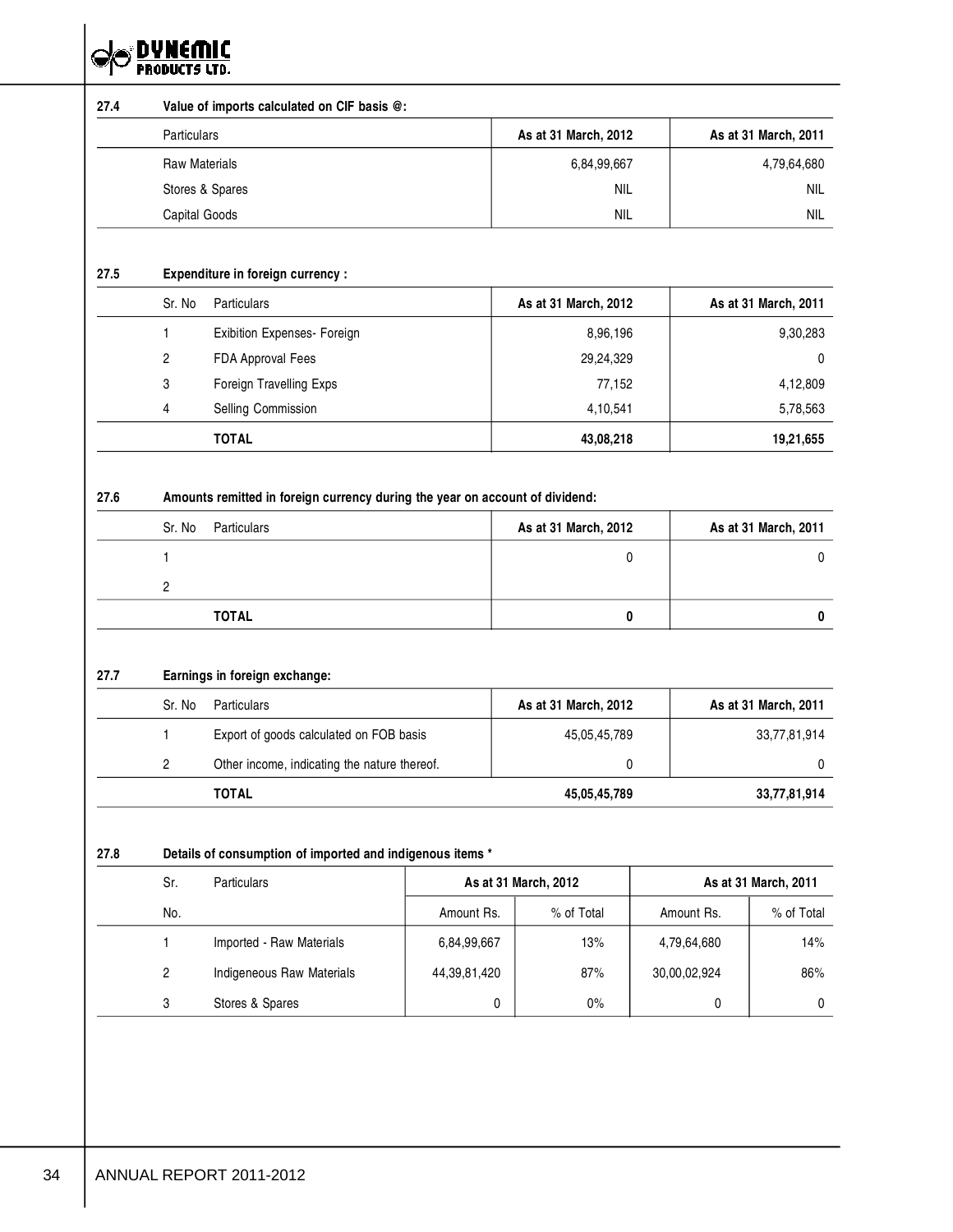

| $(100$ voralition by management, |                    |      |              |               |              |               |  |  |
|----------------------------------|--------------------|------|--------------|---------------|--------------|---------------|--|--|
| Sr.                              | <b>Particulars</b> | Unit |              | Opening Stock |              | Closing Stock |  |  |
| No                               |                    |      | Qtv          | Amount Rs.    | Qty          | Amount Rs.    |  |  |
|                                  | Di Ethyl Oxalate   | Kgs  | 18.922.000   | 15.27.953     | 8.500.000    | 8,01,809      |  |  |
| 2                                | Aniline Oil        | Kgs  | 52,463.000   | 39,85,029     | 23,273.000   | 19,67,077     |  |  |
| 3                                | Sodium Bisulphite  | Kgs  | 29.480.000   | 5,36,804      | 6.765.000    | 1,35,300      |  |  |
| 4                                | Sodium Metal       | Kgs  | 7,883.000    | 9,82,902      | 12,789.000   | 16,54,944     |  |  |
| 5                                | Sodium Nitrite     | Kgs  | 37,397.238   | 11,62,434     | 29,876.238   | 10,78,562     |  |  |
| 6                                | Caustic Soda Lye   | Kgs  | 20,111.000   | 3,99,079      | 10,602.000   | 2,95,793      |  |  |
|                                  | Sulphuric Acid     | Kgs  | 42,321.000   | 2,01,033      | 33,257.557   | 1,18,791      |  |  |
| 8                                | lodine             | Kgs  | 746.500      | 12,01,865     | 250,000      | 8,02,500      |  |  |
| 9                                | Others             | Kgs  | 4,47,234.987 | 2,93,88,614   | 3,05,272.637 | 3,07,99,674   |  |  |
|                                  | Total Rs.          |      |              | 3,93,85,714   |              | 3,76,54,451   |  |  |

#### **27.9 A. Quantity and Value there of in regard to each item of stock of Raw Materials (As certified by Management)**

#### **B. Consumption of Raw materials with value and quantative breakup (As certified by Management)**

| Sr.            | Particulars       | Unit | 2011-12       |              | 2010-11       |                 |
|----------------|-------------------|------|---------------|--------------|---------------|-----------------|
| No             |                   |      | Qty           | Amount Rs.   | Qty           | Amount Rs.      |
|                | Di Ethyl Oxalate  | Kgs  | 7,20,422.000  | 6,50,01,879  | 7,76,330.000  | 6,19,84,493     |
| $\overline{2}$ | Aniline Oil       | Kgs  | 9,22,200.000  | 7,05,42,538  | 9,52,800.000  | 6,76,32,128     |
| 3              | Sodium Bisulphite | Kgs  | 10,59,365.000 | 2,07,85,902  | 12,33,830.000 | 2,06,51,177     |
| $\overline{4}$ | Sodium Metal      | Kgs  | 6,26,671.000  | 2,06,72,617  | 1,21,485.000  | 1,40,97,273     |
| 5              | Sodium Nitrite    | Kgs  | 1,11,194.000  | 1,47,57,136  | 6,06,360.000  | 1,80,14,142     |
| 6              | Caustic Soda Lye  | Kgs  | 7,51,104.000  | 1,76,97,178  | 8,19,120.000  | 1,20,24,855     |
| 7              | Sulphuric Acid    | Kgs  | 26.88.928.443 | 1,22,88,551  | 29,14,969.000 | 1,15,36,938     |
| 8              | lodine            | Kgs  | 9.946.500     | 2,84,29,480  | 6,253.500     | 94,71,710       |
| 9              | Others            | Kgs  | 64,08,039.700 | 26,23,05,805 | 47,99,430.487 | 11,76,58,139    |
|                | Total Rs.         |      |               | 51,24,81,087 |               | 33, 30, 70, 855 |

Note:- Some of the finished goods items purchased, repacked and sold, are included in the above consumption figures and consequently, also included in production figures.

#### **27.10 Remuneration to Auditors**

| <b>Particulars</b>         | <b>Current Year</b><br>Amount Rs. | Previous Year<br>Amount Rs. |
|----------------------------|-----------------------------------|-----------------------------|
| As Audit Fees              | 3,00,000                          | 3,00,000                    |
| As Tax Audit Fees          | 75,000                            | 75,000                      |
| For Taxation               | 2,50,000                          | 2,00,000                    |
| For Other Matters- Appeals | 30,000                            | 90.000                      |
| For Service Tax            | 67,465                            | 63.345                      |

**27.11** The Revised Schedule VI has become effective from 1 April, 2011 for the preparation of financial statements. This has significantly impacted the disclosure and presentation made in the financial statements. Previous year's figures have been regrouped / reclassified wherever necessary to correspond with the current year's classification / disclosure. Paise have been rounded upto the nearest rupee.

#### **NOTE 28 DISCLOSURES UNDER ACCOUNTING STANDARDS:**

#### **28.1 DISCLOSURES AS PER AS 15- Employees Benefits**

The disclosures of "Employee Benefits" defined as per accounting standard AS 15 are given as below :-

#### **Defined Contribution Plans:-**

Contribution to Defined Contribution Plans, recognised as expense for the year is as under:-

| 12.92.567 |
|-----------|
| 3.92.377  |
|           |

(Group Gratuity Fund is managed by the LIC and the company pay the defined contribution as premium to the LIC of India.)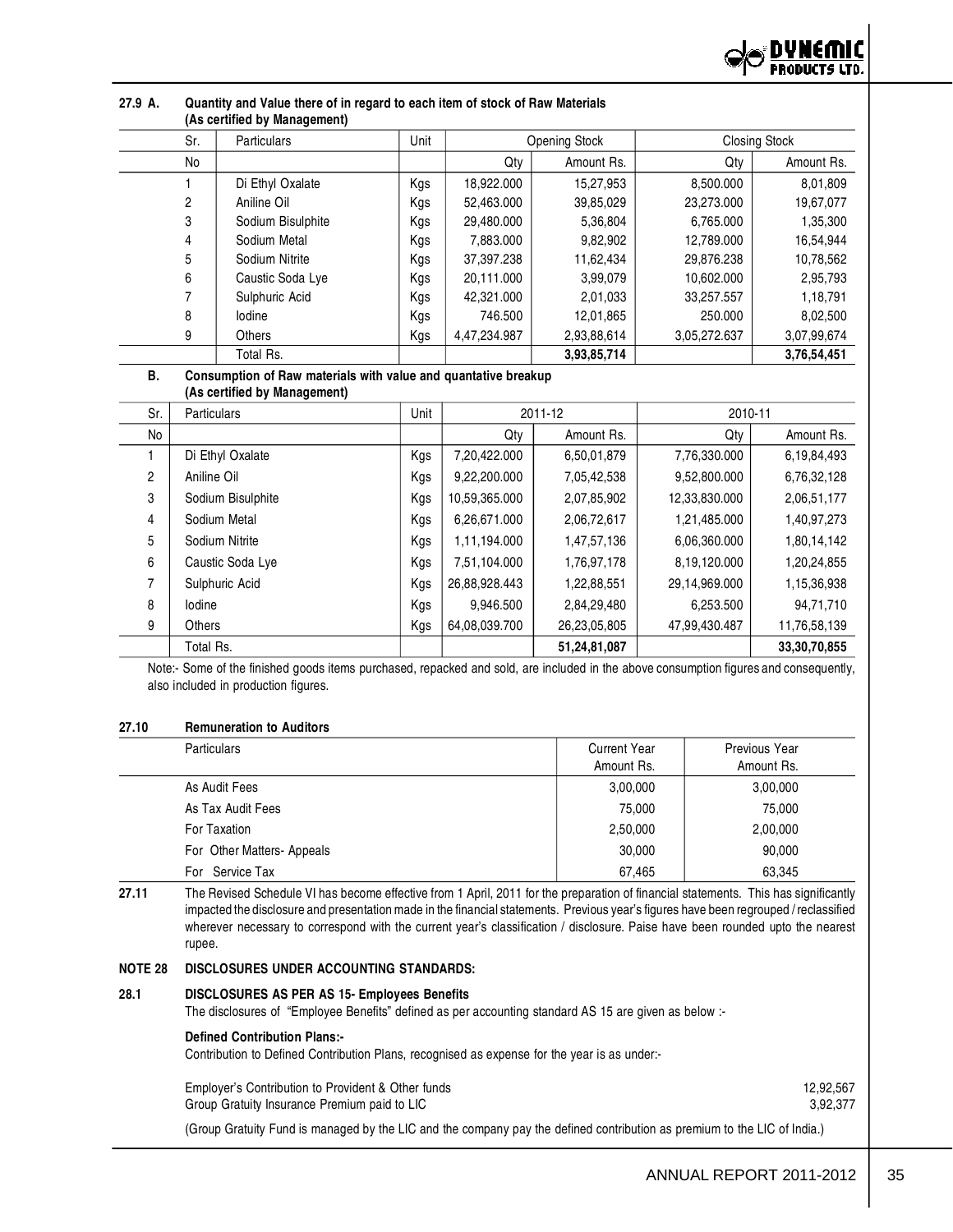**OO DYNEMIC** 

|      | <b>Defined Benefits Plans:-</b>                                                                                 |              |              |  |  |  |  |  |
|------|-----------------------------------------------------------------------------------------------------------------|--------------|--------------|--|--|--|--|--|
|      | The present value of obligation is determined based on actuarial valuation using Projected Unit Credit Method.  |              |              |  |  |  |  |  |
|      | The Leave encashment is recognised on the basis of the actuarial valuation, valued by actuary, M/s K.A. PANDIT. |              |              |  |  |  |  |  |
|      | <b>Leave Disclosures:</b>                                                                                       |              |              |  |  |  |  |  |
| I.   | <b>Assumptions:</b>                                                                                             | 2011-12      | 2010-11      |  |  |  |  |  |
|      | Discount Rate Current Period                                                                                    | 8.75%        | 8.25%        |  |  |  |  |  |
|      | Rate of Return on Plan Assets Current Period                                                                    | 8.75%        | 8.25%        |  |  |  |  |  |
|      | Salary Escalation Current Period                                                                                | 7.00%        | 7.00%        |  |  |  |  |  |
|      | <b>Attrition Rate Current Period</b>                                                                            | 2.00%        | 2.00%        |  |  |  |  |  |
| II.  | Table Showing Change in Benefit Obligation :                                                                    | 2011-12      | 2010-11      |  |  |  |  |  |
|      | Liability at the beginning of the year                                                                          | 5,72,132     | 4,51,469     |  |  |  |  |  |
|      | <b>Interest Cost</b>                                                                                            | 47,201       | 36,118       |  |  |  |  |  |
|      | <b>Current Service Cost</b>                                                                                     | 2,65,992     | 2,43,891     |  |  |  |  |  |
|      | Past Service Cost (Non Vested Benefit)                                                                          |              |              |  |  |  |  |  |
|      | Past Service Cost (Vested Benefit)                                                                              |              |              |  |  |  |  |  |
|      | Settlement                                                                                                      |              |              |  |  |  |  |  |
|      | Liability Transfer In                                                                                           |              |              |  |  |  |  |  |
|      | Liability Transfer out                                                                                          |              |              |  |  |  |  |  |
|      | <b>Benefit Paid</b>                                                                                             | (8, 48, 470) | (2, 17, 448) |  |  |  |  |  |
|      | Actuarial (gain)/loss on obligations                                                                            | 8,03,760     | 58,102       |  |  |  |  |  |
|      | Liability at the end of the year                                                                                | 8,40,615     | 5,72,132     |  |  |  |  |  |
| III. | <b>Tables of Fair value of Plan Assets:</b>                                                                     | 2011-12      | 2010-11      |  |  |  |  |  |
|      | Fair Value of Plan Assets at the beginning of the year                                                          |              |              |  |  |  |  |  |
|      | Expected Return on Plan Assets                                                                                  |              |              |  |  |  |  |  |
|      | Contributions                                                                                                   | 8,03,760     | 2,17,448     |  |  |  |  |  |
|      | Fund Transfer In                                                                                                |              |              |  |  |  |  |  |
|      | <b>Fund Transfer Out</b>                                                                                        |              |              |  |  |  |  |  |
|      | <b>Benefit Paid</b>                                                                                             | 8,03,760     | (2, 17, 448) |  |  |  |  |  |
|      | Actuarial gain/(loss) on Plan Assets                                                                            |              |              |  |  |  |  |  |
|      | Fair Value of Plan Assets at the end of the year                                                                |              |              |  |  |  |  |  |
|      | Total Actuarial Gain/(Loss) To Be Recognised                                                                    | 8,03,760     | (58, 102)    |  |  |  |  |  |
| IV.  | <b>Recognition of Transitional Liability</b>                                                                    | 2011-12      | 2010-11      |  |  |  |  |  |
|      | Transition Liability at start                                                                                   |              |              |  |  |  |  |  |
|      | Transition Liability Recognised during Year                                                                     |              |              |  |  |  |  |  |
|      | Transition Liability at end                                                                                     |              |              |  |  |  |  |  |
| v.   | <b>Actual Return on Plan Assets:</b>                                                                            | 2011-12      | 2010-11      |  |  |  |  |  |
|      | Expected Return on Plan Assets                                                                                  |              |              |  |  |  |  |  |
|      | Actuarial gain/(loss) on Plan Assets                                                                            |              |              |  |  |  |  |  |
|      | Actual Return on Plan Assets                                                                                    |              |              |  |  |  |  |  |
| VI.  | Amount Recognised in the Balance Sheet:                                                                         | 2011-12      | 2010-11      |  |  |  |  |  |
|      | Liability at the end of the year                                                                                | 8,40,615     | 5,72,132     |  |  |  |  |  |
|      | Fair Value of Plan Assets at the end of the year                                                                |              |              |  |  |  |  |  |
|      | <b>Difference</b>                                                                                               | (8,40,615)   | (5, 72, 132) |  |  |  |  |  |
|      | Unrecognised Past Service Cost                                                                                  |              |              |  |  |  |  |  |
|      | Un recognised Transition Liability                                                                              |              |              |  |  |  |  |  |
|      | Amount Recognised in the Balance Sheet                                                                          | (8, 40, 615) | (5, 72, 132) |  |  |  |  |  |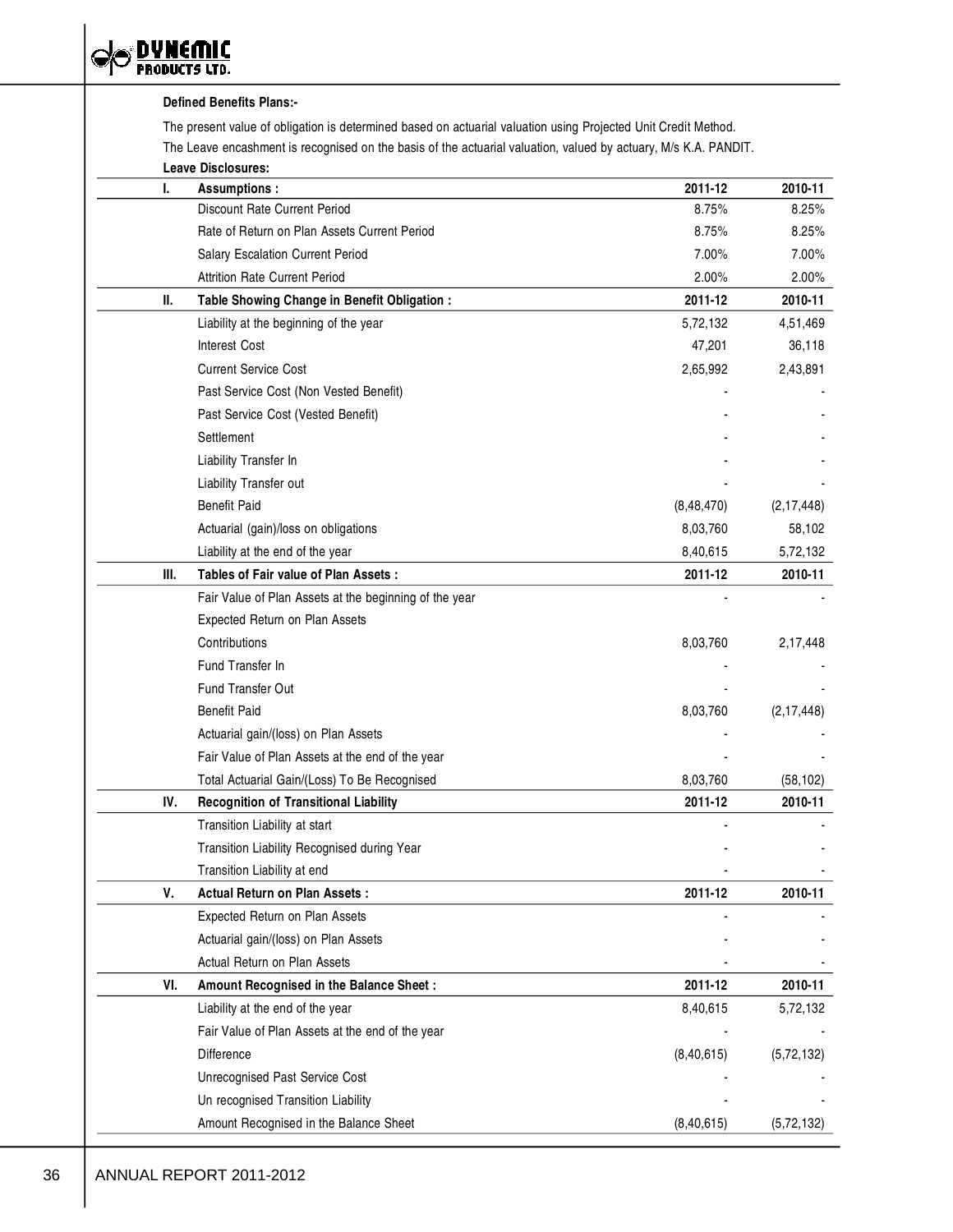

| VII.  | Expenses Recognised in the Income Statement :             | 2011-12      | 2010-11      |
|-------|-----------------------------------------------------------|--------------|--------------|
|       | <b>Current Service Cost</b>                               | 2,65,992     | 2,43,891     |
|       | <b>Interest Cost</b>                                      | 47,201       | 36,118       |
|       | Expected Return on Plan Assets                            |              |              |
|       | Past Service Cost (Non Vested Benefit) Recognised         |              |              |
|       | Past Service Cost (Vested Benefit) Recognised             |              |              |
|       | Recognition of Transition Liability                       |              |              |
|       | Actuarial (Gain) or Loss                                  | 8,03,760     | 58,102       |
|       | Expense Recogniseable in P& L- as per actuarial valuation | 11,16,953    | 3,38,111     |
|       | Expense Recognised in P& L                                | 11,16,952    | 3,75,646     |
| VIII. | <b>Balance Sheet Reconcilation</b>                        | 2011-12      | 2010-11      |
|       | Opening Net Liability                                     | 5,72,132     | 4,51,469     |
|       | Expense as above                                          | 11,16,952    | 3,38,111     |
|       | Transfer from other company                               |              |              |
|       | Transfer to other company                                 |              |              |
|       | <b>Employers Contribution</b>                             | (8, 48, 470) | (2, 17, 448) |
|       | Amount Recognised in Balance Sheet                        | 8,40,615     | 5,72,132     |
| IX.   | <b>OTHER DETAILS</b>                                      | 2011-12      | 2010-11      |
|       | NO OF MEMBERS                                             | 140          | 110          |
|       | SALARY PM                                                 | 19,28,334    | 12,06,940    |
|       | CONTRIBUTION FOR NEXT YEAR                                |              |              |
| Х.    | <b>Category of Assets</b>                                 | 2011-12      | 2010-11      |
|       | Government of India Assets                                |              |              |
|       | Corporate Bonds                                           |              |              |
|       | Special Deposits Scheme                                   |              |              |
|       | State Govt                                                |              |              |
|       | Property                                                  |              |              |
|       | Other                                                     |              |              |
|       | Insurer Managed Funds                                     |              |              |
|       | Total                                                     |              |              |
| XI.   | <b>EXPERIENCE ADJUSTMENT</b>                              | 2011-12      | 2010-11      |
|       | Experience adjustments on plan liabilities (Gain)/Loss    | 8,40,760     | 69,115       |
|       | Experience adjustments on plan Assets Gain/(Loss)         | 0            | 0            |

# **28.2 DISCLOSURES AS PER AS 17- Segment Rporting**

# **Segmental Reporting :-**

Segment information for primary reporting (by business segment)

In accordance with the Accounting Standard -17 on " Segment Reporting " issued by the Institute of Chartered Accountants of India, the Company has its operation in manufacturing, and marketing of Dyes & Dyes Intermediates. The primary reporting segment for the company, therefore is the business segment, viz., Dyes & Dyes Intermediates.

Segment information for secondary reporting ( by geographical segments)

The secondary reporting segment for the company is the geographical segment based on the location of customers which is :-1) Domestic, 2) Export

Information about secondary segments:-

| <b>Particulars</b>                             | Domestic          | Exports        | Unallocated | Total             |
|------------------------------------------------|-------------------|----------------|-------------|-------------------|
| Revenue by geographical market                 | 21,19,00,617      | 59,47,43,053   |             | 80,66,43,670      |
|                                                | (17, 84, 82, 749) | (45,84,50,879) | (0)         | (63,69,33,628)    |
| Carrying amount of Segment Assets (<br>Gross)  | 65,00,59,018      | 10,22,05,658   |             | 75,22,64,676      |
|                                                | (55,73,74,970)    | (8,56,31,171)  | (0)         | (64, 30, 06, 141) |
| Figures in brackets are for the previous year. |                   |                |             |                   |

ANNUAL REPORT 2011-2012 | 37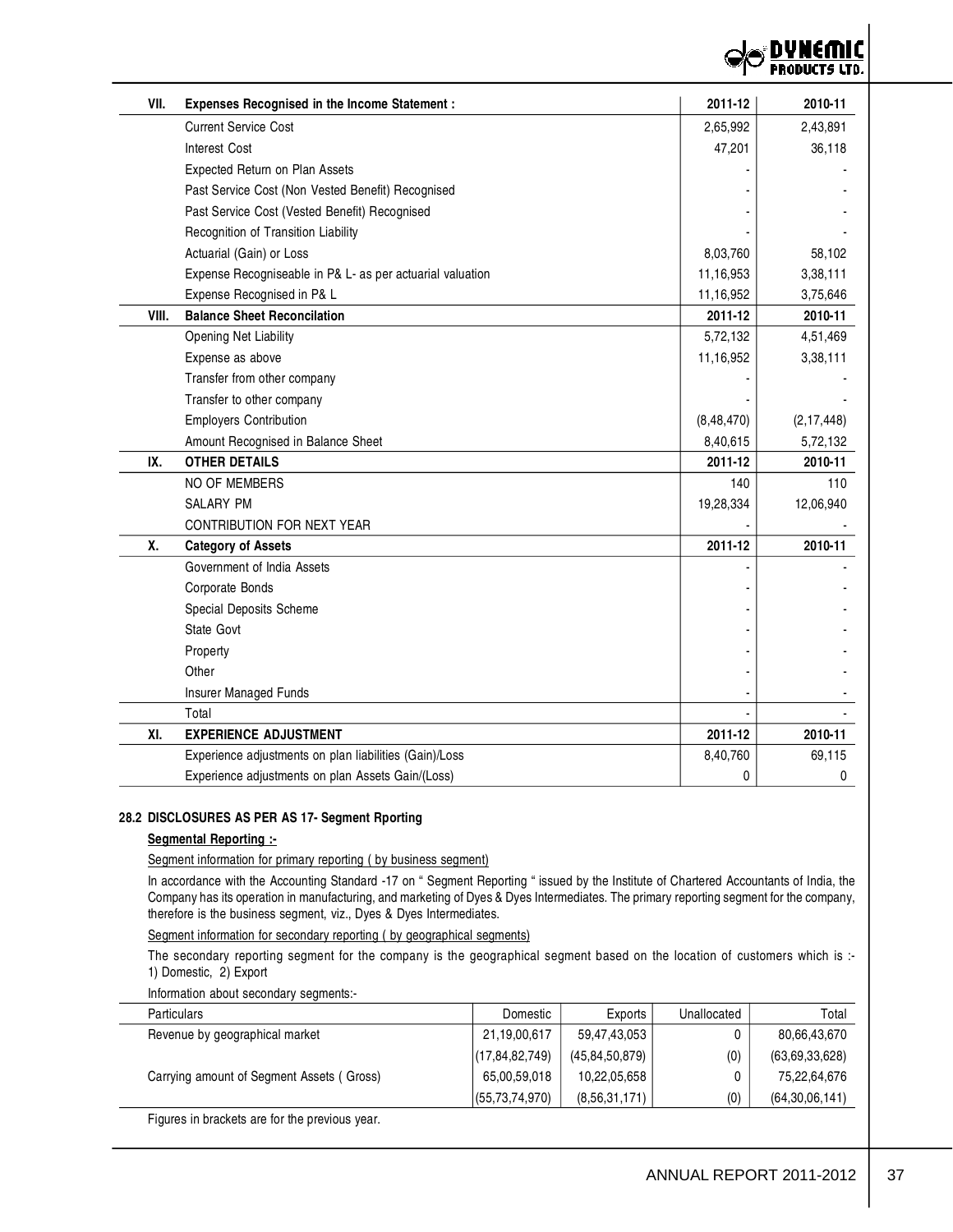IC **DYNEMIC**<br>PRODUCTS LTD.  $\Theta$ 

#### **28.3 DISCLOSURES AS PER AS 18- Related Party Transactions**

- A ] List of parties where control exist
	- (i) Subsidiary Company
		- \* Dynamic Overseas ( India ) Pvt.Ltd.
- B ] Other related parties with whom transactions have taken place during the year
	- (ii) Associates :-
		- \* Shakti Intermediates Pvt.Ltd.
		- \* Dynemic Holdings Pvt Ltd
	- (iii) Key management personnel :-
		- Mr. Bhagwandas K. Patel Managing Director
		- Mr. Rameshbhai B. Patel Wholetime Director
		- Mr. Dashrathbhai P. Patel Wholetime Director
		-

Mr. Dixit B. Patel Wholetime Director

C ] Transactions with related parties :-

| Nature of Transaction         |             | Key Managerial<br>Personnel & their<br>Relatives Rs. |              | Subsidiary<br>Companies | Associates  |             |  |
|-------------------------------|-------------|------------------------------------------------------|--------------|-------------------------|-------------|-------------|--|
|                               |             |                                                      | Amt.Rs.      |                         |             | Amt.Rs.     |  |
|                               | 2011-12     | 2010-11                                              | 2011-12      | 2010-11                 | 2011-12     | 2010-11     |  |
| <b>Fixed Deposits taken</b>   |             |                                                      |              |                         |             |             |  |
| Taken during the period       | 10,50,000   | 85,000                                               | $\Omega$     | 0                       | 0           | 0           |  |
| Repaid during the period      | 25,98,090   | 74,98,567                                            | $\mathbf{0}$ | 0                       | 0           | 0           |  |
| Closing Balance               | 25,98,833   | 37,42,299                                            | $\mathbf 0$  | 0                       | 0           | 0           |  |
| Loans & Advances              |             |                                                      |              |                         |             |             |  |
| Given during the period       | 16,80,901   | 20,20,876                                            | 40,00,000    | 25,00,000               | 0           | $\pmb{0}$   |  |
| Settled during the period     | 20,16,842   | 15,32,370                                            | 40,00,000    | 25,00,000               | 0           | 0           |  |
| Closing Balance               | 12,06,068   | 15,42,078                                            | 0            | 0                       | 0           | 0           |  |
| <b>Investments</b>            |             |                                                      |              |                         |             |             |  |
| Given during the period       | 0           | 0                                                    | $\mathbf 0$  | 0                       | 0           | 0           |  |
| Settled during the period     | 0           | 0                                                    | $\mathbf 0$  | 0                       | 0           | 0           |  |
| Closing Balance               | 0           | 0                                                    | 20,60,000    | 20,60,000               | 1,01,00,000 | 1,01,00,000 |  |
| <b>Sundry Debtors</b>         | 0           | 0                                                    | 0            | 0                       | 0           | 0           |  |
| <b>Sundry Creditors</b>       | 0           | 0                                                    | $\mathbf 0$  | 0                       | 0           | 0           |  |
| Purchase of Goods             | 0           | 0                                                    | $\mathbf 0$  | 0                       | 70,739      | 0           |  |
| <b>Conversion Charges</b>     | 0           | 0                                                    | $\mathbf 0$  | 0                       | 36,94,229   | 18,39,223   |  |
| Amount Expended on be half of | 1,03,38,966 | 75,60,781                                            | $\mathbf 0$  | 0                       | 0           | 0           |  |
| Sales                         | 0           | 0                                                    | 99,20,900    | 83,91,968               | 14,159      | 5,025       |  |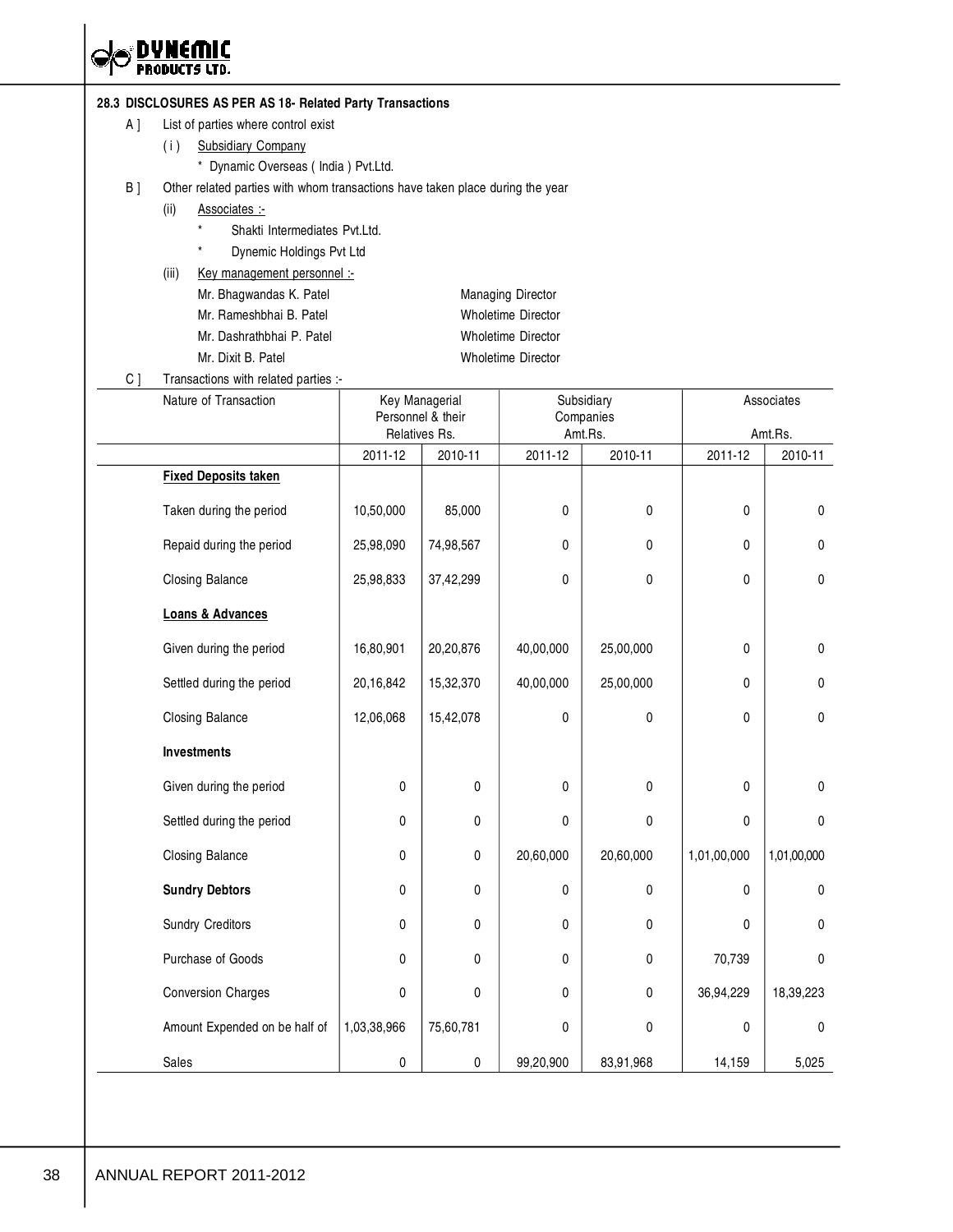#### **28.4 DISCLOSURES AS PER AS 20- Earning Per Share**

The Earning per share, computed as per requirement under Accounting Standard-20 on Earning per Share, issued by the Institute of Chartered Accountants of India, is as under :

| <b>Particulars</b>                                           | 2011-12     | 2010-11     |
|--------------------------------------------------------------|-------------|-------------|
| Net Profit after tax (Amt.Rs.)                               | 5,29,62,939 | 5,71,18,334 |
| Weighted Average Nos. of Shares                              | 1,13,28,449 | 1,13,28,449 |
| Basic Earning per Share on nominal value of Rs.10/-per share | 4.68        | 5.04        |

#### **28.5 DISCLOSURES AS PER AS 22- Accounting for Taxes on Income:**

Deferred Tax :- The break up of deferred tax liability are as under :

|     | Nature of timing difference | Deferred Tax Liability / Assets |                  |                 |  |
|-----|-----------------------------|---------------------------------|------------------|-----------------|--|
|     |                             | Balance As on                   | Debit/(Credit)   | Balance As on   |  |
|     |                             | 1st April 11                    | for the year Rs. | 31st March 2012 |  |
| (a) | Deferred Tax Liability      |                                 |                  |                 |  |
|     | - Depreciation              | 3,51,89,136                     | 90,44,807        | 4,42,33,943     |  |
|     | - Prov for diminution in    |                                 |                  |                 |  |
|     | Value of Investments        | (6,90,543)                      | $-(4,99,952)$    | (1,90,591)      |  |
|     | Total                       | 3,44,98,593                     | 95,44,759        | 4,40,43,352     |  |

# **As per our Report of even date For : DYNEMIC PRODUCTS LIMITED**

FRN. 109767W Place : Ahmedabad. Date : 23/06/2012

# **For : SHAH RAJESH & ASSOCIATES (B. K. PATEL) Chairman & M. D. CHARTERED ACCOUNTANTS. (D. P. PATEL) DIRECTOR (R. B. PATEL) (Rajesh D. Shah) (D. B. PATEL) DIRECTOR PROPRIETOR. (Varsha Mehta) COMPANY SECRETARY**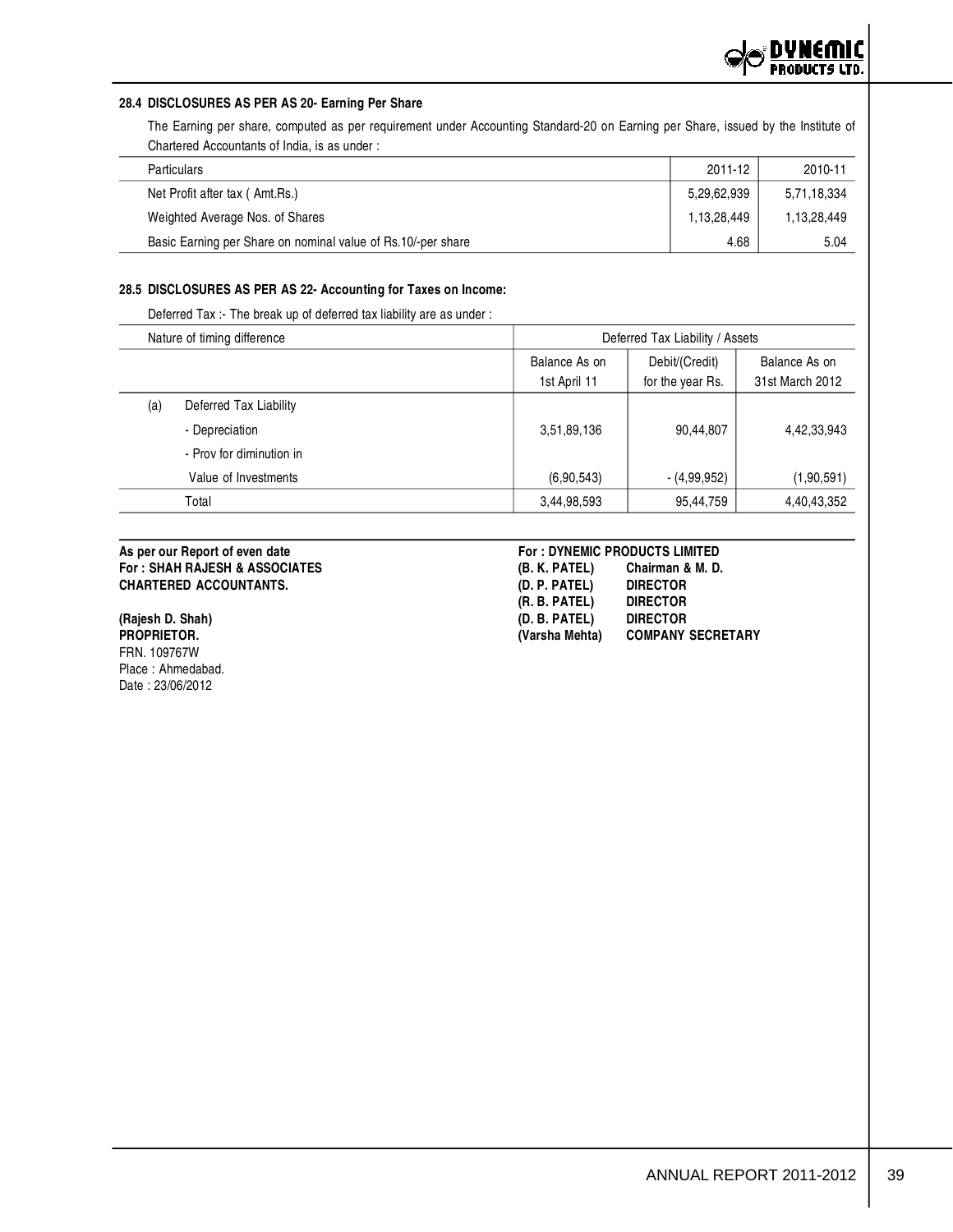

#### **ANNEXURE - I LIST OF HOLDING OF EQUITY SHARES SHOWING MARKET VALUE AND COST VALUE**

| <b>Security Name</b>                           | Qty          | Avg. Cost    | Hidg. Cost       | <b>Mkt. Price</b> | <b>Mkt. Value</b> | <b>Unrealised Gain Loss</b> |
|------------------------------------------------|--------------|--------------|------------------|-------------------|-------------------|-----------------------------|
| <b>Equity Construction and Contracting</b>     | 542          | 372.85       | 2,02,083.00      | 85.65             | 46,422.30         | $-1,55,660.78$              |
| - Real Estate HDIL                             | (542)        | (372.85)     | (2,02,083.00)    | (182.20)          | (98, 752.40)      | $-(1,03,330.60)$            |
| <b>Diversified Reliance Industries Limited</b> | 1,256        | 1,374.53     | 17,26,404.02     | 750.60            | 9,42,753.60       | $-7,83,650.42$              |
| (Formerly known as RPL)                        | (1,256)      | (1, 374.53)  | (17, 26, 404.00) | (1,036.40)        | (13,01,718.40)    | $-(4, 24, 685.60)$          |
| <b>Mining/Minerals</b>                         | $\mathbf{0}$ | $\mathbf{0}$ | $\mathbf{0}$     | $\mathbf{0}$      | 0                 | 0                           |
| <b>GMDC</b>                                    | (300)        | (144.41)     | (43,320.00)      | (139.25)          | (41, 775.00)      | $-(1,545.00)$               |
| <b>Miscelleanous</b>                           | 750          | 670.01       | 5,02,504.70      | 117.15            | 87,862.50         | $-4, 14, 642.20$            |
| Reliance Power Ltd.                            | (750)        | (670.01)     | (5,02,504.70)    | (133.30)          | (99, 975, 00)     | $-(4,02,529.00)$            |
| Paper & Paper Boards                           | 25,000       | 83.03        | 20,75,826.50     | 8.44              | 2,11,000.00       | $-18,64,826.50$             |
| Kalptaru Papers Ltd.                           | (25,000)     | (83.03)      | (20, 75, 826.00) | (12.57)           | (3, 14, 250.00)   | $-(17,61,576.00)$           |
| <b>Pesticides/Agro Chemicals</b>               | 2,500        | 19.77        | 49,425.00        | 7.90              | 19,750.00         | $-29,675.00$                |
| Meghmani Organics Ltd.                         | (2,500)      | (19.77)      | (49, 425.00)     | (14.35)           | (35, 875.00)      | $-(13,550.00)$              |
| PharmaceuticalsSun Pharma                      | 1,500        | 98.63        | 1,47,940.80      | 74.65             | 1,11,975.00       | $-35,965.80$                |
| Advanced Research Company Ltd.                 | (1,500)      | (98.63)      | (1, 47, 945.00)  | (72.30)           | (1,08,450.00)     | $-(39,495.00)$              |
| <b>Telecommunications - Service</b>            | 450          | 687.89       | 3,09,549.24      | 84.05             | 37.822.50         | $-2,71,726.74$              |
| Reliance Communications Ltd.                   | (450)        | (687.89)     | (3,09,549.00)    | (111.70)          | (50, 265.00)      | $-(2,59,284.00)$            |
| <b>Equity Total</b>                            |              |              | 50, 13, 733.34   |                   | 14,57,585.90      | $-35,56,147.44$             |
|                                                |              |              | (50, 57, 056.00) |                   | (30, 05, 996.00)  | $-(20,51,060.00)$           |
| <b>Net Asset Value</b>                         |              |              | 50, 13, 733.34   |                   | 14,57,585.90      | $-35,56,147.44$             |
|                                                |              |              | (50, 57, 056.00) |                   | (30, 05, 996.00)  | $-(20,51,060.00)$           |

#### **ANNEXURE - II LIST OF INVESTMENT IN MUTUAL FUND SHOWING MARKET VALUE AND COST VALUE**

| Scheme                                | <b>Units</b> | <b>Cost Price</b> | <b>Hidg. Cost</b> | Mkt. Price | <b>Mkt. Value</b> |
|---------------------------------------|--------------|-------------------|-------------------|------------|-------------------|
| Fidelity India Growth Fund            | 0.00         | 0                 | 0.00              | 0.00       | 0.00              |
|                                       | (97, 799.51) | (10)              | (10,00,000.00)    | (12.652)   | (12, 37, 359.41)  |
| <b>HDFC Mid-Cap Equity Fund</b>       | 0.00         | 0                 | 0.00              | 0.00       | 0.00              |
|                                       | (50,000.00)  | (10)              | (5,00,000.00)     | (15.095)   | (7,54,750.00)     |
| <b>HSBC Unique Opportunities Fund</b> | 20,000.00    | 10                | 2,00,000.00       | 10.154     | 2,03,072.00       |
|                                       | (20,000,00)  | (10)              | (2,00,000.00)     | (11.216)   | (2, 24, 316.00)   |
| HDFC AMC PMS (Real Estate Portfolio)  | 42,093.00    | 125.520           | 52,83,501.00      | 172.432    | 72,58,182.00      |
|                                       | (30, 705.00) | (193.354)         | (59, 36, 925.00)  | (240.939)  | (73,98,048,00)    |
| Total Portfolio Value                 |              |                   | 54,83,501.00      |            | 74,61,254.00      |
|                                       |              |                   | (76, 36, 925.00)  |            | (96, 14, 473.41)  |

The figures in the brackets relates to the previous year i.e. 2010-11.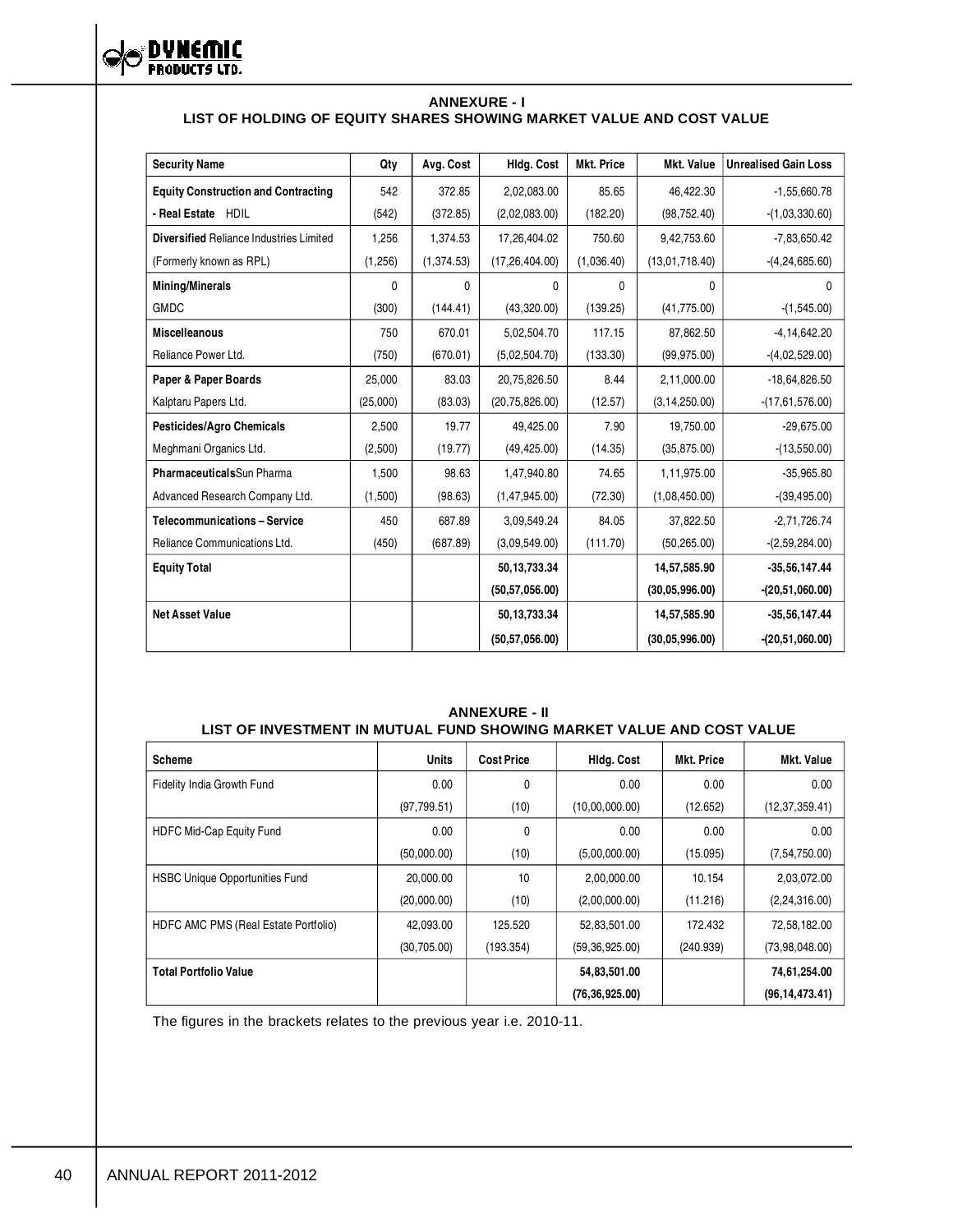

# **STATEMENT PURSUANT TO SECTION 212 OF THE COMPANIES ACT, 1956 RELATING TO COMPANY'S INTEREST IN THE SUBSIDIARY COMPANY**

| 1  | Name of Subsidiary Company                               |     |                                                        |                |                | Dynamic Overseas (India) Pvt. Ltd.    |  |  |
|----|----------------------------------------------------------|-----|--------------------------------------------------------|----------------|----------------|---------------------------------------|--|--|
| 2  | The Financial year of the Subsidiary Company ends on     |     |                                                        |                |                | 31st March, 2012                      |  |  |
| 3. | Date from which become Subsidiary Company                |     |                                                        |                |                | 1st September, 2005                   |  |  |
| 4  | Number of shares held by Dynemic Products Ltd. in<br>al  |     |                                                        |                |                | 20600 Equity Shares of Rs. 100/- each |  |  |
|    |                                                          |     | the Subsidiary at the end of the financial year of the |                |                |                                       |  |  |
|    |                                                          |     | Subsidiary Company.                                    |                |                |                                       |  |  |
|    | b]                                                       |     | Extent of interest of Holding Company at the end of    |                | 98%            |                                       |  |  |
|    |                                                          |     | the financial year of the Subsidiary Company.          |                |                |                                       |  |  |
|    |                                                          |     | 5 The Net aggregate amount of the Subsidiary Company's |                | 8,67,200       |                                       |  |  |
|    |                                                          |     | Profit (Loss) so far as it concerns the members of the |                |                |                                       |  |  |
|    |                                                          |     | Holding Company:                                       |                |                |                                       |  |  |
|    | al                                                       |     | Not dealt within the Holding Company's accounts        |                |                |                                       |  |  |
|    | For the period 1st April, 2011 to 31st March, 2012<br>i] |     |                                                        |                | 8,67,200       |                                       |  |  |
|    |                                                          | ii1 | For the previous period(s) since it become the         |                | 27,97,066      |                                       |  |  |
|    |                                                          |     | Holding Company's Subsidiary (Loss)                    |                |                |                                       |  |  |
|    | b]                                                       |     | Dealt within the Holding Company's accounts            |                |                |                                       |  |  |
|    |                                                          | i1. | For the period 1st April, 2011 to 31st March, 2012     |                | $\Omega$       |                                       |  |  |
|    |                                                          | ii1 | For the previous period(s) since it become the         |                | 0              |                                       |  |  |
|    |                                                          |     | Holding Company's Subsidiary                           |                | $\overline{0}$ |                                       |  |  |
|    |                                                          |     | As per our Report of even date                         |                |                | <b>For: DYNEMIC PRODUCTS LIMITED</b>  |  |  |
|    |                                                          |     | <b>For: SHAH RAJESH &amp; ASSOCIATES</b>               | (B. K. PATEL)  |                | Chairman & M. D.                      |  |  |
|    |                                                          |     | <b>CHARTERED ACCOUNTANTS.</b>                          | (D. P. PATEL)  |                | <b>DIRECTOR</b>                       |  |  |
|    |                                                          |     |                                                        | (R. B. PATEL)  |                | <b>DIRECTOR</b>                       |  |  |
|    | (Rajesh D. Shah)                                         |     |                                                        | (D. B. PATEL)  |                | <b>DIRECTOR</b>                       |  |  |
|    | PROPRIETOR.                                              |     |                                                        | (Varsha Mehta) |                | <b>COMPANY SECRETARY</b>              |  |  |
|    | FRN. 109767W                                             |     |                                                        |                |                |                                       |  |  |
|    | Place: Ahmedabad.                                        |     |                                                        |                |                |                                       |  |  |

Date : 23/06/2012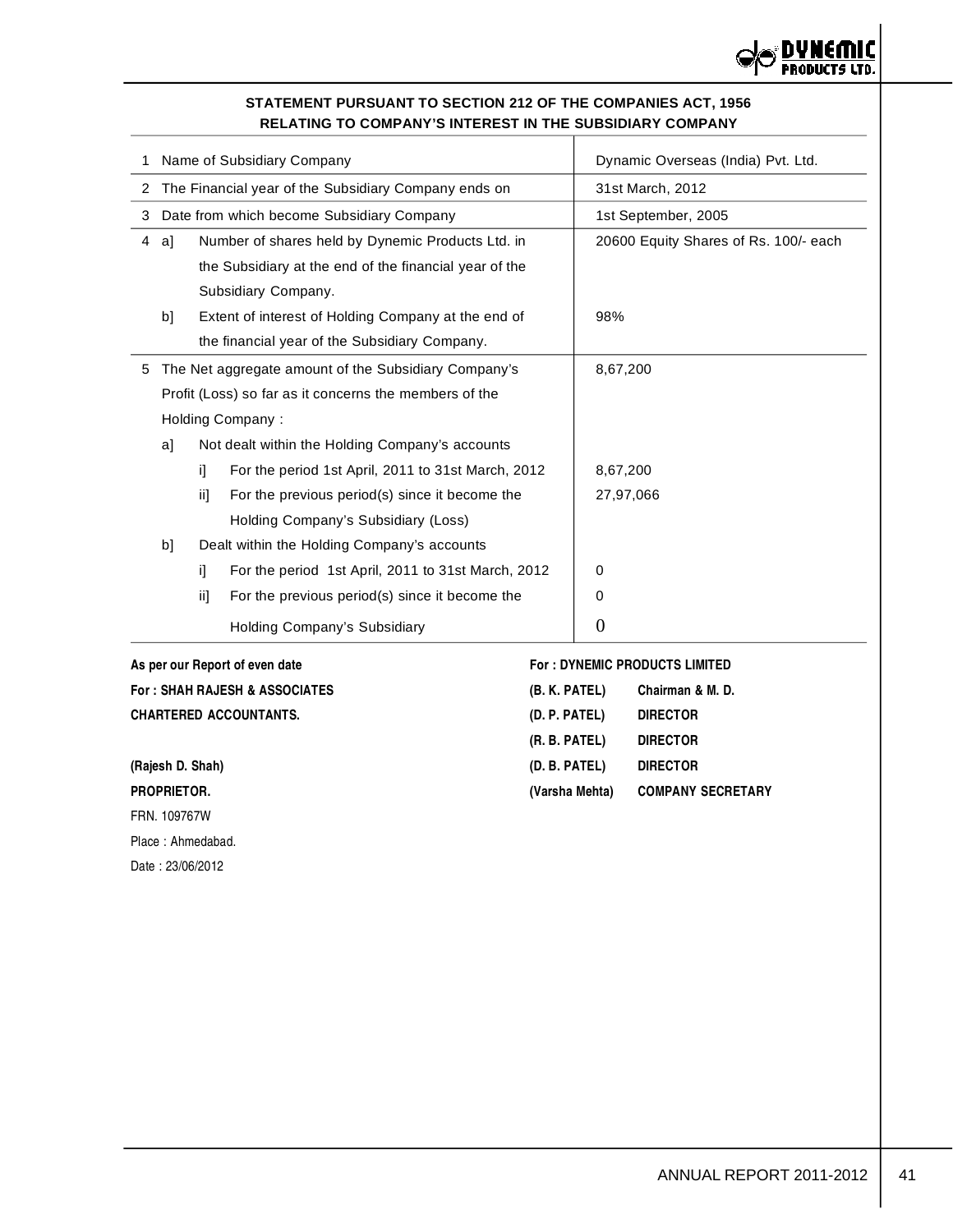# **CONSOLIDATED AUDITOR'S REPORT**

**To** The Board of Directors Dynemic Products Limited

We have audited the attached Consolidated Balance Sheet of DYNEMIC PRODUCTS LTD AND ITS SUBSIDIARY as at 31st March , 2012 and the Consolidated Statement of Profit and Loss, and the Consolidated Cash Flow Statement for the year ended on that date annexed thereto.These financial statements are the responsibility of Company's management. Our responsibility is to express an opinion on these financial statement based on our audit.

We have conducted our audit in accordance with the accounting standards generally accepted in India. These standards require that we plan and perform the audit to obtain reasonable assurance about whether the financial statements are free from any material misstatement. An audit also includes, examining on test basis, evidence supporting the amounts and disclosures in financial statements. An audit also includes, assessing the accounting principles used and significant estimates made by the management, as well as evaluating the overall presentation of financial statement. We believe that our audit provides a reasonable basis for our opinion.

We report that the Consolidated Financial Statements have been prepared by the company's management in accordance with the requirement of Accounting Stantard (AS)-21. Consolidated Financial Statement issued by the Institute of Chartered Accountants of India, and on the basis of the separate audited statements of the Dynemic Products Ltd and its subsidiaries included in the consolidated financial statements.

Further to the comments given above, we report that on the basis of the information and explanations given to us, we are of the opinion that the said consolidated financial statements of the Dynemic Products Ltd, give a true and fair view in confirmity with the accounting principal generally accepted in India,

- (a) in the case of the Consolidated Balance sheet of the state of affairs of the Dynemic Products Ltd as at 31st March,2012,
- (b) in the case of the Consolidated Statement of Profit and Loss, of the profit for the year ended on that date and
- (c) in case of the Consolidated Cash Flow Statement, of the cash flows for the year ended on that date.

# For, **SHAH RAJESH & ASSOCIATES CHARTERED ACCOUNTANTS**

Date : 23/06/2012 PROPRIETOR

Place : Ahmedabad [ RAJESH D. SHAH ] FRN. 109767W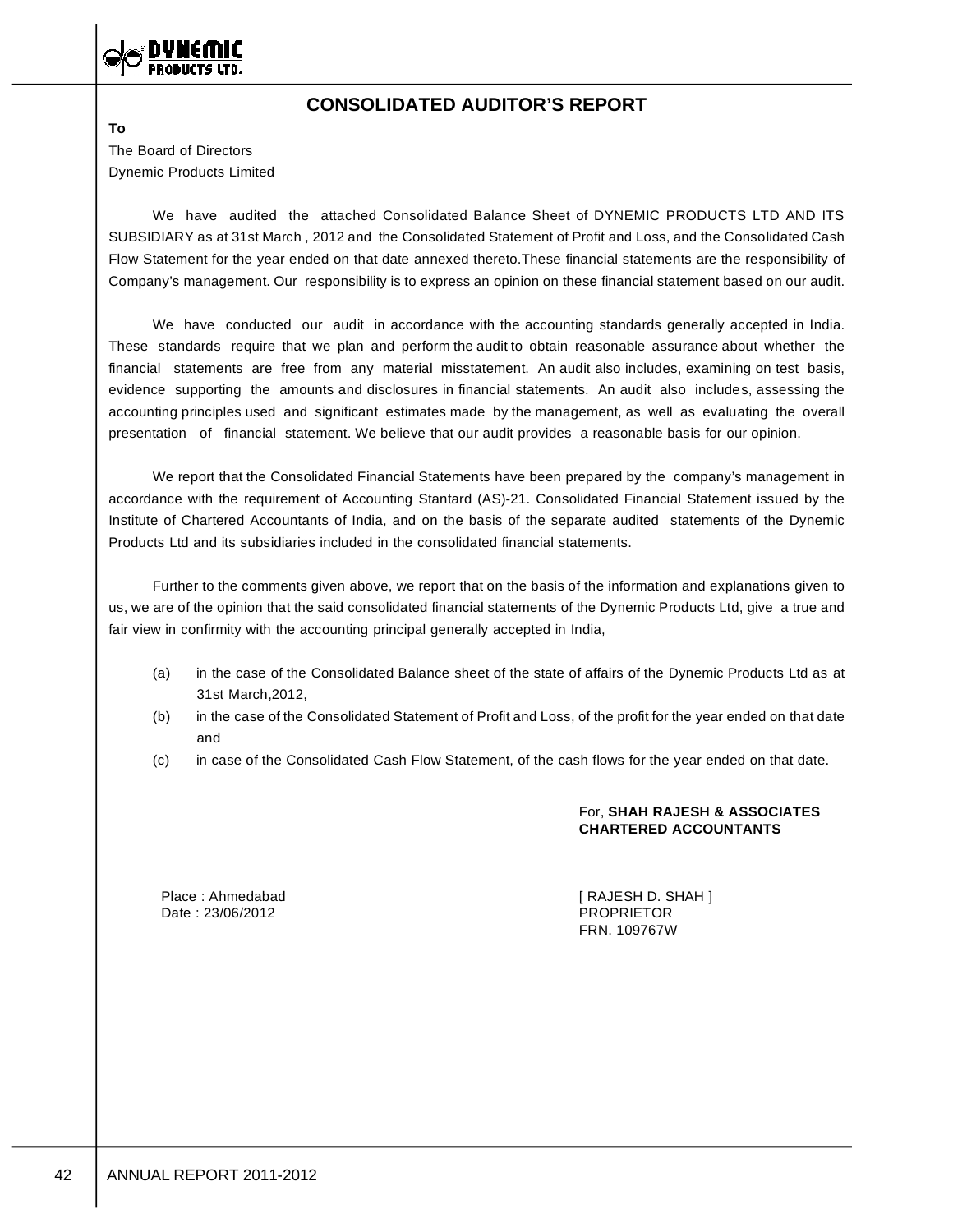

# **CONSOLIDATED BALANCE SHEET AS AT 31 ST MARCH 2012**

| Sr.No.           | <b>NOTE</b><br>31/3/2012<br><b>Particulars</b>                                                                                                                                                                                                                                                                                                                                                                                                                                                                                                                              |                                                                |                | 31/3/2011                      |                                     |                          |                 |
|------------------|-----------------------------------------------------------------------------------------------------------------------------------------------------------------------------------------------------------------------------------------------------------------------------------------------------------------------------------------------------------------------------------------------------------------------------------------------------------------------------------------------------------------------------------------------------------------------------|----------------------------------------------------------------|----------------|--------------------------------|-------------------------------------|--------------------------|-----------------|
|                  |                                                                                                                                                                                                                                                                                                                                                                                                                                                                                                                                                                             |                                                                | NO.            | <b>Rupees</b>                  | <b>Rupees</b>                       | <b>Rupees</b>            | <b>Rupees</b>   |
| А.               |                                                                                                                                                                                                                                                                                                                                                                                                                                                                                                                                                                             | <b>EQUITIES AND LIABILITIES:</b>                               |                |                                |                                     |                          |                 |
| 1                |                                                                                                                                                                                                                                                                                                                                                                                                                                                                                                                                                                             | <b>SHAREHOLDER'S FUNDS:</b>                                    |                |                                |                                     |                          |                 |
|                  | [a]                                                                                                                                                                                                                                                                                                                                                                                                                                                                                                                                                                         | Share Capital                                                  | 1              | 11,32,84,490                   |                                     | 11,32,84,490             |                 |
|                  | [b]                                                                                                                                                                                                                                                                                                                                                                                                                                                                                                                                                                         | Reserves and surplus                                           | $\overline{c}$ | 26,99,94,219                   | 38, 32, 78, 709                     | 23, 35, 57, 738          | 34,68,42,228    |
| $\boldsymbol{2}$ |                                                                                                                                                                                                                                                                                                                                                                                                                                                                                                                                                                             | <b>MINORITY INTEREST</b>                                       |                |                                | 5,95,008                            |                          | 5,82,975        |
| 3                |                                                                                                                                                                                                                                                                                                                                                                                                                                                                                                                                                                             | <b>NON CURRENT LIABILITIES :</b>                               |                |                                |                                     |                          |                 |
|                  | [a]                                                                                                                                                                                                                                                                                                                                                                                                                                                                                                                                                                         | Long-term borrowings                                           | 3              | 1,02,36,968                    |                                     | 1,66,13,077              |                 |
|                  | [b]                                                                                                                                                                                                                                                                                                                                                                                                                                                                                                                                                                         | Deferred tax liabilities (net)                                 |                | 4,40,99,799                    |                                     | 3,45,51,312              |                 |
|                  |                                                                                                                                                                                                                                                                                                                                                                                                                                                                                                                                                                             | Refer Note No. 28.5                                            |                |                                |                                     |                          |                 |
|                  | [c]                                                                                                                                                                                                                                                                                                                                                                                                                                                                                                                                                                         | Other long-term liabilities                                    | 4              | 22,65,182                      |                                     | 0                        |                 |
|                  | [d]                                                                                                                                                                                                                                                                                                                                                                                                                                                                                                                                                                         | Long Term Provisions                                           |                | 0                              | 56601949                            | 0                        | 5, 11, 64, 389  |
| 4                |                                                                                                                                                                                                                                                                                                                                                                                                                                                                                                                                                                             | <b>CURRENT LIABILITIES:</b>                                    |                |                                |                                     |                          |                 |
|                  | [a]                                                                                                                                                                                                                                                                                                                                                                                                                                                                                                                                                                         | Short Term Borrowings                                          | 5              | 19,78,82,400                   |                                     | 13,56,53,968             |                 |
|                  | $[b] \centering% \includegraphics[width=1.0\textwidth]{figs/fig_0a}% \includegraphics[width=1.0\textwidth]{figs/fig_0b}% \includegraphics[width=1.0\textwidth]{figs/fig_0b}% \includegraphics[width=1.0\textwidth]{figs/fig_0b}% \includegraphics[width=1.0\textwidth]{figs/fig_0b}% \includegraphics[width=1.0\textwidth]{figs/fig_0b}% \includegraphics[width=1.0\textwidth]{figs/fig_0b}% \includegraphics[width=1.0\textwidth]{figs/fig_0b}% \includegraphics[width=1.0\textwidth]{figs/fig_0b}% \includegraphics[width=1.0\textwidth]{figs/fig_0b}% \includegraphics[$ | <b>Trade Payables</b>                                          | 6              | 6,65,83,297                    |                                     | 4,36,44,639              |                 |
|                  | [c]                                                                                                                                                                                                                                                                                                                                                                                                                                                                                                                                                                         | Other current liabilities                                      | $\overline{7}$ | 1,56,80,042                    |                                     | 2,66,78,081              |                 |
|                  | [d]                                                                                                                                                                                                                                                                                                                                                                                                                                                                                                                                                                         | <b>Short Term Provisions</b>                                   | 8              | 3,55,16,209                    | 315661948                           | 4, 16, 62, 732           | 24,76,39,420    |
|                  |                                                                                                                                                                                                                                                                                                                                                                                                                                                                                                                                                                             | TOTAL - EQUITY AND LIABILITIES                                 |                |                                | 756137614                           |                          | 64,62,29,012    |
| <b>B.</b>        |                                                                                                                                                                                                                                                                                                                                                                                                                                                                                                                                                                             | ASSETS :                                                       |                |                                |                                     |                          |                 |
| 1                |                                                                                                                                                                                                                                                                                                                                                                                                                                                                                                                                                                             | <b>NON CURRENT ASSETS:</b>                                     |                |                                |                                     |                          |                 |
|                  | [a]                                                                                                                                                                                                                                                                                                                                                                                                                                                                                                                                                                         | <b>Fixed Assets</b>                                            | 9              |                                |                                     |                          |                 |
|                  |                                                                                                                                                                                                                                                                                                                                                                                                                                                                                                                                                                             | (i) Tangible Assets                                            |                | 31,67,72,325                   |                                     | 30,44,28,518             |                 |
|                  |                                                                                                                                                                                                                                                                                                                                                                                                                                                                                                                                                                             | (ii) Intangible Assets                                         |                | 14,88,695                      |                                     | 18,50,755                |                 |
|                  |                                                                                                                                                                                                                                                                                                                                                                                                                                                                                                                                                                             | Net Block                                                      |                | 31,82,61,020                   |                                     | 30,62,79,274             |                 |
|                  |                                                                                                                                                                                                                                                                                                                                                                                                                                                                                                                                                                             | Capital Work in Progress                                       |                | 0                              |                                     | 0                        |                 |
|                  |                                                                                                                                                                                                                                                                                                                                                                                                                                                                                                                                                                             |                                                                |                | 31,82,61,020                   |                                     | 30,62,79,274             |                 |
|                  | [b]                                                                                                                                                                                                                                                                                                                                                                                                                                                                                                                                                                         | Non Current Investments                                        | 10             | 3,33,61,038                    |                                     | 3,67,70,585              |                 |
|                  | [c]                                                                                                                                                                                                                                                                                                                                                                                                                                                                                                                                                                         | Long-term loans and advances                                   | 11             | 1,28,85,156                    |                                     | 1,20,75,703              |                 |
|                  | [d]                                                                                                                                                                                                                                                                                                                                                                                                                                                                                                                                                                         | Other non-current assets                                       |                | 0                              | 36,45,07,214                        | 0                        | 35,51,25,562    |
| $\overline{2}$   |                                                                                                                                                                                                                                                                                                                                                                                                                                                                                                                                                                             | <b>CURRENT ASSETS:</b>                                         |                |                                |                                     |                          |                 |
|                  | [a]                                                                                                                                                                                                                                                                                                                                                                                                                                                                                                                                                                         | <b>Current investments</b>                                     | 12             | 14,95,586                      |                                     | 30,43,996                |                 |
|                  | $[b] % \begin{center} % \includegraphics[width=\linewidth]{imagesSupplemental_3.png} % \end{center} % \caption { % Our method can be used for the use of the image. % Note that the \emph{Def}(i) and the \emph{Def}(i) and the \emph{Def}(i) and the \emph{Def}(i) and the \emph{Def}(i) and the \emph{Def}(i) and the \emph{Def}(i) and the \emph{Def}(i) and the \emph{Def}(i) and the \emph{Def}(i) and the \emph{Def}(i) and the \emph{Def}(i) and the \emph{Def}(i) and the \emph{Def}(i) and the \emph{Def}(i) and the \emph{Def}(i) and the \emph{Def}(i)$          | Inventories                                                    | 13             | 14,60,47,056                   |                                     | 7,32,97,913              |                 |
|                  | [c]                                                                                                                                                                                                                                                                                                                                                                                                                                                                                                                                                                         | Trade receivables                                              | 14             | 13,94,66,628                   |                                     | 12,84,42,213             |                 |
|                  | [d]                                                                                                                                                                                                                                                                                                                                                                                                                                                                                                                                                                         | Cash and cash equivalents                                      | 15             | 89,36,243                      |                                     | 77,73,568                |                 |
|                  | [e]                                                                                                                                                                                                                                                                                                                                                                                                                                                                                                                                                                         | Short-term loans and advances                                  | 16             | 8,76,40,762                    |                                     | 7, 15, 75, 706           |                 |
|                  | $[1]$                                                                                                                                                                                                                                                                                                                                                                                                                                                                                                                                                                       | Other current assets                                           | 17             | 80,44,125                      | 39, 16, 30, 400                     | 69,70,053                | 29, 11, 03, 449 |
|                  |                                                                                                                                                                                                                                                                                                                                                                                                                                                                                                                                                                             | <b>TOTAL - ASSETS</b>                                          |                |                                | 75,61,37,614                        |                          | 64,62,29,012    |
|                  |                                                                                                                                                                                                                                                                                                                                                                                                                                                                                                                                                                             | <b>Significant Accounting Policies</b>                         |                |                                |                                     |                          |                 |
|                  |                                                                                                                                                                                                                                                                                                                                                                                                                                                                                                                                                                             | <b>Notes on Financial Statements</b>                           | 1 to 28        |                                |                                     |                          |                 |
|                  |                                                                                                                                                                                                                                                                                                                                                                                                                                                                                                                                                                             | As per our Report of even date                                 |                |                                | For : DYNEMIC PRODUCTS LIMITED      |                          |                 |
|                  |                                                                                                                                                                                                                                                                                                                                                                                                                                                                                                                                                                             | For: SHAH RAJESH & ASSOCIATES<br><b>CHARTERED ACCOUNTANTS.</b> |                | (B. K. PATEL)<br>(D. P. PATEL) | Chairman & M. D.<br><b>DIRECTOR</b> |                          |                 |
|                  |                                                                                                                                                                                                                                                                                                                                                                                                                                                                                                                                                                             |                                                                |                | (R. B. PATEL)                  | <b>DIRECTOR</b>                     |                          |                 |
| (Rajesh D. Shah) |                                                                                                                                                                                                                                                                                                                                                                                                                                                                                                                                                                             |                                                                |                | (D. B. PATEL)                  | <b>DIRECTOR</b>                     |                          |                 |
| PROPRIETOR.      |                                                                                                                                                                                                                                                                                                                                                                                                                                                                                                                                                                             |                                                                |                | (Varsha Mehta)                 |                                     | <b>COMPANY SECRETARY</b> |                 |
| FRN. 109767W     |                                                                                                                                                                                                                                                                                                                                                                                                                                                                                                                                                                             | Place: Ahmedabad.                                              |                |                                |                                     |                          |                 |
| Date: 23/06/2012 |                                                                                                                                                                                                                                                                                                                                                                                                                                                                                                                                                                             |                                                                |                |                                |                                     |                          |                 |
|                  |                                                                                                                                                                                                                                                                                                                                                                                                                                                                                                                                                                             |                                                                |                |                                |                                     |                          |                 |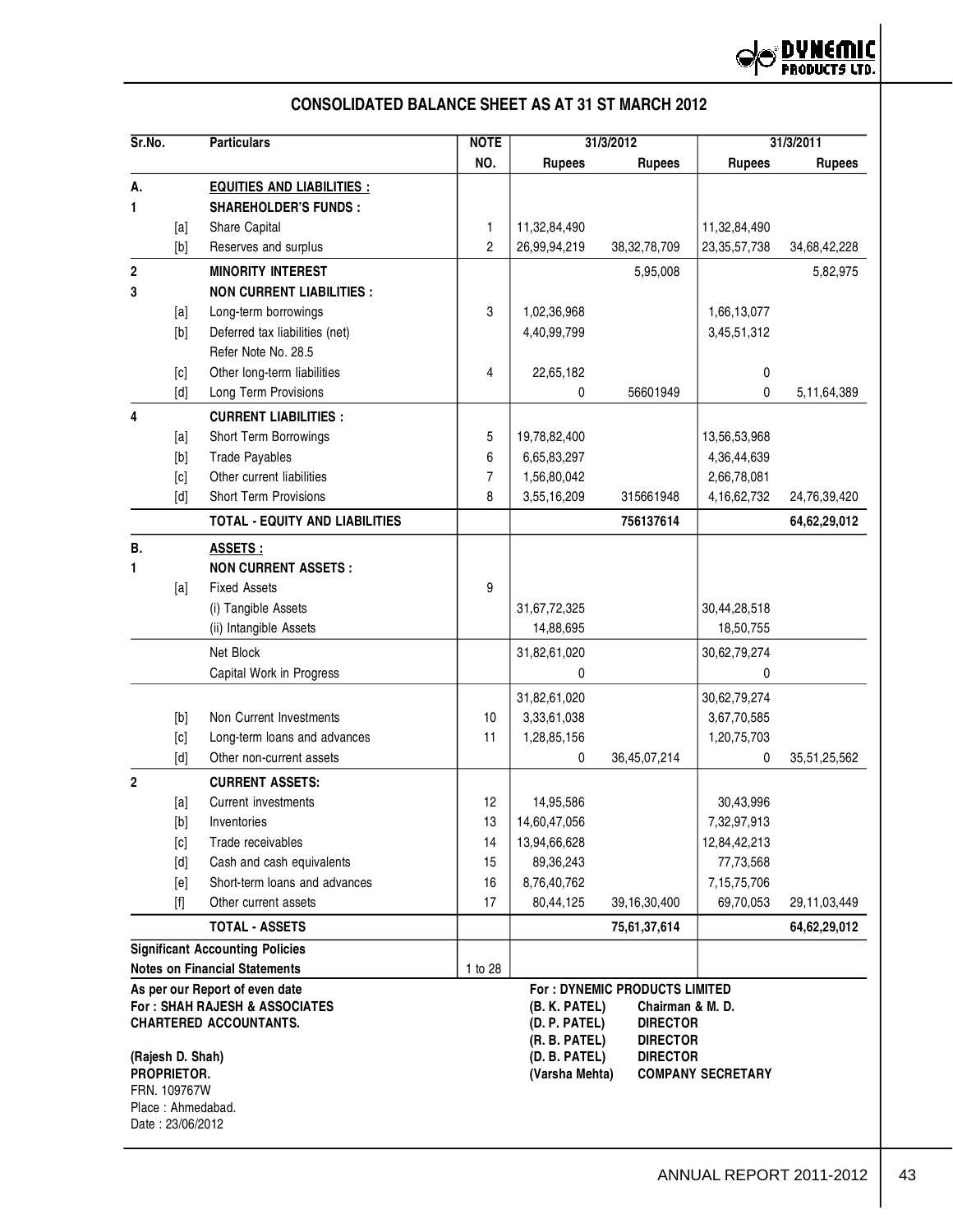

# **CONSOLIDATED STATEMENT OF PROFIT & LOSS FOR THE YEAR ENDED 31-3-2012**

| Sr.No.    |                                                 | <b>Particulars</b>                                                                                          | <b>NOTE</b> | 31/3/2012                                                                                                           |                                                                           | 31/3/2011                |               |
|-----------|-------------------------------------------------|-------------------------------------------------------------------------------------------------------------|-------------|---------------------------------------------------------------------------------------------------------------------|---------------------------------------------------------------------------|--------------------------|---------------|
|           |                                                 |                                                                                                             | NO.         | <b>Rupees</b>                                                                                                       | <b>Rupees</b>                                                             | <b>Rupees</b>            | <b>Rupees</b> |
|           |                                                 | <b>REVENUE</b>                                                                                              |             |                                                                                                                     |                                                                           |                          |               |
| <u>A.</u> | $\lceil a \rceil$                               | SALES OF PRODUCTS                                                                                           |             | 87,55,08,138                                                                                                        |                                                                           | 67,93,94,613             |               |
|           | [b]                                             | OTHER OPERATING INCOME                                                                                      | 18          | 2,33,01,335                                                                                                         |                                                                           | 1,27,47,475              |               |
|           |                                                 |                                                                                                             |             | 89,88,09,473                                                                                                        |                                                                           | 69,21,42,088             |               |
|           |                                                 | LESS:- EXCISE DUTY                                                                                          |             | 6,65,97,924                                                                                                         |                                                                           | 3,89,47,383              |               |
|           |                                                 | <b>INCOME FROM OPERATIONS</b>                                                                               |             |                                                                                                                     | 83,22,11,549                                                              |                          | 65,31,94,705  |
|           | [c]                                             | OTHER INCOME                                                                                                | 19          |                                                                                                                     | 29,60,299                                                                 |                          | 43,02,683     |
|           |                                                 | <b>TOTAL REVENUE Rs.</b>                                                                                    |             |                                                                                                                     | 83,51,71,848                                                              |                          | 65,74,97,389  |
| <u>B.</u> |                                                 | <u>EXPENSES:</u>                                                                                            |             |                                                                                                                     |                                                                           |                          |               |
|           | [a]                                             | Cost of Materials Consumed                                                                                  | 20          |                                                                                                                     | 51,24,81,087                                                              |                          | 33,30,70,855  |
|           | [b]                                             | Purchases of Stock-in-Trade                                                                                 |             |                                                                                                                     | 4,52,75,300                                                               |                          | 2,30,83,996   |
|           | [c]                                             | Changes in Inventories                                                                                      | 21          |                                                                                                                     | (7, 44, 20, 234)                                                          |                          | 1,15,55,969   |
|           | [d]                                             | <b>Employee Benefits Expenses</b>                                                                           | 22          |                                                                                                                     | 3,29,57,187                                                               |                          | 2,47,13,977   |
|           | [e]                                             | <b>Finance Costs</b>                                                                                        | 23          |                                                                                                                     | 1,58,75,968                                                               |                          | 1,24,00,360   |
|           | [1]                                             | Depreciation & Amortisations                                                                                |             |                                                                                                                     | 1,63,49,102                                                               |                          | 1,49,82,652   |
|           | [g]                                             | <b>Other Expenses:</b>                                                                                      |             |                                                                                                                     |                                                                           |                          |               |
|           |                                                 | <b>Other Manufacturing Expenses</b>                                                                         | 24          | 16,41,82,164                                                                                                        |                                                                           | 11,74,32,193             |               |
|           |                                                 | Repairs & Maintenance                                                                                       | 25          | 1,82,46,434                                                                                                         |                                                                           | 1,35,93,261              |               |
|           |                                                 | Administrative, Selling & Other Expenses                                                                    | 26          | 2,34,42,929                                                                                                         | 20,58,71,528                                                              | 2,11,46,816              | 15,21,72,270  |
|           |                                                 | <b>TOTAL EXPENSES Rs.</b>                                                                                   |             |                                                                                                                     | 75,43,89,939                                                              |                          | 57,19,80,079  |
|           |                                                 | <b>Profit before Taxation</b>                                                                               |             |                                                                                                                     | 8,07,81,909                                                               |                          | 8,55,17,310   |
|           |                                                 | Less: Provision for Taxation                                                                                |             |                                                                                                                     |                                                                           |                          |               |
|           |                                                 | <b>Current Tax</b>                                                                                          |             |                                                                                                                     | 1,75,59,526                                                               |                          | 2,12,75,655   |
|           |                                                 | Deferred Tax                                                                                                |             |                                                                                                                     | 95,48,488                                                                 |                          | 72,18,529     |
|           |                                                 | Add/ (Less):- Taxation of earlier years (Refunds/Paid)                                                      |             |                                                                                                                     | 1,09,312                                                                  |                          | (5,67,930)    |
|           | 16                                              | Net Profit for the Year                                                                                     |             |                                                                                                                     |                                                                           |                          |               |
|           |                                                 | (Before adjustment for Minority Interest)                                                                   |             |                                                                                                                     | 5, 35, 64, 583                                                            |                          | 5,75,91,056   |
|           |                                                 | Less:- Share of Profit Transferred to Minority Interest                                                     |             |                                                                                                                     | 12,033                                                                    |                          | 9,454         |
|           | 17                                              | Net Profit for the Year                                                                                     |             |                                                                                                                     |                                                                           |                          |               |
|           |                                                 | (After adjustment for Minority Interest)                                                                    |             |                                                                                                                     | 5,35,52,550                                                               |                          | 5,75,81,602   |
|           |                                                 | <b>Earning Per Share</b>                                                                                    |             |                                                                                                                     |                                                                           |                          |               |
|           |                                                 | <b>Basic</b>                                                                                                |             |                                                                                                                     | 4.73                                                                      |                          | 5.08          |
|           |                                                 | <b>Diluted</b>                                                                                              |             |                                                                                                                     | 4.73                                                                      |                          | 5.08          |
|           |                                                 | <b>Significant Accounting Policies</b>                                                                      |             |                                                                                                                     |                                                                           |                          |               |
|           |                                                 | <b>Notes on Financial Statements</b>                                                                        | 1 to 28     |                                                                                                                     |                                                                           |                          |               |
|           | (Rajesh D. Shah)<br>PROPRIETOR.<br>FRN. 109767W | As per our Report of even date<br><b>For: SHAH RAJESH &amp; ASSOCIATES</b><br><b>CHARTERED ACCOUNTANTS.</b> |             | For: DYNEMIC PRODUCTS LIMITED<br>(B. K. PATEL)<br>(D. P. PATEL)<br>(R. B. PATEL)<br>(D. B. PATEL)<br>(Varsha Mehta) | Chairman & M. D.<br><b>DIRECTOR</b><br><b>DIRECTOR</b><br><b>DIRECTOR</b> | <b>COMPANY SECRETARY</b> |               |
|           | Date: 23/06/2012                                | Place: Ahmedabad.                                                                                           |             |                                                                                                                     |                                                                           |                          |               |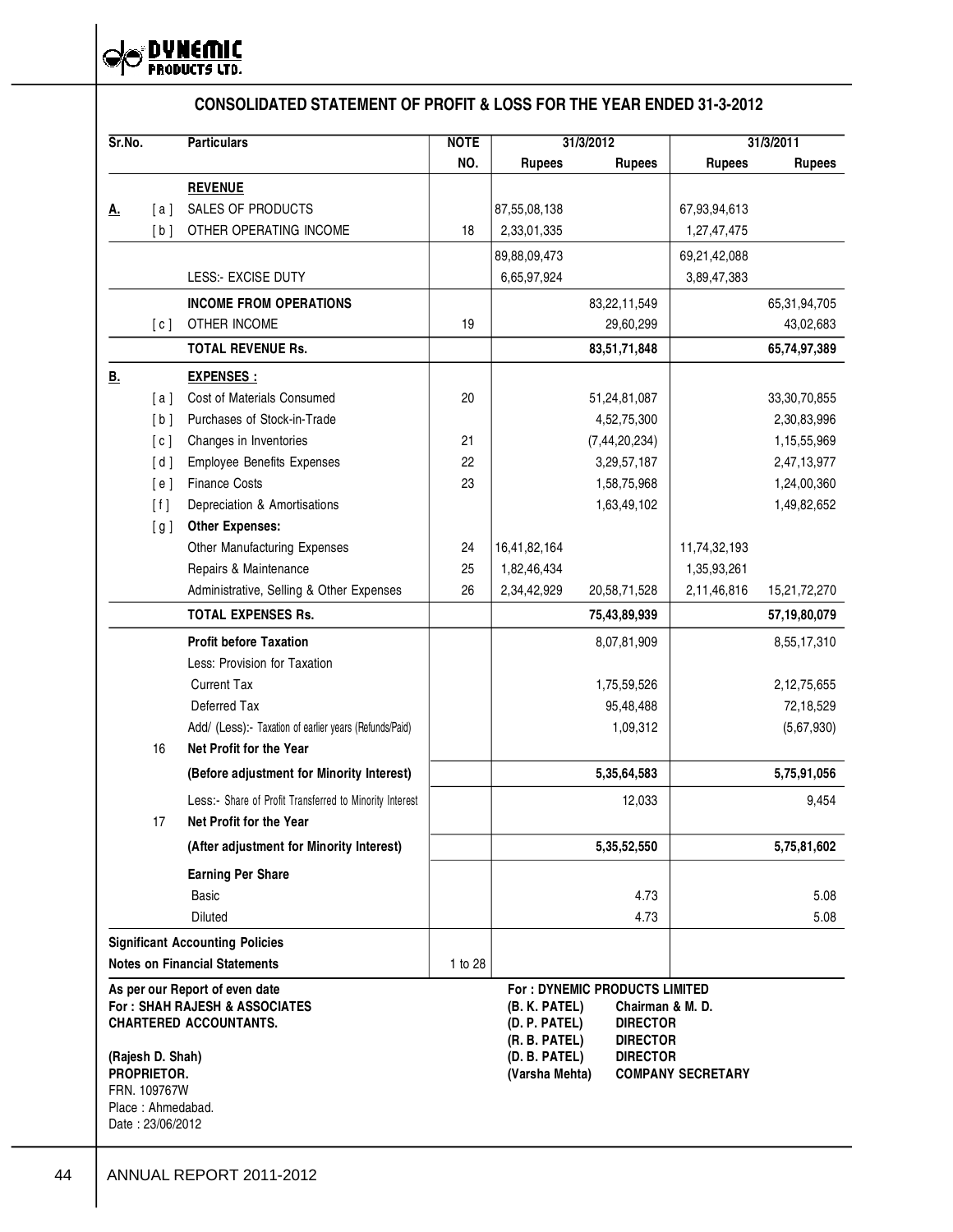

# **CONSOLIDATED CASH FLOW STATEMENT OF DYNEMIC PRODUCTS LTD. FOR THE YEAR ENDED 31/03/2012**

| Sr.            | <b>PARTICULARS</b>                                                         |                | 31/3/2012                                               | 31/3/2011        |
|----------------|----------------------------------------------------------------------------|----------------|---------------------------------------------------------|------------------|
| A ]            | <b>Cash Flow From Operating Activities</b>                                 |                |                                                         |                  |
|                | Net Profit Before Tax & Extra                                              |                |                                                         |                  |
|                | Ordinary Items                                                             |                | 8,07,81,909                                             | 8,55,17,306      |
|                | Adjustments for :-                                                         |                |                                                         |                  |
|                | Depreciation & Amortisations                                               |                | 1,63,49,102                                             | 1,49,82,652      |
|                | Depreciation Written Back                                                  |                | (28, 10, 078)                                           | (27, 90, 270)    |
|                | Diminution in the Value of Investments                                     |                | 15,05,087                                               | (6,07,099)       |
|                | <b>Finance Costs</b>                                                       |                | 1,58,75,968                                             | 1,24,57,072      |
|                | Profit/Loss on Sale/Replacement of Fixed Assets                            |                | 8,11,796                                                | 2,35,813         |
|                | Interest/ Dividend/Capital Gains Income                                    |                | (29,60,299)                                             | (10, 72, 298)    |
|                | <b>Operating Profit Before Working</b>                                     |                |                                                         |                  |
|                | <b>Capital Changes</b>                                                     |                | 10,95,53,486                                            | 10,87,23,177     |
|                | Adjustments for :-                                                         |                |                                                         |                  |
|                | <b>Trade Receivables</b>                                                   |                | (1, 10, 24, 415)                                        | (18, 670)        |
|                | Inventories                                                                |                | (7, 27, 49, 143)                                        | (35, 76, 782)    |
|                | <b>Trade Payables</b>                                                      |                | 2,29,38,658                                             | 97,56,163        |
|                | Loans, Advances & Other Receivables                                        |                | (1,38,26,399)                                           | (2,36,15,966)    |
|                | <b>Cash Generated From Operations</b>                                      |                | 3,48,92,186                                             | 9,12,67,922      |
|                | <b>Direct Taxes Paid</b>                                                   |                | (1,84,21,503)                                           | (2,21,00,000)    |
|                | <b>Net Cash From Operating Activities</b>                                  |                | 1,64,70,683                                             | 6,91,67,922      |
| B ]            | <b>Cash Flow From Investing Activities</b>                                 |                |                                                         |                  |
|                | Purchase of Fixed Assets                                                   |                | (3, 15, 14, 754)                                        | (2,64,67,864)    |
|                | Sale of Fixed Assets                                                       |                | 21,64,616                                               | 5,45,693         |
|                | Sales of Investments                                                       |                | 34,52,870                                               | (1,74,04,258)    |
|                | Income Tax Refund/ Paid for Earlier Years                                  |                | (1,09,312)                                              | 5,67,930         |
|                | Interest/ Dividend/Capital Gains Income Received                           |                | 29,60,299                                               | 10,72,298        |
|                | <b>Net Cash Used In Investing Activities</b>                               |                | (2,30,46,281)                                           | (4, 16, 86, 201) |
| c <sub>1</sub> | <b>Cash Flow From Financing Activities</b>                                 |                |                                                         |                  |
|                | Proceeds from Borrowings                                                   |                | 4, 34, 29, 185                                          | (4,63,823)       |
|                | Interest & Financial Charges Paid                                          |                | (1,58,75,968)                                           | (1, 24, 57, 072) |
|                | Dividend & Dividend Tax Paid                                               |                | (1,98,14,945)                                           | (1,72,29,835)    |
|                | <b>Net Cash Used From Financing Activites</b>                              |                | 77,38,272                                               | (3,01,50,730)    |
| D ]            | Net Increase in Cash and Cash Equivalents (A+B+C)                          |                | 11,62,674                                               | (26, 69, 009)    |
| E ]            | Cash and Cash Equivalents (opening)                                        |                | 77,73,568                                               | 1,04,42,576      |
|                | Cash and Cash Equivalents (closing) $(D + E)$                              |                | 89,36,243                                               | 77,73,568        |
| F)             |                                                                            |                |                                                         |                  |
|                | As per our Report of even date<br><b>For: SHAH RAJESH &amp; ASSOCIATES</b> | (B. K. PATEL)  | <b>For: DYNEMIC PRODUCTS LIMITED</b><br>Chairman & M.D. |                  |
|                | <b>CHARTERED ACCOUNTANTS.</b>                                              | (D. P. PATEL)  | <b>DIRECTOR</b>                                         |                  |
|                |                                                                            | (R. B. PATEL)  | <b>DIRECTOR</b>                                         |                  |
|                | (Rajesh D. Shah)                                                           | (D. B. PATEL)  | <b>DIRECTOR</b>                                         |                  |
|                | PROPRIETOR.<br>FRN. 109767W                                                | (Varsha Mehta) | <b>COMPANY SECRETARY</b>                                |                  |
|                | Place: Ahmedabad.                                                          |                |                                                         |                  |
|                | Date: 23/06/2012                                                           |                |                                                         |                  |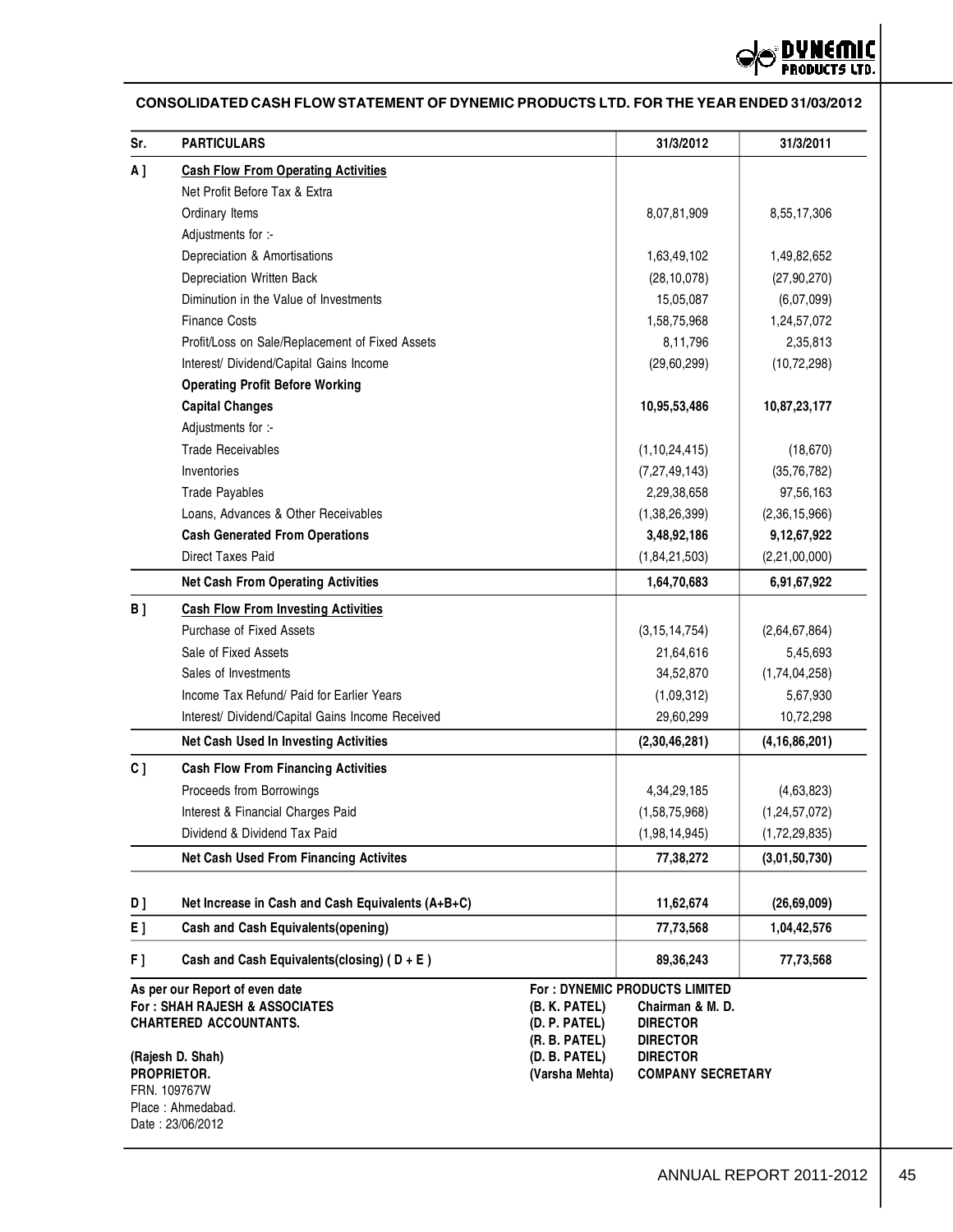# **SIGNIFICANT ACCOUNTING POLICIES ON CONSOLIDATED ACCOUNTS**

#### **A PRINCIPLES OF CONSOLIDATION :-**

The financial statements of the subsidiary companies used in the consolidation are drawn up to the same reporting date as of the company.

The consolidated financial statements have been prepared on following basis :-

- (i) The financial statements of the Company and its subsidiary company have been combined on a line-byline basis by adding together like items of assets, liabilities, income and expenses after fully eliminating intra-group balances and intra-group transactions in accordance with Accounting Standard (AS 21)- "Consolidated Financial Statements" unrealised profit or losses have been fully eliminated.
- (ii) The excess of cost to the Company of its investments in the subsidiary company over its share of equity of the subsidiary companies at the dates on which the investments in the subsidiary companies are made, is recognised as "Goodwill" being an assets in the consolidated financial statements.
- (iii) Minority interest in the net assets of consolidated subsidiary consist of the amount of equity attributable to the minority shareholders at the dates on which investments are made by the Company and further movements in their share in the equity, subsequent to the dates of investments.

#### B **Other Significant Accounting Policies :**

#### **1 ] BASIS OF PREPARATION OF FINANCIAL STATEMENT & ACCOUNTING :-**

- The Annual Accounts have been prepared on the Historical cost basis and confirms to the statutory provisions of Companies Act , 1956 and General Accounting practices prevailing in the country, and the Accounting Standards issued by the Institute of Chartered Accountants of India and the guidelines issued by the Securities and Exchange Board of India.
- (ii) The Accounts have been prepared on accrual basis.

#### **2] FIXED ASSETS, DEPRECIATION AND CAPITAL WORK IN PROGRESS:-**

- (i) Fixed Assets have been accounted for at their Historical Cost.
- (ii) During the year, the company has provided the depreciation on straight line method at rates for single shift specified in Schedule XIV of the Companies Act,1956 on the prorata basis for the additions from Fixed Assets.
- (iii) All Fixed Assets are valued at Cost Less Accumulated depreciation ( Other than land where no depreciation is charged). All costs relating to the acquisition and installations and initial financing costs relating to the borrowed funds attributable to acquisition of Fixed Assets up to date, the assets is put to use, have been capitalised.

#### **3 ] INVESTMENTS :-**

Long-term investments are stated at cost less provision for other than temporary diminution in value in the opinion of the management.Current investments comprising, investments in mutual funds, equities, and other instruments are stated at the lower of cost and fair market value, determined on a portfolio basis. Gain/Loss arising on disposal of investments are recognised as income/ expenditure in the year of disposal.

#### **4 ] RETIREMENT BENEFITS :-**

Repayment for present liability of future payment of gratuity is being made to Approved Gratuity which fully cover the same under Group Gratuity Policy or Cash Accumulation Policy with Life Insurance Corporation of India.

The Gratuity trusts are covered with Life Insurance Corporation of India (LIC) and premiums are paid on advise from LIC, which determines the same on the basis of actuarial valuation.

Provision for Leave Encashments is made as at the year end as per the financial figures and other details provided and certified by the Actuaries M/s. K. A. PANDIT, as per their report dtd. 03/05/2012.

The disclosures as per AS 15 is annexed seperately.

#### **5 ] INVENTORIES :-**

All Inventories are valued at lower of Cost or Net realisable value and the cost is ascertained on First in First Out basis wherever applicable.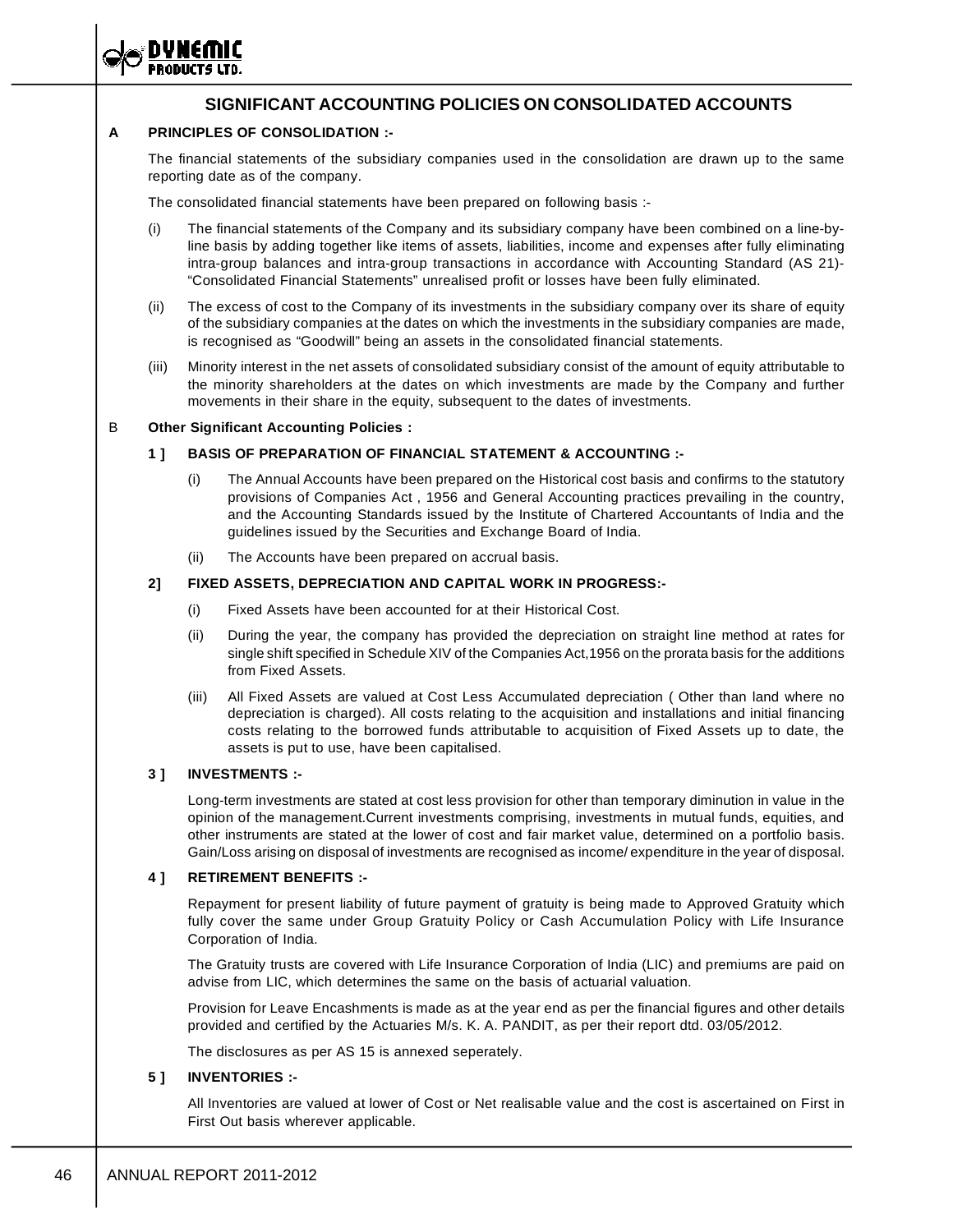

#### **6 ] SALES & REVENUE RECOGNITION :-**

Sales are exclusive of Excise Duties and Sales tax. Revenue( Income) is recognised when no significant uncertainty as to determination / realization exists.

#### **7 ] TREATMENT OF EXCISE DUTY :-**

Excise Modvate credit on purchase have been transferred to Excise Modvate Receivable a/c.which has been transferred or set off against Excise duties payable on sales and balance have been shown as Excise Modvate Receivable A/c. under the head Current Assets, Loans and Advances in Balance sheet.

#### **8 ] TREATMENT OF SERVICE TAX PAYABLE ON TRANSPORTATION EXPENSES :-**

Service tax payable on Transportation expenses has been credited to Service tax payable a/c. which has been set off agaist Modvate receivable for service tax paid on various expenses and balance of modvate receivable for Service tax paid on various expenses has been shown under the head Loans & Advances in Current Assets side of Balance Sheet.

#### **9] FOREIGN CURRENCY TRANSACTIONS :-**

Transactions in foreign currencies are recorded at the original rates of exchange in force at the time the transactions are effected.

Balance in form of current assets and current liabilities in foreign currency , outstanding at the close of the year, are converted in Indian Currency at the appropriate rate of exchange prevailing on the date of the Balance Sheet .The resultant gain or loss is accounted during the year.

#### **10] INTER DIVISIONAL TRANSFER :-**

Interdivisional transfer of goods of Rs. 60829325/- ( PYF 6528611/-) of independent marketable products for further processing are being included in respective heads of account at market value to reflect the true working of the respective unit. Any un-realised profit on stock is being eliminated while valuing the inventories. The Conversion Charges of Rs. Nil (PYF Rs.263250/-), has been included in other income and also shown as expenditure under the head "other manufacturing expenses" for the conversion or manufacturing process carried out by Unit-1 for the materials of Unit-2.

#### **11] TAXES ON INCOME :-**

- (i) Current tax is determined as tax payable in respect of taxable income of current year.
- (ii) Deferred tax for the year is recognised on timing difference,being the difference between taxable income and accounting income that originate in one period and are capable of reversal in one or more subsequent periods.
- (iii) Deferred tax assets and liabilities are measured using tax rates and tax laws that have been enacted or subsequently enacted by the Balance sheet date.Deferred tax assets / liabilities arising on account of unabsorbed depreciation under tax laws are recognised on to the extent there is virtual certainity of its realisation supported by convincing evidence. Deferred tax assets on account of other timing differences are recongnised only to the extent there is reasonable certainity of its realisation. At each Balance sheet date, the carrying amount of Deferred Tax are revived to reassure realisation.
- (iv) Tax on distributed profits payable in accordance with the provisions of the Income Tax Act, 1961 is disclosed in accordance with the Guidance Note on Accounting for Corporate Dividend Tax issued by ICAI.

#### **12] IMPAIRMENT LOSS:-**

As required by the Accounting Standards (AS 28) " Impairment of Assets " issued by ICAI, as informed to us, the company has carried out the assessment of impairment of assets. There has been no impairment loss during the year.

#### **13] Contigent Liability :-**

These, if any, are disclosed in the notes on accounts. Provision is made in accounts if it becomes probable that an out flow of resources embodying economic benefits will be required to settle the obligation.

The Revised Schedule VI has become effective from 1 April, 2011 for the preparation of financial statements. This has significantly impacted the disclosure and presentation made in the financial statements. Previous year's figures have been regrouped / reclassified wherever necessary to correspond with the current year's classification / disclosure.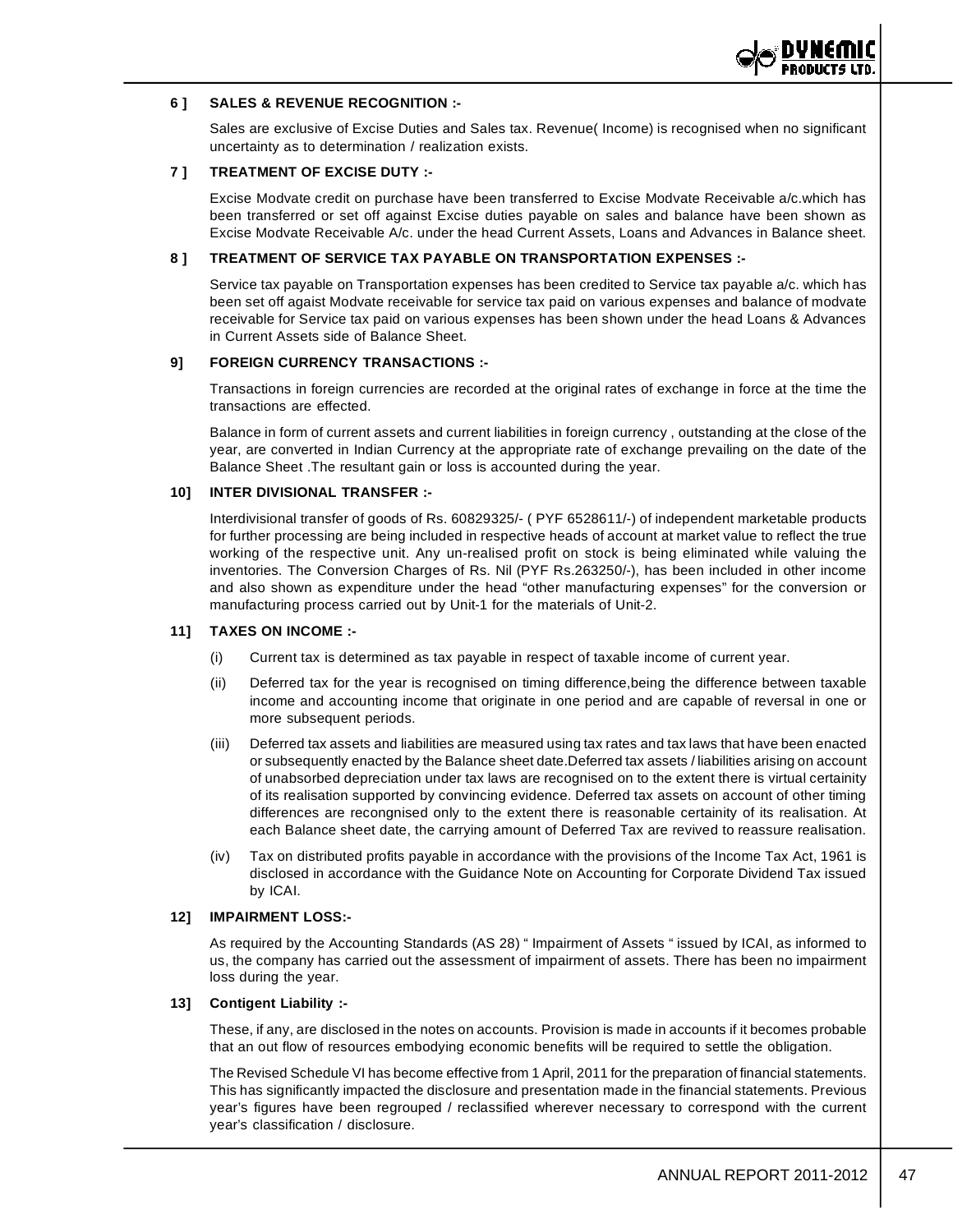

|                                                                                                                                                                                                                                                                                                                                                                                                                                                                                                                                                                                                                                                             | <b>Particulars</b>                                                                                                                   |                                          | 31/3/2012    |                                          | 31/3/2011       |
|-------------------------------------------------------------------------------------------------------------------------------------------------------------------------------------------------------------------------------------------------------------------------------------------------------------------------------------------------------------------------------------------------------------------------------------------------------------------------------------------------------------------------------------------------------------------------------------------------------------------------------------------------------------|--------------------------------------------------------------------------------------------------------------------------------------|------------------------------------------|--------------|------------------------------------------|-----------------|
|                                                                                                                                                                                                                                                                                                                                                                                                                                                                                                                                                                                                                                                             | <b>NOTE: 1: SHARE CAPITAL:</b>                                                                                                       |                                          |              |                                          |                 |
| [a]                                                                                                                                                                                                                                                                                                                                                                                                                                                                                                                                                                                                                                                         | <b>Authorised Share Capital</b><br>[13000000 Equity Share of Rs. 10/- each]                                                          |                                          | 13,00,00,000 |                                          | 13,00,00,000    |
|                                                                                                                                                                                                                                                                                                                                                                                                                                                                                                                                                                                                                                                             | [PYF 13000000 Equity Shares]                                                                                                         |                                          | 13,00,00,000 |                                          | 13,00,00,000    |
| $[b] \centering% \includegraphics[width=0.9\columnwidth]{figures/fig_0a}% \includegraphics[width=0.9\columnwidth]{figures/fig_0b}% \includegraphics[width=0.9\columnwidth]{figures/fig_0b}% \includegraphics[width=0.9\columnwidth]{figures/fig_0b}% \includegraphics[width=0.9\columnwidth]{figures/fig_0b}% \includegraphics[width=0.9\columnwidth]{figures/fig_0b}% \includegraphics[width=0.9\columnwidth]{figures/fig_0b}% \includegraphics[width=0.9\columnwidth]{figures/fig_0b}% \includegraphics[width=0.9\columnwidth]{figures/fig_0b}% \includegraphics[width=0.9\columnwidth]{figures/fig_0b}% \includegraphics[width=0.9\columnwidth]{figures$ | Issued, Subscribed and paid up:<br>[11328449 Equity Shares of Rs. 10/- each fully<br>paid up (PYF 11328449)].                        |                                          | 11,32,84,490 |                                          | 11,32,84,490    |
|                                                                                                                                                                                                                                                                                                                                                                                                                                                                                                                                                                                                                                                             | <b>Total Rs.</b>                                                                                                                     |                                          | 11,32,84,490 |                                          | 11,32,84,490    |
| 1.1                                                                                                                                                                                                                                                                                                                                                                                                                                                                                                                                                                                                                                                         | Details of shareholders holding more than 5% shares                                                                                  |                                          |              |                                          |                 |
|                                                                                                                                                                                                                                                                                                                                                                                                                                                                                                                                                                                                                                                             |                                                                                                                                      | As at 31-03-2012                         |              | As at 31-03-2011                         |                 |
|                                                                                                                                                                                                                                                                                                                                                                                                                                                                                                                                                                                                                                                             | Name of Shareholder                                                                                                                  | <b>Nos of Shares</b>                     | % held       | <b>Nos of Shares</b>                     | % held          |
|                                                                                                                                                                                                                                                                                                                                                                                                                                                                                                                                                                                                                                                             | Bhagwandas Kalidas Patel                                                                                                             | 11,14,245                                | 9.84         | 10,34,245                                | 9.13            |
|                                                                                                                                                                                                                                                                                                                                                                                                                                                                                                                                                                                                                                                             | Rameshkumar Bhagwandas Patel                                                                                                         | 6,71,018                                 | 5.92         | 6,71,018                                 | 5.92            |
|                                                                                                                                                                                                                                                                                                                                                                                                                                                                                                                                                                                                                                                             | Dashrathbhai Prahladbhai Patel                                                                                                       | 6,66,330                                 | 5.88         | 6,66,330                                 | 5.88            |
|                                                                                                                                                                                                                                                                                                                                                                                                                                                                                                                                                                                                                                                             | Shashikant P Patel                                                                                                                   | 5.70.127                                 | 5.03         | 5,81,344                                 | 5.13            |
| 1.2                                                                                                                                                                                                                                                                                                                                                                                                                                                                                                                                                                                                                                                         | The reconciliation of the number of share outstanding is set out below                                                               |                                          |              |                                          |                 |
|                                                                                                                                                                                                                                                                                                                                                                                                                                                                                                                                                                                                                                                             | <b>Particulars</b>                                                                                                                   | As at 31-03-2012<br><b>Nos of Shares</b> |              | As at 31-03-2011<br><b>Nos of Shares</b> |                 |
|                                                                                                                                                                                                                                                                                                                                                                                                                                                                                                                                                                                                                                                             | Equity shares at the beginning of the year                                                                                           | 1,13,28,449                              |              | 1,13,28,449                              |                 |
|                                                                                                                                                                                                                                                                                                                                                                                                                                                                                                                                                                                                                                                             | Add:- NIL                                                                                                                            | 0                                        |              | 0                                        |                 |
|                                                                                                                                                                                                                                                                                                                                                                                                                                                                                                                                                                                                                                                             | Less:- NIL                                                                                                                           | $\Omega$                                 |              | 0                                        |                 |
|                                                                                                                                                                                                                                                                                                                                                                                                                                                                                                                                                                                                                                                             | Equity shares at the end of the year                                                                                                 | 1,13,28,449                              |              | 1,13,28,449                              |                 |
| [a]                                                                                                                                                                                                                                                                                                                                                                                                                                                                                                                                                                                                                                                         | <b>NOTE: 2: RESERVES &amp; SURPLUS:</b><br>General Reserves :-<br><b>Opening Balance</b><br>Add: Transferred from Profit & Loss A/c. | 1,52,17,820<br>50,00,000                 | 2,02,17,820  | 1,02,17,820<br>50,00,000                 | 1,52,17,820     |
|                                                                                                                                                                                                                                                                                                                                                                                                                                                                                                                                                                                                                                                             |                                                                                                                                      |                                          |              |                                          |                 |
| [c]                                                                                                                                                                                                                                                                                                                                                                                                                                                                                                                                                                                                                                                         | Share Premium on issue of Equity Shares<br>Profit & Loss A/c.                                                                        |                                          | 10,36,80,201 |                                          | 10,36,80,201    |
|                                                                                                                                                                                                                                                                                                                                                                                                                                                                                                                                                                                                                                                             | Balance Carried forward from earlier year                                                                                            | 11,46,59,717                             |              | 8,18,93,060                              |                 |
|                                                                                                                                                                                                                                                                                                                                                                                                                                                                                                                                                                                                                                                             | ADD:- Transferred from Profit & Loss A/c                                                                                             | 5, 35, 52, 550                           |              | 5,75,81,602                              |                 |
|                                                                                                                                                                                                                                                                                                                                                                                                                                                                                                                                                                                                                                                             |                                                                                                                                      | 16,82,12,267                             |              | 13,94,74,662                             |                 |
|                                                                                                                                                                                                                                                                                                                                                                                                                                                                                                                                                                                                                                                             | LESS:- Appropriations out of Profit & Loss A/c                                                                                       |                                          |              |                                          |                 |
|                                                                                                                                                                                                                                                                                                                                                                                                                                                                                                                                                                                                                                                             | <b>General Reserves</b>                                                                                                              | 50,00,000                                |              | 50,00,000                                |                 |
|                                                                                                                                                                                                                                                                                                                                                                                                                                                                                                                                                                                                                                                             | Proposed Dividend                                                                                                                    | 1,47,26,984                              |              | 1,69,92,674                              |                 |
|                                                                                                                                                                                                                                                                                                                                                                                                                                                                                                                                                                                                                                                             | Dividend Per Share Rs.1.30 per share (PY Rs. 1.50)                                                                                   |                                          |              |                                          |                 |
|                                                                                                                                                                                                                                                                                                                                                                                                                                                                                                                                                                                                                                                             | Tax on Dividend                                                                                                                      | 23,89,085                                |              | 28,22,271                                |                 |
|                                                                                                                                                                                                                                                                                                                                                                                                                                                                                                                                                                                                                                                             |                                                                                                                                      | 2,21,16,069                              | 14,60,96,198 | 2,48,14,945                              | 11,46,59,717    |
|                                                                                                                                                                                                                                                                                                                                                                                                                                                                                                                                                                                                                                                             | <b>Total Rs.</b>                                                                                                                     |                                          | 26,99,94,219 |                                          | 23, 35, 57, 738 |
|                                                                                                                                                                                                                                                                                                                                                                                                                                                                                                                                                                                                                                                             |                                                                                                                                      |                                          |              |                                          |                 |
|                                                                                                                                                                                                                                                                                                                                                                                                                                                                                                                                                                                                                                                             | <b>NOTE : 3 : LONG TERM BORROWINGS :</b><br><b>FROM BANKS:- SECURED- TERM LOANS FROM</b>                                             |                                          |              |                                          |                 |
|                                                                                                                                                                                                                                                                                                                                                                                                                                                                                                                                                                                                                                                             | * Citi Bank N.A.- FCTL                                                                                                               | 74,18,335                                |              |                                          |                 |
| $[{\sf a}]$<br>[b]                                                                                                                                                                                                                                                                                                                                                                                                                                                                                                                                                                                                                                          | * Axis Bank Ltd.- TL                                                                                                                 | 0                                        |              | 1,30,14,387<br>0                         |                 |
|                                                                                                                                                                                                                                                                                                                                                                                                                                                                                                                                                                                                                                                             | [HP. C.C. A/c. Secured against pari passu                                                                                            |                                          |              |                                          |                 |
|                                                                                                                                                                                                                                                                                                                                                                                                                                                                                                                                                                                                                                                             | mortgage/ charge on all immovable properties &<br>stocks of Raw Materials, Stores, Finished                                          |                                          |              |                                          |                 |
|                                                                                                                                                                                                                                                                                                                                                                                                                                                                                                                                                                                                                                                             | Goods etc. & personal guarantee of Directors. ]<br>Defaults:- NIL                                                                    |                                          |              |                                          |                 |
|                                                                                                                                                                                                                                                                                                                                                                                                                                                                                                                                                                                                                                                             | Principal Amount- USD equivalent to Rs. 200,00,000/-<br>Date of start of repayments- 10/03/2011                                      |                                          |              |                                          |                 |
|                                                                                                                                                                                                                                                                                                                                                                                                                                                                                                                                                                                                                                                             | Nos of Installments- 12 quarterly installments                                                                                       |                                          |              |                                          |                 |
|                                                                                                                                                                                                                                                                                                                                                                                                                                                                                                                                                                                                                                                             | Due Date of Last Installment- 10/02/2014<br>Rate of Interest- 3 months USD Libor + 355bps p.a.                                       |                                          |              |                                          |                 |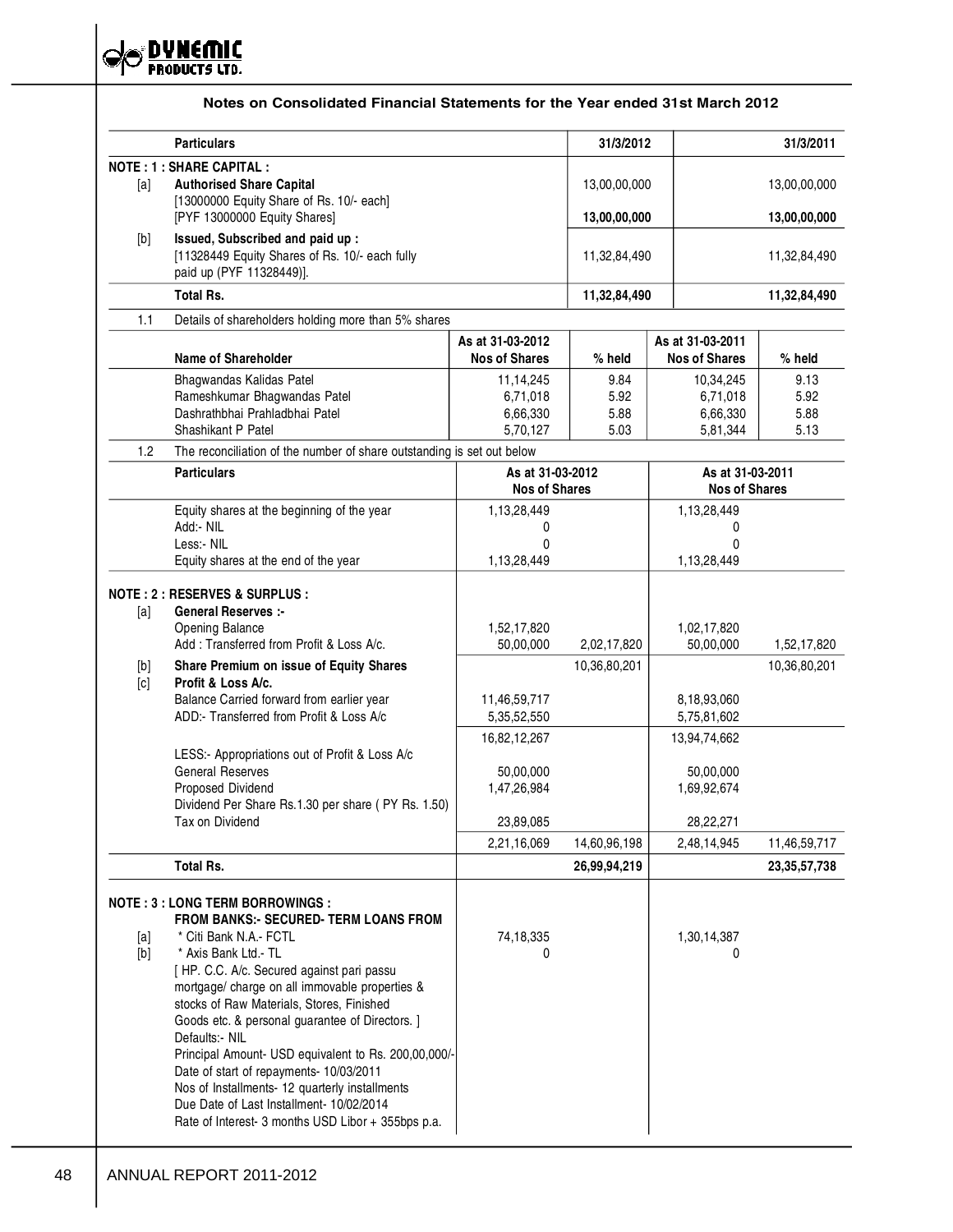

|                   | <b>Particulars</b>                                                                                                                                                                                                                                                                                                                        |                             | 31/3/2012    |                                 | 31/3/2011       |
|-------------------|-------------------------------------------------------------------------------------------------------------------------------------------------------------------------------------------------------------------------------------------------------------------------------------------------------------------------------------------|-----------------------------|--------------|---------------------------------|-----------------|
| [c]               | * Axis Bank Ltd.- Car Loans<br>(Secured against the specific cars)<br>Principal Amount- Rs. 1500000/-<br>Defaults:- NIL<br>Date of start of repayments- 05/02/2011<br>Nos of Installments-36 monthly installments<br>Due Date of Last Installment- 05/12/2013<br>Rate of Interest- 8.44% p.a.                                             | 4,08,322                    |              | 9,14,189                        |                 |
| [d]               | * ICICI Bank Ltd.- Car Loans<br>(Secured against the specific cars)<br>Defaults:- NIL<br>Principal Amount- Rs. 1113140/-<br>Date of start of repayments- 15/04/2012<br>Nos of Installments- 36 monthly installments<br>Due Date of Last Installment- 10/02/2015<br>Rate of Interest- 10.12% p.a.<br><b>FROM OTHER PARTIES:- UNSECURED</b> | 7,62,569                    | 85,89,226    | 0                               | 1,39,28,576     |
| [a]<br>[b]        | <b>Fixed Deposits from Directors</b><br>Fixed Deposits from Share holders                                                                                                                                                                                                                                                                 | 0<br>9,68,058               |              | 0<br>12,41,583                  |                 |
| [c]               | Fixed Deposits from Public                                                                                                                                                                                                                                                                                                                | 6,79,684                    | 16,47,742    | 14,42,918                       | 26,84,501       |
|                   | <b>Total Rs.</b>                                                                                                                                                                                                                                                                                                                          |                             | 1,02,36,968  |                                 | 1,66,13,077     |
|                   | <b>NOTE : 4 : OTHER LONG TERM LIABILITIES:-</b><br>TRADE PAYABLES<br>Sundry Creditors (For Goods- Unsecured)<br>(Outstanding for more than one year)                                                                                                                                                                                      | 0                           |              | 0                               |                 |
|                   | <b>OTHERS- Capital Goods</b>                                                                                                                                                                                                                                                                                                              | 22,65,182                   | 22,65,182    | 0                               | 0               |
|                   | <b>Total Rs.</b>                                                                                                                                                                                                                                                                                                                          |                             | 22,65,182    |                                 | $\mathbf 0$     |
| [a]               | <b>NOTE : 5 : SHORT TERM BORROWINGS :</b><br><b>FROM BANKS:- SECURED</b><br>C.C.Hypo A/c.:<br>* Citi Bank N.A.<br>* Axis Bank Ltd.<br>[HP. C.C. A/c. Secured against pari passu mortgage/<br>charge on all immovable properties & stocks of Raw<br>Materials, Stores, Finished Goods etc. & personal<br>guarantee of Directors. ]         | 26,40,287<br>6,67,04,653    |              | 56,00,347<br>4,05,20,939        |                 |
| [b]               | P.C.F.C.A/c.:<br>* Citi Bank N.A.<br>* HDFC Bank Ltd.<br>[ P. C. F. C. A/c. Secured against mortgage/ charge<br>on all immovable properties & book debts relating to<br>to mfg. units, office premises & personal guarantee<br>of Directors.]                                                                                             | 12,57,35,082                | 19,50,80,022 | 8,70,37,419<br>0                | 13, 31, 58, 705 |
| [a]<br>[b]<br>[c] | FROM OTHER PARTIES:- UNSECURED<br><b>Fixed Deposits from Directors</b><br>Fixed Deposits from Share holders<br>Fixed Deposits from Public                                                                                                                                                                                                 | 0<br>13,34,287<br>14,68,091 | 28,02,378    | 2,60,793<br>22,15,177<br>19,293 | 24,95,263       |
|                   | <b>Total Rs.</b>                                                                                                                                                                                                                                                                                                                          |                             | 19,78,82,400 |                                 | 13,56,53,968    |
|                   |                                                                                                                                                                                                                                                                                                                                           |                             |              |                                 |                 |
| $\star$           | <b>NOTE: 6: TRADE PAYABLES:</b><br>Micro, Small & Medium Enter. (For Goods- Unsecured)<br>Others (For Goods- Unsecured)                                                                                                                                                                                                                   | 22,70,988<br>6,43,12,309    |              | 24,81,273<br>4,11,63,366        |                 |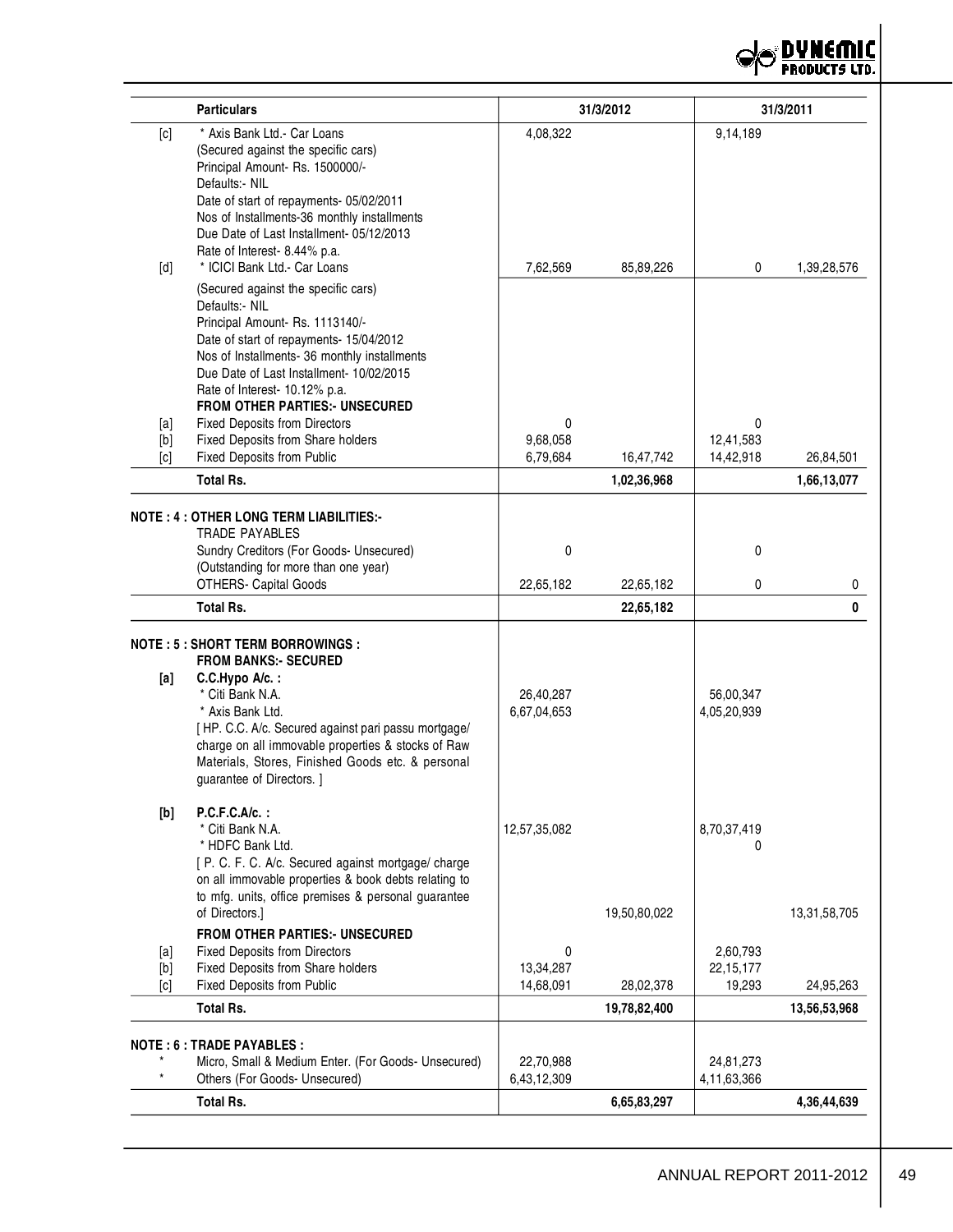$\mathbf{\Theta}$ **PRODUCTS LTD.** 

### **Notes on Consolidated Financial Statements for the Year ended 31st March 2012**

**Disclosures required under Section 22 of the Micro, Small and Medium Enterprises Development Act, 2006** The company is required to make certain disclosures regarding outstanding dues and the payments made to Sundry Creditors under The Micro, Small and Medium Enterprises Development Act, 2006. On the basis of the information and the records available with the Company, the following disclosures are made for the amount due to the Micro Small and Medium enterprises who have registered with the competent authorities:-

| SR NO.     | <b>PARTICULARS</b>                                                                                                                                                                                         |             | 31/3/2012   |             | 31/3/2011      |
|------------|------------------------------------------------------------------------------------------------------------------------------------------------------------------------------------------------------------|-------------|-------------|-------------|----------------|
| 1          | Amount of interest paid by the Company in terms of<br>Section 16 of the MSMED, along with the amount of<br>the payment made to the supplier beyond the appointed<br>day during the accounting year.        |             | 0.00        |             | 0.00           |
| 2          | Amount of interest due and payable for the period of delay<br>in making payment (which have been paid but beyond the<br>day during the year) but without adding the interest<br>specified under the MSMED. |             | 0.00        |             | 0.00           |
| 3          | Amount of interest accrued and remaining unpaid at the<br>year end of the accounting year.                                                                                                                 |             | 0.00        |             | 0.00           |
|            | <b>NOTE: 7: OTHER CURRENT LIABILITIES:</b>                                                                                                                                                                 |             |             |             |                |
|            | Other Payables-Sundry Creditors (For Others-Unsecured)                                                                                                                                                     | 33,27,827   |             | 42,61,274   |                |
| $^{\star}$ | Share Application Money Refundable                                                                                                                                                                         | 10,62,375   |             | 10,62,375   |                |
|            | Unclaimed Dividend (2010-11)                                                                                                                                                                               | 1,74,997    |             | 0           |                |
| $^{\star}$ | Unclaimed Dividend (2009-10)                                                                                                                                                                               | 1,25,531    |             | 1,38,856    |                |
| *          | Unclaimed Dividend (2008-09)                                                                                                                                                                               | 1,09,504    |             | 1,11,154    |                |
| ×          | Unclaimed Dividend (2007-08)                                                                                                                                                                               | 96,035      |             | 97,685      |                |
| $^{\star}$ | Unclaimed Dividend (2006-07)                                                                                                                                                                               | 66,791      |             | 72,941      |                |
|            | Unclaimed Dividend (2005-06)                                                                                                                                                                               | 78,902      |             | 79,052      |                |
| *          | <b>Advance from Customers</b>                                                                                                                                                                              | 23,04,421   |             | 1,56,830    |                |
| $^{\star}$ | Current matuirities of Long term loans                                                                                                                                                                     | 0           |             |             |                |
|            | Refer Note No. 3                                                                                                                                                                                           |             |             |             |                |
|            | * Citi Bank N.A.- FCTL & INR                                                                                                                                                                               | 74,18,338   |             | 1,32,35,613 |                |
|            | * Axis Bank Ltd.- TL                                                                                                                                                                                       | 0           |             | 69,97,247   |                |
|            | * Axis Bank Ltd.- Car Loans                                                                                                                                                                                | 5,05,867    |             | 4,65,054    |                |
|            | * ICICI Bank Ltd.- Car Loans                                                                                                                                                                               | 3,50,571    |             | 0           |                |
|            | Interest accrued but not due on borrowings                                                                                                                                                                 | 58,884      |             | 0           |                |
|            | Interest accrued and due on borrowings                                                                                                                                                                     | 0           |             | 0           |                |
|            | Unpaid matured deposits & Interest accrued thereon                                                                                                                                                         | 0           |             | 0           |                |
|            | <b>Total Rs.</b>                                                                                                                                                                                           |             | 1,56,80,042 |             | 2,66,78,081    |
|            |                                                                                                                                                                                                            |             |             |             |                |
|            | <b>NOTE: 8: SHORT TERM PROVISIONS:-</b>                                                                                                                                                                    |             |             |             |                |
|            | Leave Encashment Salary Provisions                                                                                                                                                                         | 8,40,615    |             | 5,72,132    |                |
|            | Refer Note No. 28.1                                                                                                                                                                                        |             |             |             |                |
|            | Proposed Dividend                                                                                                                                                                                          | 1,47,26,984 |             | 1,69,92,674 |                |
|            | Tax on Proposed Dividend                                                                                                                                                                                   | 23,89,085   |             | 28,22,271   |                |
| $^\star$   | Provision for Taxation for current tax                                                                                                                                                                     | 1,75,59,526 |             | 2,12,75,655 |                |
|            | Total Rs.                                                                                                                                                                                                  |             | 3,55,16,209 |             | 4, 16, 62, 732 |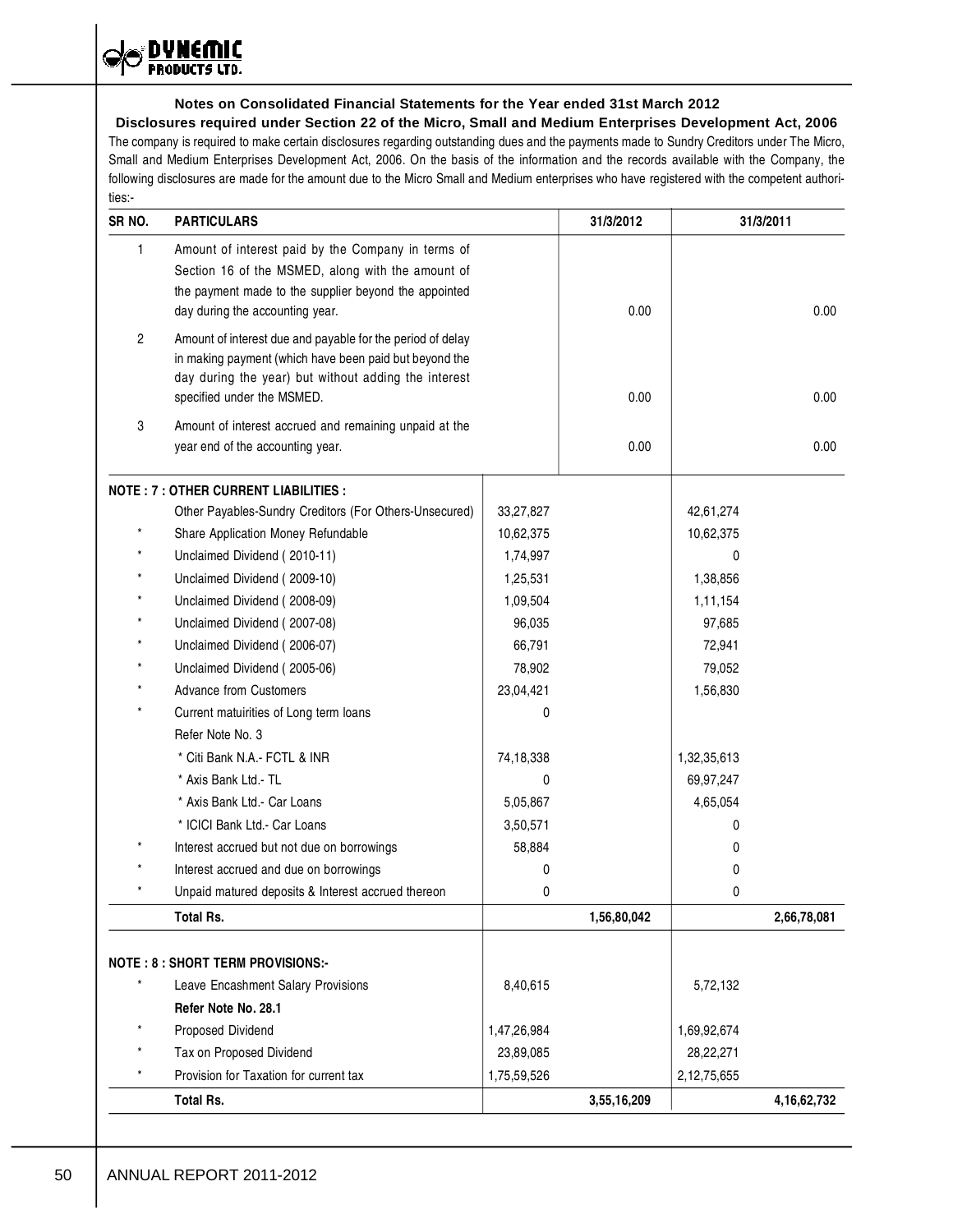

#### **NOTE : 9 FIXED ASSETS.**

| Sr             |                                                               |              | <b>GROSS BLOCK</b> |              |                          |              | <b>DEPRECIATION</b> |              |             |                           | <b>NET BLOCK</b>          |
|----------------|---------------------------------------------------------------|--------------|--------------------|--------------|--------------------------|--------------|---------------------|--------------|-------------|---------------------------|---------------------------|
| Nol            | <b>NAME OF THE ASSETS</b>                                     | As on        | Addition           | Deduction    | As on                    | As on        | Addition            | Deduction    | As on       | As on                     | As on                     |
| $\overline{A}$ | <b>TANGIBLES</b>                                              | 01/04/11     | during the         | during the   | 31/03/12                 | 01/04/11     | during the          | during the   | 31/03/12    | 31/03/11                  | 31/03/12                  |
|                |                                                               | Rs.          | Year Rs.           | Year Rs.     | Rs.                      | Rs.          | Year Rs.            | Year Rs.     | Rs.         | Rs.                       | Rs.                       |
| $\mathbf{1}$   | Lease Hold Land                                               | 1,16,03,723  | 26,62,500          | $\mathbf{0}$ | 1,42,66,223              | $\mathbf{0}$ | $\Omega$            | $\mathbf 0$  | 0           | 1,16,03,723               | 1,42,66,223               |
|                | <b>OWN ASSETS</b>                                             |              |                    |              |                          |              |                     |              |             |                           |                           |
| $\overline{c}$ | <b>Building</b>                                               | 12,48,65,736 | 14,69,743          | $\mathbf{0}$ | 12,63,35,479 1,55,06,886 |              | 42,03,114           | 0            | 1,97,10,000 |                           | 10,93,58,850 10,66,25,479 |
| 3              | Machineries                                                   | 14,57,89,752 | 1,48,71,320        | 36,45,262    | 15,70,15,810             | 3,20,46,717  | 71,16,688           | 17,68,822    | 3,73,94,584 | 11,37,43,035 11,96,21,226 |                           |
| $\overline{4}$ | Furniture                                                     | 77,02,263    | $\Omega$           | $\Omega$     | 77,02,263                | 43,33,833    | 4,87,553            | 0            | 48,21,387   | 33,68,430                 | 28,80,876                 |
| 5              | Motor Cycle                                                   | 3.60.947     | 1,01,095           | 1,54,251     | 3.07.791                 | 82.171       | 15,604              | 50.169       | 47.606      | 2,78,776                  | 2,60,185                  |
| 6              | Motor Car                                                     | 55, 11, 103  | 14, 18, 361        | 10,38,310    | 58,91,154                | 19,91,679    | 4,98,895            | 7,88,338     | 17,02,236   | 35, 19, 424               | 41,88,918                 |
| $\overline{7}$ | Office Equipments                                             | 30,25,669    | 1,79,013           | 2,47,350     | 29,57,332                | 16,66,566    | 1,91,138            | 79,591       | 17,78,113   | 13,59,103                 | 11,79,219                 |
| 8              | Computer                                                      | 10.00.799    | 1,05,175           | 0            | 11,05,974                | 4,44,824     | 1,72,518            | 0            | 6,17,342    | 5,55,975                  | 4,88,632                  |
| 9              | Electric Fitting & Installation                               | 1,22,34,058  | 4, 15, 137         | 0            | 1,26,49,195              | 28,18,404    | 5,91,026            | $\mathbf{0}$ | 34.09.430   | 94, 15, 654               | 92, 39, 765               |
| 10             | Lab Equipments                                                | 58,91,789    | $\Omega$           | $\mathbf{0}$ | 58,91,789                | 19, 17, 332  | 2,79,860            | 0            | 21.97.192   | 39,74,457                 | 36,94,597                 |
| 11             | <b>Office Premises</b>                                        | 58,86,491    | $\Omega$           | $\Omega$     | 58,86,491                | 5,58,167     | 95,950              | 0            | 6,54,116    | 53,28,324                 | 52, 32, 375               |
| 12             | <b>Pollution Effluent Treatment</b>                           | 2,92,39,076  | 84,79,615          | $\Omega$     | 3,77,18,691              | 37,01,890    | 16,27,236           | 0            | 53,29,127   | 2,55,37,186               | 3,23,89,564               |
| 13             | <b>Residential Premises</b>                                   | 14.23.898    | 3,21,303           | 9.08.811     | 8.36.390                 | 2,03,634     | 15,013              | 1.23.158     | 95.489      | 12,20,264                 | 7,40,901                  |
| 14             | Electric Motor & Pumps                                        | 21,28,730    | 2,72,178           | $\Omega$     | 24,00,908                | 7,06,920     | 1,08,583            | $\Omega$     | 8,15,503    | 14,21,810                 | 15,85,405                 |
| 15             | Fire fighting Equipments                                      | 5,58,645     | $\Omega$           | $\Omega$     | 5,58,645                 | 80,916       | 26,536              | 0            | 1,07,452    | 4,77,729                  | 4,51,193                  |
| 16             | Gas Installation & Fabrication                                | 22,36,466    | 6,498              | 0            | 22,42,964                | 4,85,156     | 74,698              | 0            | 5.59.854    | 17,51,310                 | 16,83,110                 |
| 17             | Pipes & Valve Fittings                                        | 88,74,582    | 11,06,016          | $\Omega$     | 99,80,598                | 11,82,224    | 3,19,362            | 0            | 15,01,586   | 76,92,358                 | 84,79,012                 |
| 18             | Storage Tank                                                  | 42,71,058    | $\Omega$           | 0            | 42,71,058                | 5,15,383     | 1,42,653            | 0            | 6,58,037    | 37,55,675                 | 36,13,021                 |
| 19             | <b>Dies</b>                                                   | 1,73,360     | 1,06,800           | $\Omega$     | 2,80,160                 | 1,06,924     | 20.614              | 0            | 1.27.537    | 66,436                    | 1.52.623                  |
|                | Total Rs. ::::                                                | 37,27,78,145 | 3, 15, 14, 754     | 59,93,984    | 39,82,98,915             | 6,83,49,627  | 1,59,87,042         | 28,10,078    | 8,15,26,591 |                           | 30,44,28,518 31,67,72,324 |
|                | Previous Years                                                | 35,09,00,223 | 2,54,49,644        | 35,71,722    | 37,27,78,145             | 5,63,54,198  | 1,47,85,645         | 27,90,217    | 6,83,49,625 |                           | 29,45,46,028 30,44,28,519 |
| в              | <b>INTANGIBLES:-</b>                                          |              |                    |              |                          |              |                     |              |             |                           |                           |
| $\mathbf{1}$   | <b>ERP Computer Software</b>                                  | 22,33,554    | 0                  | 0            | 22,33,554                | 3,88,775     | 3,62,060            | 0            | 7,50,835    | 18,44,779                 | 14,82,719                 |
| $\overline{c}$ | Goodwill ( on Consolidation)                                  | 5,976        | 0                  | 0            | 5,976                    | 0            | 0                   | 0            | 0           | 5,976                     | 5,976                     |
|                | <b>TOTAL</b>                                                  | 22.39.530    | $\mathbf{0}$       | $\mathbf{0}$ | 22.39.530                | 3.88.775     | 3.62.060            | 0            | 7.50.835    | 18,50,755                 | 14,88,695                 |
|                | <b>Previous Years</b>                                         | 12.21.310    | 10.18.220          | $\Omega$     | 22,39,530                | 1,91,768     | 1,97,007            | 0            | 3,88,775    | 10,29,542                 | 18,50,755                 |
|                | Note:- Opening balances have been regrouped wherever required |              |                    |              |                          |              |                     |              |             |                           |                           |

|                                                                                                                                                                                                                                                                                                                                                                                                                                                                                                                                                                             | <b>NOTE : 10 : NON CURRENT INVESTMENTS :</b>                  |              | 31/3/2012   |             | 31/3/2011   |
|-----------------------------------------------------------------------------------------------------------------------------------------------------------------------------------------------------------------------------------------------------------------------------------------------------------------------------------------------------------------------------------------------------------------------------------------------------------------------------------------------------------------------------------------------------------------------------|---------------------------------------------------------------|--------------|-------------|-------------|-------------|
| [a]                                                                                                                                                                                                                                                                                                                                                                                                                                                                                                                                                                         | Investment In Property - Residential Flat                     | 0            | 0           | 24,00,000   | 24,00,000   |
| $[b] \centering% \includegraphics[width=1.0\textwidth]{figs/fig_0a}% \includegraphics[width=1.0\textwidth]{figs/fig_0b}% \includegraphics[width=1.0\textwidth]{figs/fig_0b}% \includegraphics[width=1.0\textwidth]{figs/fig_0b}% \includegraphics[width=1.0\textwidth]{figs/fig_0b}% \includegraphics[width=1.0\textwidth]{figs/fig_0b}% \includegraphics[width=1.0\textwidth]{figs/fig_0b}% \includegraphics[width=1.0\textwidth]{figs/fig_0b}% \includegraphics[width=1.0\textwidth]{figs/fig_0b}% \includegraphics[width=1.0\textwidth]{figs/fig_0b}% \includegraphics[$ | <b>INVESTMENTS IN EQUITY (At Cost)</b><br>Trade Investments:- |              |             |             |             |
|                                                                                                                                                                                                                                                                                                                                                                                                                                                                                                                                                                             | <b>Unquoted Investments- Equity Shares</b>                    |              |             |             |             |
|                                                                                                                                                                                                                                                                                                                                                                                                                                                                                                                                                                             | (i) Investments in Others                                     |              |             |             |             |
|                                                                                                                                                                                                                                                                                                                                                                                                                                                                                                                                                                             | * Enviro Technology Ltd. Shares                               | 1,50,000     |             | 1,50,000    |             |
|                                                                                                                                                                                                                                                                                                                                                                                                                                                                                                                                                                             | [15,000 Shares of Rs.10 each(P.Y.F.15,000)]                   |              |             |             |             |
|                                                                                                                                                                                                                                                                                                                                                                                                                                                                                                                                                                             | * Bharuch Enviro Infrastructure Ltd.                          | 12,600       |             | 12,600      |             |
|                                                                                                                                                                                                                                                                                                                                                                                                                                                                                                                                                                             | [1,260 Shares of Rs.10 each(P.Y.F.1,260)]                     |              |             |             |             |
|                                                                                                                                                                                                                                                                                                                                                                                                                                                                                                                                                                             | * Bharuch Eco-Aqua Infra.Ltd                                  | 7,84,500     |             | 8,93,000    |             |
|                                                                                                                                                                                                                                                                                                                                                                                                                                                                                                                                                                             | [78,450 Shares of Rs.10 each (P.Y.F.89,300)]                  |              |             |             |             |
|                                                                                                                                                                                                                                                                                                                                                                                                                                                                                                                                                                             | * Forum (Chandolidia) Aawas Owner's Asso.                     | 100          |             | 100         |             |
|                                                                                                                                                                                                                                                                                                                                                                                                                                                                                                                                                                             | [1 Share of Rs.100 each (P.Y.F.100)]                          |              |             |             |             |
|                                                                                                                                                                                                                                                                                                                                                                                                                                                                                                                                                                             | * Navsarjan Industrial Bank Ltd.                              | $\mathbf{0}$ |             | 12,500      |             |
|                                                                                                                                                                                                                                                                                                                                                                                                                                                                                                                                                                             | 500 Shares Of Rs 25 each (P.Y.F.500)]                         |              |             |             |             |
|                                                                                                                                                                                                                                                                                                                                                                                                                                                                                                                                                                             | *Dynemic Holdings Pvt.Ltd.                                    | 1,01,00,000  |             | 1,01,00,000 |             |
|                                                                                                                                                                                                                                                                                                                                                                                                                                                                                                                                                                             | [10,10,000 Shares Of Rs.10 each (P.Y.F.10,10,000)]            |              |             |             |             |
|                                                                                                                                                                                                                                                                                                                                                                                                                                                                                                                                                                             | * Ank.Res. & Analy.Inf.Ltd.                                   | 10,000       |             | 10,000      |             |
|                                                                                                                                                                                                                                                                                                                                                                                                                                                                                                                                                                             | [1,000 Shares of Rs.10 each (P.Y.F.1,000)]                    |              | 1,10,57,200 |             | 1,11,78,200 |
| [b]                                                                                                                                                                                                                                                                                                                                                                                                                                                                                                                                                                         | <b>Investments in Mutual Funds</b>                            |              |             |             |             |
|                                                                                                                                                                                                                                                                                                                                                                                                                                                                                                                                                                             | Non-Liquid Dividend Plan (Balance)                            |              |             |             |             |
|                                                                                                                                                                                                                                                                                                                                                                                                                                                                                                                                                                             | List for purchases & sales of MF is given seperately          |              |             |             |             |
|                                                                                                                                                                                                                                                                                                                                                                                                                                                                                                                                                                             | Fidelity India Growth Fund                                    | 0            |             | 10,00,000   |             |
|                                                                                                                                                                                                                                                                                                                                                                                                                                                                                                                                                                             | HDFC AMC PMS (Real Estate Portfolio)                          | 52,83,501    |             | 59,36,925   |             |
|                                                                                                                                                                                                                                                                                                                                                                                                                                                                                                                                                                             | HDFC MID CAP EQUITY FUND                                      | U            |             | 5,00,000    |             |
|                                                                                                                                                                                                                                                                                                                                                                                                                                                                                                                                                                             | <b>HSBC Unique Opportunities Fund</b>                         | 2,00,000     |             | 2,00,000    |             |
|                                                                                                                                                                                                                                                                                                                                                                                                                                                                                                                                                                             | (The list is attached as Annexure-II showing                  | 54,83,501    |             | 76,36,925   |             |
|                                                                                                                                                                                                                                                                                                                                                                                                                                                                                                                                                                             | cost and market value of all MF)                              |              | 54,83,501   |             | 76,36,925   |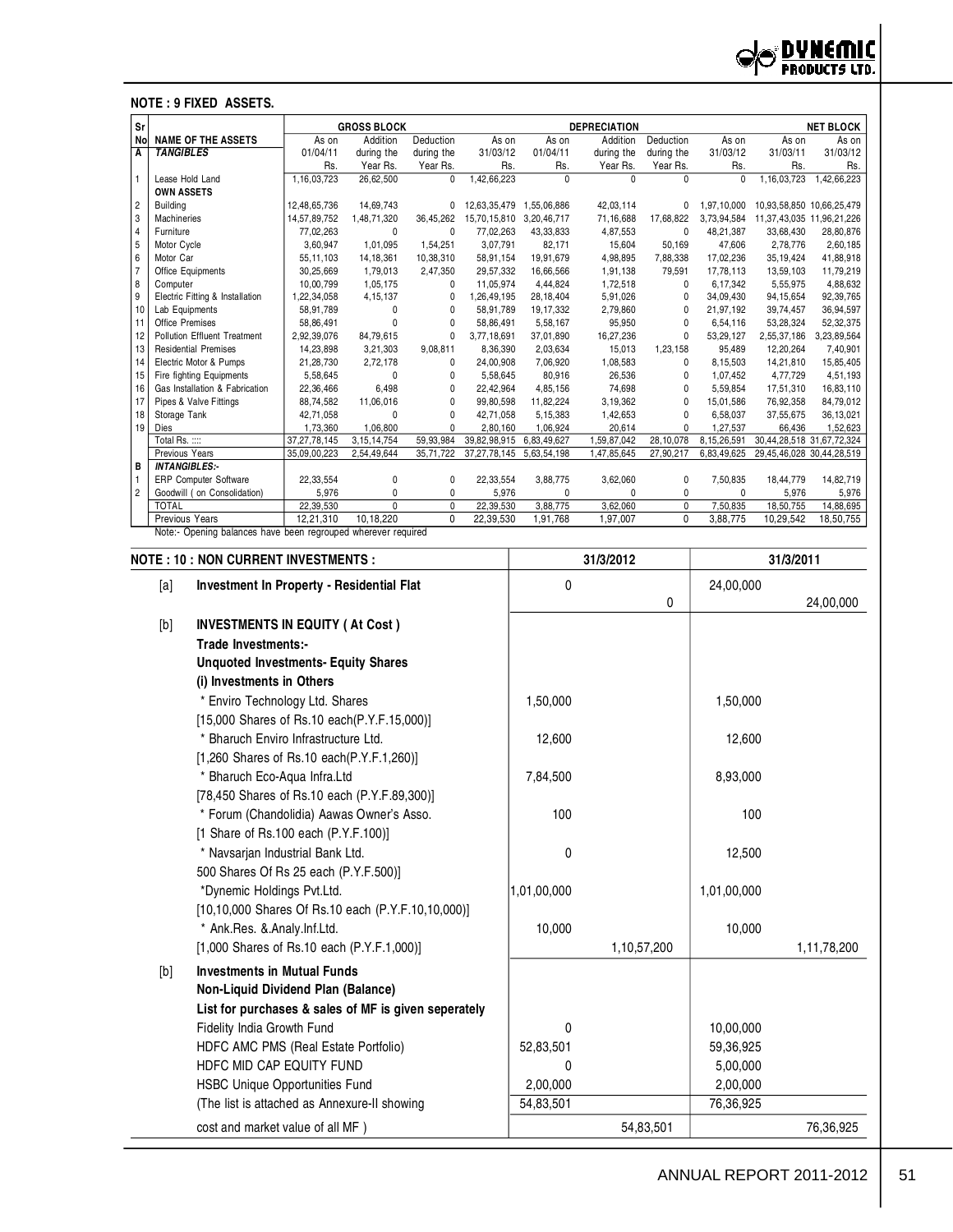**DYNEMIC**<br>PRODUCTS LTD.  $\ominus$ 

| SR <sub>NO.</sub> | <b>PARTICULARS</b>                                        |              | 31/3/2012    | 31/3/2011    |              |
|-------------------|-----------------------------------------------------------|--------------|--------------|--------------|--------------|
| [c]               | <b>Other Non Current Investments</b>                      |              |              |              |              |
|                   | Vishwas Organisors LLP- Capital Contribution              | 2,50,000     |              | 2,50,000     |              |
|                   | (25% share in LLP Firm)                                   |              |              |              |              |
|                   | Interest Accrued on above capital                         | 31,876       |              | 9,376        |              |
|                   | Vishwas Organisors LLP- Loan Contribution                 | 1,47,50,000  |              | 1,47,50,000  |              |
|                   | Interest Accrued on above Loans                           | 17,88,461    | 1,68,20,337  | 5,46,084     | 1,55,55,460  |
|                   | <b>Total Rs.</b>                                          |              | 3,33,61,038  |              | 3,67,70,585  |
|                   | <b>NOTE: 11: LONG TERM LOANS &amp; ADVANCES:-</b>         |              |              |              |              |
| [a]               | Capital Advances- For capital goods                       | $\mathbf{0}$ |              | 8,30,250     |              |
| [b]               | Deposits- Deposits with govt bodies & others              | 1,28,00,714  |              | 1,11,61,011  |              |
| [c]               | Loans & Advances to Related Parties                       | 0            |              | 0            |              |
| [d]               | Other Loans & Advances                                    | 0            |              | 0            |              |
|                   | <b>Advance Sales Tax</b>                                  | 84,442       |              | 84,442       |              |
|                   | (Unsecured, considered good)                              |              |              |              |              |
|                   | <b>Total Rs.</b>                                          |              | 1,28,85,156  |              | 1,20,75,703  |
|                   | <b>NOTE: 12: CURRENT INVESTMENTS:</b>                     |              |              |              |              |
| [a]               | <b>Investments- Equity Shares- Quoted</b>                 |              |              |              |              |
|                   | (1) Gujarat State Financial Corporation Ltd.              | 38,000       |              | 38,000       |              |
|                   | [190 Shares of Rs.200 each(P.Y.F.190)]                    |              |              |              |              |
|                   | [ Market Price : Not available]                           |              |              |              |              |
|                   | (2) In Equities as per List by Kotak Mahindra Bank Ltd    |              |              |              |              |
|                   |                                                           | 50,13,733    |              | 50,57,056    |              |
|                   | (At Cost)                                                 |              |              |              |              |
|                   |                                                           | 50,51,733    |              | 50,95,056    |              |
|                   | Less:- Provision for Diminution in value of               |              |              |              |              |
|                   | Investments (Net)                                         | 35,56,148    |              | 20,51,060    |              |
|                   | (The list is attached as Annexure-I showing               |              | 14,95,586    |              | 30,43,996    |
|                   | cost and market value of all the shares)                  |              |              |              |              |
|                   | <b>Total Rs.</b>                                          |              | 14,95,586    |              | 30,43,996    |
|                   | <b>NOTE: 13: INVENTORIES:</b>                             |              |              |              |              |
|                   | Valued at Cost or Net realisable value whichever is lower |              |              |              |              |
|                   | [As per Inventory taken, valued and Certified by          |              |              |              |              |
|                   | Directors of the Company ]                                |              |              |              |              |
|                   | Raw Materials                                             | 3,76,54,451  |              | 3,93,85,714  |              |
|                   | Packing Material                                          | 21,17,607    |              | 20,61,500    |              |
|                   | ETP stock                                                 | 1,14,271     |              | 1,10,206     |              |
|                   | Trading Materials                                         | 0            |              | 1,42,500     |              |
|                   | Work in progress                                          | 53,59,501    |              | 45,45,143    |              |
|                   | Finished Goods                                            | 10,08,01,226 |              | 2,31,10,214  |              |
|                   | Semi Finished Goods                                       | 0            |              | 39,42,636    |              |
|                   | <b>Total Rs.</b>                                          |              | 14,60,47,056 |              | 7,32,97,913  |
|                   |                                                           |              |              |              |              |
|                   | NOTE:14: TRADES RECEIVABLES (Unsecured Considered Good)   |              |              |              |              |
| $\star$           | Due Over Six Months.                                      | 2,39,999     |              | 2,79,756     |              |
|                   | Others                                                    | 13,92,26,629 |              | 12,81,62,457 |              |
|                   | <b>Total Rs.</b>                                          |              | 13,94,66,628 |              | 12,84,42,213 |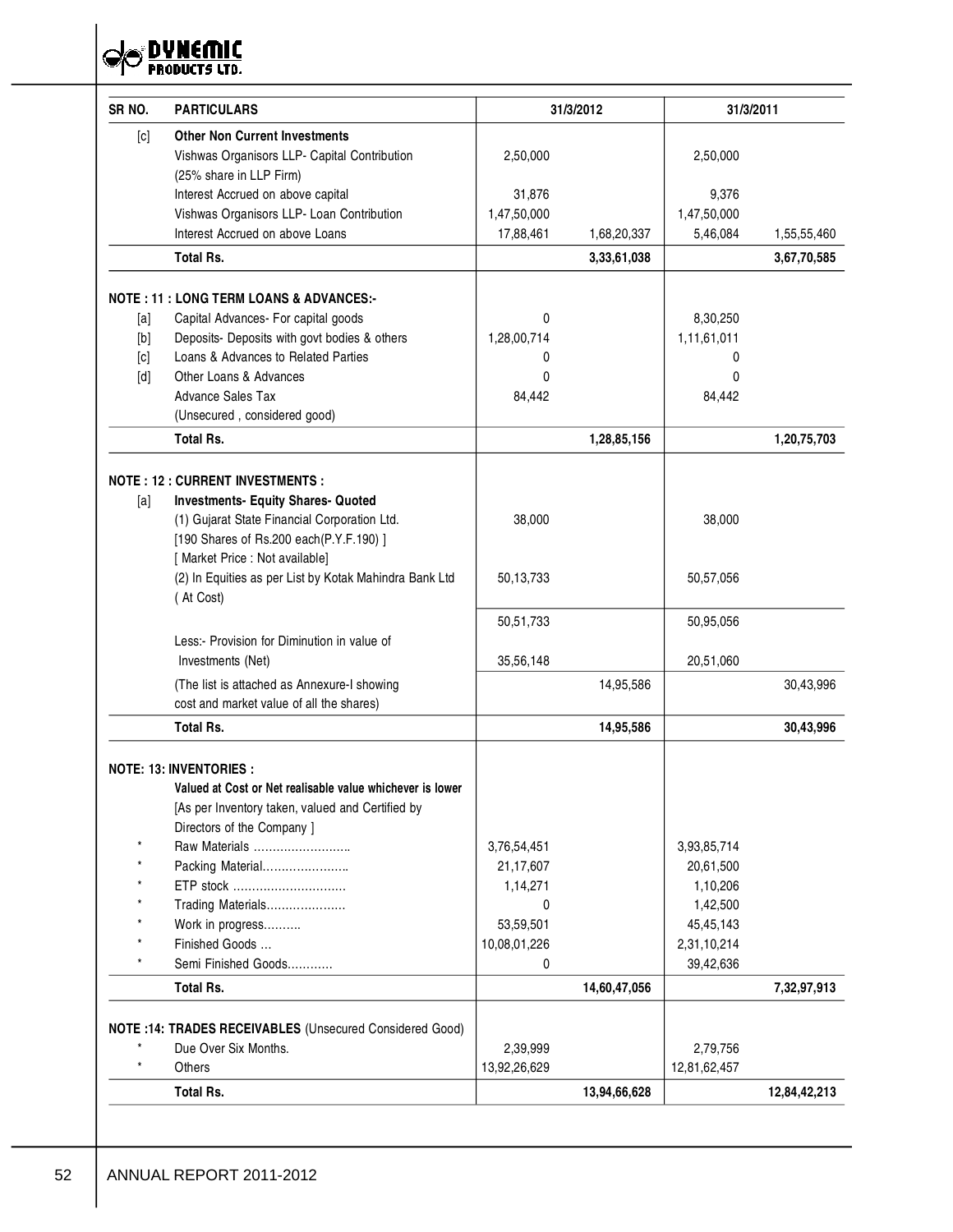

| SR NO.  | <b>PARTICULARS</b>                                   |                          | 31/3/2012   | 31/3/2011     |                |
|---------|------------------------------------------------------|--------------------------|-------------|---------------|----------------|
|         | <b>NOTE: 15 : CASH AND CASH EQUIVALENTS :</b>        |                          |             |               |                |
|         | Cash-in-hand                                         | 1,61,642                 |             | 47,208        |                |
| $\star$ | Balance with Schedule Bank in current a/c#           | 67,48,878                |             | 49,76,039     |                |
|         | # Balance include Unclaimed Dividend of Rs. 397861/- |                          |             |               |                |
|         | (PY Rs. 420636/-)                                    |                          |             |               |                |
|         | Balance with Non-Schedule Bank in current a/c        | 1,43,518                 |             | 2,95,227      |                |
|         | Balance with Non-Schedule Bank in margins a/c        | 461                      |             | 461           |                |
|         | Fixed Deposits with Banks *                          | 18,81,744                |             | 24,54,632     |                |
|         | * Fixed deposits include deposits of Rs. 1849791/-   |                          |             |               |                |
|         | (PY Rs. 0) with maturity of more than 12 months      |                          |             |               |                |
|         | <b>Total Rs.</b>                                     |                          | 89,36,243   |               | 77,73,568      |
|         | <b>NOTE : 16: SHORT TERM LOANS AND ADVANCES :</b>    |                          |             |               |                |
|         | (Unsecured, Considered Good)                         |                          |             |               |                |
|         | With Excise & Vat Authorities                        |                          |             |               |                |
|         | Other Loans & Advances                               | 6,47,00,939<br>35,03,354 |             | 4,08,22,748   |                |
|         | Advance Income tax (FY 1112)                         | 1,82,35,000              |             | 2511,510<br>0 |                |
|         | Advance Income tax (FY 1011)                         | 0                        |             | 2,21,00,000   |                |
|         | Advances given for expenses                          | 6,66,631                 |             | 2,54,637      |                |
|         | Advances given for goods                             | 5,34,838                 |             | 58,86,811     |                |
|         | <b>Total Rs.</b>                                     |                          |             |               |                |
|         |                                                      |                          | 8,76,40,762 |               | 7, 15, 75, 706 |
|         | <b>NOTE : 17: OTHER CURRENT ASSETS :</b>             |                          |             |               |                |
|         | (Unsecured, Considered Good)                         |                          |             |               |                |
|         | <b>Other Receivables</b>                             | 80,44,125                |             | 69,70,053     |                |
|         | <b>Total Rs.</b>                                     |                          | 80,44,125   |               | 69,70,053      |
|         | <b>NOTE : 18 : OTHER OPERATING INCOME :</b>          |                          |             |               |                |
|         | Cash Discount Received                               | 1,57,039                 |             | 2,18,711      |                |
|         | Conversion Charge Income                             | 0                        |             | 2,63,250      |                |
|         | Foreign Exchange Gain & Loss- Exports & Imports      | 12,03,697                |             | 6,82,117      |                |
|         | DEPB Income                                          | 1,11,35,711              |             | 87,87,793     |                |
|         | Focus Market Income                                  | 28,54,329                |             | 17,33,502     |                |
|         | Duty Draw Back Income                                | 63,93,297                |             | 0             |                |
|         | Profit/loss on Sale of FMS                           | 1,612                    |             | 36,881        |                |
|         | Kasar Vatav                                          | 6,370                    |             | 42,309        |                |
|         | Old Drum Sale Income                                 | 3,51,524                 |             | 0             |                |
| $\star$ | Old Machinery Scrap Sale Income                      | 2,62,239                 |             | 0             |                |
|         | Liner Scrap Sale Income                              | 65,279                   |             | 0             |                |
|         | Quantity Discount                                    | 0                        |             | 1,33,703      |                |
|         | Discount Income                                      | 7,99,591                 |             | 8,49,210      |                |
|         | VAT Refund Income                                    | 69,361                   |             | 0             |                |
|         | Sample Income                                        | 1,287                    |             | 0             |                |
|         | <b>TOTAL</b>                                         |                          | 2,33,01,335 |               | 1,27,47,475    |
|         | <b>NOTE: 19 : OTHER INCOME</b>                       |                          |             |               |                |
|         | Interest on Income Tax Refund                        | 0                        |             | 5,26,813      |                |
|         | Office Rent Income                                   | 1,08,000                 |             | 1,08,000      |                |
|         | Interest On GEB Deposit                              | 1,74,346                 |             | 3,48,694      |                |
|         | Interest On ETL Deposit                              | 1,11,305                 |             | 1,11,000      |                |
|         | Misc Interest Income                                 | $\mathbf{0}$             |             | 410           |                |
|         | Creditors W/o                                        | 68,088                   |             | 0             |                |
|         | Short Term Capital Gain on Investment                | 2,00,000                 |             | 0             |                |
|         | Keyman Insurance Premium Income                      | 10,38,754                |             | 0             |                |
|         | Insurance Claim Received                             | 0                        |             | 13,270        |                |
|         | Misc Income                                          | 0                        |             | 15,099        |                |
|         |                                                      |                          |             |               |                |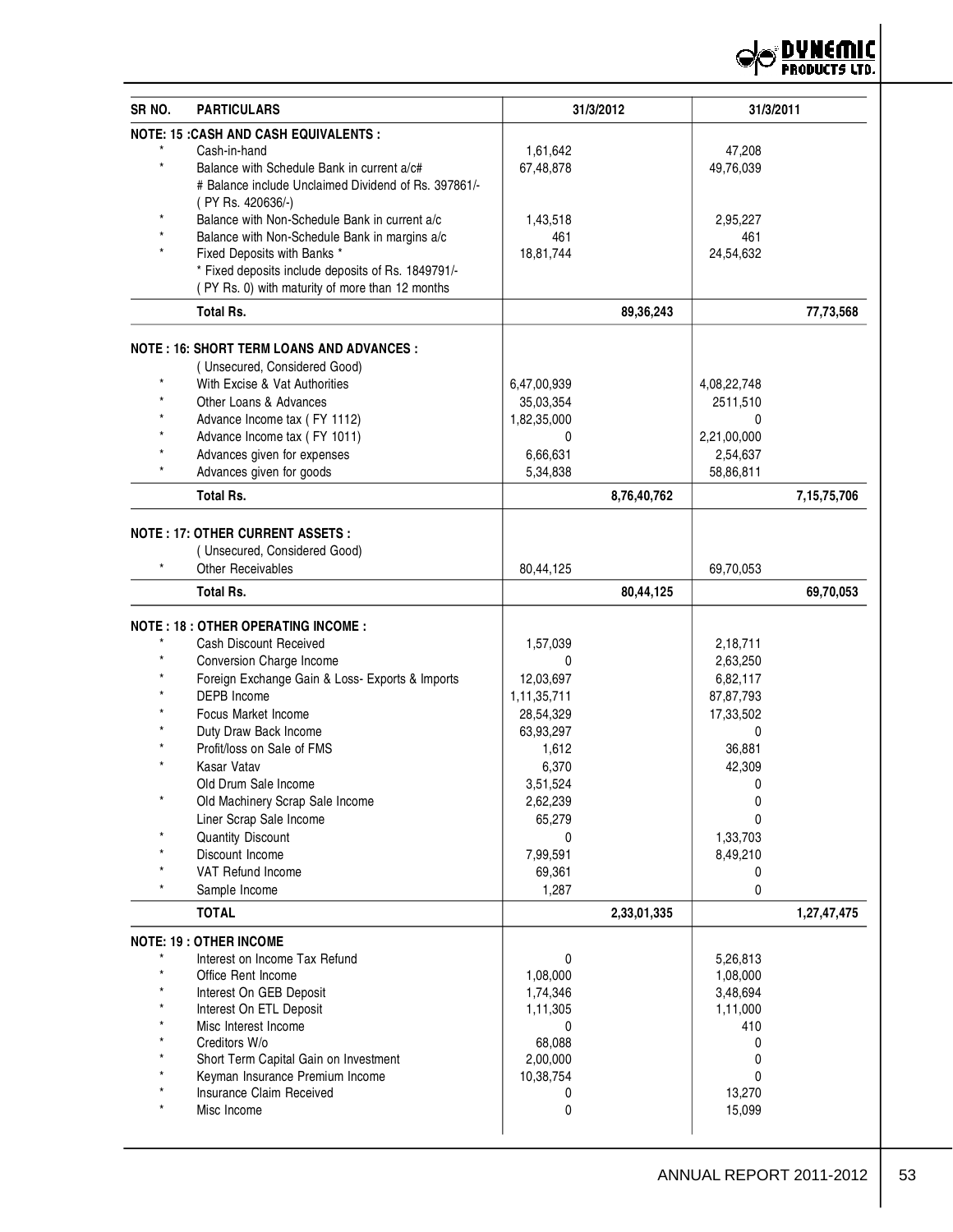**DYNEMIC**<br>PRODUCTS LTD.  $\mathcal{A}$ 

| SR NO.  | <b>PARTICULARS</b>                                         |                       | 31/3/2012        |                             | 31/3/2011      |
|---------|------------------------------------------------------------|-----------------------|------------------|-----------------------------|----------------|
|         | Subsidy Income                                             | 0                     |                  | 15,00,000                   |                |
|         | Dividend on Mutual Fund                                    | 5,65,476              |                  | 26,000                      |                |
|         | Dividend From Company                                      | 30,423                |                  | 27,675                      |                |
|         | Interest on HDFC Real Estate Fund                          | 6,50,011              |                  | 1,95,294                    |                |
|         | Interest on FD (Bank)                                      | 98,805                |                  | 1,21,502                    |                |
|         | Interest on Staff Loan                                     | 1,29,807              |                  | 1,24,629                    |                |
|         | Interest From Partnership-Vishwas LLP                      | 14,02,919             |                  | 6,17,178                    |                |
|         | Long Term Capital Gain-KOTAK MAHINDRA MF                   | 13,564                |                  | 49,913                      |                |
|         | Short Term Capital Gain-KOTAK MAHINDRA MF                  | $\Omega$              |                  | 0                           |                |
|         | <b>TOTAL</b>                                               | 45,91,497             |                  | 37,85,477                   |                |
|         | LESS:- EXPENDITURE RELATING TO INCOME<br>ON INVESTMENTS    |                       |                  |                             |                |
|         | Securities Transaction Tax - Kotak                         | 0                     |                  | 369                         |                |
|         | Securities Transaction Tax - Mutual Fund                   | 4,701                 |                  | 0                           |                |
|         | Management Consultancy Fees & Entry Load                   | 1,21,411              |                  | 89,524                      |                |
|         | Provision for Diminution in the Value of Investments (Net) | 15,05,087             |                  | (6,07,099)                  |                |
|         | <b>TOTAL</b>                                               | (16, 31, 199)         |                  | (5, 17, 206)                |                |
|         | <b>TOTAL OTHER INCOME ( NET)</b>                           |                       | 29,60,299        |                             | 43,02,683      |
|         | <b>NOTE: 20 : COST OF RAW MATERIALS CONSUMED</b>           |                       |                  |                             |                |
| $\star$ | <b>Opening Stock</b>                                       | 3,93,85,714           |                  | 2,44,88,965                 |                |
|         | Add.: Purchase during the year                             | 51,07,49,824          |                  | 34,79,67,604                |                |
|         |                                                            |                       |                  |                             |                |
|         | Less: Closing Stock                                        | 550135538<br>37654451 |                  | 37,24,56,569<br>3,93,85,714 |                |
|         | <b>Total Rs.</b>                                           |                       | 51,24,81,087     |                             | 33,30,70,855   |
|         | Refer Note No. 27.9 A & B                                  |                       |                  |                             |                |
|         |                                                            |                       |                  |                             |                |
|         | <b>NOTE : 21 : CHANGES IN INVENTORIES</b>                  |                       |                  |                             |                |
|         | <b>OPENING INVENTORIES:</b>                                |                       |                  |                             |                |
| $\star$ | <b>Finished Goods</b>                                      | 2,31,10,214           |                  | 3,19,69,628                 |                |
|         | Semi Finished Goods                                        | 39,42,636             |                  | 61,67,452                   |                |
|         | <b>Trading Materials</b>                                   | 1,42,500              |                  | $\Omega$                    |                |
|         | Work-in-Progress                                           | 45,45,143             |                  | 51,59,382                   |                |
|         |                                                            |                       | 3, 17, 40, 493   |                             | 4,32,96,462    |
|         | <b>CLOSING INVENTORIES:</b>                                |                       |                  |                             |                |
|         | <b>Finished Goods</b>                                      | 10,08,01,226          |                  | 2,31,10,214                 |                |
|         | Semi Finished Goods                                        |                       |                  | 39,42,636                   |                |
|         | <b>Wastes Stocks</b>                                       | 0                     |                  | 1,42,500                    |                |
|         | Work-in-Progress                                           | 53,59,501             |                  | 45,45,143                   |                |
|         |                                                            |                       | 10,61,60,727     |                             | 3, 17, 40, 493 |
|         | <b>CHANGES IN INVENTORIES</b>                              |                       | (7, 44, 20, 234) |                             | 1,15,55,969    |
|         | NOTE: 22 : EMPLOYEES BENEFITS EXPENSES :-                  |                       |                  |                             |                |
|         | Salary & Wages to Employees                                | 1,73,03,874           |                  | 1,41,15,150                 |                |
|         | Salaries & Bonus to Directors                              | 56,11,844             |                  | 55,45,607                   |                |
|         | Compensation paid to Director S P Patel                    | 29,04,985             |                  | 0                           |                |
|         | Contribution to PF                                         | 12,92,567             |                  | 8,05,592                    |                |
|         | Other Salary & Wages Expense                               | 12,95,210             |                  | 8,89,664                    |                |
|         | Leave Salary (Inc. Provisions - unpaid)                    | 11,16,952             |                  | 3,75,646                    |                |
|         | Refer Note No. 28.1                                        |                       |                  |                             |                |
|         | Bonus & other expenses                                     | 34, 31, 755           |                  | 29,82,318                   |                |
|         | Total Rs.                                                  |                       | 3,29,57,187      |                             | 2,47,13,977    |
|         |                                                            |                       |                  |                             |                |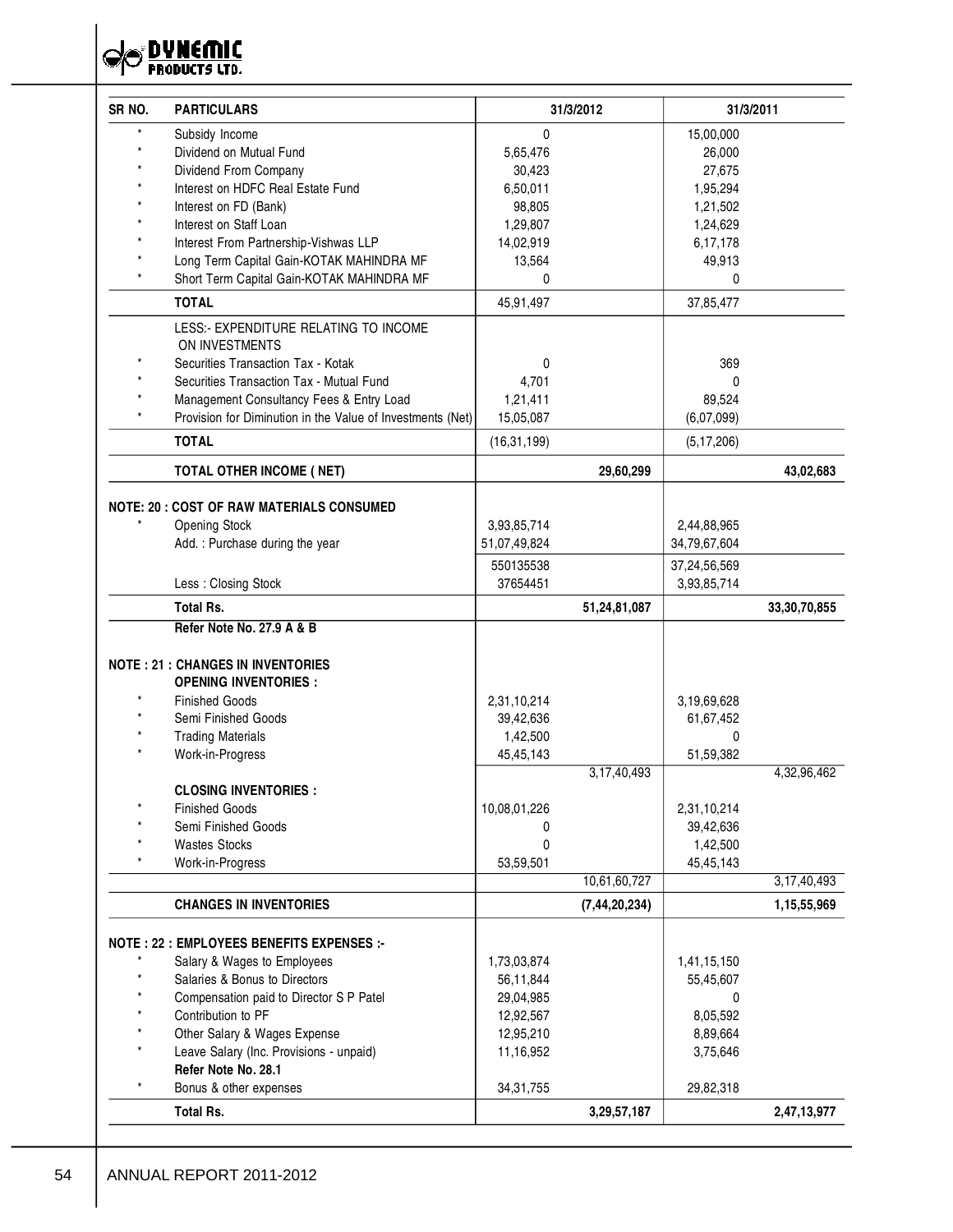

| SR NO.       | <b>PARTICULARS</b>                                   | 31/3/2012               | 31/3/2011               |
|--------------|------------------------------------------------------|-------------------------|-------------------------|
|              | <b>NOTE: 23 : FINANCE COSTS :-</b>                   |                         |                         |
|              | Interest                                             | 1,04,58,409             | 90,81,067               |
| $\star$      | Forex Gain Loss on FCTL                              | 18,22,286               | $\mathbf{0}$            |
| $\star$      | Other Financial Charges                              | 35,95,273               | 33,19,293               |
|              | <b>Total Rs.</b>                                     | 1,58,75,968             | 1,24,00,360             |
|              | <b>NOTE: 24 : OTHER MANUFACTURING EXPENSES:-</b>     |                         |                         |
| Α            | <b>PACKING MATERIAL CONSUMED</b>                     |                         |                         |
| $\star$      | <b>Opening Stock</b>                                 | 20,61,500               | 18,98,092               |
|              | Add: Purchases during the year                       | 1,64,84,154             | 1,30,51,109             |
|              |                                                      | 1,85,45,654             | 1,49,49,201             |
|              | Less: Closing stock                                  | 21,17,607               | 20,61,500               |
|              | <b>Total Rs.</b>                                     | 1,64,28,047             | 1,28,87,701             |
|              |                                                      |                         |                         |
| B            | <b>E.T.P MATERIAL CONSUMED</b>                       |                         |                         |
| $\star$      | Op. Stock                                            | 1,10,206                | 37,612                  |
|              | Add: Purchases during the year                       | 29,31,480               | 27,09,320               |
|              |                                                      | 30,41,686               | 27,46,932               |
|              | Less: Closing stock                                  | 1,14,271                | 1,10,206                |
|              | <b>Total Rs.</b>                                     | 29,27,415               | 26,36,726               |
| $\mathsf C$  | <b>POWER &amp; FUEL CONSUMED</b>                     |                         |                         |
| $\star$      | Electric Power & Burning                             | 2,63,01,125             | 1,76,36,857             |
| $\star$      | Fuel Purchased & Consumed                            | 6,81,936                | 18,76,236               |
|              | <b>Gas Consumption Charges</b>                       | 6,19,51,627             | 3,73,67,231             |
|              | <b>Total Rs.</b>                                     | 8,89,34,688             | 5,68,80,324             |
|              |                                                      |                         |                         |
| D<br>$\star$ | <b>OTHER MANUFACTURING EXPENSES</b>                  |                         |                         |
|              | Transportation                                       | 61,82,993               | 47,11,684               |
|              | Conversion / Job Charges                             | 56,72,524               | 38,17,652               |
|              | Factory Expenses                                     | 9,56,044                | 8,36,615                |
|              | Labour Charges<br>Forwarding & Handling Charges      | 1,41,09,697             | 92,66,810               |
|              | <b>Pallatisation Charges</b>                         | 1,44,68,298<br>5,64,978 | 1,43,04,235<br>4,10,307 |
|              | <b>ETP Expense</b>                                   | 1,10,78,452             | 67,00,594               |
|              | Freight & Cartage Expenses                           | 0                       | 45,695                  |
|              | Colour Expense                                       | 6,54,531                | 5,02,339                |
|              | Custom Duty on Debonding                             | 0                       | 28,17,182               |
|              | <b>Consumable Stores</b>                             | 22,04,497               | 16,14,329               |
|              | <b>Total Rs.</b>                                     | 5,58,92,014             | 4,50,27,442             |
|              | TOTAL:- MANUFACTURING COST                           |                         |                         |
|              |                                                      | 16,41,82,164            | 11,74,32,193            |
|              | <b>NOTE: 25 : REPAIRS AND MAINTENANCE EXPENSES:-</b> |                         |                         |
| $\star$      | Electrical Parts & Maintenance                       | 6,54,534                | 5,27,200                |
|              | ETP Parts & Maintenances                             | 49,52,938               | 37,68,154               |
|              | Machinery Parts Repairs & Maintenance                | 42,55,660               | 35,02,001               |
|              | A.C. Service Charges<br><b>Building Repairing</b>    | 72,483<br>4,54,565      | 83,420<br>2,64,509      |
|              | Computer Maintenance & Consumables                   | 2,09,711                | 1,66,653                |
|              | <b>EPABX Maintenance</b>                             | 6,250                   | 2,600                   |
|              | Lab Equipment Repairing                              | 57,664                  | 1,03,534                |
|              | Furniture Repairing & Maintenance                    | 66,706                  | 52,438                  |
|              | Type, Fax & Zerox Maintenance                        | 5,700                   | 1,830                   |
|              | Vehicle Repairing (Director)                         | 1,58,965                | 1,66,600                |
|              | Vehicle Repairing Expenses                           | 15,460                  | 28,485                  |
|              | Consumable Stores (Plant)                            | 66,08,489               | 43,87,971               |
| $\star$      | Consumable Stores(Electricals)                       | 7,27,310                | 5,37,867                |
|              | <b>Total Rs.</b>                                     | 1,82,46,434             | 1,35,93,261             |
|              |                                                      |                         |                         |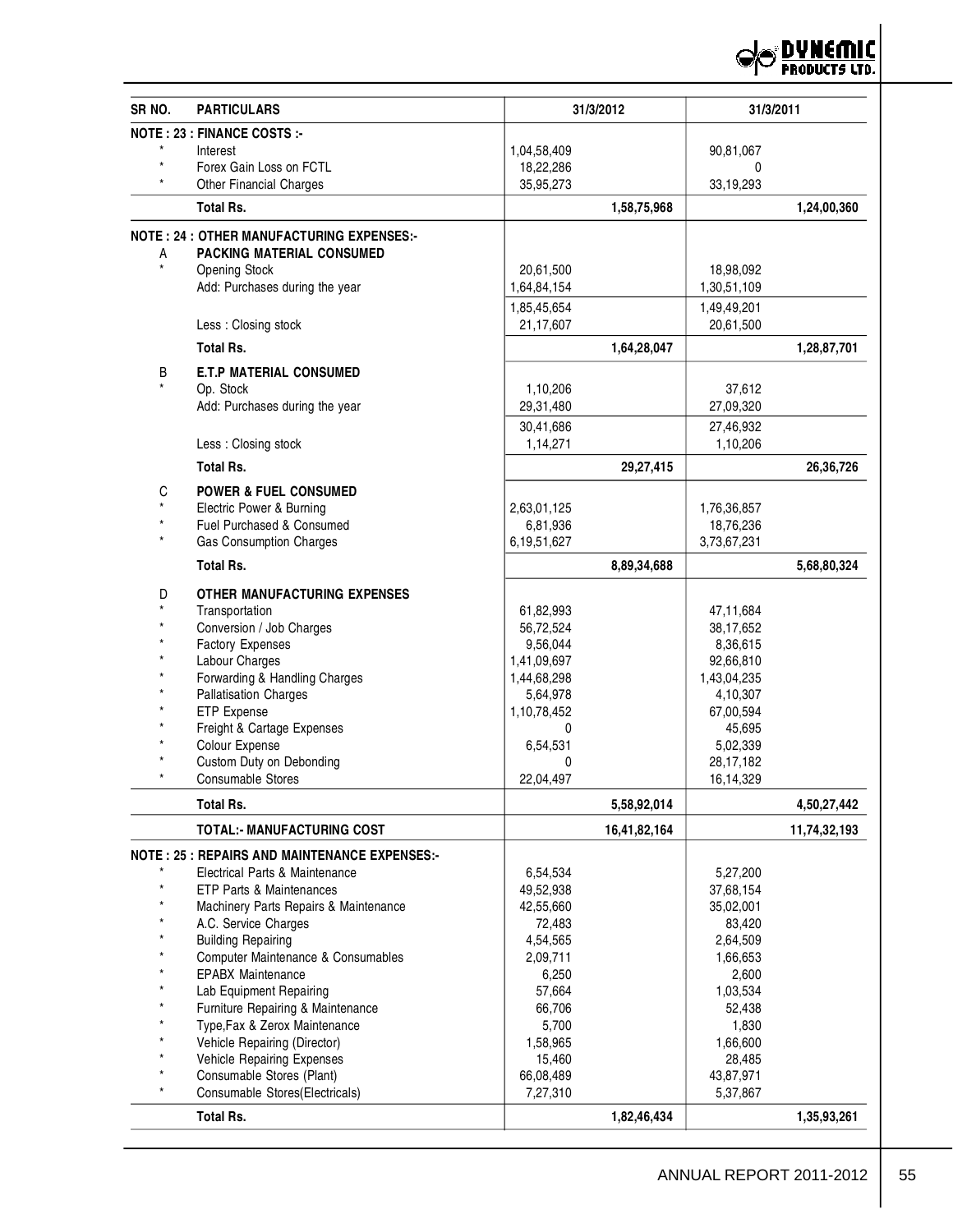

| SR <sub>NO.</sub> | <b>PARTICULARS</b>                                    | 31/3/2012   | 31/3/2011   |
|-------------------|-------------------------------------------------------|-------------|-------------|
|                   | <b>NOTE: 26 : ADMINISTRATIVE AND OTHER EXPENSES:-</b> |             |             |
| $\star$           | Consultancy, Legal & Professional Fees                | 11,75,001   | 14,42,877   |
| $\star$           | <b>Exhibition Expenses</b>                            | 18,13,848   | 11,91,955   |
| $\star$           | Insurance Premium                                     | 24,49,692   | 27,63,282   |
|                   | Petrol Expenses-Directors                             | 3,16,640    | 3,32,590    |
|                   | Sitting Fees to Directors                             | 68,000      | 64.000      |
|                   | Selling Commission                                    | 34,93,138   | 19,08,163   |
|                   | Rates & Quality Differences                           | 4,82,399    | 0           |
|                   | Staff Welfare Expenses                                | 4,98,360    | 2,87,034    |
| $\star$           | Telephone Expenses-Others                             | 2,98,562    | 3,51,834    |
|                   | Travelling & Conveyance (Director)                    | 4,56,817    | 5,03,372    |
|                   | Angadia & Courier Expenses                            | 6,27,052    | 5,35,573    |
|                   | <b>Audit Fees</b>                                     | 4,08,090    | 4,08,090    |
|                   | <b>FDA Approval Fees</b>                              | 29,24,329   | 29,05,037   |
|                   | Lab-Testing Expenses                                  | 5,27,769    | 3,61,935    |
|                   | Misc Office Expenses                                  | 2,66,416    | 2,18,105    |
|                   | Office Electric Bill Expenses                         | 2,99,762    | 2,96,899    |
|                   | <b>Security Expenses</b>                              | 8,39,120    | 6,14,834    |
|                   | Stationery & Printing Expenses- Incl (Annual Reports) | 7,03,017    | 9,28,456    |
|                   | <b>Water Charges</b>                                  | 4,36,958    | 3,36,815    |
|                   | Sales Promotion Expenses                              | 1,57,302    | 2,85,326    |
|                   | Registration Certification, Renewal & Filing Fees     | 5,42,525    | 7,19,909    |
|                   | Advertisement Expense                                 | 53,529      | 2,62,162    |
|                   | Profit / Loss on Sale of DEPB, FMS & VKUY             | 32,944      | 0           |
| ×                 | Loss/Profits on sale/w/o of assets                    | 8,11,796    | 2,35,813    |
|                   | Other Administrative & Estabishment Expenses          | 37,59,864   | 41,92,760   |
|                   | <b>Total Rs.</b>                                      | 2,34,42,929 | 2,11,46,816 |

#### **Note 27 Additional information to the financial statements**

| 27.1 |                                 | <b>Contingent Liabilities and Commitments:-</b>                | As at 31 March, 2012 | As at 31 March, 2011 |  |
|------|---------------------------------|----------------------------------------------------------------|----------------------|----------------------|--|
|      | <b>Contingent Liabilities:-</b> |                                                                |                      |                      |  |
|      | (a)                             | Letter of Credits- Citi Bank                                   | 68,87,461            | 58,23,265            |  |
|      | (b)                             | Letter of Credits- Axis Bank                                   |                      | 74,99,803            |  |
|      | Ш                               | Commitments:-                                                  |                      |                      |  |
|      | (a)                             | Estimated amount of contracts remaining to be executed on      |                      |                      |  |
|      |                                 | capital account and not provided for                           |                      |                      |  |
|      |                                 | Tangible assets                                                | 0                    |                      |  |
|      |                                 | Intangible assets                                              |                      |                      |  |
|      | (b)                             | Uncalled liability on shares and other investments partly paid |                      |                      |  |
|      | (c)                             | Other commitments (specify nature)                             |                      |                      |  |

#### **27.2 Disclosure as per Clause 32 of the Listing Agreements with the Stock Exchanges** Loans and advances in the nature of loans given to subsidiaries, associates and others and investment in shares of the Company

| by such parties: |  |
|------------------|--|
|------------------|--|

| Name of the party | Relationship | As at 31 March, 2012 | As at 31 March, 2011 |
|-------------------|--------------|----------------------|----------------------|
| <b>NIL</b>        |              |                      |                      |

#### **27.3 Details of fixed assets held for sale**

| Particulars                                        | As at 31 March, 2012 | As at 31 March, 2011 |
|----------------------------------------------------|----------------------|----------------------|
| Investments in Property - Residential Flats<br>(a' |                      | 24,00,000            |

 $\overline{\phantom{0}}$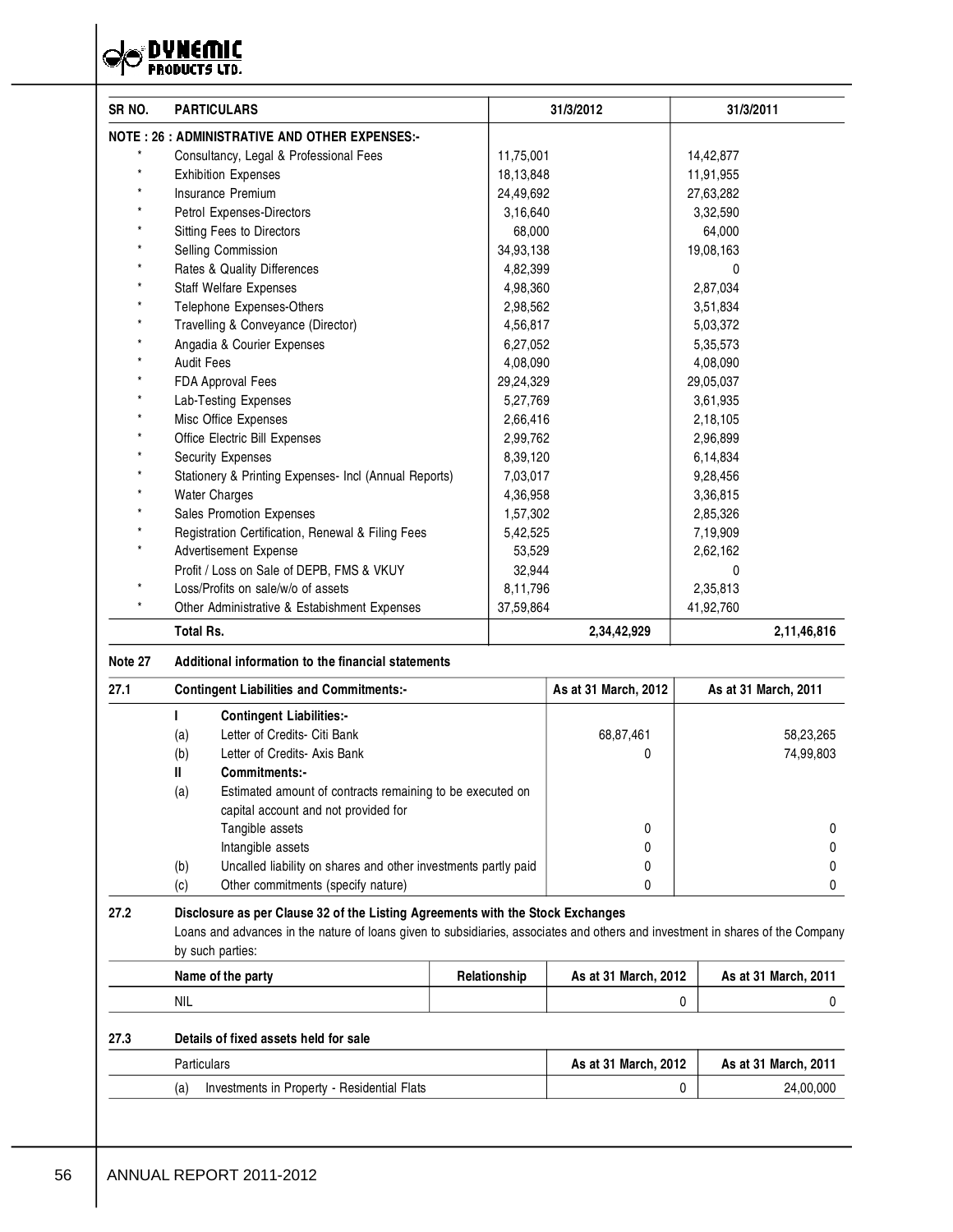

#### **27.4 Remuneration to Auditors**

| <b>Particulars</b>          | <b>Current Year</b> | <b>Previous Year</b> |  |
|-----------------------------|---------------------|----------------------|--|
|                             | Amount Rs.          | Amount Rs.           |  |
| As Audit Fees               | 3,00,000            | 3,00,000             |  |
| As Tax Audit Fees           | 75,000              | 75,000               |  |
| For Taxation                | 2,50,000            | 2,00,000             |  |
| For Other Matters - Appeals | 30,000              | 90,000               |  |
| For Service Tax             | 67,465              | 63,345               |  |

**<sup>27.5</sup>** The Revised Schedule VI has become effective from 1 April, 2011 for the preparation of financial statements. This has significantly impacted the disclosure and presentation made in the financial statements. Previous year's figures have been regrouped / reclassified wherever necessary to correspond with the current year's classification / disclosure. Paise have been rounded upto the nearest rupee.

#### **NOTE 28 DISCLOSURES UNDER ACCOUNTING STANDARDS:**

#### **28.1 DISCLOSURES AS PER AS 17- Segment Reporting Segmental Reporting :-**

Segment information for primary reporting (by business segment)

In accordance with the Accounting Standard -17 on " Segment Reporting " issued by the Institute of Chartered Accountants of India, the Company has its operation in manufacturing, and marketing of Dyes & Dyes Intermediates. The primary reporting segment for the company, therefore is the business segment, viz., Dyes & Dyes Intermediates.

Segment information for secondary reporting (by geographical segments)

The secondary reporting segment for the company is the geographical segment based on the location of customers which is :-

1) Domestic, 2) Export

Information about secondary segments:-

| <b>Particulars</b>                            | <b>Domestic</b>   | <b>Exports</b>    | Unallocated | Total             |
|-----------------------------------------------|-------------------|-------------------|-------------|-------------------|
| Revenue by geographical market                | 21,19,00,617      | 59,70,09,597      |             | 80,89,10,214      |
|                                               | (17, 84, 82, 749) | (46, 19, 64, 481) | (0)         | (64,04,47,230)    |
| Carrying amount of Segment Assets (<br>Gross) | 65,39,31,955      | 10,22,05,658      |             | 75,61,37,614      |
|                                               | (55,69,77,246)    | (8,92,51,764)     | (0)         | (64, 62, 29, 010) |

Figures in brackets are for the previous year.

#### **28.2 DISCLOSURES AS PER AS 18- Related Party Transactions**

- A ] List of parties where control exist
- ( i ) Subsidiary Company
- Dynamic Overseas ( India ) Pvt.Ltd.
- B ] Other related parties with whom transactions have taken place during the year
- (ii) Associates :-
- Shakti Intermediates Pvt.I td.
- Dynemic Holdings Pvt Ltd

#### (iii) Key management personnel :-

- Mr. Bhagwandas K. Patel Managing Director
- Mr. Rameshbhai B. Patel Wholetime Director
- Mr. Dashrathbhai P. Patel Wholetime Director
- Mr. Dixit B. Patel Wholetime Director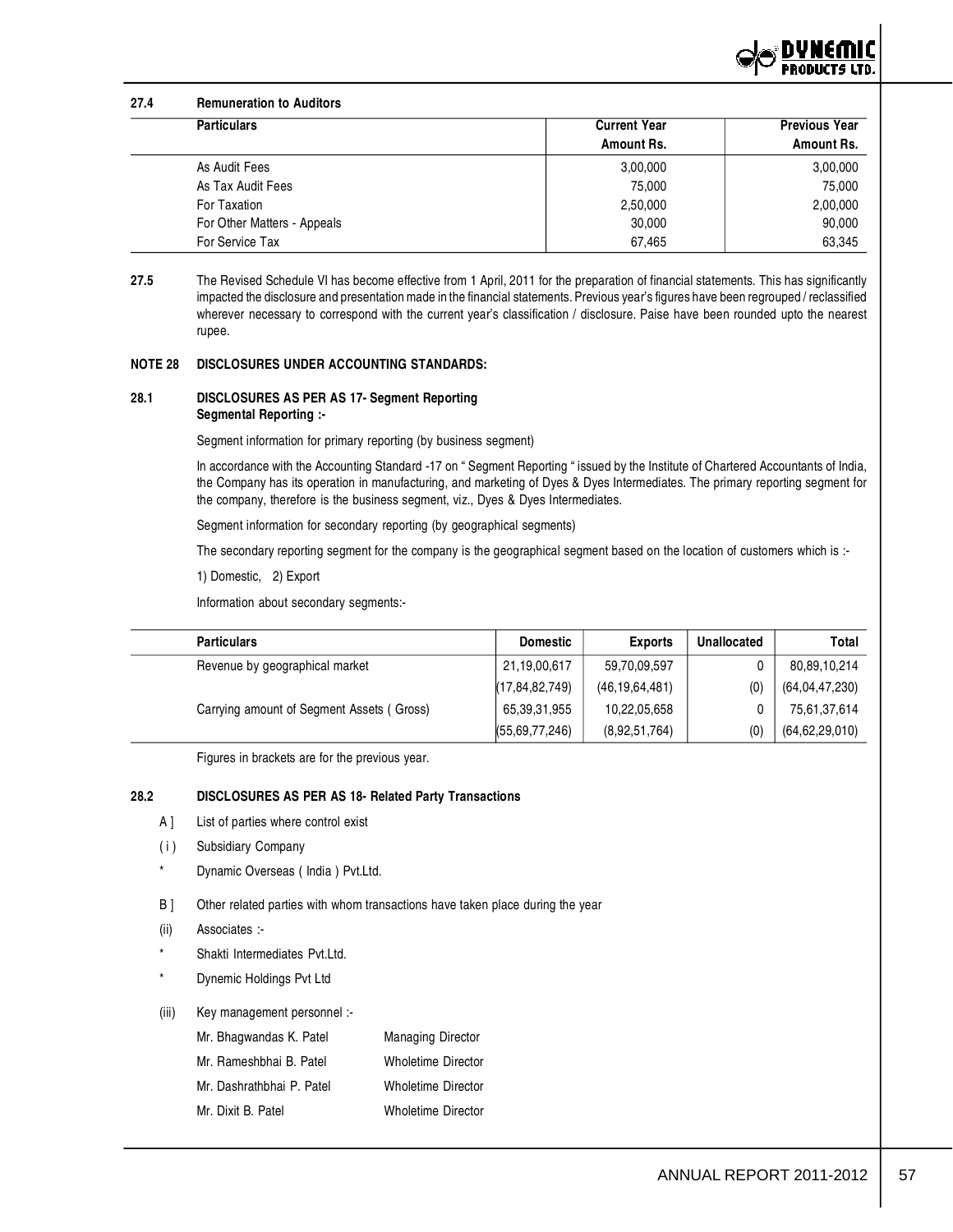◒ **PRODUCTS LTD.** 

#### C ] Transactions with related parties :-

| Nature of Transaction         | Key Managerial<br>Personnel & their<br>Relatives Rs. |           | Subsidiary<br>Companies<br>Amount Rs. |           | Associates<br>Amount Rs. |              |
|-------------------------------|------------------------------------------------------|-----------|---------------------------------------|-----------|--------------------------|--------------|
|                               |                                                      |           |                                       |           |                          |              |
|                               | 2011-12                                              | 2010-11   | 2011-12                               | 2010-11   | 2011-12                  | 2010-11      |
| <b>Fixed Deposits taken</b>   |                                                      |           |                                       |           |                          |              |
| Taken during the period       | 10,50,000                                            | 85,000    | 0                                     |           |                          |              |
| Repaid during the period      | 25,98,090                                            | 74,98,567 | U                                     |           |                          |              |
| Closing Balance               | 25,98,833                                            | 37,42,299 | 0                                     |           |                          | 0            |
| Loans & Advances              |                                                      |           |                                       |           |                          |              |
| Given during the period       | 16,80,901                                            | 20,20,876 | 40,00,000                             | 25,00,000 |                          | <sup>0</sup> |
| Settled during the period     | 20,16,842                                            | 15,32,370 | 40,00,000                             | 25,00,000 |                          |              |
| Closing Balance               | 12,06,068                                            | 15,42,078 |                                       |           |                          | 0            |
| <b>Investments</b>            |                                                      |           |                                       |           |                          |              |
| Given during the period       | <sup>0</sup>                                         | O         | 0                                     |           |                          | <sup>0</sup> |
| Settled during the period     | 0                                                    |           |                                       |           |                          |              |
| Closing Balance               |                                                      |           | 20,60,000                             | 20,60,000 | 1,01,00,000              | 1,01,00,000  |
| <b>Sundry Debtors</b>         | U                                                    |           |                                       |           |                          |              |
| <b>Sundry Creditors</b>       | U                                                    |           |                                       |           |                          |              |
| Purchase of Goods             |                                                      |           |                                       |           | 70,739                   |              |
| <b>Conversion Charges</b>     |                                                      |           |                                       |           | 36,94,229                | 18,39,223    |
| Amount Expended on be half of | 1,03,38,966                                          | 75,60,781 |                                       |           |                          |              |
| Sales                         |                                                      | 0         | 99,20,900                             | 83,91,968 | 14,159                   | 5,025        |

# **28.3 DISCLOSURES AS PER AS 20- Earning Per Share**

The Earning per share, computed as per requirement under Accounting Standard-20 on Earning per Share, issued by the Institute of Chartered Accountants of India , is as under :

| <b>Particulars</b>                                           | 2011-12     | 2010-11     |
|--------------------------------------------------------------|-------------|-------------|
| Net Profit after tax (Amt.Rs.)                               | 5,35,52,550 | 5,75,91,056 |
| Weighted Average Nos. of Shares                              | 1,13,28,449 | 1,13,28,449 |
| Basic Earning per Share on nominal value of Rs.10/-per share | 4.73        | 5.08        |

#### **28.4 DISCLOSURES AS PER AS 22- Accounting for Taxes on Income:**

Deferred Tax :- The break up of deferred tax liability are as under :

| Nature of timing                                                        | Deferred Tax Liability / Assets      |                                    |                                         |  |  |
|-------------------------------------------------------------------------|--------------------------------------|------------------------------------|-----------------------------------------|--|--|
| difference                                                              | <b>Balance As on</b><br>1st April 11 | Debit/(Credit)<br>for the year Rs. | <b>Balance As on</b><br>31st March 2012 |  |  |
| (a) Deferred Tax Liability<br>- Depreciation<br>-Prov for diminution in | 3,52,41,855                          | 90,48,535                          | 4,42,90,390                             |  |  |
| Value of Investments                                                    | (6,90,543)                           | $-(4,99,952)$                      | (1,90,591)                              |  |  |
| Total                                                                   | 3,45,51,312                          | 95,48,487                          | 4,40,99,799                             |  |  |

#### As per our Report of even date  $For: SHAH RAJESH & ASSOCIATES$  $CHARTERED ACCOUNTANTS.$

**(Rajesh D. Shah) (D. B. PATEL) DIRECTOR** FRN. 109767W Place : Ahmedabad. Date : 23/06/2012

 $\overline{\phantom{0}}$ 

 $\overline{\phantom{a}}$ 

| <b>For: DYNEMIC PRODUCTS LIMITED</b> |                          |  |
|--------------------------------------|--------------------------|--|
| (B. K. PATEL)                        | Chairman & M. D.         |  |
| (D. P. PATEL)                        | <b>DIRECTOR</b>          |  |
| (R. B. PATEL)                        | <b>DIRECTOR</b>          |  |
| (D. B. PATEL)                        | <b>DIRECTOR</b>          |  |
| (Varsha Mehta)                       | <b>COMPANY SECRETARY</b> |  |
|                                      |                          |  |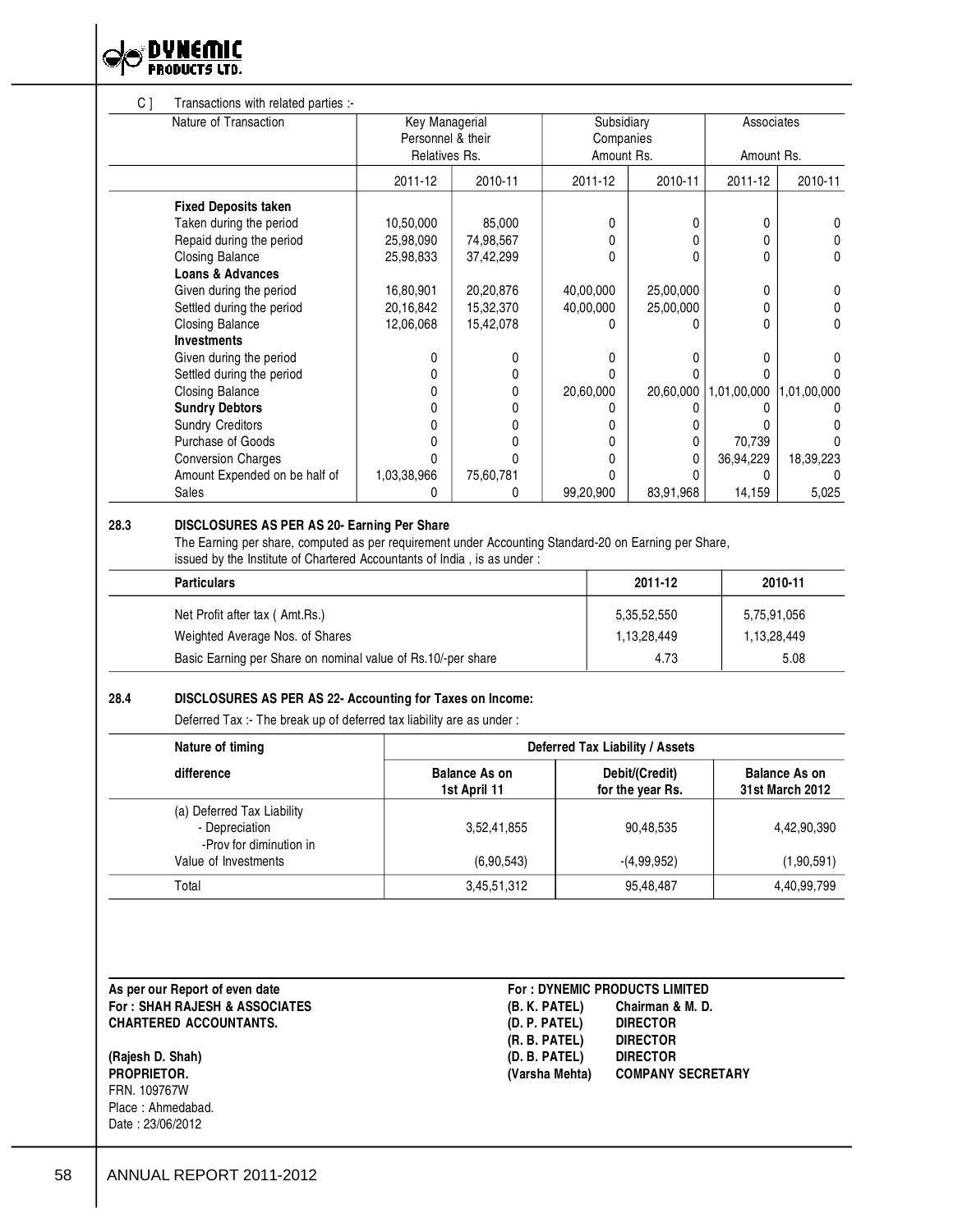

# **DYNEMIC PRODUCTS LTD.**

Registered Office : B-301, Satyamev Complex-1, Opp. New Gujarat High Court, S.G. Road, Sola, Ahmedabad – 380 060.

#### **ATTENDANCE SLIP**

#### **PLEASE COMPLETE THIS ATTENDANCE SLIP AND HAND IT OVER AT THE ENTRANCE OF THE HALL**

| D. P. ID                 | NAME & ADDRESS OF THE REGISTERED<br><b>SHAREHOLDER</b> |
|--------------------------|--------------------------------------------------------|
| CLIENT ID /<br>FOLIO NO. |                                                        |
| NO. OF<br><b>SHARES</b>  |                                                        |

I hereby record my presence at the 22nd Annual General Meeting of the Company at Highland Park, The Restaurant, 1st Floor, Vrundavan Complex, Opposite Chinmay Tower, Gurukul Road, Memnagar, Ahmedabad – 380 052 on Friday, 21st September, 2012, at 3.00 p.m.

Full name of the Proxy, if attending the Meeting :

Signature of the Member / Joint Member / Proxy attending the Meeting :

 $_{-1}$ , 2012

#### **Note :**

Persons attending the Meeting are requested to bring this Attendance Slip and Annual Report with them. Duplicate Attendance Slip and Annual Reports will not be issued at the Annual General Meeting.

#### —————————————————————————————————————————————— **DYNEMIC PRODUCTS LTD.**

Registered Office : B-301, Satyamev Complex-1, Opp. New Gujarat High Court, S.G. Road, Sola, Ahmedabad – 380 060.

#### **PROXY FORM**

| $I/We$ , $\qquad \qquad$                                                                            |  |  |                           |  |
|-----------------------------------------------------------------------------------------------------|--|--|---------------------------|--|
|                                                                                                     |  |  |                           |  |
|                                                                                                     |  |  |                           |  |
|                                                                                                     |  |  |                           |  |
| vote for me / us on my / our behalf at the 22nd Annual General Meeting of the Company to be held at |  |  |                           |  |
| Highland Park, The Restaurant, 1st Floor, Vrundavan Complex, Opposite Chinmay Tower, Gurukul        |  |  |                           |  |
| Road, Memnagar, Ahmedabad – 380 052 on Friday, 21st September, 2012, at 3.00 p.m. and at any        |  |  |                           |  |
| adjournment thereof.                                                                                |  |  |                           |  |
|                                                                                                     |  |  |                           |  |
|                                                                                                     |  |  | Affix                     |  |
| Affix a Revenue Stamp                                                                               |  |  | Revenue                   |  |
|                                                                                                     |  |  | Stamp                     |  |
|                                                                                                     |  |  |                           |  |
| Signed this ______________________ day of ________ 2012                                             |  |  | Signature(s) of Member(s) |  |
| Notes:                                                                                              |  |  |                           |  |

(a) Proxies, in order to be effective, must be received at the Registered Office of the Company not less than 48 hours before the time of the Meeting.

(b) A Member entitled to attend and vote at this Meeting is entitled to appoint a proxy and the Proxy need not be a Member.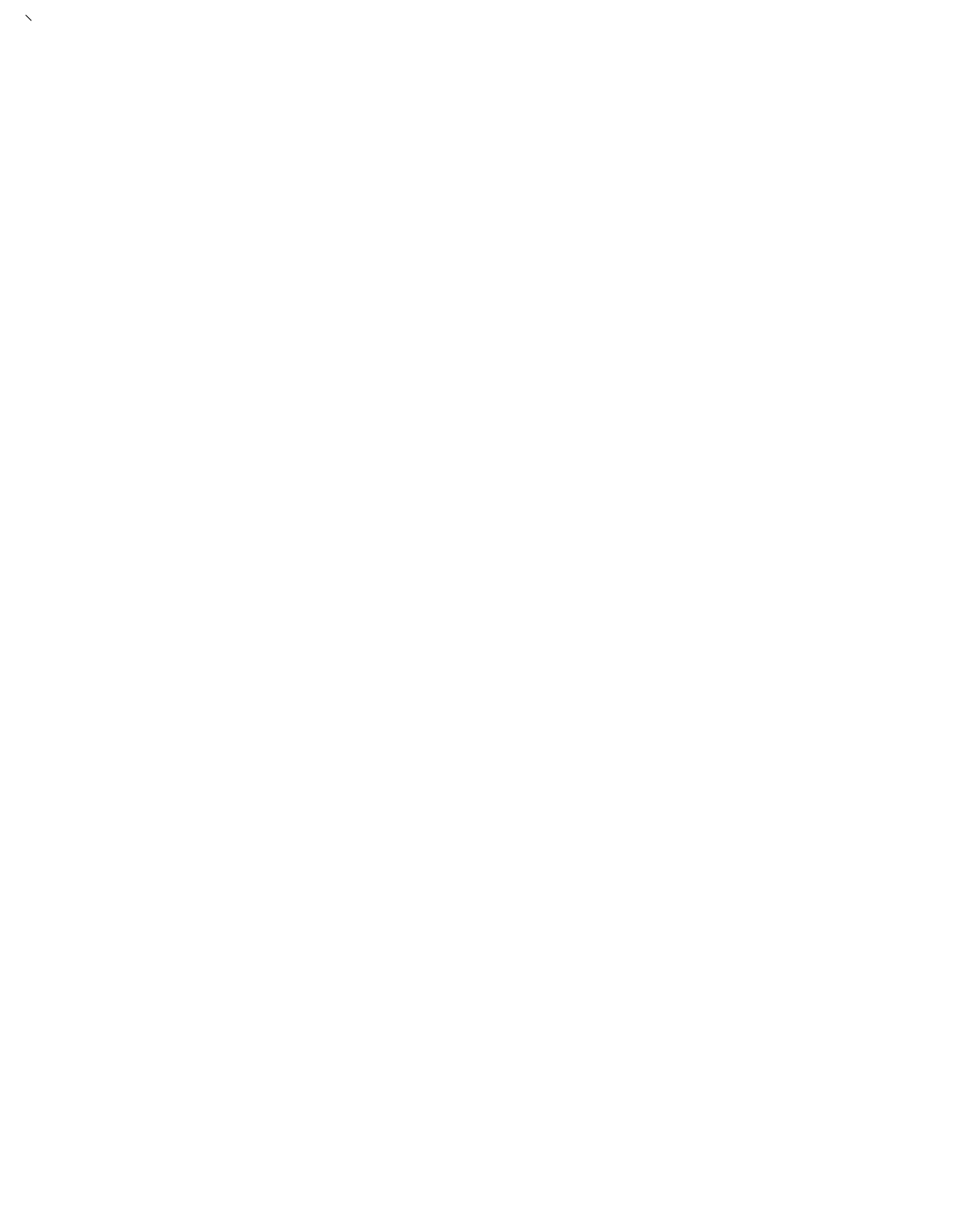# **What is the "Green Economy"?**

For the purposes of the Green Economy Initiative, UNEP has developed a working definition of a green economy as one that results in improved human well-being and social equity, while significantly reducing environmental risks and ecological scarcities. In its simplest expression, a green economy can be thought of as one which islow carbon, resource efficient and socially inclusive.

Practically speaking, a green economy is one whose growth in income and employment is driven by public and private investments that reduce carbon emissions and pollution, enhance energy and resource efficiency, and prevent the loss of biodiversity and ecosystem services. These investments need to be catalyzed and supported by targeted public expenditure, policy reforms and regulation changes. This development path should maintain, enhance and, where necessary, rebuild natural capital as a critical economic asset and source of public benefits, especially for poor people whose livelihoods and security depend strongly on nature.